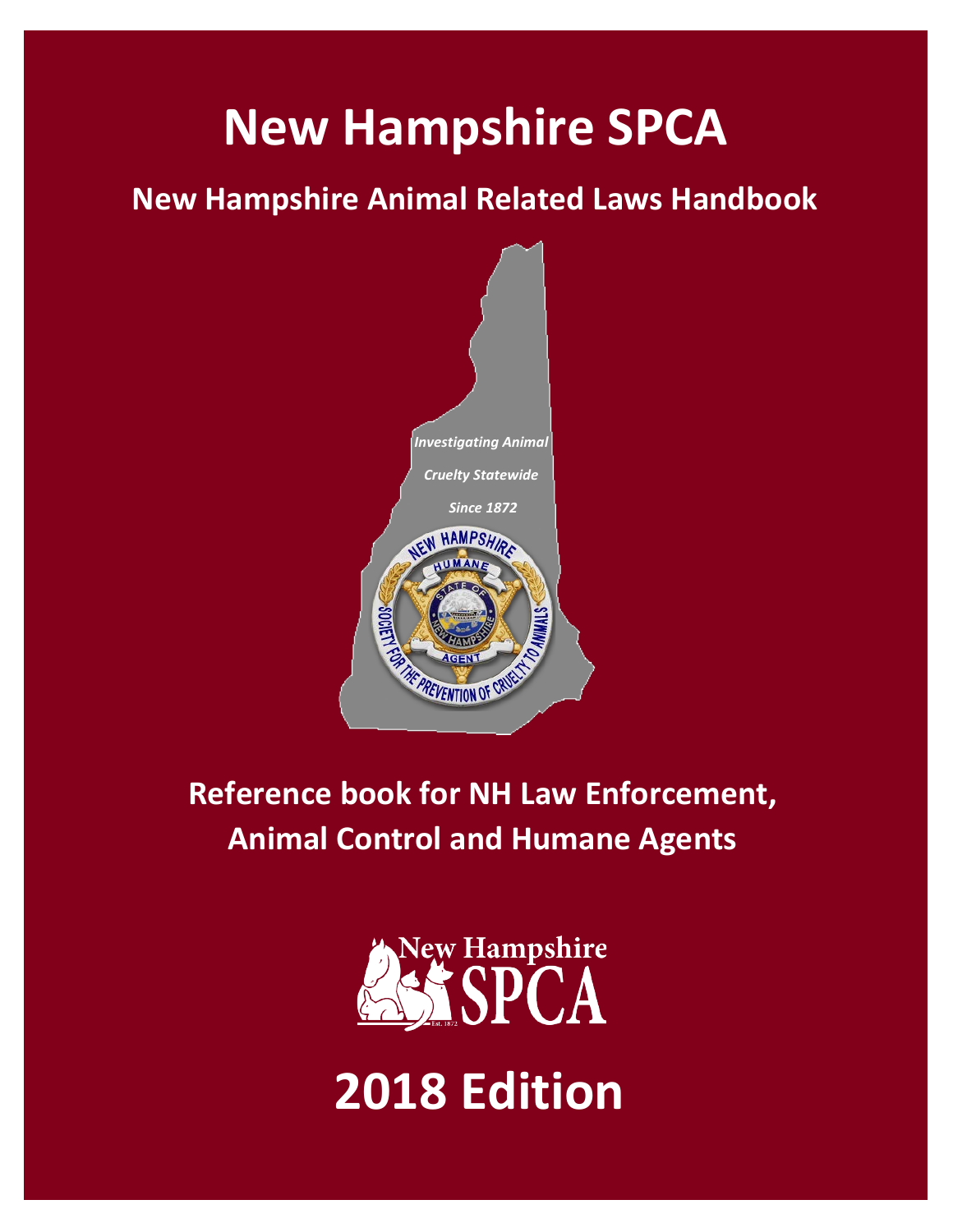This handbook is intended to be a quick reference for NH Law Enforcement, Animal Control and Humane Agents. For a complete list of all NH laws, please refer to gencourt.state.nh.us/rsa. When using this handbook, please remember state administrative rules, federal law and local ordinances may also apply.

The NHSPCA offers investigative and sheltering resources to agencies throughout the state. Please contact the Field Services Department at 603-772-2921 x 111 o[r cruelty@nhspca.org.](mailto:cruelty@nhspca.org)

The New Hampshire SPCA Field Services Department is proud to make this book available to individuals in the criminal justice field. We hope you will find it useful in your everyday work. Should you have any questions, please contact our office and we will be more than happy to answer them.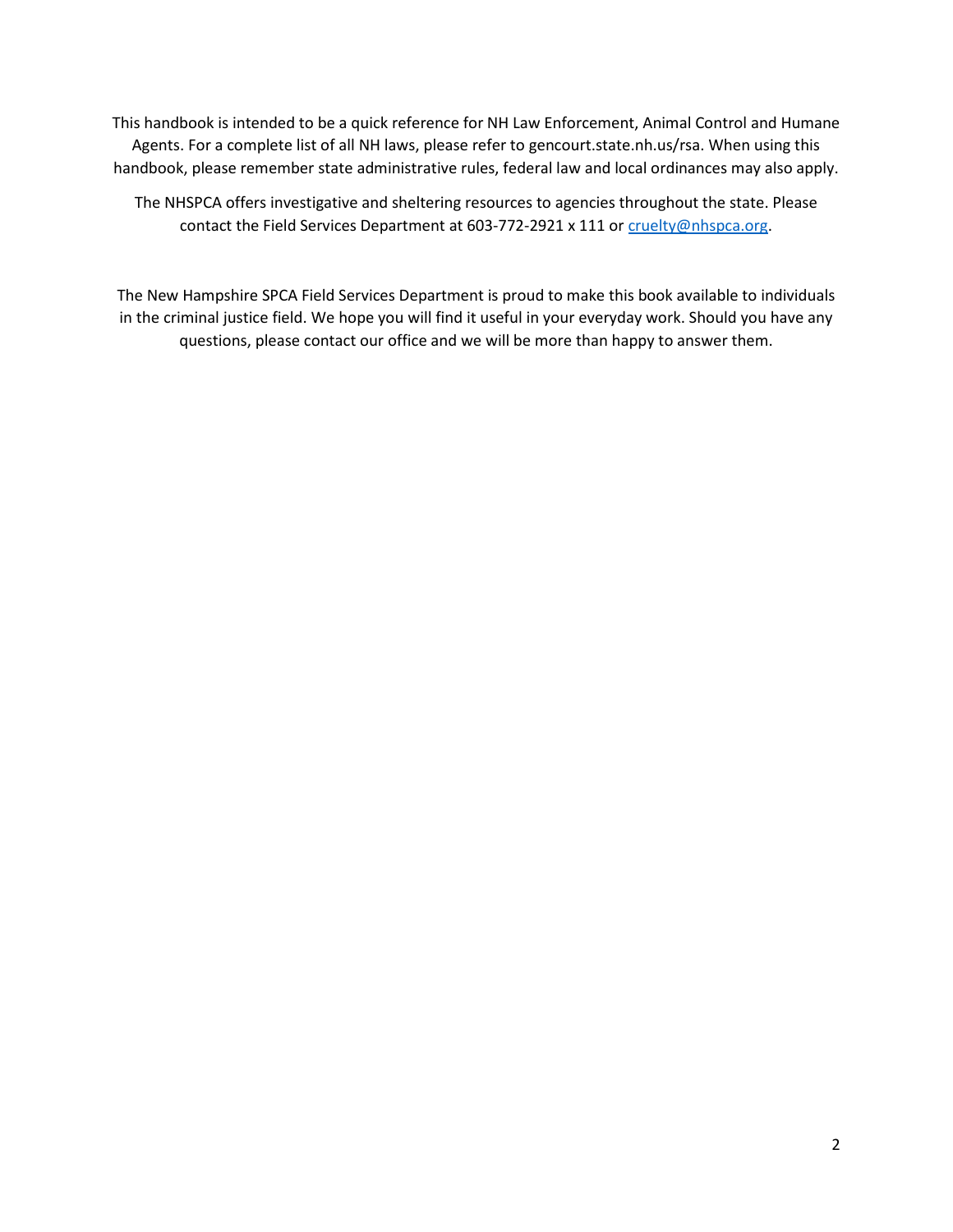#### **TABLE OF CONTENTS**

#### *TITLE III TOWNS, CITIES, VILLAGE DISTRICTS, AND UNINCORPORATED PLACES*

#### **CHAPTER 31, POWERS AND DUTIES OF TOWNS**

#### **Power to make bylaws**

31:39 Purpose and Penalties

#### **CHAPTER 47, POWERS OF CITY COUNCILS**

#### **Aldermen**

47:13 Executive Powers

47:14 Appointive Officers

47:15 Police Uniform

#### **Bylaws And Ordinances**

47:17 Bylaws and Ordinances

#### *TITLE VII SHERIFFS, CONSTABLES, AND POLICE OFFICERS*

#### **CHAPTER 105 POLICE OFFICERS AND WATCHMEN**

Domestic Animals

105:6 Police Regulations

105:14 Cruelty to Animals

105:15 Examination, etc

105:16 Expenses

105:17 Arrest

105:18 Special Deputies

#### *TITLE X PUBLIC HEALTH*

#### **CHAPTER 147, NUISANCES; TOILETS; DRAINS; EXPECTORATION; RUBBISH AND WASTE**

#### **Nuisances**

147:13 Offensive Matter

147:17 Cleansing Premises; Penalty

#### *TITLE XII PUBLIC SAFETY AND WELFARE*

#### **CHAPTER 163-B,**

**LITTER CONTROL LAW**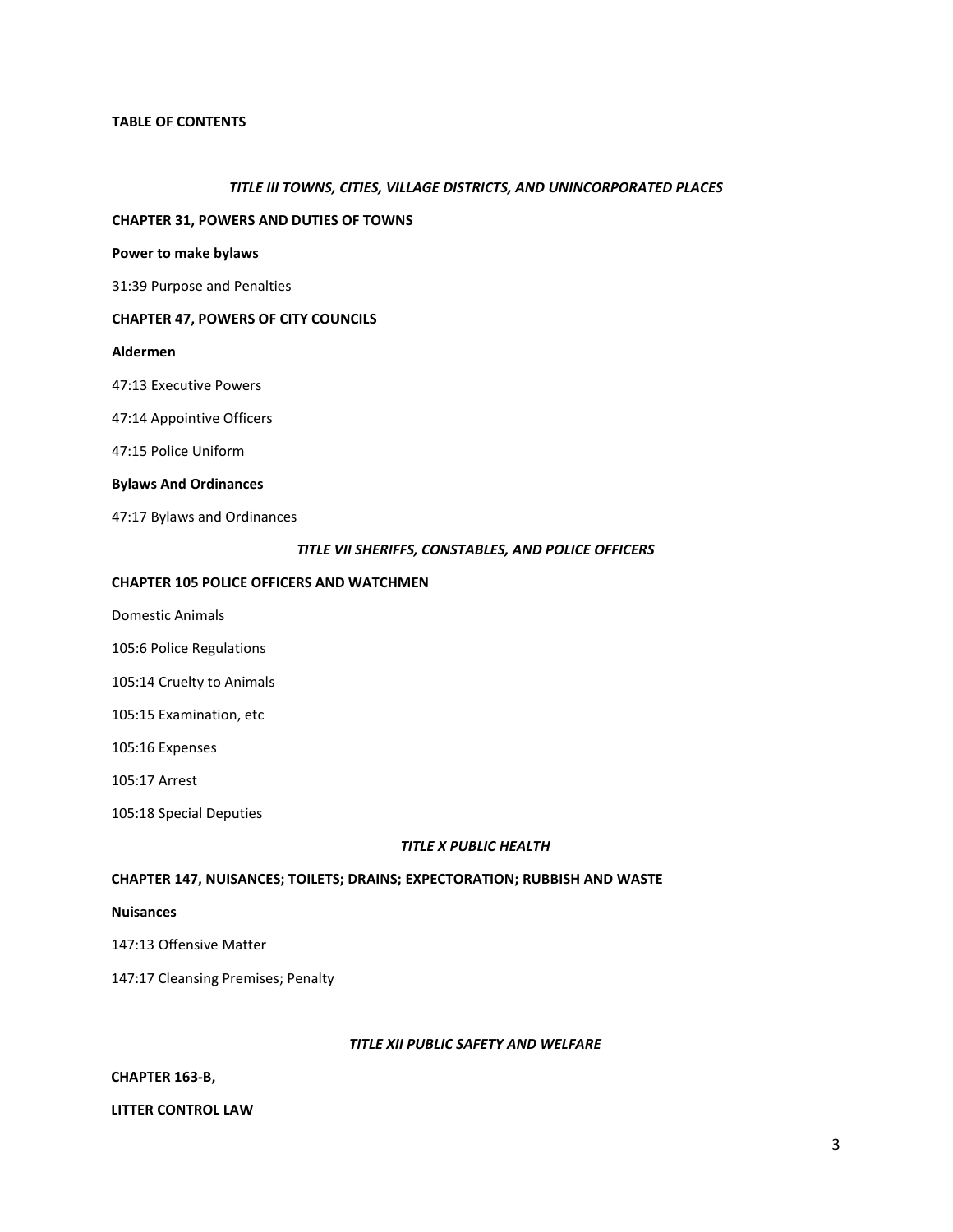163-B:1 Declaration of Intent

- 163-B:2 Definitions
- 163-B:3 Unlawful Activities
- 163-B:4 Penalties
- 163-B:5 Prima Facie Evidence
- 163-B:6 Enforcement

#### **CHAPTER 161-F ELDERLY AND ADULT SERVICES**

#### **Companion Animals**

161-F:30 Definitions

161-F:31 Authority

- 161-F:32 Damage Deposit
- 161-F:33 Owner's Responsibility

#### **CHAPTER 167-D, HEARING EAR DOGS, GUIDE DOGS, SERVICE DOGS, AND SEARCH AND RESCUE DOGS Hearing Ear Dogs, Guide Dogs And Service Dogs**

- 167-D:1 Definitions
- 167-D:2 Private Clubs, etc.
- 167-D:3 Dogs May Accompany
- 167-D:3-a Application of RSA 167-D:3 to Search and Rescue Dogs
- 167-D:5 Hearing Ear Dog, Guide Dog, or Service Dog Identified
- 167-D:6 Service Animal Trainer
- 167-D:7 Licensing
- 167-D:8 Prohibited Acts
- 167-D:9 Nonuse of Hearing Ear Dog, Guide Dog, or Service Dog
- 167-D:10 Penalty

#### **CHAPTER 167-C, WHITE CANE LAW**

167-C:3 Penalty

#### *TITLE XVIII FISH AND GAME*

#### **CHAPTER 207, GENERAL PROVISIONS AS TO FISH AND GAME**

**Dogs** 

207:12-a Dog Training; Fee

207:12-b Restriction on Nonresident's Dog Training and Use of Dogs for Hunting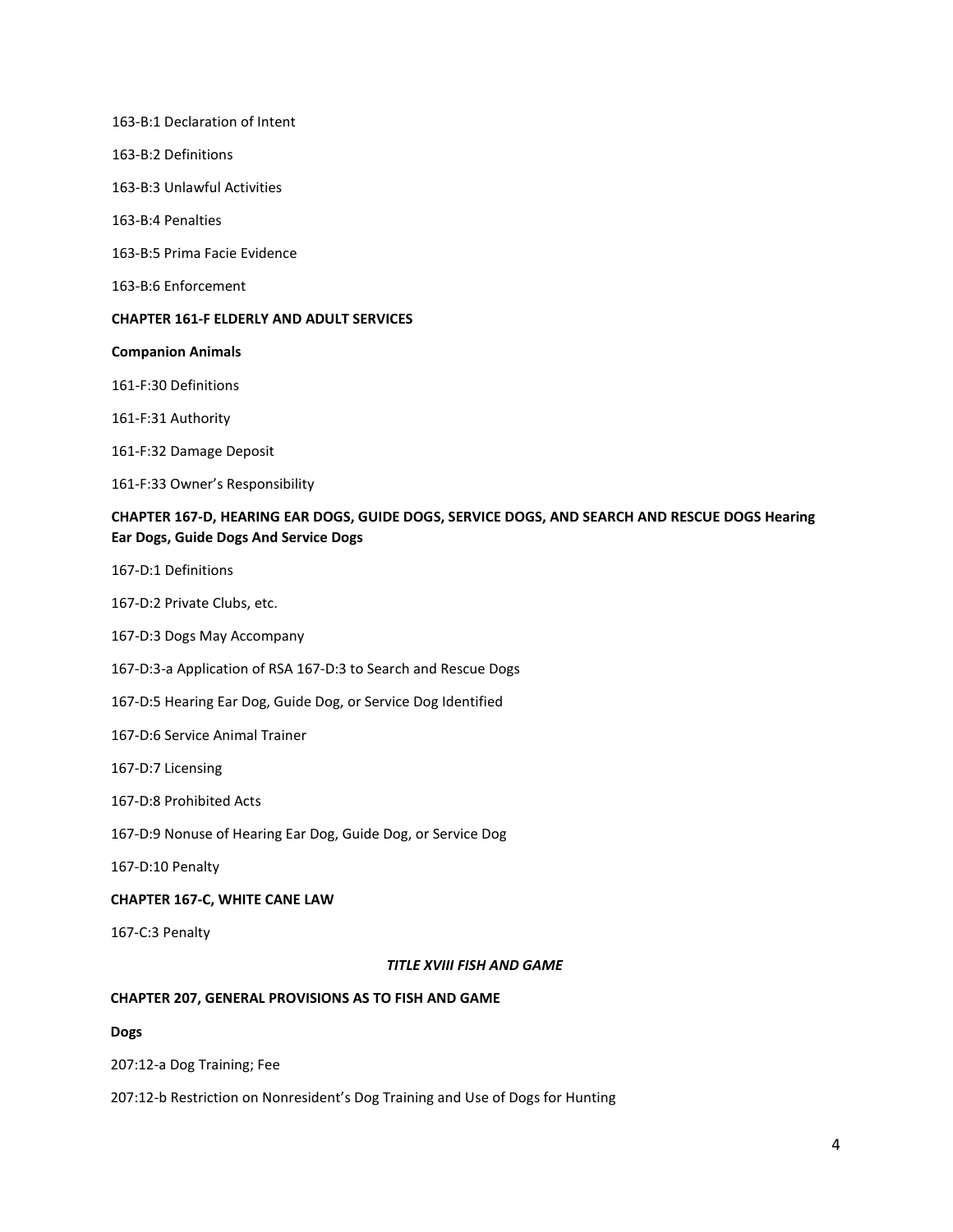207:13 Field Trials 207:13-a Signs 207:13-b Treed Animals **Import, Possession, or Release of Wildlife**  207:14 Import, Possession, or Release of Wildlife 207:39-a Shooting Domestic Animals; Liability Injuring Property or Person 207:46 Penalties **CHAPTER 209, GAME BIRDS; PIGEONS Game Birds And Pigeons** 209:4 No Open Season 209:5 Migratory Game Birds Falconry 209-A:1 Definitions 209-A:2 Purpose 209-A:3 Falconry 209-A:4 Penalty **CHAPTER 210, FUR-BEARING ANIMALS Traps, Spring Guns, and Snares**  210:11 Setting Traps 210:12 Time for 210:13 Visiting Traps 210:14 Disturbing Traps of Another 210:15 Protection of Bear Traps 210:16 Spring Guns 210:17 Snares 210:18 Damage to Domestic Animals Penalties **Penalties**  210:19 Fines **CHAPTER 212-b, Nongame species management act**  212-B:1 Title 212-B:2 Findings and Declarations 212-B:3 Definitions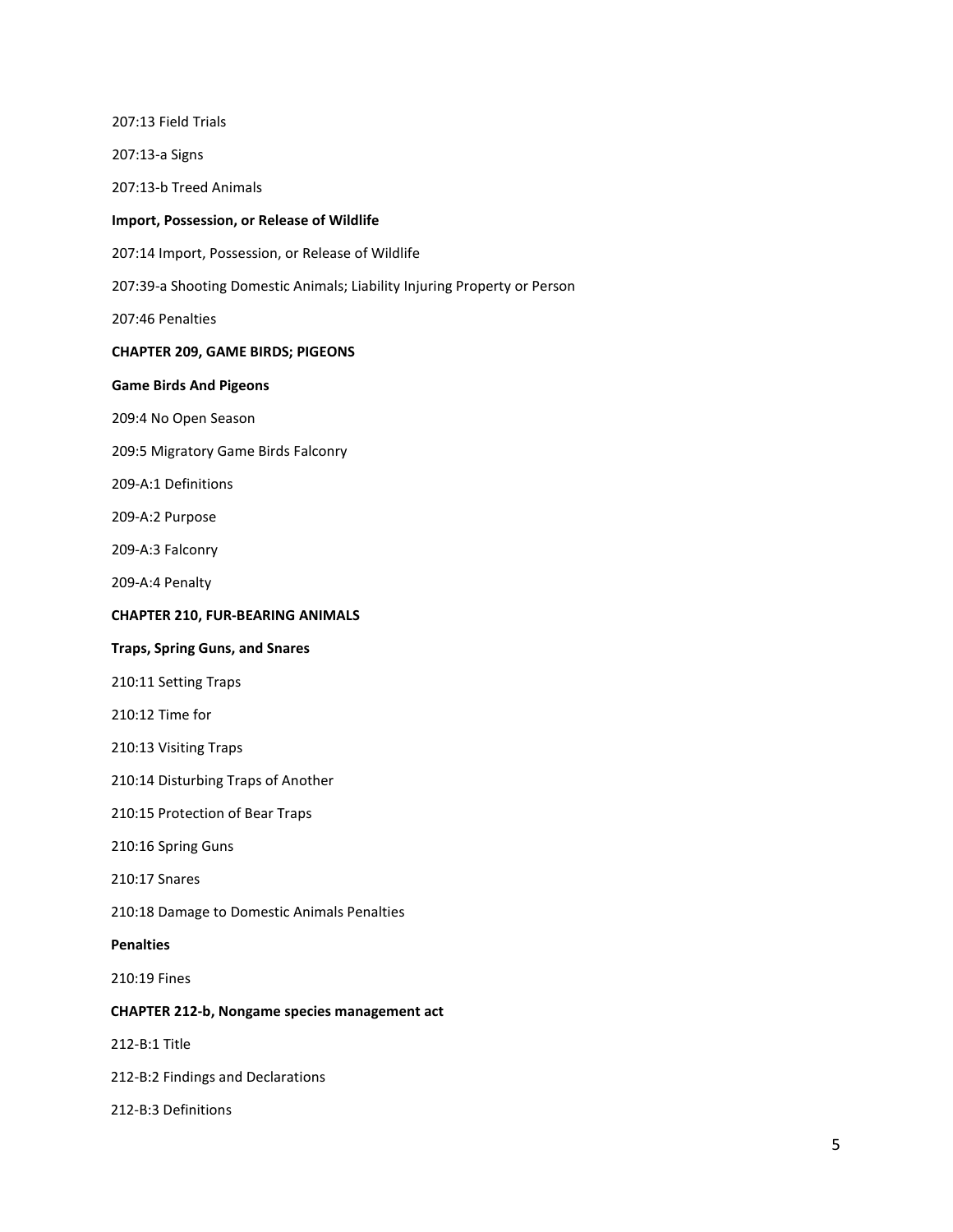212-B:4 Adoption of Rules

212-B:5 Conservation Programs

212-B:6 Fund Established; Continuing General Fund Appropriation to Match Donations

#### **CHAPTER 215-A, OFF HIGHWAY RECREATIONAL VEHICLES AND TRAILS**

215-A:29 OHRV Operation and License

#### *TITLE XXI: MOTOR VEHICLES CHAPTER 264, ACCIDENTS AND FINANCIAL RESPONSIBILITY*

#### **Report Of Injury To Dog**

264:31 Report of Injury to Dog

#### **CHAPTER 265, RULES OF THE ROAD**

#### **Obedience To And Effect Of Traffic Laws**

265:5 Persons Riding Animals; Driving Animal-Drawn Vehicles

265:104 Approaching Horses

#### *TITLE XL: AGRICULTURE, HORTICULTURE AND ANIMAL HUSBANDRY*

#### **CHAPTER 427, LIVESTOCK AND MEAT INSPECTION**

#### **Humane Slaughter**

427:33 Terms Defined

- 427:34 Prohibition
- 427:35 Prohibition
- 427:36 Penalty

427:37 Administration and Enforcement

427:38 Definitions

#### **CHAPTER 435, ANIMAL CARE, BREEDING AND FEED**

#### **Breeding Animals**

- 435:1 Certificate
- 435:2 Record
- 435:3 Neglect to Furnish

435:4 False Statement

435:5 Colts Less Than 90 Days Old Treatment of horses

435:11 Similar Animals

435:12 Proper Care

435:13 Proper Feeding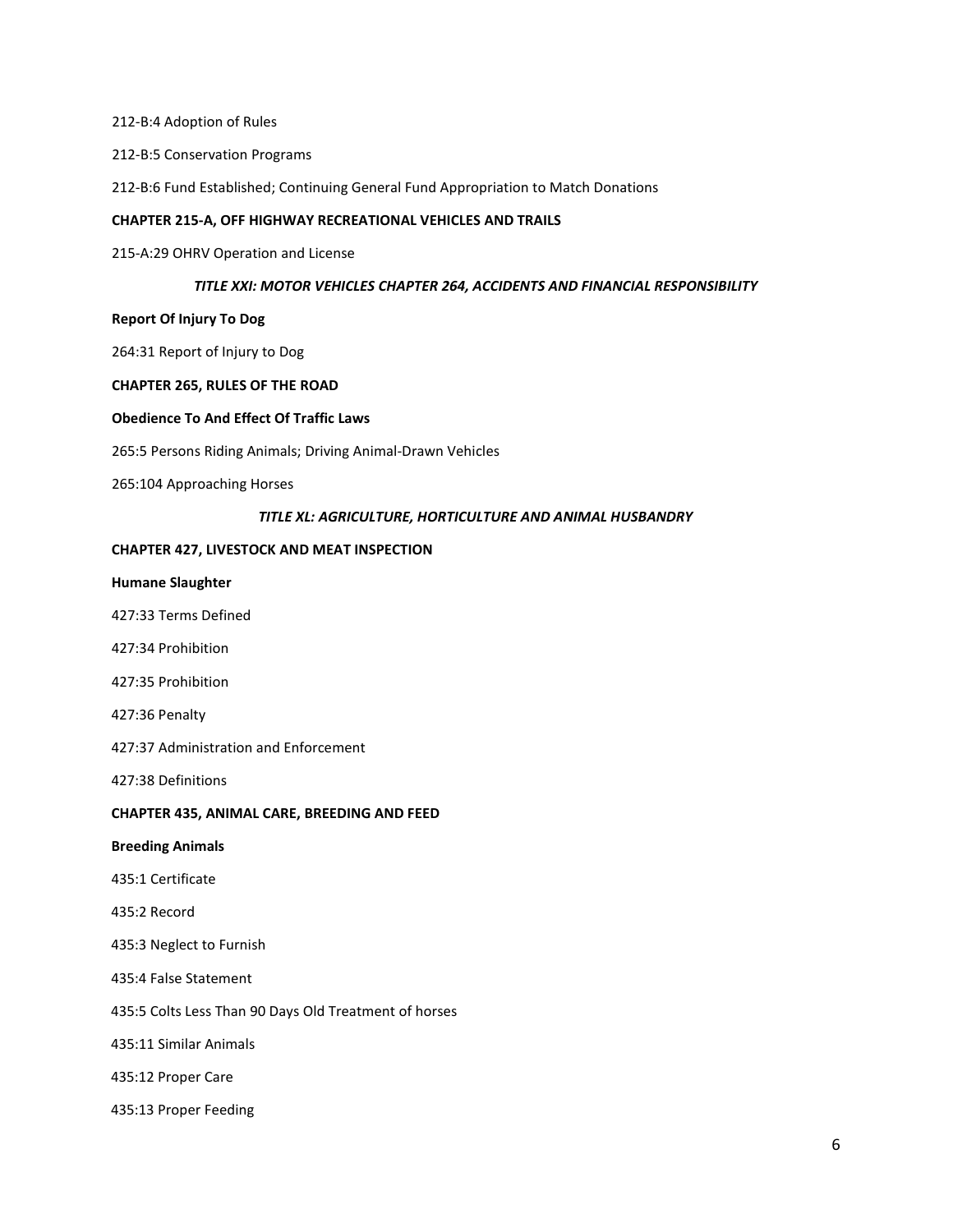435:14 Shelter Available

435:15 Veterinarian Services and Probable Cause Determinations

435:15-a Rulemaking

435:16 Penalty

Feeding Garbage to Swine

435:32 Definitions

435:33 Permit

435:34 Application

435:35 Revocation

435:36 Cooking or Other Treatment

435:36-a Quarantine Required

435:37 Inspection and Investigation; Maintenance of Records

435:38 Cooperation with the Federal Government

435:39 Enforcement; Rulemaking

435:40 Penalties

#### **CHAPTER 436, DISEASES OF DOMESTIC ANIMALS**

436:1 Definitions

436:2 Division of Animal Industry

436:3 Record to be Kept

436:4 Report

436:5 Assistance; Rules

436:6 Federal Cooperation

#### **State Veterinarian**

436:7 Appointment

436:8 Powers

436:9 Salary and Expenses

#### **Importation of Bovines**

436:10 Regulated

436:11 Permits

436:12 Notice of Arrival

436:13 Examination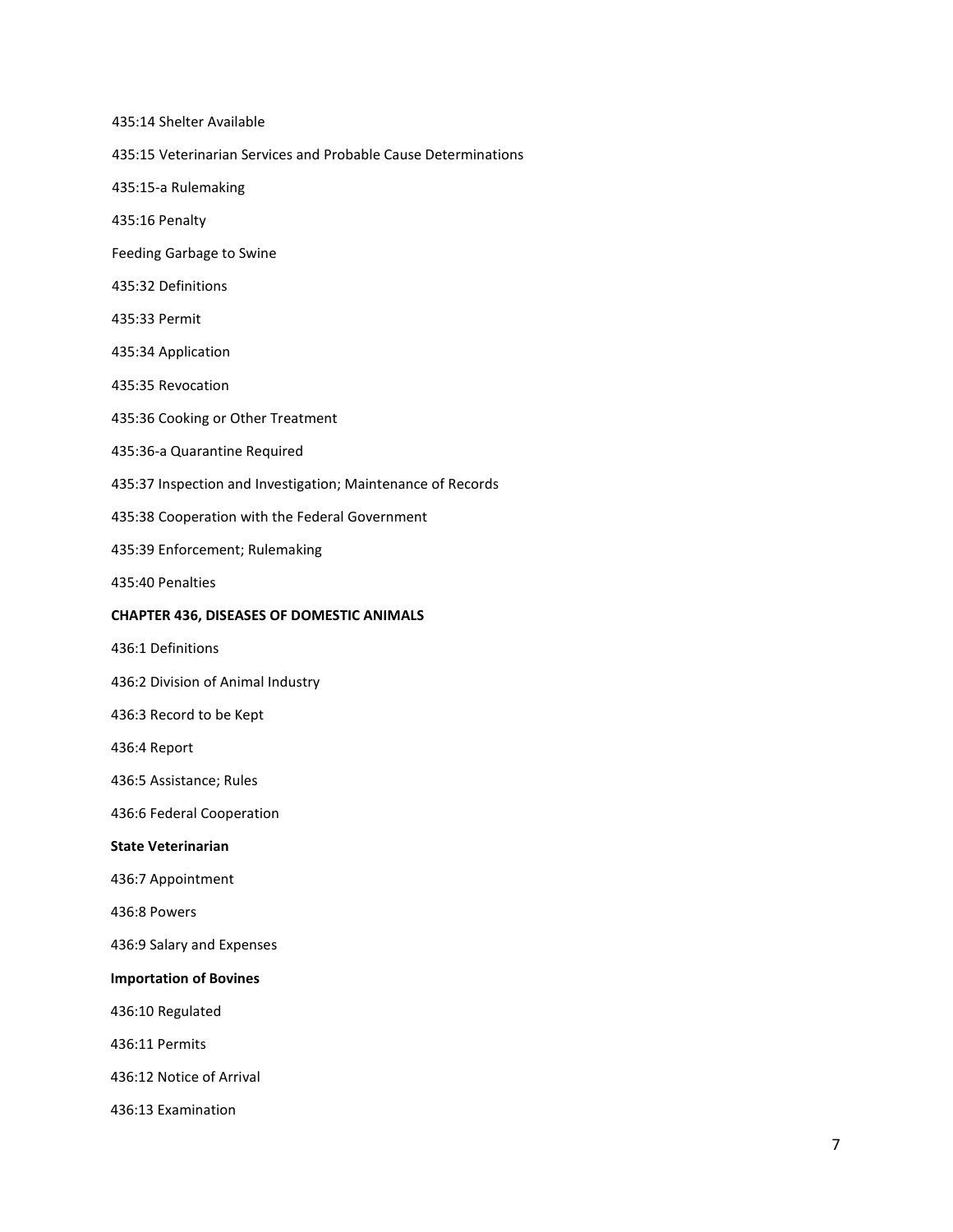436:14 Calves

436:15 Release from Quarantine

436:16 Diseased Animals

436:17 Disposal of Carcasses

436:18 Witnessing Disposal

436:19 Hides

436:20 Proceeds of Carcasses

Importation of tested bovines

436:21 Without Quarantine

436:22 Accredited Cattle

436:23 Retesting

#### **Importation of Other Domestic Animals**

436:24 Rulemaking

436:25 Diseased Animals

436:26 Expense of Examination, etc.

Permits to those on state line or shipping interstate

436:27 Permits To Drive Animals

436:28 Issuance of Health Certificates

436:29 Penalty

436:30 Interstate Transportation

Investigations and Reports

436:31 Investigations

436:32 Aid

436:33 Notice to Commissioner

#### **Quarantine**

436:34 Quarantine of Animals

436:35 Quarantine of Premises

436:36 Quarantine of Locality

436:37 Destroying Notice of Quarantine

436:38 Penalty for Violations

436:39 Examinations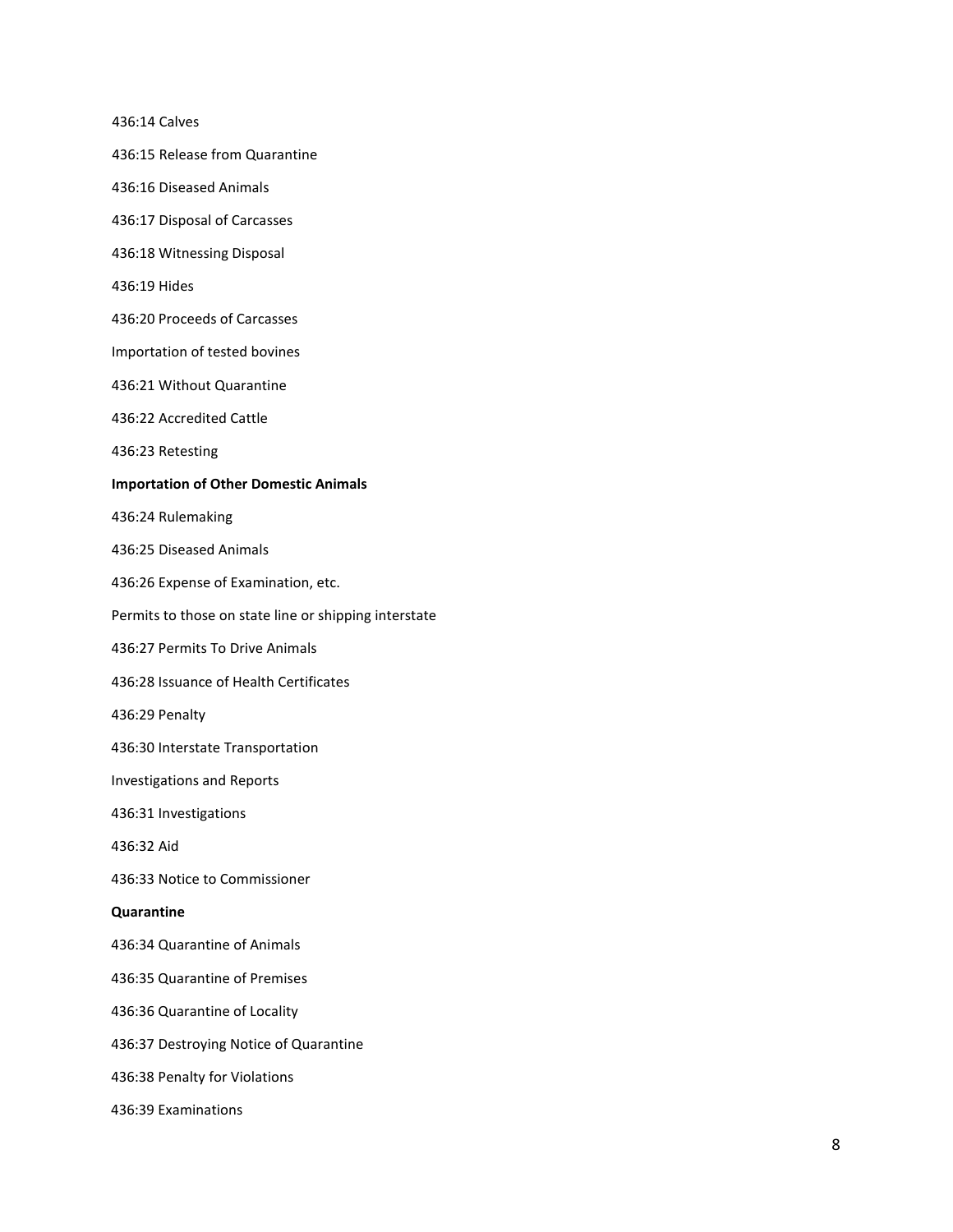| <b>Disposal of Diseased Animals</b>                              |
|------------------------------------------------------------------|
| 436:40 Test; Slaughter                                           |
| 436:41 Expense                                                   |
| <b>Tests on Application of Owner, Vaccination</b>                |
| 436:42 By Commissioner                                           |
| 436:43 Application                                               |
| 436:44 Examination; Disposal                                     |
| 436:45 Expense; Indemnity                                        |
| 436:46 Surveillance Tests                                        |
| 436:47 Vaccination Against Brucellosis                           |
| 436:48 Alternate Plan                                            |
| 436:49 Pasteurization of Milk from Herds Adopting Alternate Plan |
| <b>Private Tests</b>                                             |
| 436:50 Report                                                    |
| 436:51 Contents                                                  |
| 436:52 Reactors                                                  |
| 436:53 Penalty for Failure to Report                             |
| 436:54 Examination; Report Appraisal And Indemnity               |
| 436:55 Appraisers                                                |
| 436:56 Valuation                                                 |
| 436:57 Importations                                              |
| 436:58 Concealment                                               |
| 436:59 Certificates                                              |
| 436:60 Payments                                                  |
| 436:61 Limitation                                                |
| <b>Retention for Breeding Purposes</b>                           |
| 436:62 Quarantine                                                |
| 436:63 Killing                                                   |
| 436:64 No Compensation                                           |
| 436:65 Milk of Retained Animals                                  |
| 436:66 Offspring                                                 |
|                                                                  |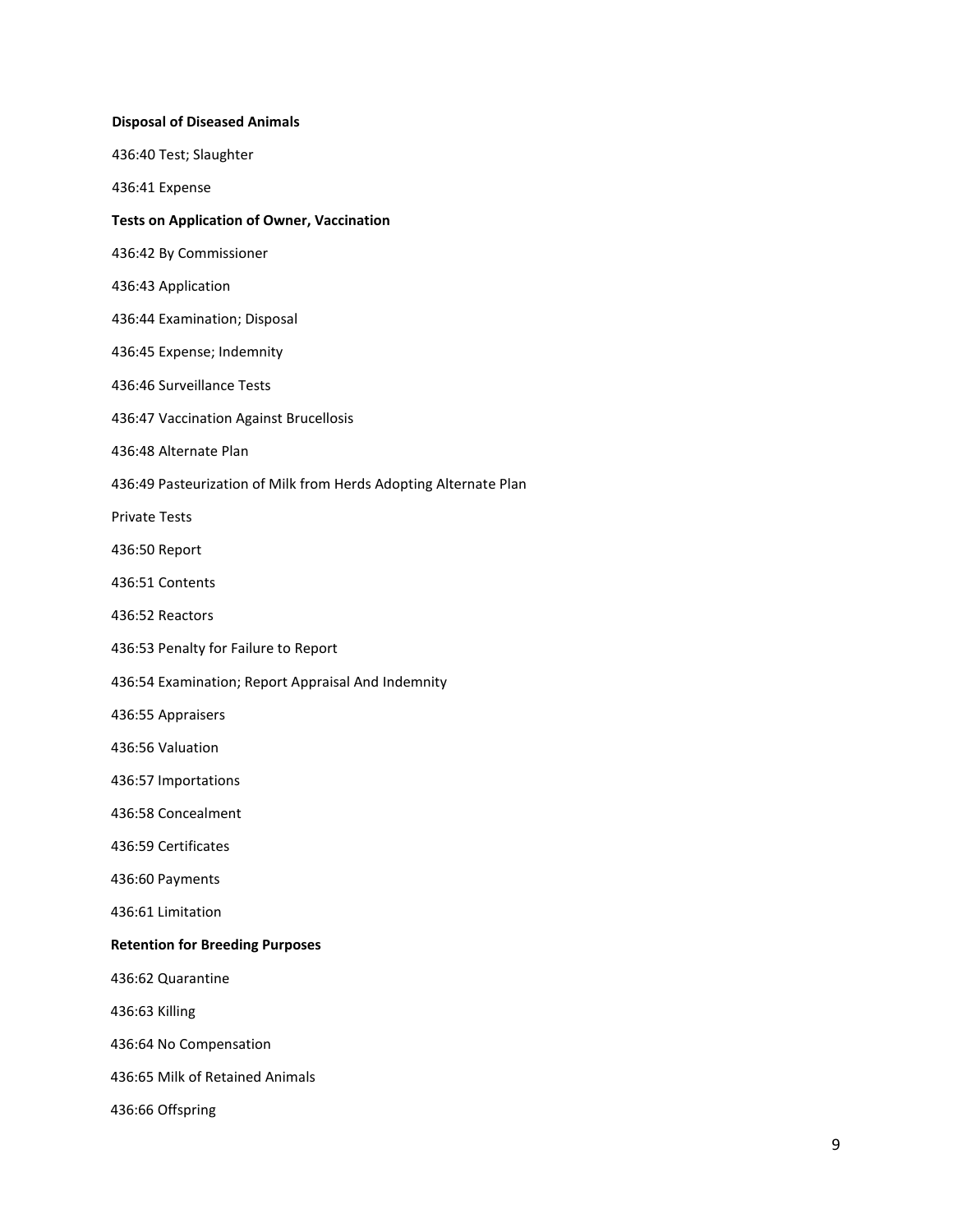436:67 Premises

436:68 Sale

Marks and Records for Tested Animals

436:69 Sound Animals

436:70 Reactors

436:71 Tags

436:72 Records

436:73 Penalty

Sale of Diseased Animals

436:74 Penalty

436:75 Contract of Sale

436:76 Permit for Removal

#### **Report of Animals Killed**

436:77 Making

436:78 Exception

436:79 Penalty

**Sale of Vaccines** 

436:80 Label

436:81 Virulent Hog Cholera Virus Prohibited

436:82 Exception

**Penalties** 

436:83 Interference With Tests

436:84 General Penalty

436:85 Veterinarians

#### **Livestock Events**

436:86 Definitions; Doping and Stimulating Prohibited

436:87 Test Authorize

436:88-a Penalty

436:90 Rulemaking

#### **Veterinary Diagnostic Laboratory**

436:92 Veterinary Diagnostic Laboratory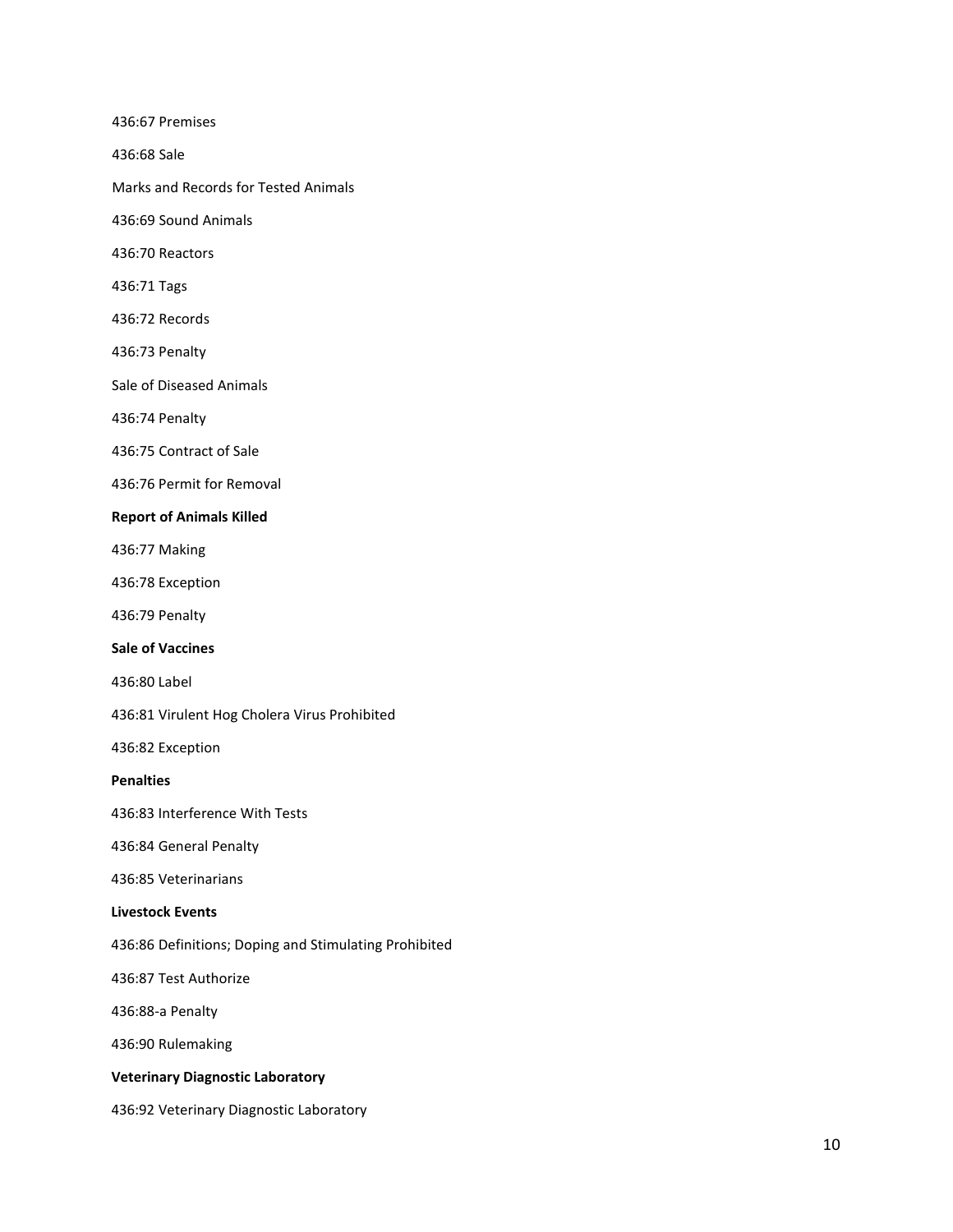#### **Equine Infectious Anemia**

- 436:93 Definitions 436:94 Requirement for a Second Test 436:95 Equines Imported Into New Hampshire; Testing Requirements 436:96 Equine Reactors; Rulemaking 436:98 Penalty **Rabies Control**  436:99 Definitions. 436:100 Rabies Vaccination Required 436:101 Owner's Statement 436:102 Duties of Veterinarian 436:103 Cost 436:104 Transient Dogs, Cats, or Ferrets 436:105 Impoundment of Dog Rabies Suspects 436:105-a Impoundment of Cat Rabies Suspects 436:105-b Impoundment of Ferret Rabies Suspects 436:105-c Police Dogs 436:106 Handling of Dogs, Cats, and Ferrets Bitten by Rabid Animals 436:107 Impoundment of Dog Without Tag 436:108 Enforcement. 436:109 Penalty **CHAPTER 437, SALE OF PETS AND DISPOSITION OF UNCLAIMED ANIMALS Sale of Animals and Birds**  437:1 License Required 437:2 Definitions 437:3 Licenses 437:4 Prohibition 437:5 Rulemaking 437:6 Information to be Furnished
- 437:7 Exception
- 437:8 Inspections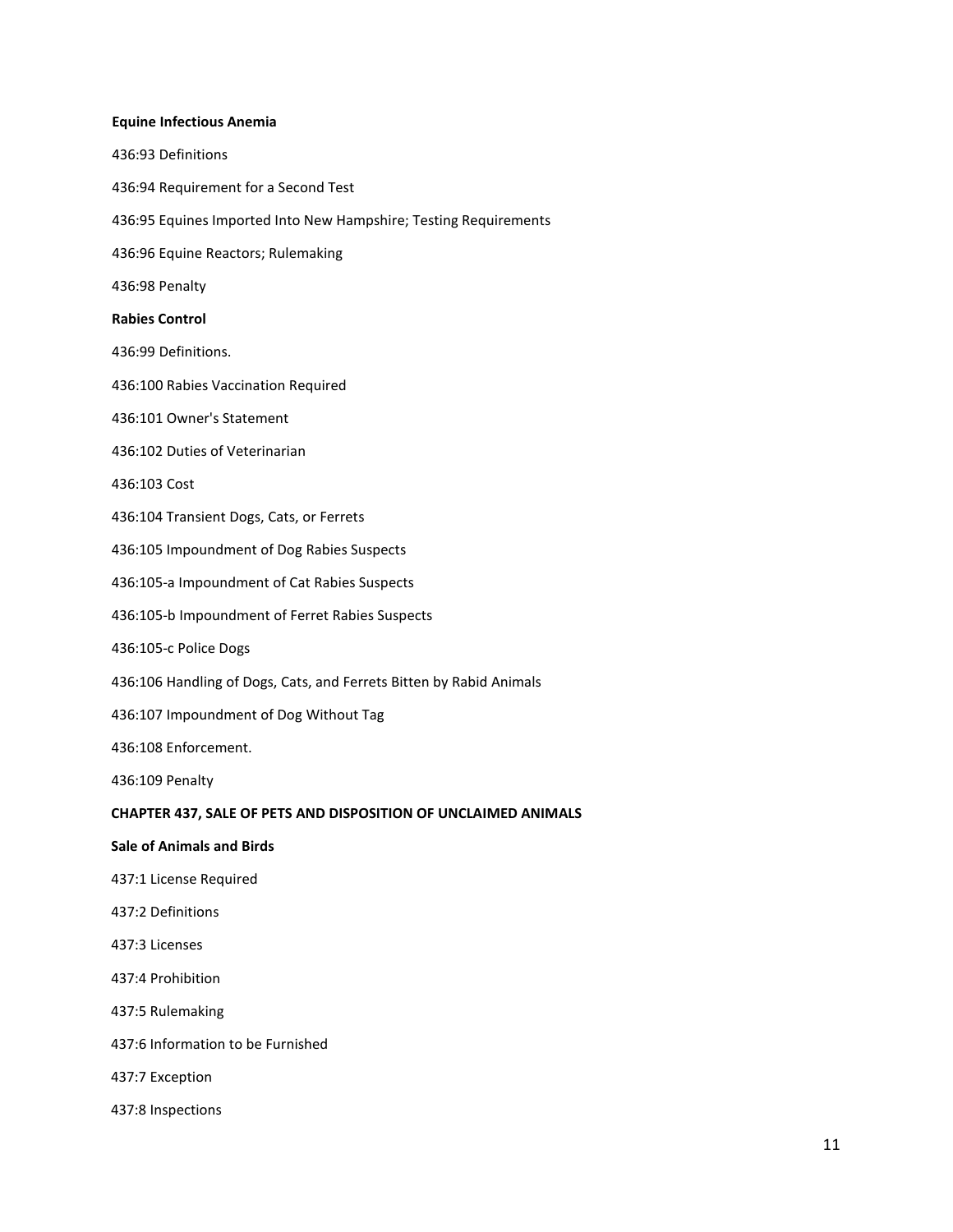| 437:9 Penalty                                                    |
|------------------------------------------------------------------|
| <b>Importation and Sale</b>                                      |
| 437:10 Dogs, Cats, and Ferrets                                   |
| 437:11 Importation and Sale Violation                            |
| 437:13 Examination by Licensed Veterinarian                      |
| <b>Breeder's Health Certificate for Cats</b>                     |
| 437:13-a Health Certificate for Dogs, Cats and Ferrets           |
| Sale, Gift, or Display of Certain Birds and Rabbits              |
| 437:14 Artificial Coloring                                       |
| 437:15 Sale or Gift                                              |
| 437:16 Conditions of Keeping and Display                         |
| 437:17 Penalty                                                   |
| <b>Unclaimed and Abandoned Animals</b>                           |
| 437:18 Definitions                                               |
| 437:19 Notice to Owner; Reclaiming of Animals                    |
| 437:20 Disposition of Abandoned Animals                          |
| 437:21 Duty of Operator                                          |
| 437:22 Experimentation and Vivisection Prohibited                |
| <b>Animal Population Control</b>                                 |
| 437-A:1 Definitions                                              |
| 437-A:2 Program Established                                      |
| 437-A:3 Eligibility of Owner of Dog or Cat to Participate        |
| 437-A:4 Veterinarian Participation                               |
| 437-A:4-a Fund Established; Solicitation and Acceptance of Funds |
| 437-A:5 Rulemaking                                               |
| 437-A:6 Enforcement; Administrative Fine                         |
| TITLE XLV ANIMALS CHAPTER 466, DOGS AND CATS                     |
| <b>Licensing of Dogs</b>                                         |
| 466:1 Procuring License; Tag                                     |
| 466:1-a Vaccination Required                                     |

466:1-b Rabies Certificate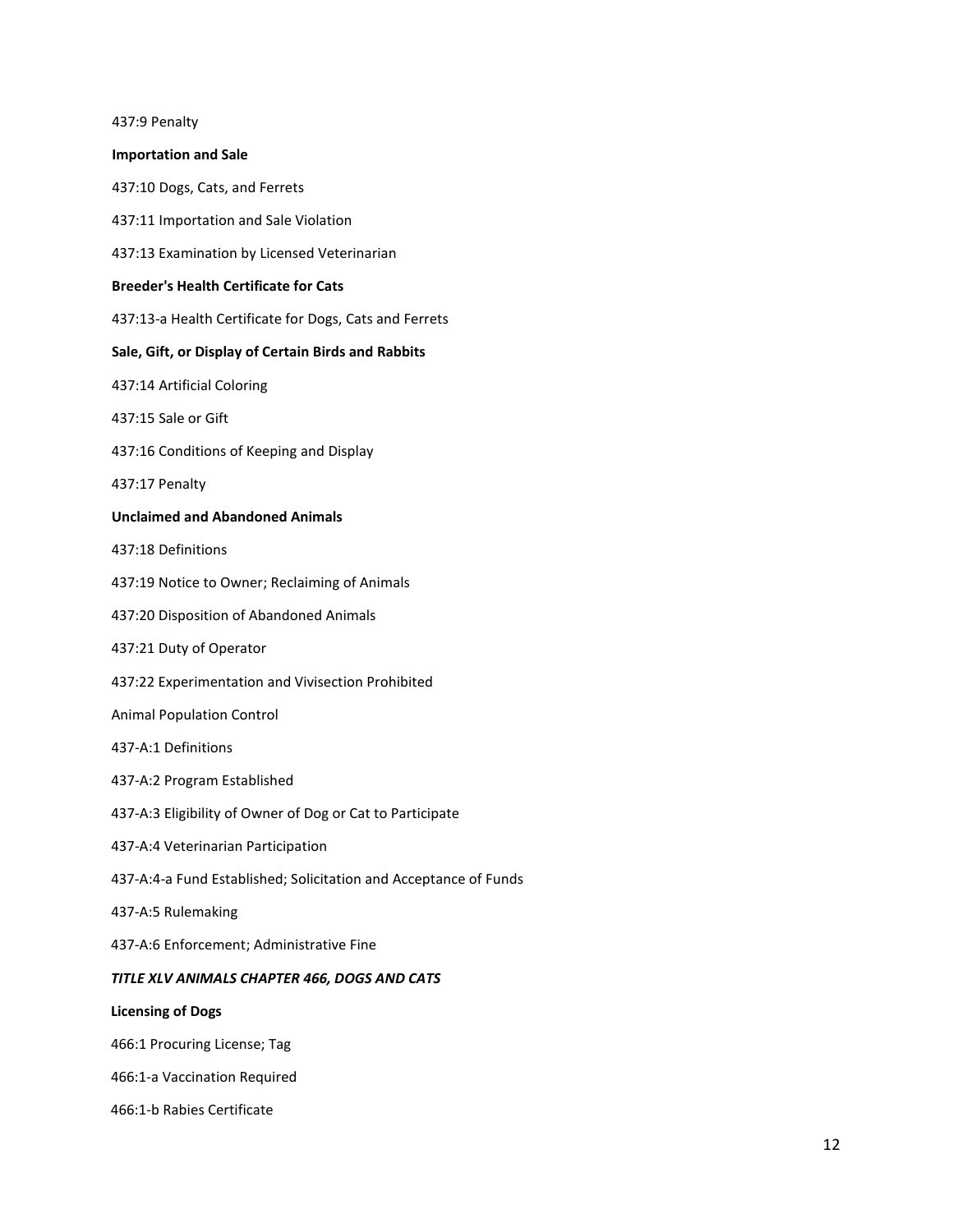466:1-c Authorization to Issue Licenses; Local Law Enforcement Officers

466:2 Part of Year

466:3 Transfer

466:4 Fees

466:5 Disposal of Fees

466:6 Group Licenses

466:7 Additional Charge Where Payment of License Fee is Delayed

466:8 Exemption From

466:9 Payment of Fees

466:11 Records

466:12 Account

466:13 Forfeiture

466:13-a Licensing of Cats

#### **Unlicensed Dogs**

466:14 Warrants; Proceedings

466:15 Fees

466:16 Returns

466:18-a Title to Unlicensed Dogs in Humane Societies

#### **Remedies and Penalties for Injuries Done by Dogs**

466:19 Liability of Owner or Keeper

466:28 Killing Dogs Legalized

#### **Muzzling and Restraining Dogs**

466:29 Order; Rabies Epidemic

466:30 Special Notice

466:30-a Dog Control Law

466:31 Dogs a Menace, a Nuisance or Vicious

466:31-a Penalties

466:32 Officers' Fees

#### **Damages to Game**

466:33 Dogs at Large

466:34 Pursuing Game, etc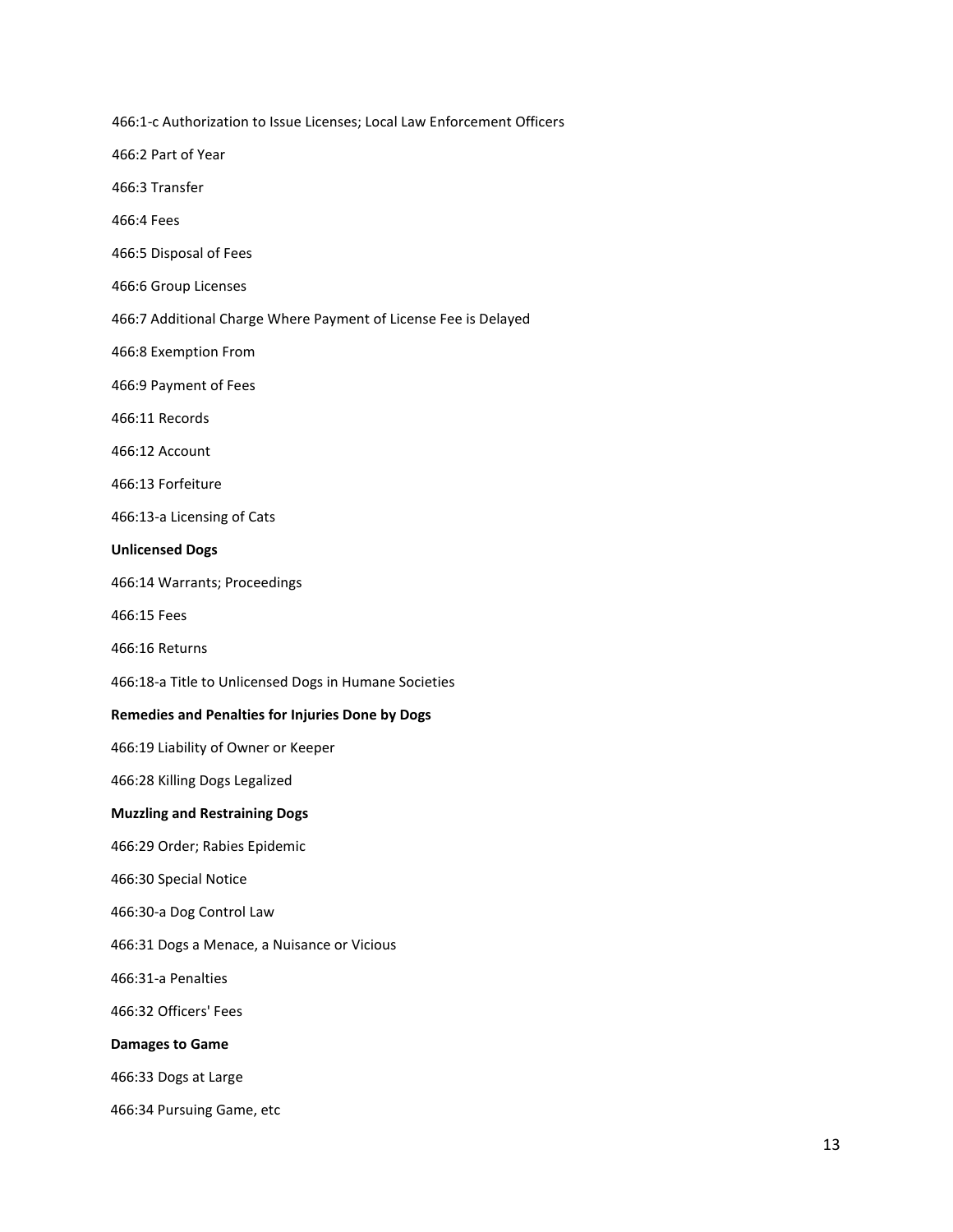466:35 Maiming Game

466:36 Killing Dogs Penalties, etc.

466:37 Official Neglect

466:38 How Recoverable

466:39 City or Town Bylaws

#### **Miscellaneous**

466:40 Mutilation Prohibited

466:40-a Possession of Cropped Dog

466:42-a Stealing Dogs, etc

466:42-b Civil Recovery

466:44 Restaurants and Food Store

466:45 Responsibility of Cities and Towns

#### **Guard Dogs in Commercial Establishments**

466:46 Definitions

466:47 License

466:48 Registration

466:49 Registration Fee

466:50 Registration Requirements

466:51 Inspections

466:52 Hearing

466:53 Notification to Local Agencies

466:54 Penalty

#### **CHAPTER 466-A, WOLF HYBRIDS**

466-A:1 Definitions

466-A:2 General Applicability

466-A:3 Prohibitions

466-A:4 Vaccination

466-A:5 Confinement

466-A:5-a Rulemaking Authority

466-A:6 Penalty; Administrative Fines

**CHAPTER 467, RUNNING AT LARGE**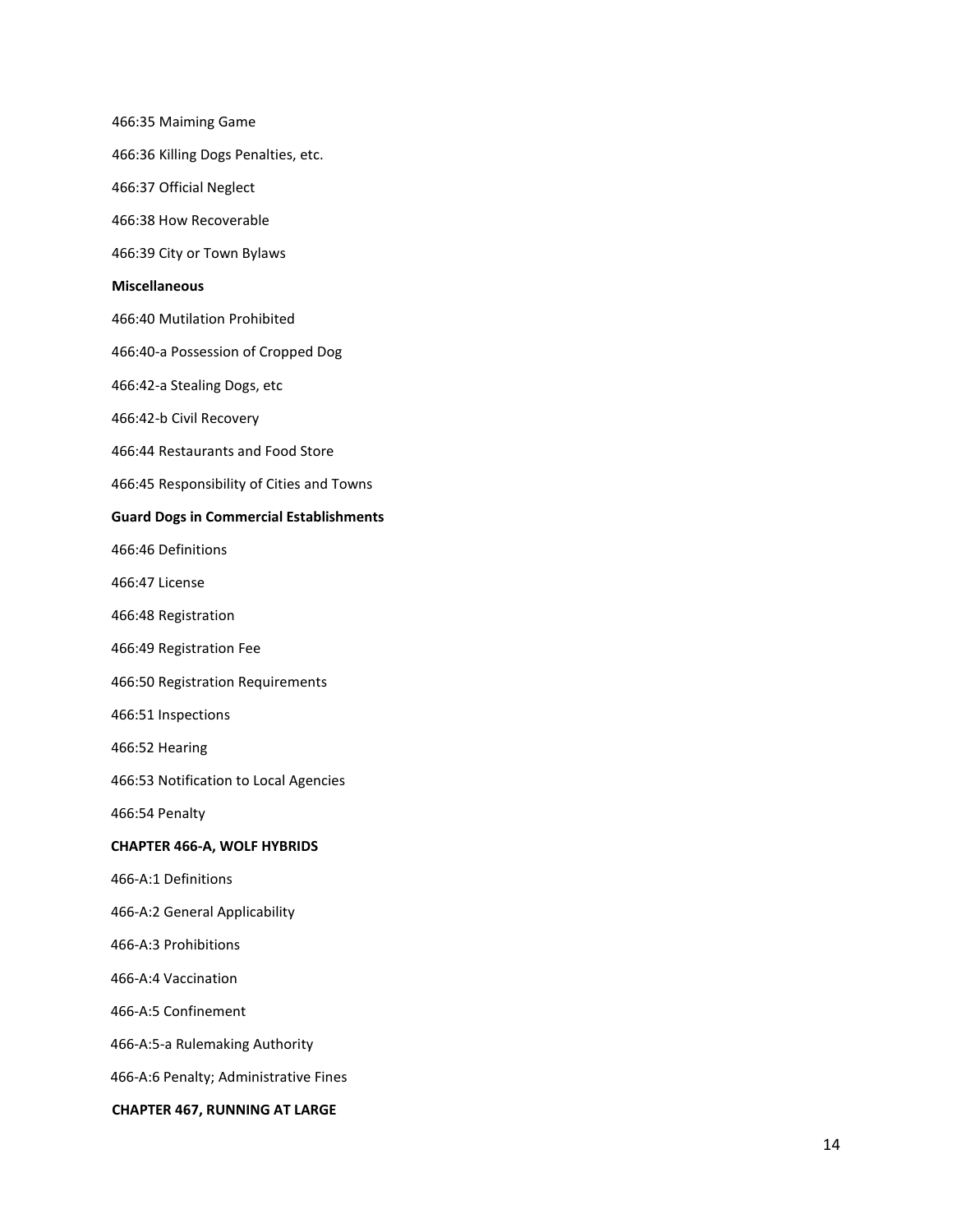467:1 Bull 467:1-a Stallions 467:2 Ram 467:3 Wild Boar 467:4 Abatement 467:5 Liability 467:6 Nature of Remedy **CHAPTER 468, ANIMAL BRANDS AND MARKS**  468:1 Marks; Record 468:2 Altering Brand, etc *TITLE LII ACTIONS, PROCESS, AND SERVICE OF PROCESS* **CHAPTER 508, LIMITATION OF ACTIONS**  508:19 Liability; Equine Activities *TITLE LXII CRIMINAL CODE* **CHAPTER 634, DESTRUCTION OF PROPERTY**  634:3 Unauthorized Use of Propelled Vehicle or Animal **CHAPTER 635, UNAUTHORIZED ENTRIES**  635:3 Trespassing Stock 635:4 Prescribed Manner of Posting 635:5 Penalty **CHAPTER 637, THEFT**  637:9 Unauthorized Use of Propelled Vehicle or Rented Property **CHAPTER 638, FRAUD**  638:8 Sports Bribery **CHAPTER 644, BREACHES OF THE PEACE AND RELATED OFFENSES**  644:8 Cruelty to Animals 644:8-a Exhibitions of Fighting Animals 644:8-aa Animals in Motor Vehicle 644:8-b Docking Tail of Horse 644:8-c Animal Use in Science Classes and Science Fairs

644:8-d Maiming or Causing the Death of or Willful Interference With Police Dogs or Horses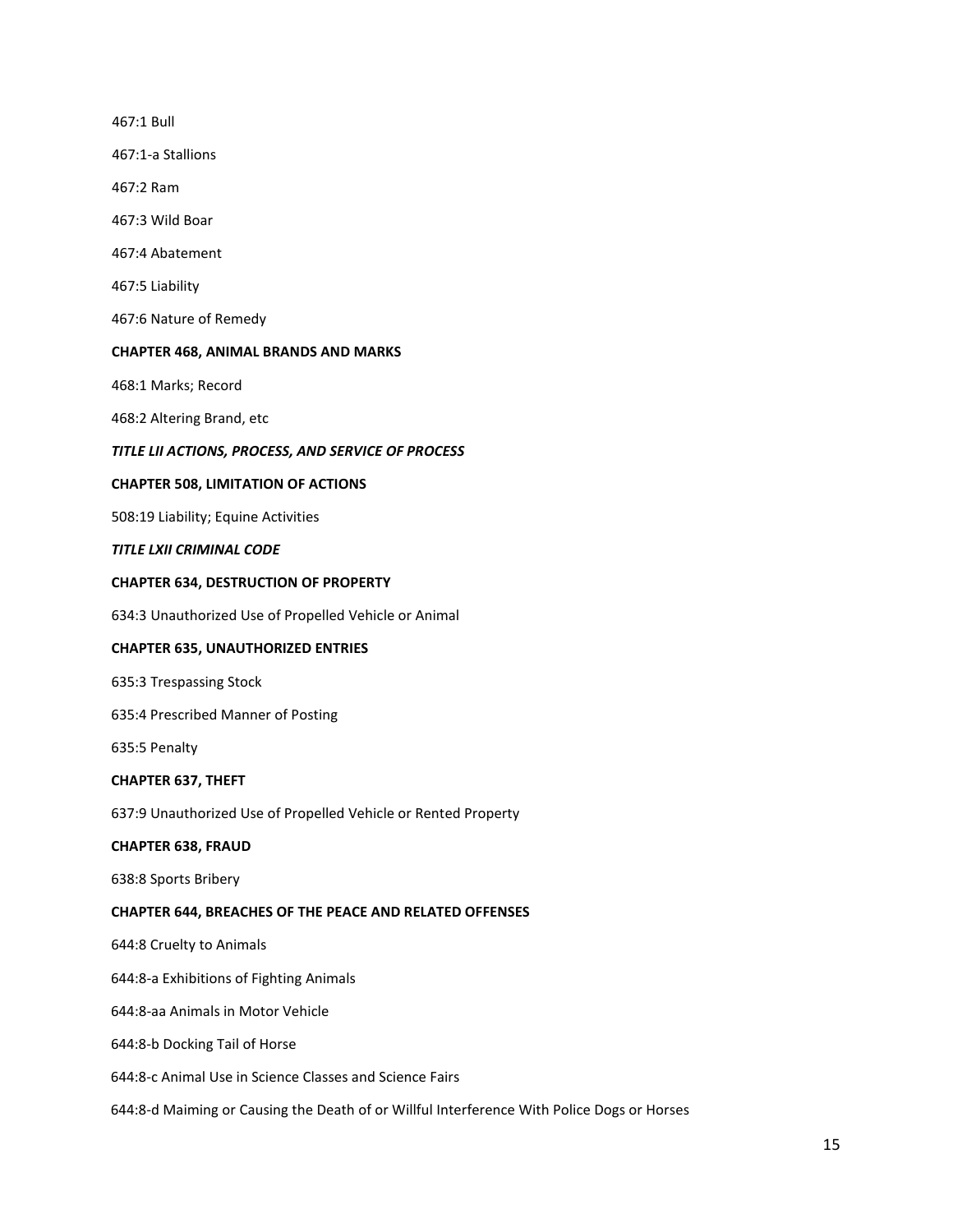644:8-e Willful Interference With Organizations or Projects Involving Animals or With Animal Facilities

644:8-f Transporting Dogs in Pickup Trucks

644:8-g Bestiality

644:16 Exposing Poisons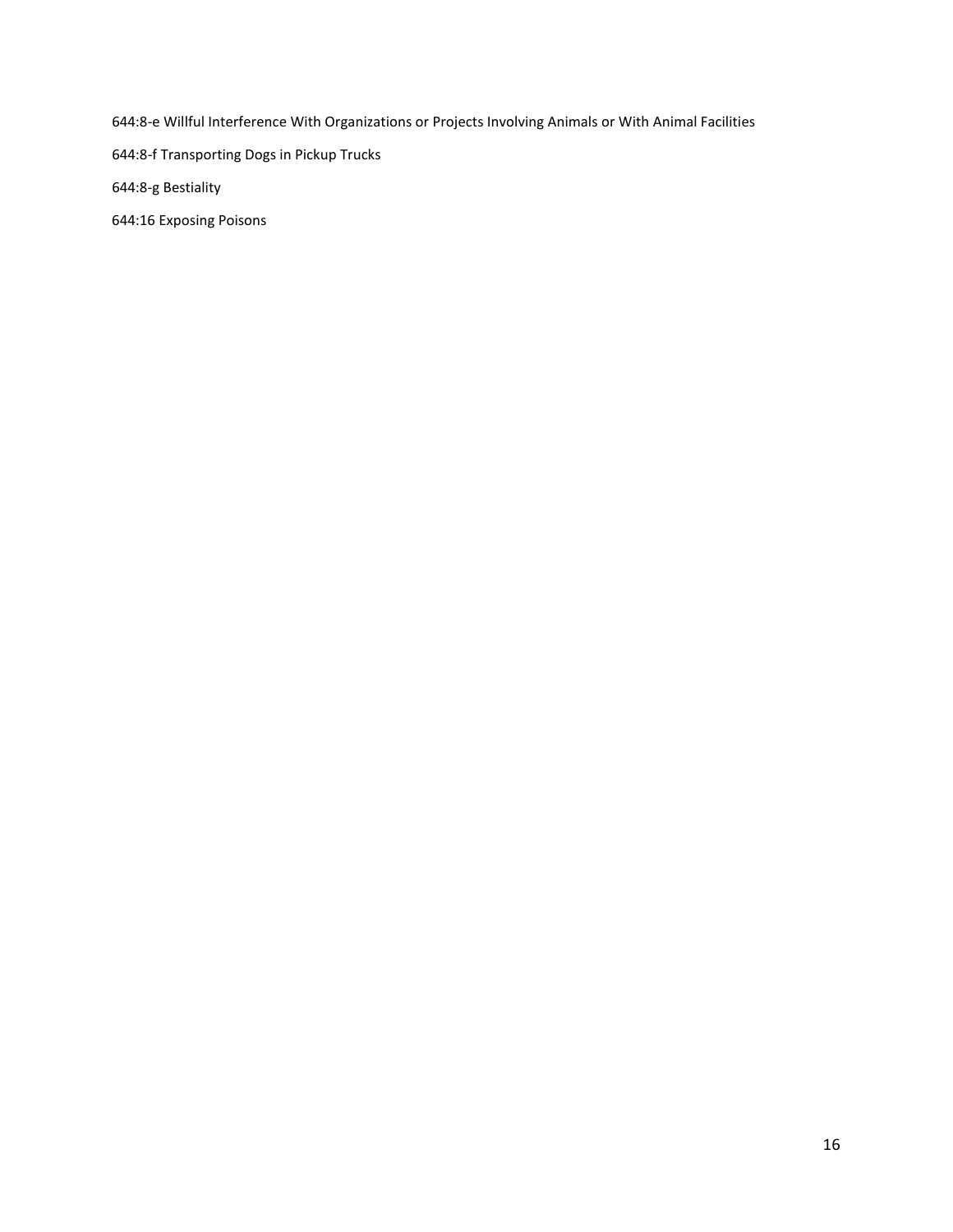## **TITLE III TOWNS, CITIES, VILLAGE DISTRICTS, AND UNINCORPORATED PLACES**

## **CHAPTER 31 POWERS AND DUTIES OF TOWNS**

## **Power to Make Bylaws**

## **31:39 Purpose and Penalties. –**

I. Towns may make bylaws for:

 (a) The care, protection, preservation and use of the public cemeteries, parks, commons, libraries and other public institutions of the town;

 (b) The prevention of the going at large of horses and other domestic animals in any public place in the town;

II. Towns may appoint all such officers as may be necessary to carry the bylaws into effect.

 III. Towns may enforce the observance of the bylaws by suitable penalties not exceeding \$1,000 for each offense to enure to such uses as the town may direct.

## **CHAPTER 47 POWERS OF CITY COUNCILS**

## **Aldermen**

 **47:13 Executive Powers. –** The executive powers of the city and the administration of police, except where vested in the mayor, shall be exercised by the mayor and aldermen; and they shall have the powers, and do and perform all the duties, which the selectmen of towns have, and are authorized or required to do and perform in regard to their towns, unless it is otherwise provided by law.

## **CHAPTER 47 POWERS OF CITY COUNCILS**

## **Aldermen**

 **47:14 Appointive Officers. –** They shall appoint a city marshal, and one or more assistant marshals if they think it necessary, a collector of taxes, constables, police officers and watchmen, and may remove them from office for sufficient cause; and may require the marshal and constables, before entering on their duties, to give bonds, with sufficient sureties to any reasonable amount, upon which like proceedings and remedies may be had as in case of bonds required to be given by constables of towns.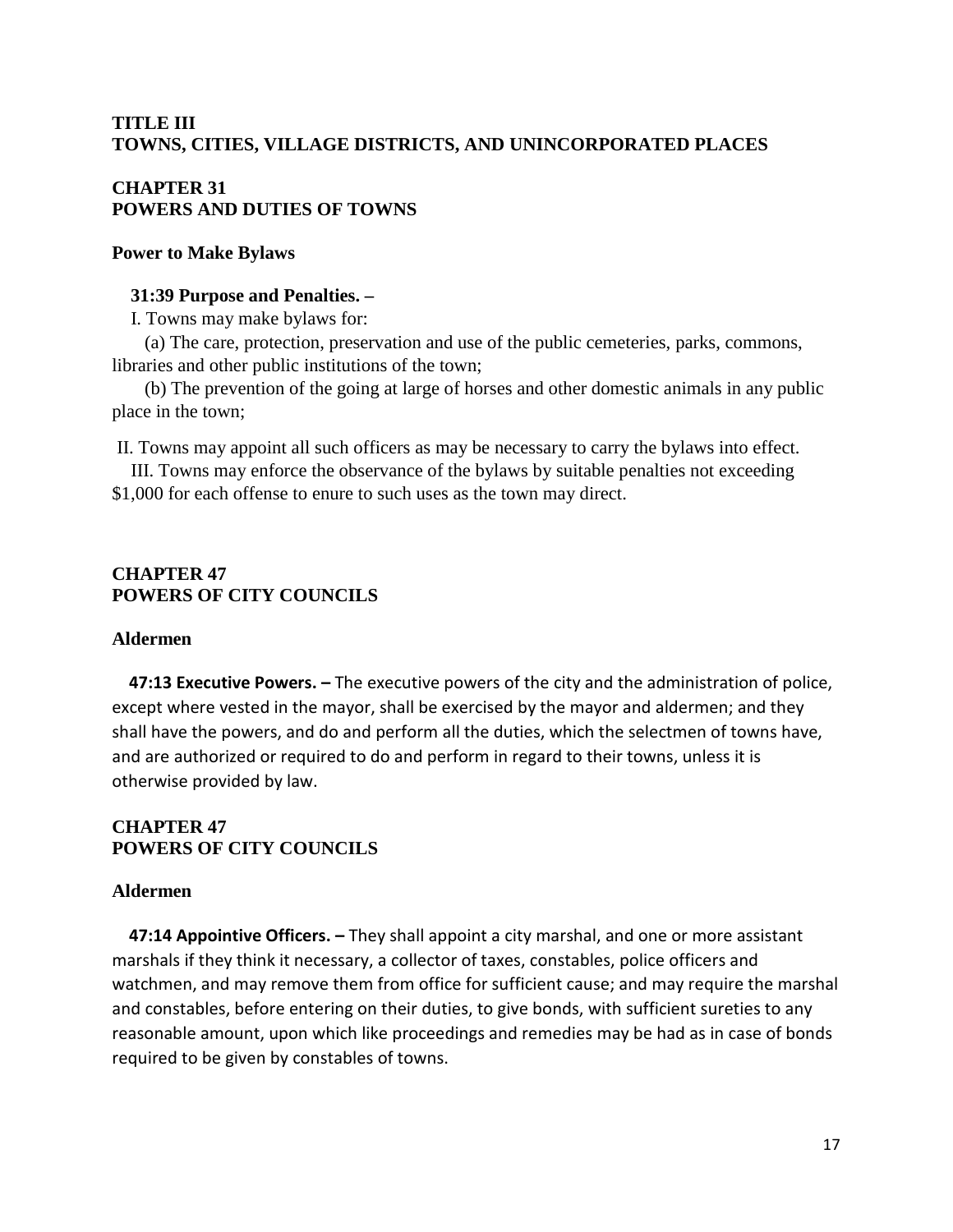## **CHAPTER 47 POWERS OF CITY COUNCILS**

## **Aldermen**

 **47:15 Police Uniform. –** It shall be the duty of the mayor and aldermen to fix and determine a suitable and appropriate uniform for the marshal, assistant marshal and police officers by them appointed, and to designate such badges and other marks of their official character as they may deem expedient.

## **CHAPTER 47 POWERS OF CITY COUNCILS**

### **47.17 Bylaws and Ordinances**

X. Stock at Large. To regulate, restrain, or prohibit the keeping or running at large of horses, cattle, sheep, swine, geese, goats and other poultry and animals, or any of them, to create the limits of districts within which the same may be kept and the conditions and restrictions under which they may be kept.

 XI. Dogs. To regulate the keeping of dogs and their running at large, require them to be licensed, and authorize the destruction of those kept or running at large contrary to the ordinance.

## **TITLE VII SHERIFFS, CONSTABLES, AND POLICE OFFICERS**

## **CHAPTER 105 POLICE OFFICERS AND WATCHMEN**

 **105:6 Police Regulations. –** The police officers of a town may make regulations for the stand of hacks, drays, public automobiles, and carts, in any street, lane, or alley; for the height and position of any awning, shade, or fixture in front of or near a building; and respecting any obstruction in any street, lane, or alley, or in any stable or other outbuilding.

## **Domestic Animals**

 **105:14 Cruelty to Animals. –** Whenever an officer makes an arrest upon view, or upon a warrant for a violation of any provision of RSA 441:4-a, he may take into his possession the animal which is the subject of such cruelty, and if the owner has no knowledge of such taking he shall give him notice forthwith.

## **Domestic Animals**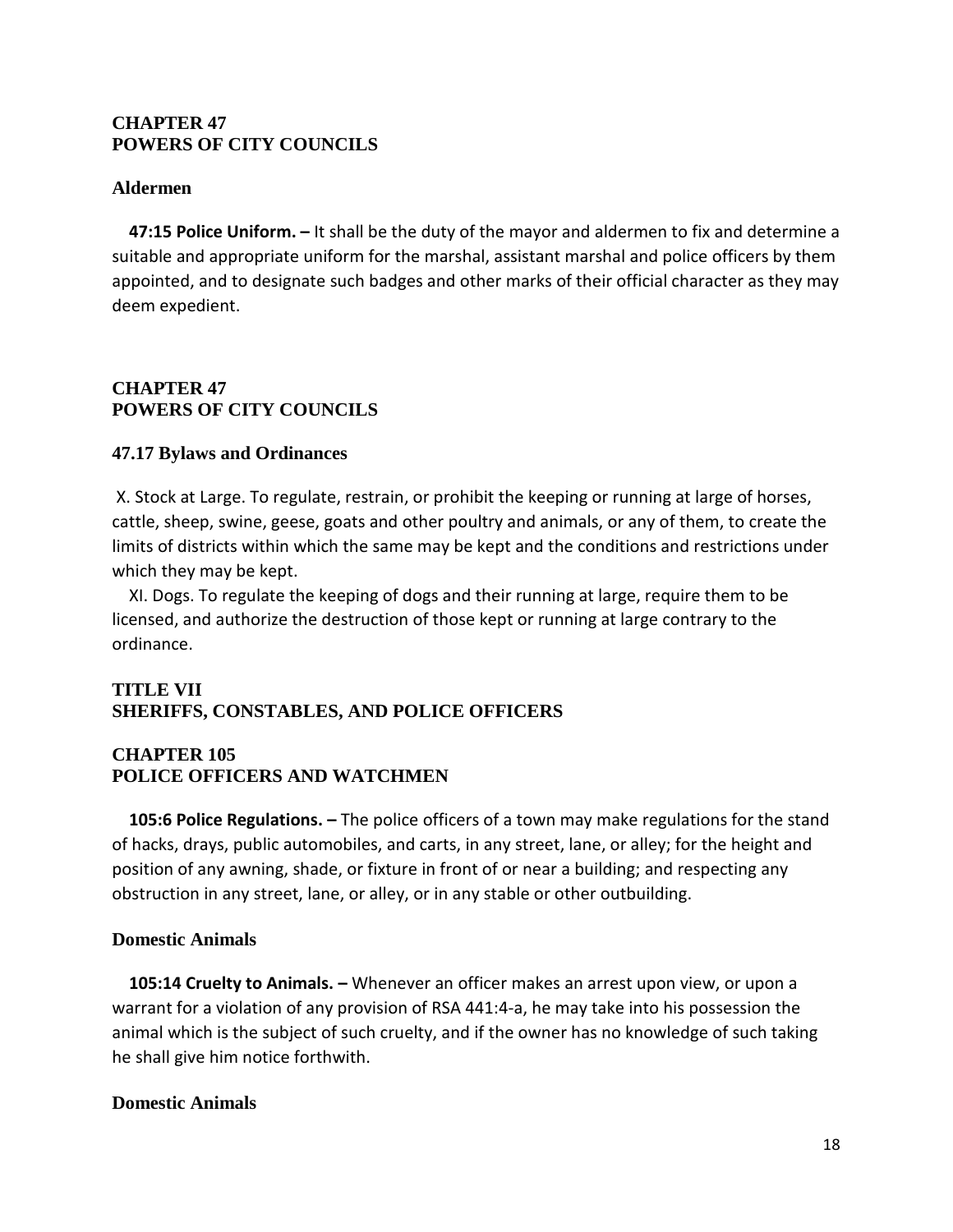**105:15 Examination, Etc. –** Whenever an officer shall take any such animal into his possession, which appears by reason of age, injury or other cause to be disabled for use, said officer shall call upon 3 disinterested citizens, who, under oath, shall examine such animal, and if they shall find such animal to be disabled for use said officer shall at once cause such animal to be killed.

## **Domestic Animals**

 **105:16 Expenses. –** All expenses incurred under RSA 105:14 and 15 shall be paid by the owner of such animal, and may be collected by an action on the case, or by enforcing a lien upon the animal.

### **Domestic Animals**

 **105:17 Arrest. –** If any person shall be found violating the laws in relation to cruelty to animals he may be arrested and held without warrant, in the same manner as in case of persons found breaking the peace.

### **Domestic Animals**

 **105:18 Special Deputies. –** Any officer or agent of any incorporated society for the prevention of cruelty to animals, upon being designated in writing for that purpose by the sheriff of any county in this state, may, within such county, make arrests and bring before any court or magistrate having jurisdiction offenders found violating the provisions of this subdivision.

## **TITLE X PUBLIC HEALTH**

## **CHAPTER 147 NUISANCES; TOILETS; DRAINS; EXPECTORATION; RUBBISH AND WASTE**

 **147:13 Offensive Matter. –** If a person shall place, leave, or cause to be placed or left, in or near a highway, street, alley, public place, or wharf or on a private disposal site or shall allow to be exposed unburied, any animal or other substance liable to become putrid or offensive, or injurious to the public health or deposits garbage or refuse on premises not designated for waste disposal in accordance with RSA 149-M or other provisions of law, such person shall be guilty of a violation, and the health officer shall remove or cause to have removed the same. Nothing in this section shall be construed as affecting authorized collections of garbage or refuse for public dumping facilities.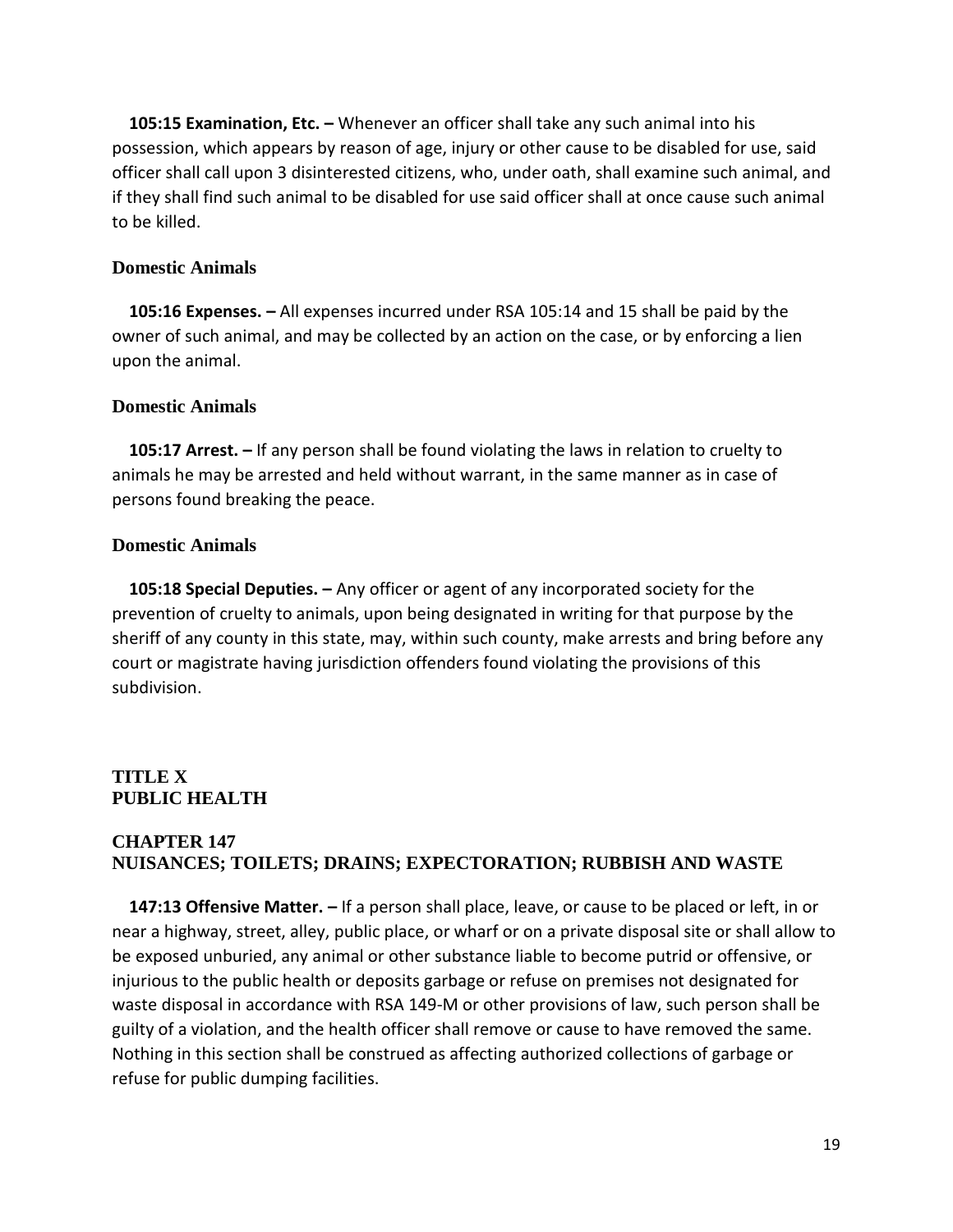**147:17 Cleansing Premises; Penalty. –** Whenever a building, tenement or room occupied as a dwelling or schoolroom, or any cellar or other appurtenance connected therewith, has become the source of danger to the health of its occupants or others from want of cleanliness the health officers may order the owner, the owner's agents or the occupants, or any of them, to cleanse and put the same in proper sanitary condition, and the occupants to quit the same, within a time limited. If the person so ordered does not cleanse the same as ordered the health officers may do so, and may recover the expense thereof, together with their fees, of the owner; or they may order the same to be closed and to remain so until properly cleansed. Any person who shall fail to comply with an order of the health officers made under the authority of this section, after receiving due notice thereof, shall be guilty of a misdemeanor.

## **TITLE XII PUBLIC SAFETY AND WELFARE**

## **CHAPTER 163-B LITTER CONTROL LAW**

 **163-B:1 Declaration of Intent. –** It is the intention of the legislature by this chapter to provide for uniform prohibition throughout the state of any and all littering on public or private property and to curb thereby the desecration of the beauty of the state and harm to the health, welfare and safety of its citizens caused by individuals who litter.

 **163-B:2 Definitions. –** As used in this chapter, unless the context clearly requires otherwise, the following words or phrases shall have the following meanings:

 I. The word "litter'' means all rubbish, refuse, garbage, trash, debris, dead animals or other discarded materials of every kind and description.

 **163-B:3 Unlawful Activities. –** It shall be unlawful for any person or persons to dump, deposit, throw or leave, or to cause or permit the dumping, depositing, placing, throwing or leaving of litter on any public or private property in this state, or in or on ice or in any waters in this state, unless:

 I. Such property is designated by the state or by any of its agencies or political subdivisions for the disposal of such litter, and such person is authorized by the proper public authority to use such property;

II. Such litter is placed into a litter receptacle or container installed on such property;

 III. Such person is the owner or tenant in lawful possession of such property, or has first obtained consent of the owner or tenant in lawful possession, or unless the act is done under the personal direction of said owner or tenant, all in a manner consistent with the public welfare.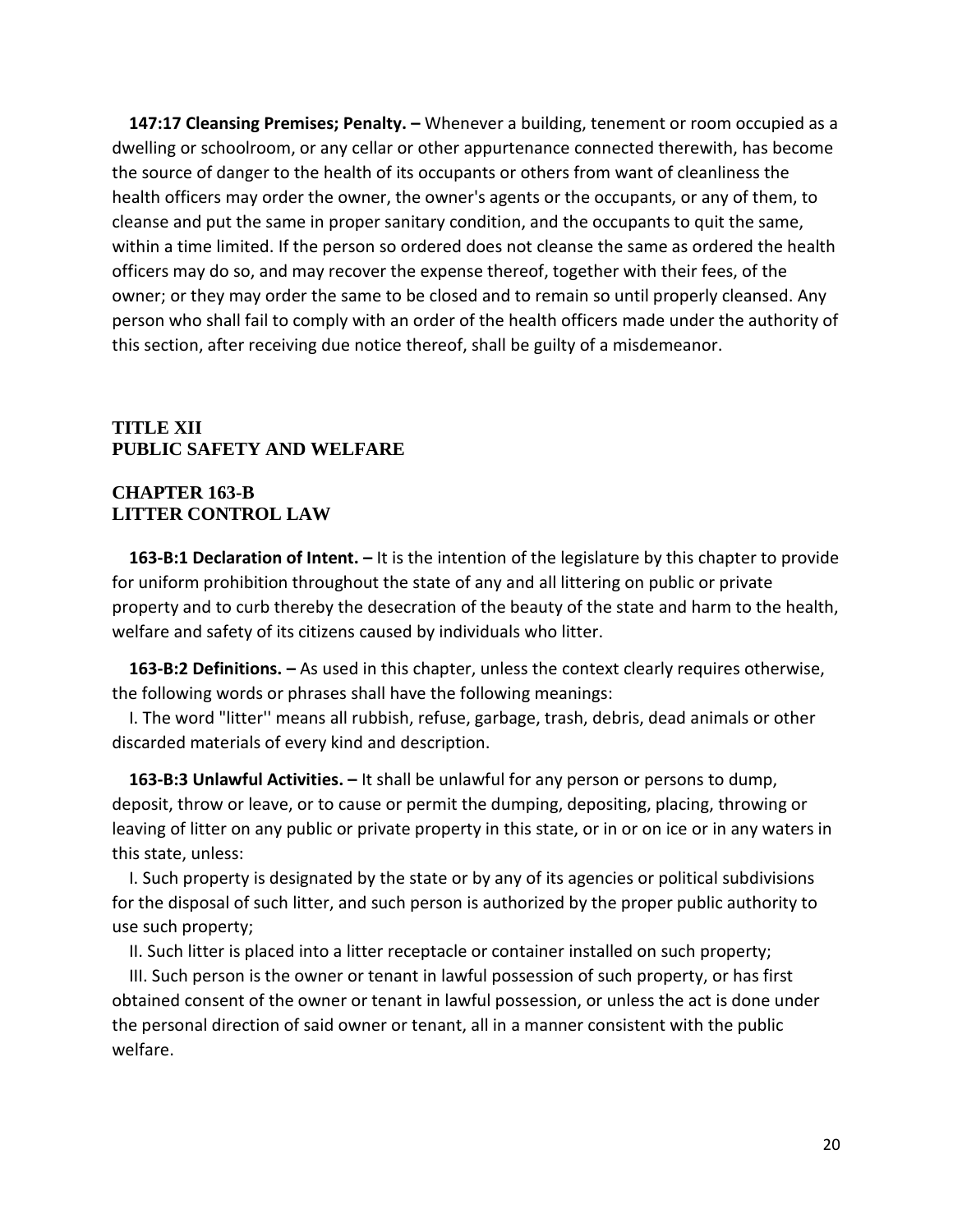#### **163-B:4 Penalties. –**

 I. Any person violating the provisions of RSA 163-B:3, shall be guilty of a misdemeanor, or, in lieu thereof, in the sound discretion of any court in which conviction is obtained, any such person may be directed by the judge of such court to pick up and remove from any public street or highway or public or private right-of-way, or public beach or public park, or with prior permission of the legal owner or tenant in lawful possession of such property, any private property upon which it has been established by competent evidence that he has deposited litter, any and all litter deposited thereon by anyone prior to the date of execution of sentence.

 II. The court is hereby directed to publish the names of persons convicted of violating the provisions of RSA 163-B:3.

 **163-B:5 Prima Facie Evidence. –** Evidence that litter is thrown, deposited, dropped or dumped from any motor vehicle, boat, airplane or other conveyance in violation of RSA 163- B:3, shall be prima facie evidence that the operator of said conveyance shall have violated this chapter and the license to operate such a conveyance issued to any person convicted hereunder may be suspended for a period not to exceed 7 days together with, or in lieu of, penalties provided in RSA 163-B:4.

 **163-B:6 Enforcement. –** All law enforcement agencies and officers and officials of said agencies of this state or any political subdivision thereof are hereby authorized, empowered, and directed to enforce compliance with this chapter.

## **TITLE XII PUBLIC SAFETY AND WELFARE**

## **CHAPTER 161-F ELDERLY AND ADULT SERVICES**

#### **Companion Animals**

#### **161-F:30 Definitions. –** In this subdivision:

 I. "Animals'' means common domesticated household animals limited to: dogs, cats, caged birds, and aquarium fish.

 II. "Housing for the elderly'' means public housing facilities financed by either the state or federal government to provide living accommodations for persons 60 years of age or older but shall not include nursing homes or high-rise apartment buildings.

 **161-F:31 Authority. –** Any housing for the elderly shall permit the tenants of each housing project upon petition of 10 percent of all the tenants to determine by a simple majority vote of those voting whether or not to allow the tenants in their building to have companion animals, provided that a 6-month period elapses between votes and that a subsequent vote shall not affect animals already on the premises which were permitted by a previous vote. If the vote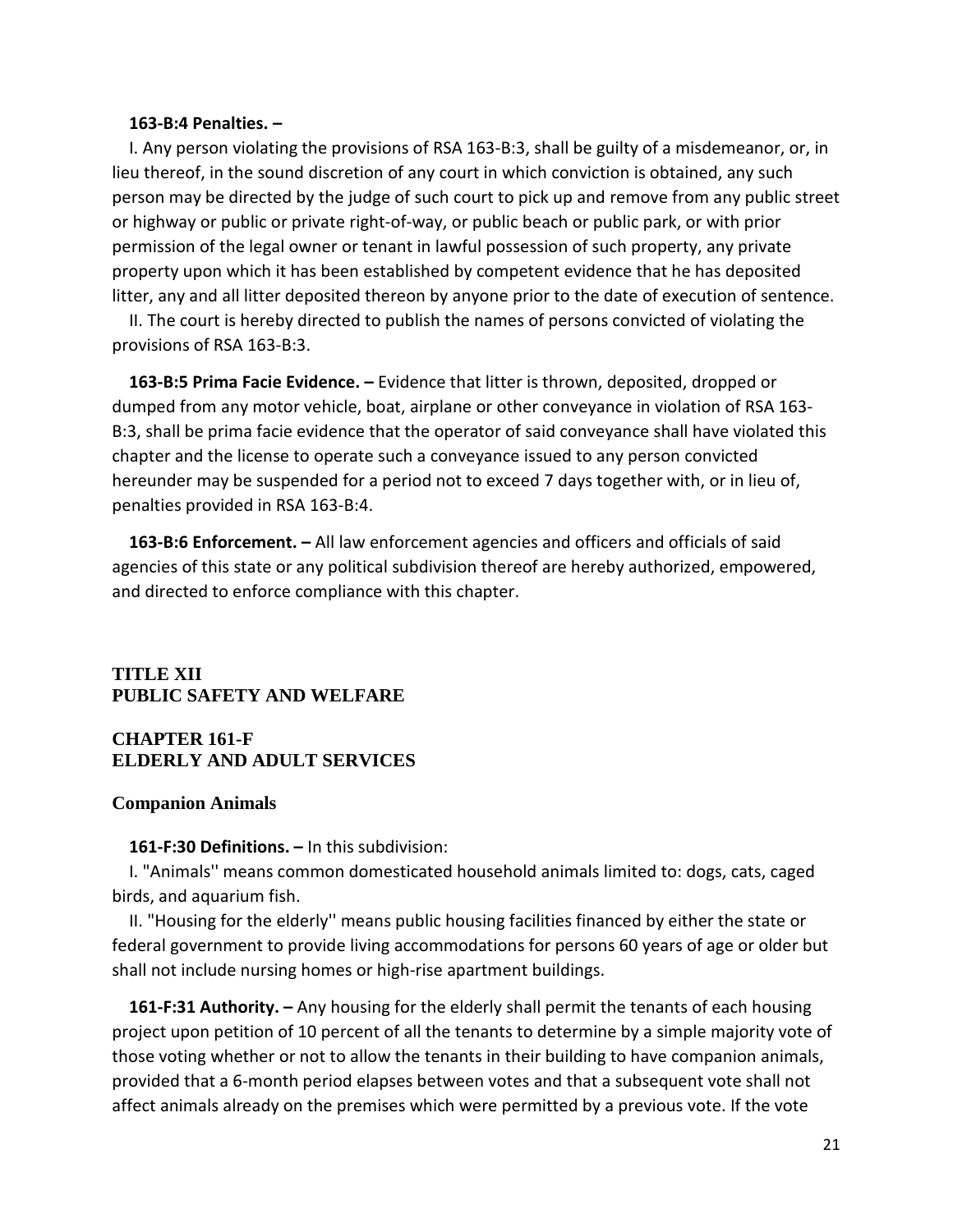permits tenants to maintain companion animals on the premises, the tenants shall adopt, with input from building management, rules relative to reasonable limitations and restrictions to be imposed for maintaining a companion animal that is not covered by RSA 161-F:33. Any complaints regarding a tenant's companion animal shall be handled in the same manner as any other tenant complaint and pursuant to the provisions of RSA 466:31.

 **161-F:32 Damage Deposit. –** If companion animals are permitted, tenants desiring to have them as pets shall post, with the management of the building, a damage deposit which shall be a sum of money not to exceed 1 1/2 times the amount of a month's rent paid by the tenant.

 **161-F:33 Owner's Responsibility. –** The tenant owner of a companion animal shall have the following responsibilities:

 I. (a) To provide the management with a signed agreement with some person, or other legal entity, other than another tenant, that such person or legal entity shall act as a temporary or permanent caretaker for the companion animal if the owner cannot care for it, whether temporarily or permanently.

 (b) The signed agreement shall also permit management to implement the agreement referred to in subparagraph (a), if the animal is not cared for properly or is abused in any manner.

 II. To provide the management with a veterinarian certificate stating that the animal is in good health and, if the animal is a cat or a dog, that it has been neutered or spayed, as applicable.

 III. To be totally responsible for the care and cleanliness of the companion animal whether within the owner's building, on the building grounds, or on adjacent property.

 IV. To be limited to no more than one companion animal per apartment, with the exception of birds and aquarium fish.

 V. To abide by any local ordinances that may affect the custody of certain companion animals.

## **TITLE XII PUBLIC SAFETY AND WELFARE**

## **CHAPTER 167-D SERVICE ANIMALS AND SEARCH AND RESCUE DOGS**

## **167-D:1 Definitions. –** As used in this chapter:

 I. "Housing accommodation'' means any publicly assisted housing accommodation or any real property, or portion thereof, which is used or occupied, or is intended, arranged, or designed to be used or occupied, as the home, residence, or sleeping place of one or more persons, but shall not include any single family residence the occupants of which rent, lease, or furnish for compensation not more than one room therein.

II. "Public facility'' means any place of public accommodation and any street, highway,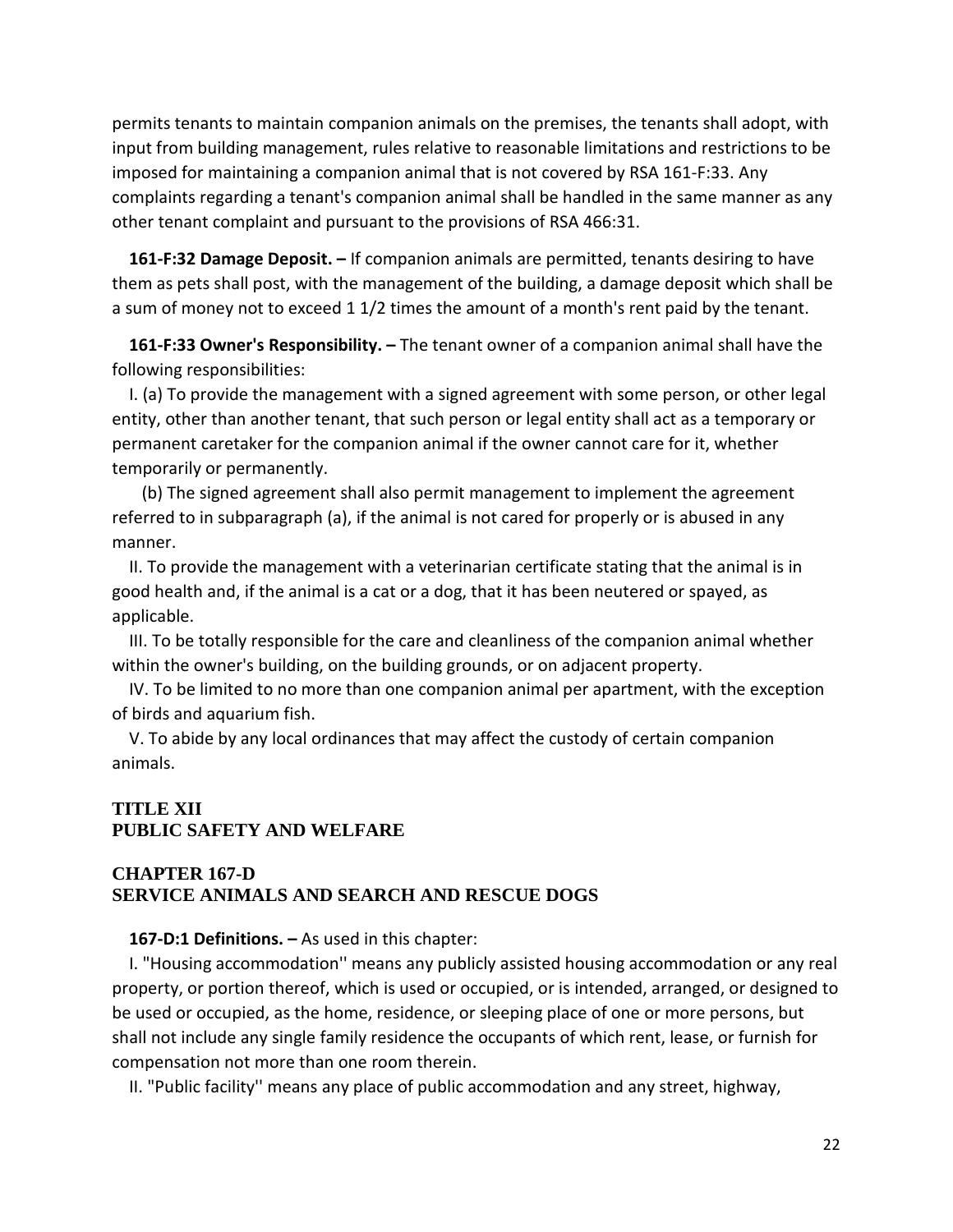sidewalk, walkway, public building, and any other place or structure to which the general public is regularly, normally, or customarily permitted or invited.

 III. A "place of public accommodation'' shall mean, but shall not be limited to, any tavern roadhouse, hotel, motel, or trailer camp, whether for entertainment of transient guests or accommodation of those seeking health, recreation, or rest; any producer, manufacturer, wholesaler, distributor, retail shop, store establishment, or concession dealing with goods or services of any kind; any restaurant, eating house, or place where food is sold for consumption on the premises; any place maintained for the sale of ice cream, ice, and fruit preparations or their derivatives, soda water or confections, or where any beverages of any kind are retailed for consumption on the premises; any garage; any public conveyance operated on land or water, or in the air, or any stations and terminals thereof; any bathhouse, boardwalk, or seashore accommodation; any auditorium, meeting place, or hall; any theatre, motion picture house, music hall, roof garden, skating rink, swimming pool, amusement and recreation park, fair, bowling alley, gymnasium, shooting gallery, billiard and pool parlor, or any other place of amusement; any comfort station; any dispensary, clinic, or hospital; any public library; any kindergarten, primary and secondary school, trade or business school, high school, academy, college and university, or any educational institution under the supervision of the state board of education, or the commissioner of education of the state of New Hampshire.

 IV. "Service animal'' means any dog individually trained to do work or perform tasks for the benefit of an individual with a disability, including a physical, sensory, psychiatric, intellectual, or other mental disability. Other species of animals, whether wild or domestic, trained or untrained, are not service animals for purposes of this definition.

 V. "Service animal trainer'' means any person who is employed to train dogs for or is volunteering to raise dogs for a provider of service animals for persons with disabilities or an individual trainer who helps a person with disabilities to train his or her own service animal or an individual trainer who tests an animal to verify its eligibility for the New Hampshire service animal tag.

 VI. "Search and rescue dog'' means any dog which has been trained to perform typical search and rescue operations and is certified by a competent authority or holds a title from a competent authority or organization recognized by the office of the governor, the department of safety, the department of fish and game, or the Federal Emergency Management Agency or its successor agency.

## **167-D:2 Service Animal Duties. –**

 I. The work or tasks performed by a service animal shall be directly related to the handler's disability. Work and tasks may include, but is not limited to:

(a) Assisting individuals who are blind or have low vision with navigation and other tasks.

 (b) Alerting individuals who are deaf or hard of hearing to the presence of people or sounds.

(c) Providing nonviolent protection or rescue work.

(d) Pulling a wheelchair.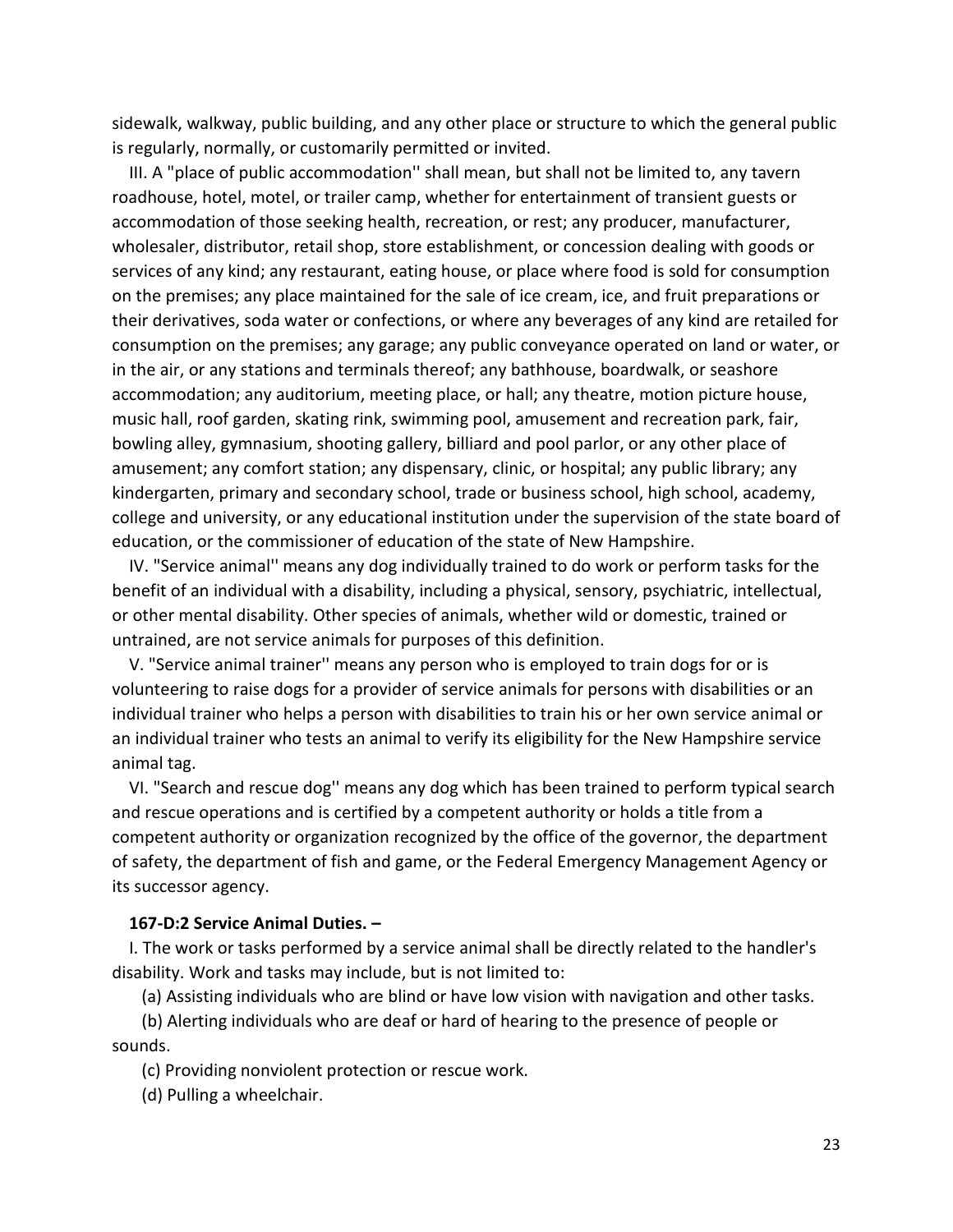(e) Assisting an individual during a seizure.

(f) Alerting individuals to the presence of allergens.

(g) Retrieving items such as medicine or a telephone.

 (h) Providing physical support and assistance with balance and stability to individuals with mobility disabilities.

 (i) Helping persons with psychiatric and neurological disability by preventing or interrupting impulsive or destructive behaviors.

 II. The crime determent effect of an animal's presence and the provision of emotional support, well-being, comfort, or companionship does not constitute work or tasks for the purposes of this chapter.

 **167-D:3 Private Clubs, Etc. –** Nothing herein contained shall be construed to include or apply to any institution, bona fide club, or place of accommodation, which is in its nature distinctly private; nor shall anything herein contained apply to any educational facility operated or maintained by a bona fide religious or sectarian institution; and the right of a natural parent or one in loco parentis to direct the education and upbringing of a child under his or her control is hereby affirmed; nor shall anything herein contained be construed to bar any private secondary or postsecondary school from using good faith criteria other than race, creed, color, national origin, ancestry, or disability in admission of students.

 **167-D:4 Service Animals May Accompany. –** It is lawful for any service animal to accompany his or her handler or trainer into any public facility, housing accommodation, or place of public accommodation to which the general public is invited, subject only to the conditions and limitations established by law and applicable alike to all persons.

 **167-D:5 Application of RSA 167-D:4 to Search and Rescue Dogs. –** The provisions of RSA 167- D:4 shall also apply to dogs involved in search and rescue missions at the request of a government agency when such dogs are in the course of, or traveling to or from the scene of, their official duties.

 **167-D:6 Service Animal Trainer. –** A service animal trainer, while engaged in the actual training process and activities of such animals, shall have the same rights and privileges with respect to access to public facilities, and the same responsibilities as are applicable to persons with disabilities using a service animal.

**167-D:7 Licensing. –** Service animals shall be licensed as provided in RSA 466.

#### **167-D:8 Prohibited Acts. –**

 I. It is unlawful for a person, directly or indirectly, either to prohibit, hinder, or interfere with a service animal's handler or trainer who otherwise complies with the limitations applicable to persons without disabilities.

 II. It is unlawful for any person to fit an animal with a collar, leash, vest, sign, or harness of the type which represents that the animal is a service animal, or service animal tag issued under RSA 466:8 or to request a service animal tag issued under RSA 466:8 if in fact said animal is not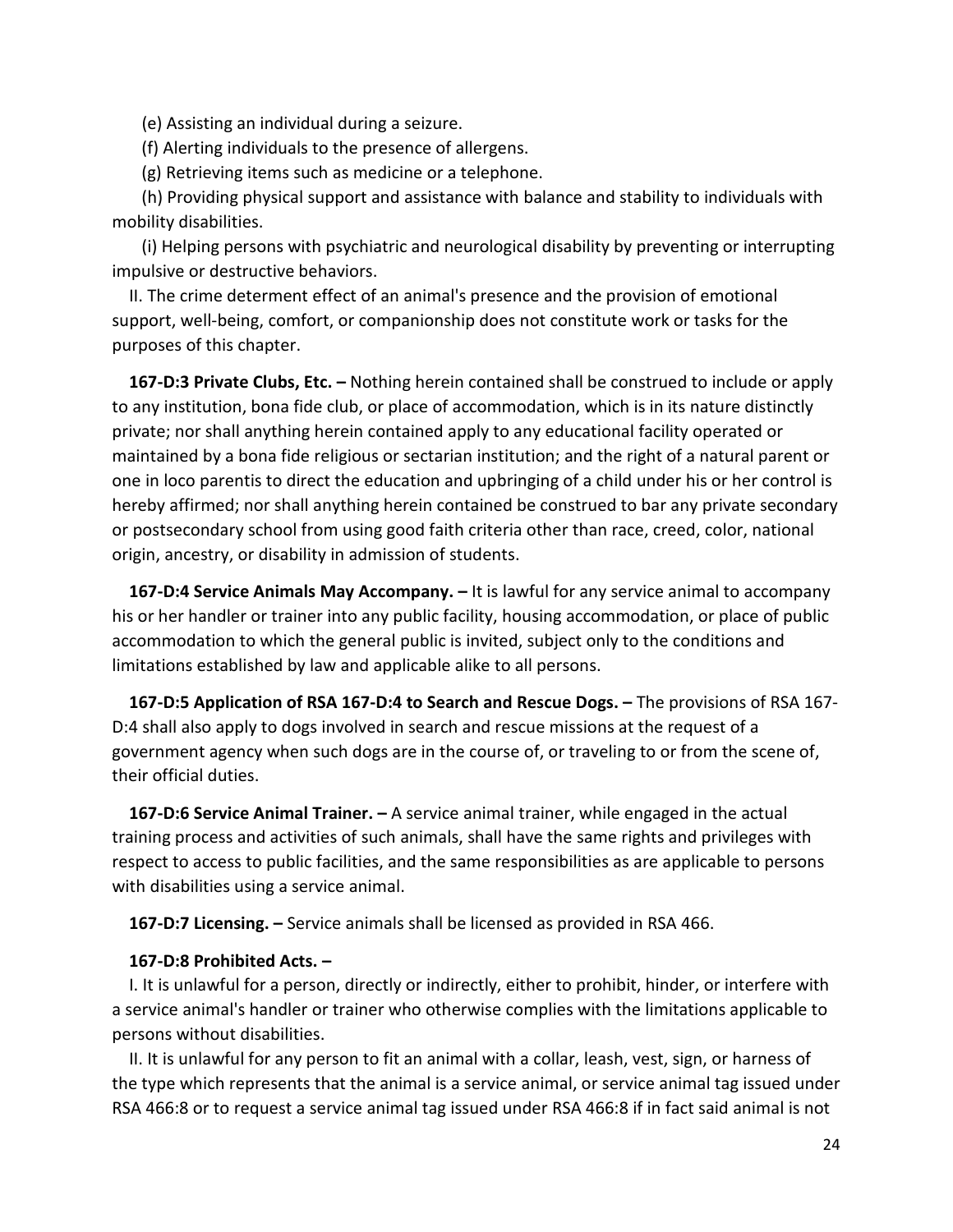a service animal.

 III. It is unlawful for any person to willfully interfere or attempt to interfere with a service animal.

 IV. It is unlawful for any person to represent that such person has a disability or is a service animal trainer for the purpose of acquiring a service animal unless said person has a disability or is a service animal trainer and to impersonate, by word or action, a person with a disability for the purpose of receiving service dog accommodations or service animal accessories such as a collar, leash, vest, sign, harness, or service animal tag, which represents that the animal is a service animal or to acquire a service animal tag issued under RSA 466:8.

 **167-D:9 Nonuse of Service Animal. –** A person with a disability not using a service animal in any of the places, accommodations, or conveyances listed in RSA 167-D shall have all of the rights and privileges conferred by law upon other persons; and the failure of a person with a disability to use a service animal in those places, accommodations, or conveyances shall not be held to constitute nor be evidence of contributory negligence.

#### **167-D:10 Penalty. –**

 I. Any person violating any provision of this chapter shall be guilty of a misdemeanor and subject to enhanced penalties in paragraphs II and III.

 II. It is a misdemeanor if a person willfully causes physical injury to a service animal or willfully allows his or her animal to cause physical injury to a service animal. If the physical injury to a service animal is severe enough that a veterinarian or service animal trainer determines that the service animal is incapable of returning to service, that person shall be guilty of a class A misdemeanor.

 III. In any case where a person is convicted of harming a service animal as described in paragraph II, he or she may be ordered by the court to make restitution to the person or agency owning the animal for any bills for veterinary care, the replacement cost of the animal if it is incapable of returning to service, and the salary of the service animal handler or trainer for the period of time his or her services are lost to the agency or self employment.

## **TITLE XII PUBLIC SAFETY AND WELFARE**

## **CHAPTER 167-C WHITE CANE LAW**

 **167-C:3 Penalty. –** Any person or persons, firm or corporation, or the agent of any person or persons, firm or corporation who denies or interferes with the admittance to or enjoyment of the public facilities enumerated in RSA 167-D or otherwise interferes with the rights of a totally or partially blind or otherwise disabled person as provided in RSA 167-C or RSA 167-D shall be fined not more than \$25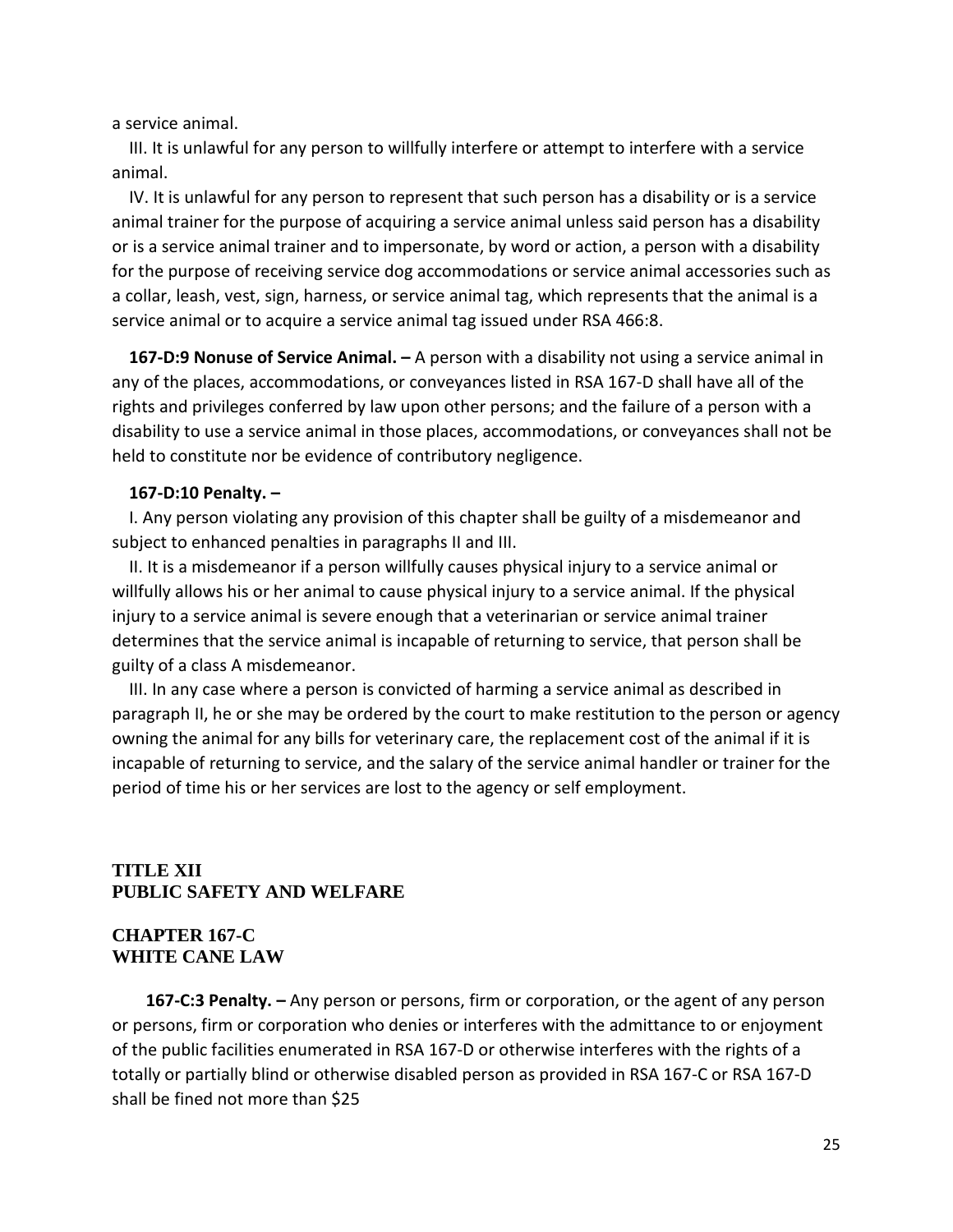## **TITLE XVIII FISH AND GAME**

## **CHAPTER 207 GENERAL PROVISIONS AS TO FISH AND GAME**

**Dogs**

#### **207:12-a Dog Training; Fee. –**

 I. Any person who is licensed to hunt within the state may be issued a training permit for the training of bird dogs and trail or tree hounds during the closed season on any wildlife, except deer, moose, caribou, elk, lynx, cougar, bobcat, and turkey, upon application and the payment of a fee. The executive director shall adopt rules pursuant to RSA 541-A, relative to the amount of the fee for the training permit and the period for the training of bear dogs. Notwithstanding the provisions of this paragraph, field trials shall be permitted pursuant to RSA 207:13.

 II. Permits issued pursuant to this section shall contain information pertaining to the breed of dogs to be trained, the township and location where training is to take place, the days of the week, and times in which training will take place. Members of a bona fide dog club who maintain and stock a specific area of club grounds for the training of dogs or conducting of field trials, and whose right to use said land for this purpose is derived through ownership, lease or club-land owner agreement, shall not be required to have a permit under this section but shall be required to meet the requirements for a breeder's license as provided in RSA 212:25.

 III. Dogs being trained pursuant to this section shall be accompanied by the permittee. "Accompanied'' for the purpose of this section shall mean that the permittee must be able to see or hear the dog, or both, or have reasonable knowledge of where the dog is hunting. Nothing in this section shall require that the dog be within sight at all times.

 IV. Anyone violating a provision of this section shall be subject to the penalty provided for in RSA 207:46 and shall, in addition, have his license to hunt suspended for a period of one year; and the license to train dogs under the permit provided for in this section shall be suspended for a period of 3 years.

 V. Any protected species accidentally killed during dog training under this section shall be turned over to the fish and game department intact within 48 hours of the time of taking.

 VI. Notwithstanding any other law to the contrary, the executive director of fish and game shall have the authority to issue special permits for the use of bear dogs to control agricultural and property damage.

#### **207:12-b Restriction on Nonresident's Dog Training and Use of Dogs for Hunting Bear. –**

 I. Notwithstanding RSA 207:12-a, nonresidents from states or provinces or territories of Canada which allow the training or taking of bear with dogs, and who do not limit or prohibit New Hampshire residents from training or hunting bear with New Hampshire dogs, shall be the only nonresidents allowed to bring dogs into New Hampshire to train or take bear.

II. For the purposes of this section, the executive director shall determine the states,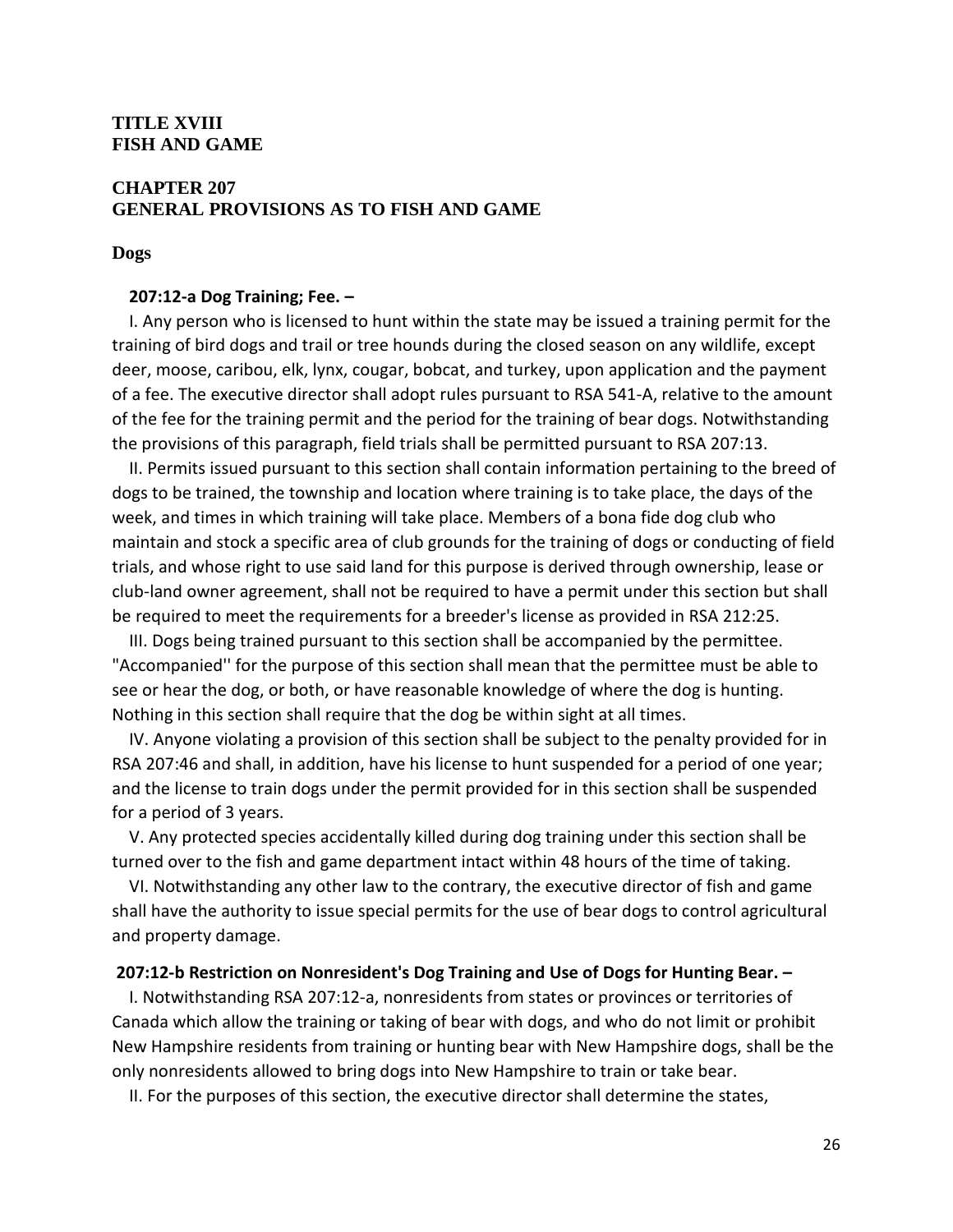provinces or territories which prohibit or limit New Hampshire residents from the training or use of dogs for hunting bear. Such determination as to the degree of reciprocity shall be final.

## **207:13 Field Trials. –**

 I. Field trials for dogs may be held at such times, in such manner, and under such restrictions, as may be prescribed by the executive director. Any person wishing to hold a field trial shall first obtain a written permit from the person on whose land it is proposed to hold the trial, present the same to the executive director, and pay a fee set by the executive director pursuant to RSA 206:10, I, including field trials for coon dogs and such night hunts for coon dogs as authorized by paragraph II. The executive director may thereupon issue a permit for such field trial. The executive director or his duly authorized agent shall supervise the holding of such field trial, enforce the terms of the permits, and the rules for its conduct. The executive director shall adopt rules under RSA 541-A for the conduct of field trials as in his or her opinion are necessary to safeguard the interest of the wildlife of the state, provided that the executive director shall issue permits for beagle trials to any beagle club recognized by the American Kennel Club for trials to be run under the rules and regulations of the American Kennel Club. The fee for this permit shall be set by the executive director pursuant to RSA 206:10, I. The executive director or his or her authorized agent shall enforce the terms of such permits.

 II. The executive director shall issue permits for night hunts to any coon club recognized by the United Kennel Club. Such night hunts shall be run under the rules and regulations of the United Kennel Club. Night hunts may take place in various selected locations throughout the state except on posted lands. Anyone may participate in the night hunts.

**207:13-a Signs. –** Any person, when hunting with dogs is permitted, may post along highways not more than 2 signs reading "Caution Hunting Dogs''. These signs shall be 12 inches wide by 12 inches high with blaze orange letters on a yellow background and must be 40 inches over-all height, and shall be posted no more than 1,000 feet apart. Such hunter shall bear the cost and maintenance of his signs and shall not block driveways, intersections or rights of way with said signs. No such signs shall be posted on private roads or lands without permission of the owner. When not hunting, the owner of said signs shall remove the same.

 **207:13-b Treed Animals. –** It shall be unlawful for any person to shoot any wildlife which has been treed or cornered by a dog, unless the owner of said dog, or a member of his hunting party, is present when the animal is shot. Persons violating the provisions of this section shall be guilty of a misdemeanor.

## **TITLE XVIII FISH AND GAME**

## **CHAPTER 207 GENERAL PROVISIONS AS TO FISH AND GAME**

**Import, Possession, or Release of Wildlife**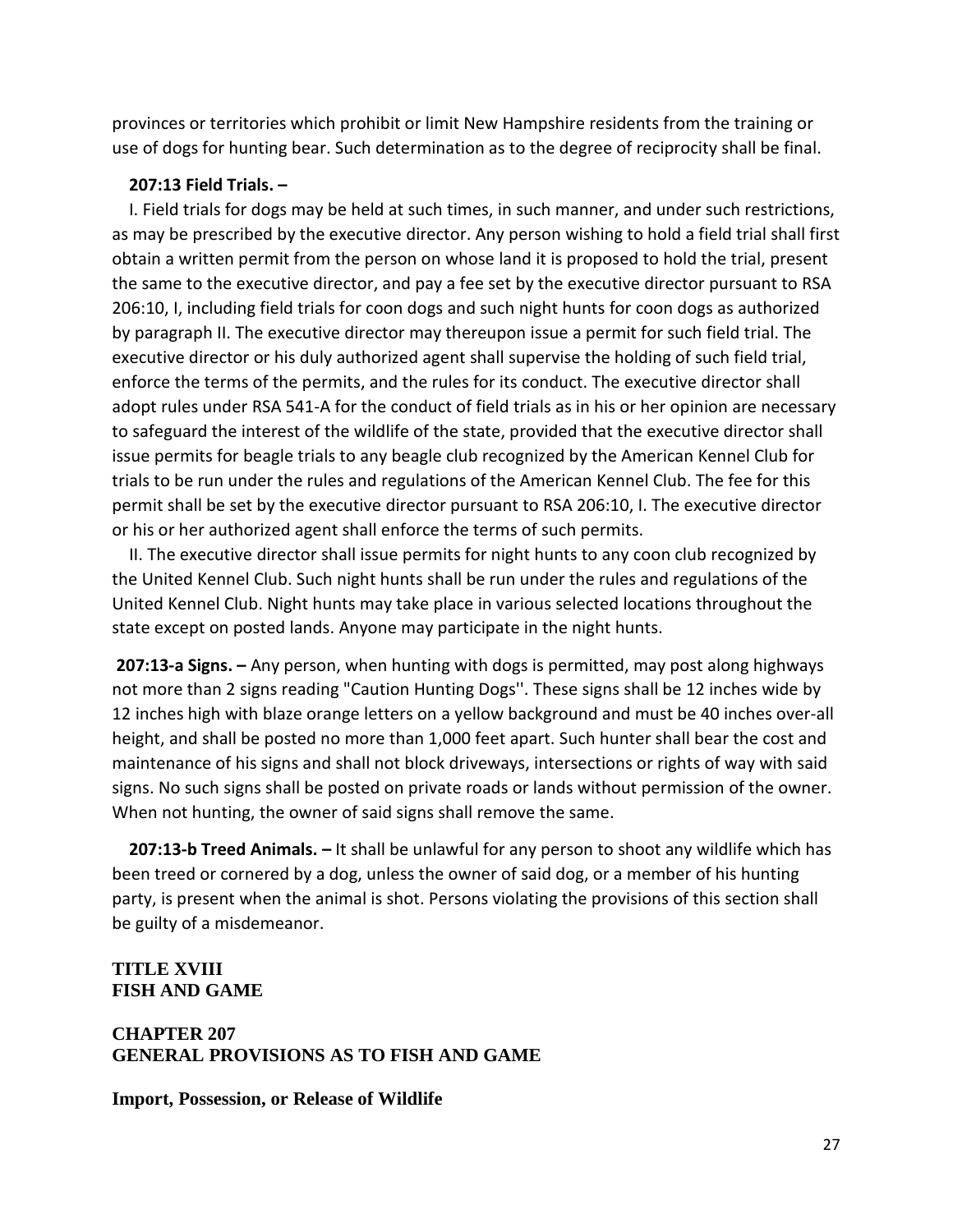#### **207:14 Import, Possession, or Release of Wildlife. –**

 I. No person shall import, possess, sell, exhibit, or release any live marine species or wildlife, or the eggs or progeny thereof, without first obtaining a permit from the executive director except as permitted under title XVIII. The executive director shall have the authority to determine the time period and any other conditions governing the issuance of such permit. The executive director may refuse to issue a permit if he determines that such issuance may pose significant disease, genetic, ecological, environmental, health, safety, or welfare risks to persons, marine species or wildlife.

 II. The executive director shall adopt rules, pursuant to RSA 541-A, to administer this section and relative to the importation, possession, exhibition, sale or release of all marine species and wildlife, including, but not limited to:

(a) Size, sex, number and quantity.

- (b) Transportation, within or through the state of New Hampshire.
- (c) Sale, inspection, processing, recordkeeping and marking.
- (d) Method of keeping.
- (e) Areas of release.
- (f) Method of release.
- (g) Method of taking.
- (h) Permit fee schedules.
- (i) Appropriate definitions.

 III. The executive director may establish a list of marine species or wildlife or the eggs or progeny of such marine species or wildlife which may be exempted from any or all of the provisions of RSA 207:14.

 IV. Except where otherwise provided, any person who violates this section or any rule adopted under this section shall be guilty of a violation and guilty of an additional violation for each marine species or wildlife possessed contrary to the provisions of this section.

**207:39-a Shooting Domestic Animals; Liability. –** Any person, while actually engaged in hunting or in the pursuit of wild animals or wild birds, who causes death, injury, or damage to domestic animals, ducks, or fowl shall be liable for damages to the owner of the animals.

#### **207:46 Penalties. –**

 I. Any person who violates a provision of this chapter, or any rule or regulation of the executive director, shall be guilty of a violation, except where otherwise provided, and an additional violation for each fish, bird or animal, or part thereof bought, sold, offered for sale or transported contrary to the provisions thereof.

II. [Repealed.]

 III. Any person convicted of setting or having under his control a set gun as prohibited by RSA 207:10 shall be guilty of a misdemeanor.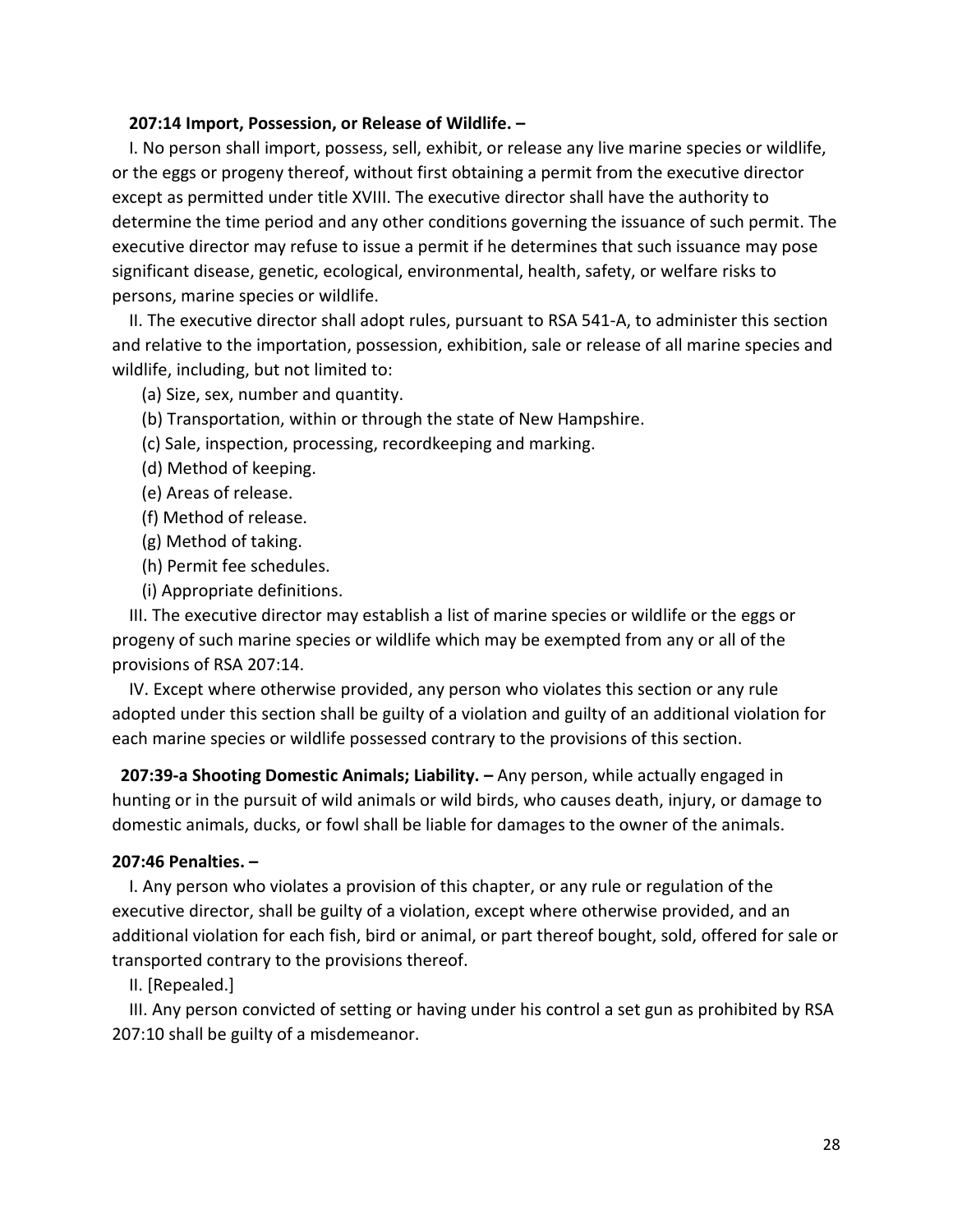## **TITLE XVIII FISH AND GAME**

## **CHAPTER 209 GAME BIRDS; PIGEONS**

 **209:4 No Open Season. –** There shall be no open season for spruce grouse, upland plover, ptarmigan, and mourning dove (Zenaida macroura).

**209:5 Migratory Game Birds. –** Anatidae or waterfowl, including wild ducks and geese; Rallidae or rails, including coot and gallinules; Limicolae or shore birds, including plover, snipe and yellow legs; and Scolopacidae or woodcock are declared to be migratory game birds.

## **CHAPTER 209-A FALCONRY**

**209-A:1 Definitions. –** In this chapter:

I. "Department'' means the department of fish and game.

II. "Executive director'' means the executive director of the department of fish and game.

III. "Falconry'' means the sport of taking quarry by means of a trained raptor.

IV. "Raptor'' means a live migratory bird of the family Accipitridae or of the family Falconidae.

**209-A:2 Purpose. –** Notwithstanding RSA 207:3 or any law to the contrary, the general court recognizes that falconry is a legal means of taking game and a legal basis for keeping otherwise protected raptorial birds.

## **209-A:3 Falconry. –**

 I. Notwithstanding RSA 207:14 and in accordance with any applicable federal regulations, the executive director may issue falconry permits for the capture and possession of raptors for falconry purposes, raptor propagation, or for salvage or rehabilitation purposes. No person shall engage in the sport of falconry without a valid falconry permit and applicable license to hunt issued under RSA 214. The initial fee for a falconry permit shall be \$50 and renewal fees and procedures for issuance of permits shall be established under rules adopted by the executive director, with the approval of the fish and game commission, pursuant to RSA 541-A.

 II. Revenues from fees and renewals under paragraph I shall be deposited in the nongame species account established in RSA 212-B:6.

 III. The executive director, with the consent of the commission, may establish, by rules under RSA 541-A, an open season or closed season for the taking of certain game animals, game birds, and small game by the use of raptors in falconry in any county of the state, or any portion thereof. Such rules shall include, but not be limited to, the length of the season, bag limits, and methods of taking.

 IV. Any person permitted under this section shall be exempt from the requirements of RSA 207:14, when the permittee's activities pertain to falconry.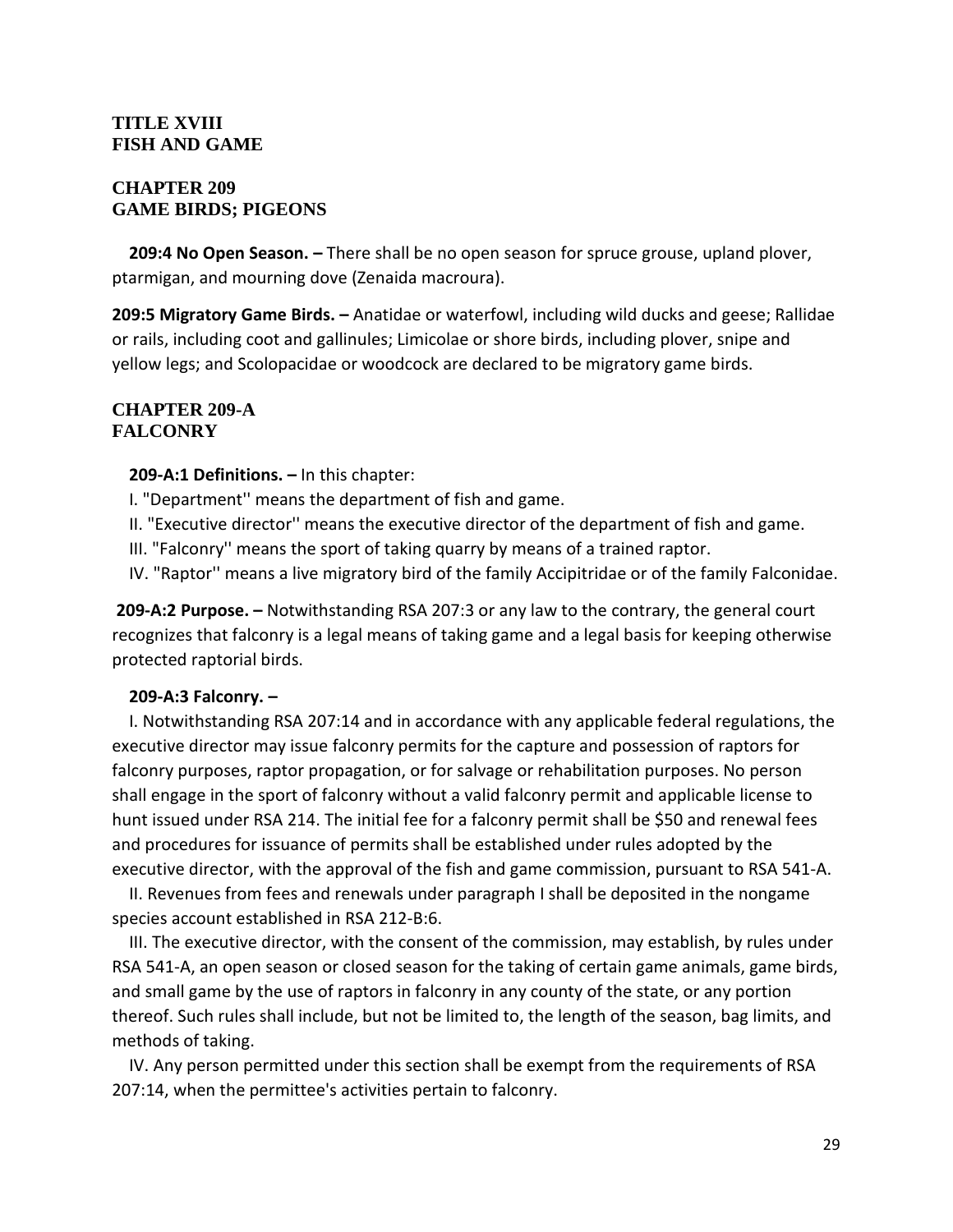**209-A:4 Penalty. –** Any person who violates any provision of this chapter shall be guilty of a violation.

## **TITLE XVIII FISH AND GAME**

#### **CHAPTER 210 FUR-BEARING ANIMALS**

#### **Traps, Spring Guns, and Snares**

#### **210:11 Setting Traps. –**

 I. No person shall set, arrange or tend any trap upon any land or from the shores of any waters of which he is not the owner or occupant, except such traps as may be placed under water from a boat or canoe or through the ice on any public body of water as defined in RSA 271:20 or on the following named rivers, Androscoggin, Ammonoosuc, Ashuelot, Bear Camp, Contoocook, Connecticut, Cocheco, Exeter, Lamprey, Mascoma, Merrimack, Merrymeeting, Islinglass, Pemigewasset, Pine, Saco, Soucook, Suncook, Winnipesaukee and their navigable tributaries, until he has secured from the owner or occupant a permit in writing signed by said owner or occupant, and until he shall have filed with the conservation officer in whose district said person is going to trap, a copy thereof, together with a description of the land on which trapping is to be done. Navigable tributary as used in this section shall be defined as those waters from the mouth of said tributary to a point upstream where a person can row a boat or paddle a canoe when the water in the stream is in its ordinary condition.

 II. All metal traps shall have the name of the person setting them, either stamped or engraved in a legible and permanent manner on the trap or on a durable tag securely affixed to the metal trap or chain holding said trap.

 III. No person shall set or arrange any trap in a public way, cart road or path commonly used as a passageway by human beings or domestic animals.

 IV. The executive director, with the approval of the commissioner of the department of transportation in the case of Class I, II or III highways, and of the municipality in the case of Class IV, V or VI highways, is authorized to issue special permits allowing the setting of traps for a specified period of time and in a specific location under or in the vicinity of bridges or in artificial or natural ditches or drainage systems or in the vicinity of any combination of such within the limits of the right-of-way of any public highway if such trapping is desirable to protect the highway.

**210:12 Time for. –** No person shall set or arrange any trap prior to the first day of the open season for trapping any particular fur-bearing animal.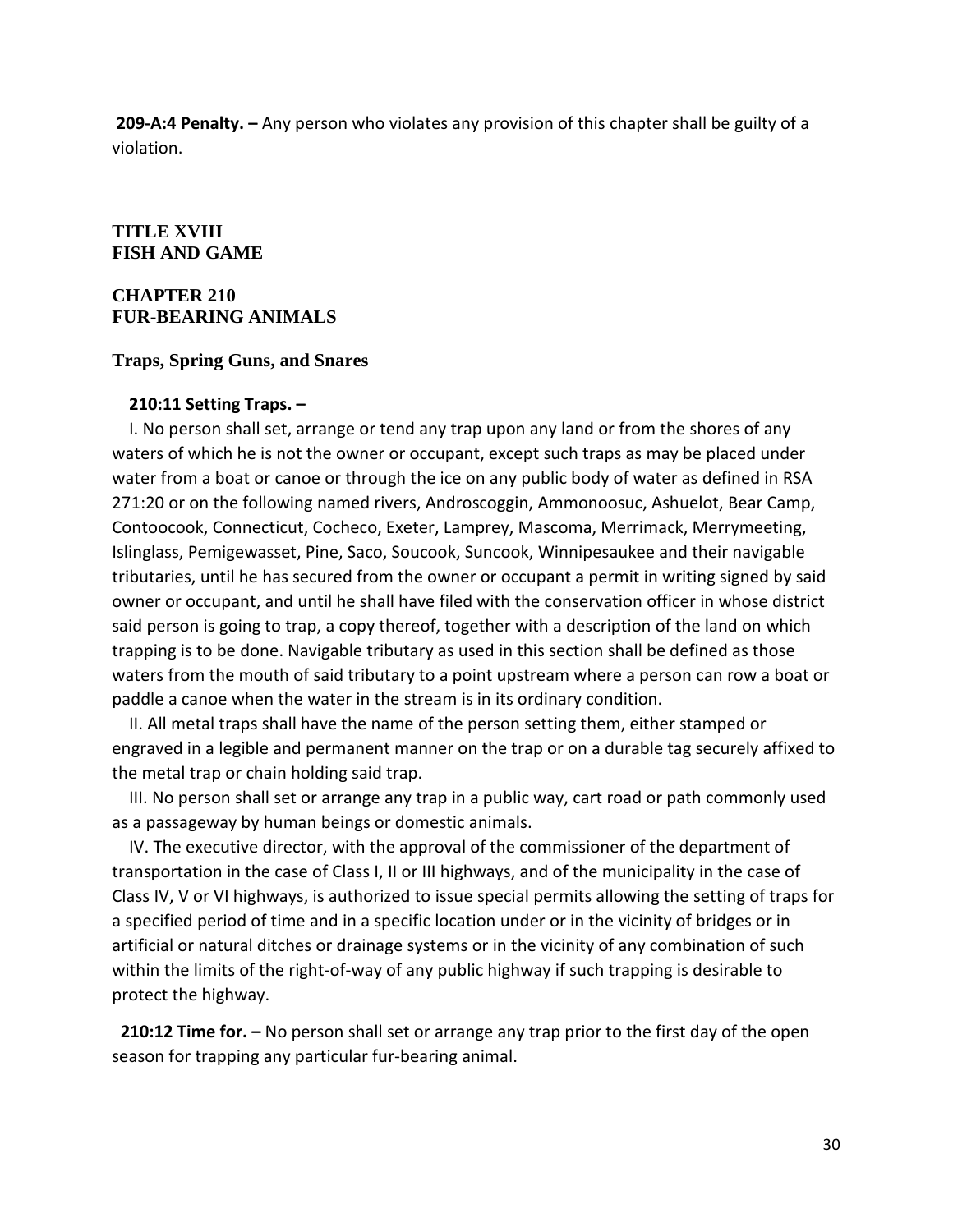**210:13 Visiting Traps. –** Notwithstanding any other law to the contrary, a person shall visit his traps at least once in each calendar day, provided, however, that a person trapping for beaver through the ice during the open season therefor, shall visit his traps once in each 72 hours. Trappers shall be permitted to use artificial lights during the hours of darkness to facilitate the checking of traps under this section, subject to the following restrictions: no person shall check traps at night by the use of a rifle, revolver, or pistol larger than a .22 caliber long rifle or by use of shotgun shells carrying shot larger than number 4 birdshot; and checking traps by the use of lights from a motor vehicle shall be prohibited. Only a person whose name is either stamped or engraved on the traps or on a durable tag securely affixed to the traps shall have the authority to tend the traps. In case of an emergency, the owner of the traps may grant written permission to another duly licensed trapper to tend the traps.

**210:14 Disturbing Traps of Another. –** No person shall disturb the trap of another, nor take a fur-bearing animal from the trap of another unless an owner shall have complied with the authorization provisions of RSA 210:13. Any person taking a fur-bearing animal from a trap set by another without complying with RSA 210:13 shall be deemed guilty of theft by unauthorized taking or transfer and punishable accordingly.

**210:15 Protection of Bear Traps. –** A person who sets or causes to be set a bear trap shall build in a suitable manner, and maintain around the same, a railing or guard not less than 3 feet high, and shall post not less than 2 painted signs, with the words "Bear Trap'' thereon in letters not less than 3 inches in height, on such railing or guard.

 **210:16 Spring Guns. –** No person shall set or use at any time any device, the object of which is to discharge a firearm, for the purpose of taking game or fur-bearing animals.

 **210:17 Snares. –** The executive director may adopt rules, under RSA 541-A, relative to the use of snares for the taking of wildlife.

## **210:18 Damage to Domestic Animals. –**

 I. Any person causing injury or damage to domestic animals, except for dogs at large pursuant to RSA 466:33, by the aid or use of traps shall be liable to the owner therefor. An injury to a licensed dog at large shall be reported to the town or city listed on the dog's tag, and to the owner of the dog if identifiable.

 II. Any person engaged in the act of trapping in violation of the laws or rules governing trapping under this title resulting in the death of a domestic animal shall be guilty of a violation. Upon conviction, and in addition to any other penalty, the person's trapping license shall be revoked for a period up to 3 years. Prior to the restoration of such person's ability to apply for a license or permit to trap, the person shall show successful completion of a trapping education program pursuant to RSA 210:25.

#### **Penalties**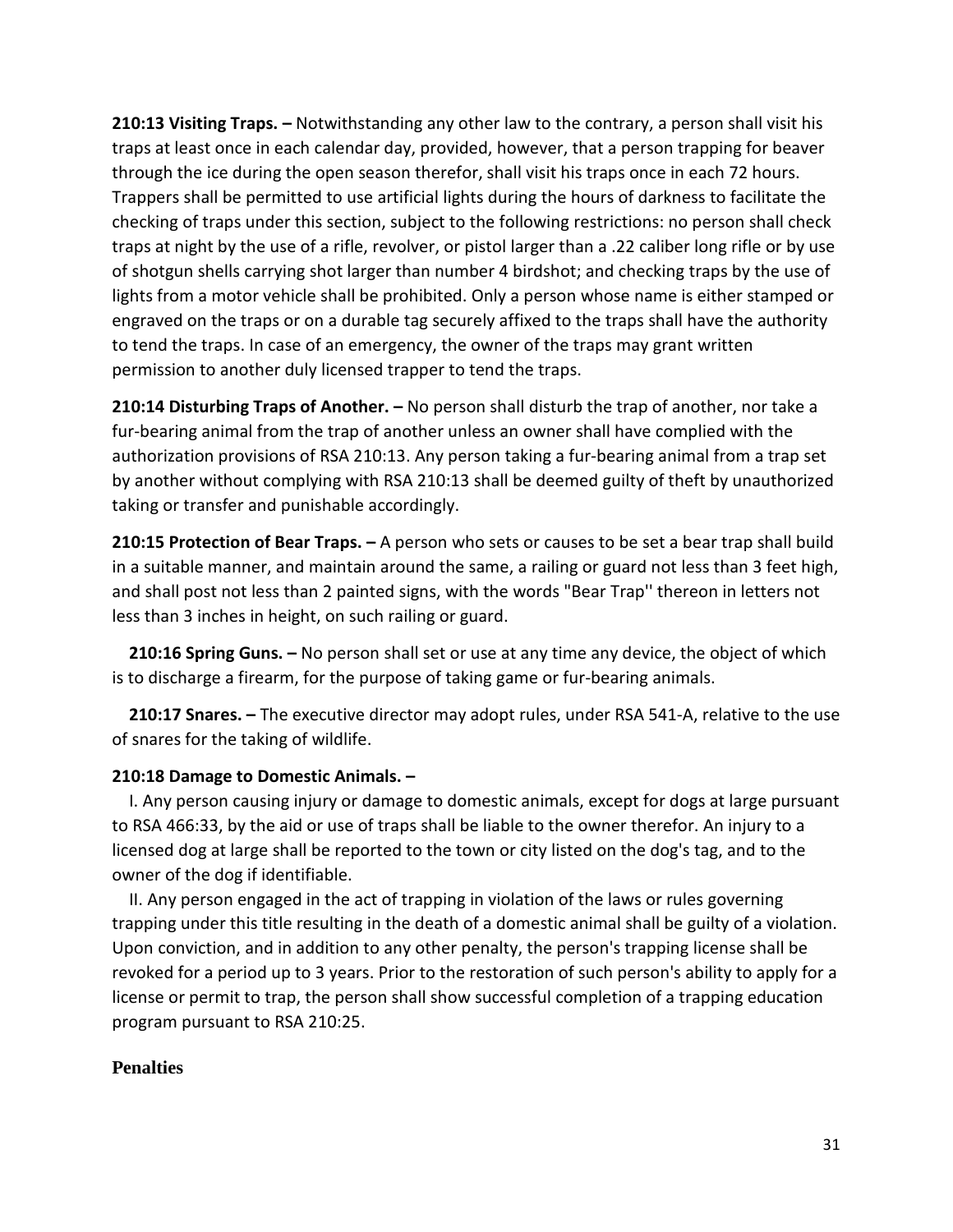**210:19 Fines. –** Any person who violates a provision of this chapter is subject to the following penalties:

 I. For each offense under RSA 210:1-4 inclusive, and RSA 210:11-14, inclusive, a person shall be guilty of a violation if a natural person, or guilty of a misdemeanor if any other person; and for each otter, mink, muskrat, raccoon, sable, marten or fisher taken or possessed contrary to the provisions thereof, any person shall be guilty of an additional violation.

 II. For each offense of RSA 210:15 and 210:16, shall be guilty of a misdemeanor if a natural person, or guilty of a felony if any other person, and such person shall be liable for twice the amount of the damage caused by his act, to be recovered by the person or his estate sustaining the injury or loss.

III. For each offense under RSA 210:17, a person shall be guilty of a violation.

## **TITLE XVIII FISH AND GAME**

## **CHAPTER 212-B NONGAME SPECIES MANAGEMENT ACT**

 **212-B:1 Title. –** This chapter shall be known and may be cited as the "Nongame Species Management Act''.

**212-B:2 Findings and Declarations. –** The legislature finds and declares that:

 I. New Hampshire's wildlife resources include more than 300 vertebrate species which normally breed in the state, and an additional 120 bird species which occur as transients, migrants, or wintering populations. Of these 420 species, about 60 are considered furbearers, game birds or mammals, or sport fish.

 II. Native wildlife constitutes an invaluable natural resource with ecological, scientific, educational, historical, recreational, economic, and aesthetic values to the citizens of New Hampshire.

 III. It shall be the policy of the state to maintain and manage this resource for future generations.

#### **212-B:3 Definitions. –** In this chapter:

 I. "Nongame act'' means the federal Fish and Wildlife Conservation Act of 1980, P.L. 96-366, as amended.

II. "Executive director'' means the executive director of the fish and game department.

 III. "Nongame species'' means all wildlife as defined in RSA 212-A:2, III except those listed as fur-bearing animals in RSA 207:1, VIII; game animals in RSA 207:1, X; game birds in RSA 207:1, XI; small game in RSA 207:1, XXVI; unprotected birds in RSA 207:1, XXIX; fish defined under RSA 207:1, VI, and marine species regulated under RSA 211:62.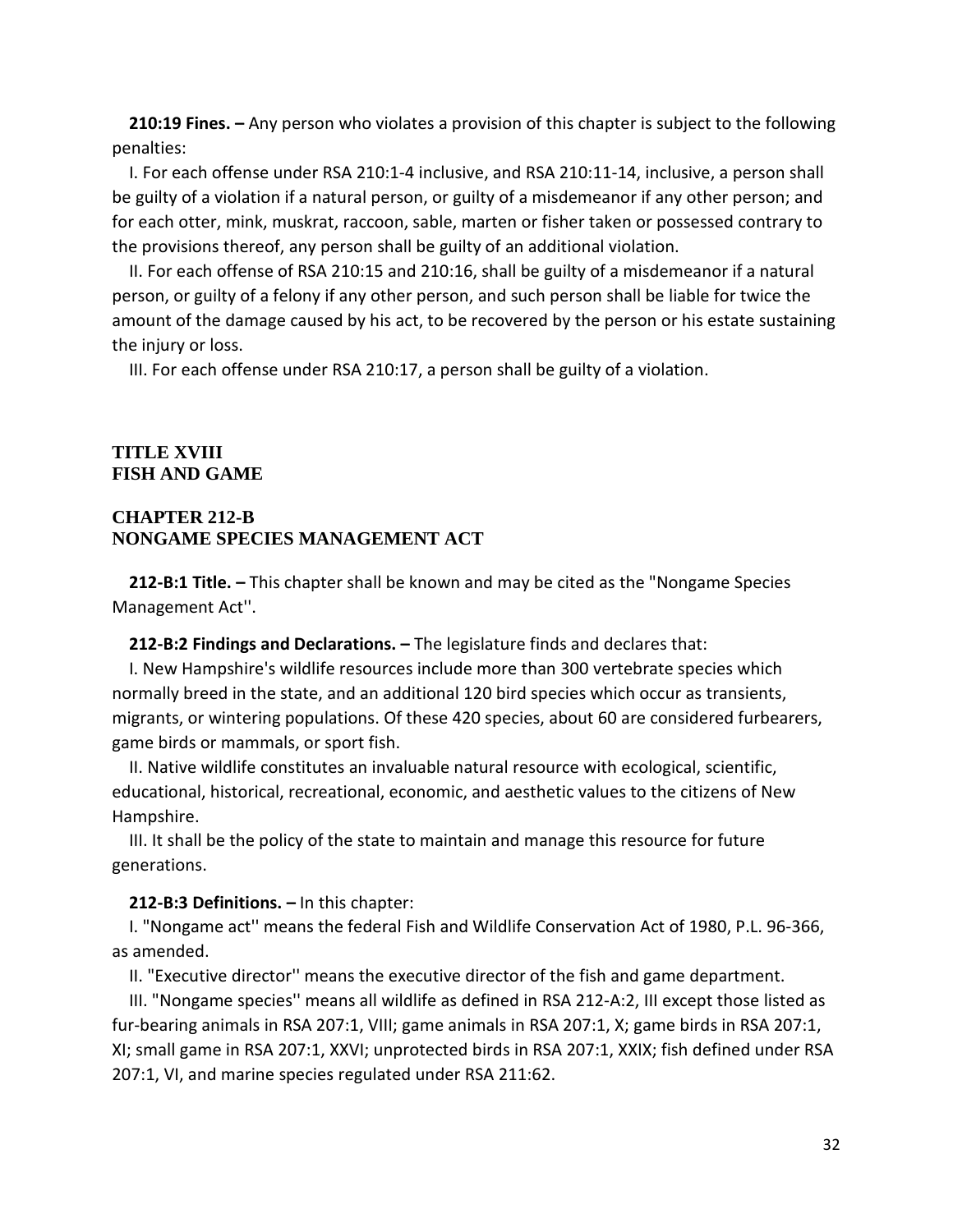**212-B:4 Adoption of Rules. –** The executive director, with the consent of the commission, may adopt rules under RSA 541-A regulating the taking, possession, and handling of nongame species. Such authority shall extend to rules for the enhancement, protection, and propagation of nongame species.

#### **212-B:5 Conservation Programs. –**

 I. The executive director shall develop and implement a comprehensive nongame species management program that may include, but not be limited to:

(a) Education of the public regarding New Hampshire's nongame resources;

 (b) Research to determine the populations, distribution, future trends, and needs of nongame species; and

 (c) Management measures to maintain and promote the health of self-sustaining nongame populations.

 II. The executive director may establish such programs, including acquisition of land or aquatic habitat or interests therein, as are deemed necessary for the conservation of nongame species.

 III. In carrying out the programs authorized by this section, the executive director may consult with other states having a common interest in particular nongame species and may enter into agreements with federal or other state agencies, other states, political subdivisions of this state, or private corporations, organizations, or persons with respect to programs designed to conserve nongame species, including, where appropriate, agreements for administration and management.

#### **212-B:6 Fund Established; Continuing General Fund Appropriation to Match Donations. –**

 I. The state treasurer shall establish a separate nonlapsing account within the fish and game fund to be known as the nongame species account to which moneys obtained by the fish and game department shall be applied, including any federal moneys which become available from the federal government, any state funds appropriated, and all donations received. The moneys in this account shall be used for the development and implementation of a comprehensive nongame species management program.

 II. The fish and game department shall issue a certificate of participation to any individual who donates not less than \$10 to the nongame species account established in paragraph I. An amount equal to the moneys donated during any fiscal year under this paragraph up to and including a total of \$50,000 shall be transferred annually to the special nongame species account. The governor is authorized to draw a warrant for such amount out of any money in the treasury not otherwise appropriated. This is a continuing appropriation.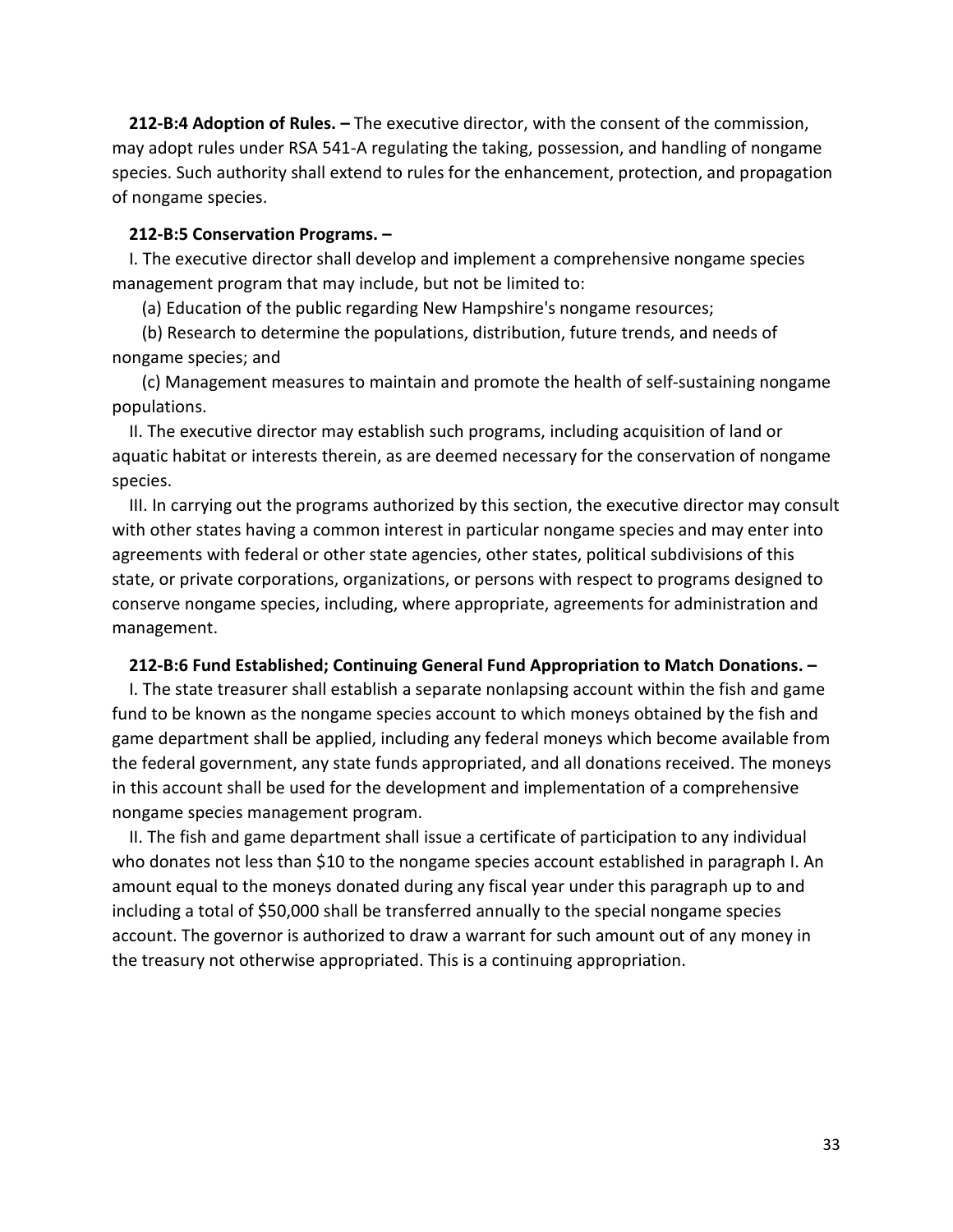## **TITLE XVIII FISH AND GAME**

## **CHAPTER 215-A OFF HIGHWAY RECREATIONAL VEHICLES AND TRAILS**

## **Section 215-A:29**

XIII. No person shall operate an OHRV in any manner so as to harass animals pursuant to the provisions of the definition of "take or taking'' in RSA 207:1.

## **TITLE XXI MOTOR VEHICLES**

## **CHAPTER 264 ACCIDENTS AND FINANCIAL RESPONSIBILITY**

## **Report of Injury to Dog**

 **264:31 Report of Injury to Dog. –** The driver of any vehicle who knowingly strikes a dog and fails to report the incident to the dog's owner or custodian or to a police officer as soon as possible, shall be guilty of a violation.

**TITLE XXI MOTOR VEHICLES**

## **CHAPTER 265 RULES OF THE ROAD**

## **Obedience to and Effect of Traffic Laws**

 **265:5 Persons Riding Animals; Driving Animal-Drawn Vehicles. –** Every person riding an animal or driving any animal-drawn vehicle upon a roadway shall be granted all the rights and shall be subject to all of the duties applicable to the driver of a vehicle by this chapter, except those provisions of this chapter which by their very nature can have no application.

**265:104 Approaching Horses. –** Every person having control or charge of a vehicle shall, whenever upon any way and approaching any horse, drive, manage, and control such vehicle in such a manner as to exercise every reasonable precaution to prevent the frightening of such horse, and to insure the safety and protection of any person riding or driving the same.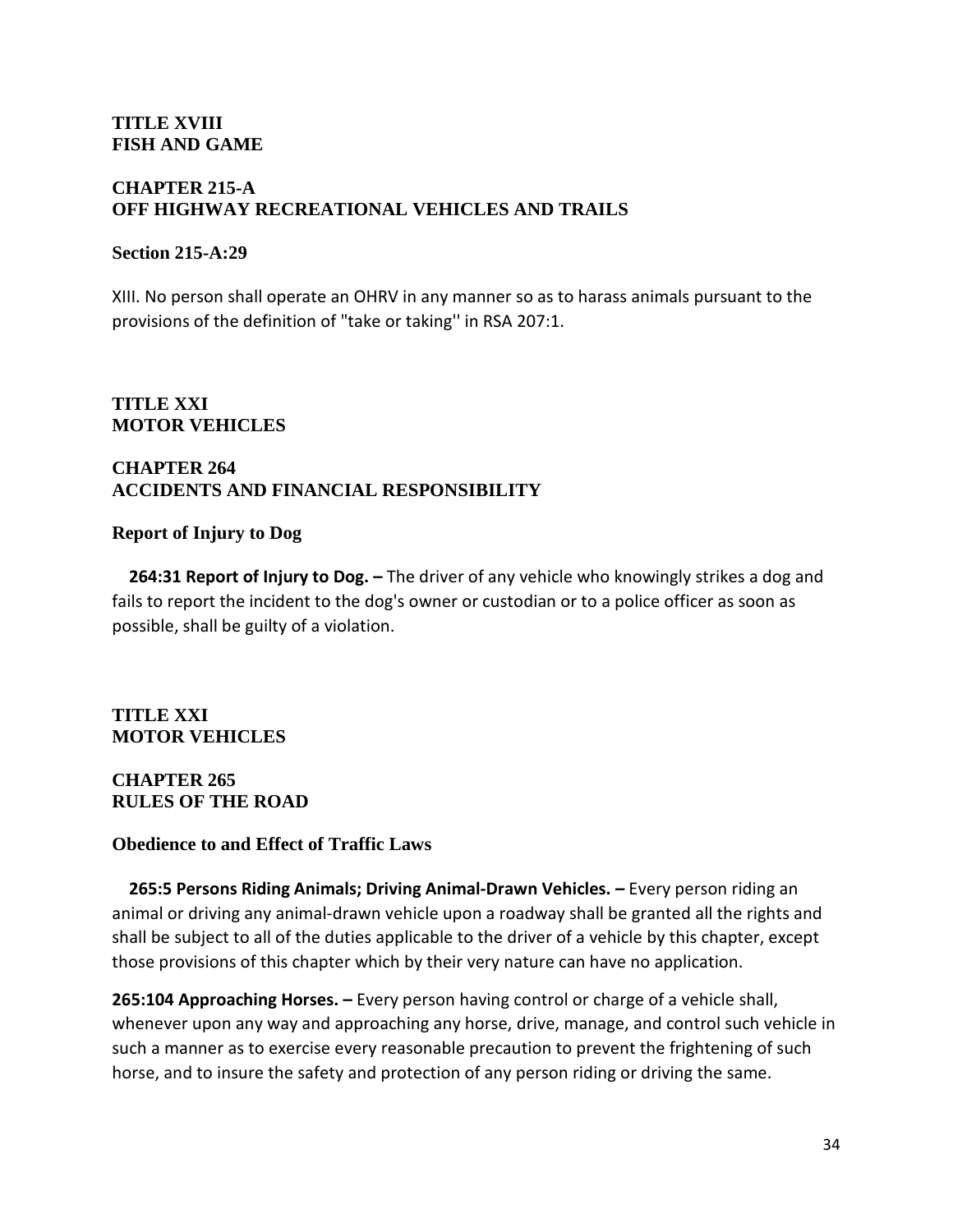## **TITLE XL AGRICULTURE, HORTICULTURE AND ANIMAL HUSBANDRY**

## **CHAPTER 427 LIVESTOCK AND MEAT INSPECTION**

## **Humane Slaughter**

 **427:33 Terms Defined. –** As used in this subdivision the following words and phrases shall be construed as follows:

 I. The term "slaughterer'' means any person, partnership, corporation or association regularly engaged in the slaughtering of livestock;

 II. The term "livestock'' shall include but not be limited to cattle, steer, oxen, horses, swine, sheep, goats, as well as domesticated strains of buffalo, bison, llamas, alpacas, emus, ostriches, yaks, elk (Cervus canadensis), fallow deer (Dama dama), red deer (Cervus elephus), reindeer (Rangifer tarandus), poultry, rabbits, and other species of animals susceptible of use in the production of meat and meat products;

III. The term "humane method'' means:

 (a) Any method of slaughtering livestock which normally causes animals to be rendered insensible to pain by a single blow or shot of a mechanical instrument or by electrical, chemical or other means that is rapid and effective, before being shackled, hoisted, thrown, cast, or cut; and

 (b) The method of slaughtering required by the ritual of the Jewish faith, whereby the animal suffers loss of consciousness by anemia of the brain caused by the simultaneous and instantaneous severance of the carotid arteries with a sharp instrument, provided that the method used in bringing the animal into position for slaughter causes no injury or pain which can be avoided without interfering with the requirements of ritualistic slaughter or without imposing unreasonable economic hardship.

 IV. The term "holding pen'' means enclosures or yards where animals are held or handled before slaughtering.

 **427:34 Prohibition. –** On and after June 30, 1960, no slaughterer may slaughter livestock except by a humane method. No person may handle livestock in connection with slaughter, or drive or transport them to holding pens or to place of slaughter except with a minimum of excitement and discomfort. Holding pens and transportation vehicles must be free from hazards which could cause suffering or pain.

**427:35 Prohibition. –** No person who has taken possession of a horse, ostensibly for slaughter, shall use or deliver possession of said animal for any other purpose.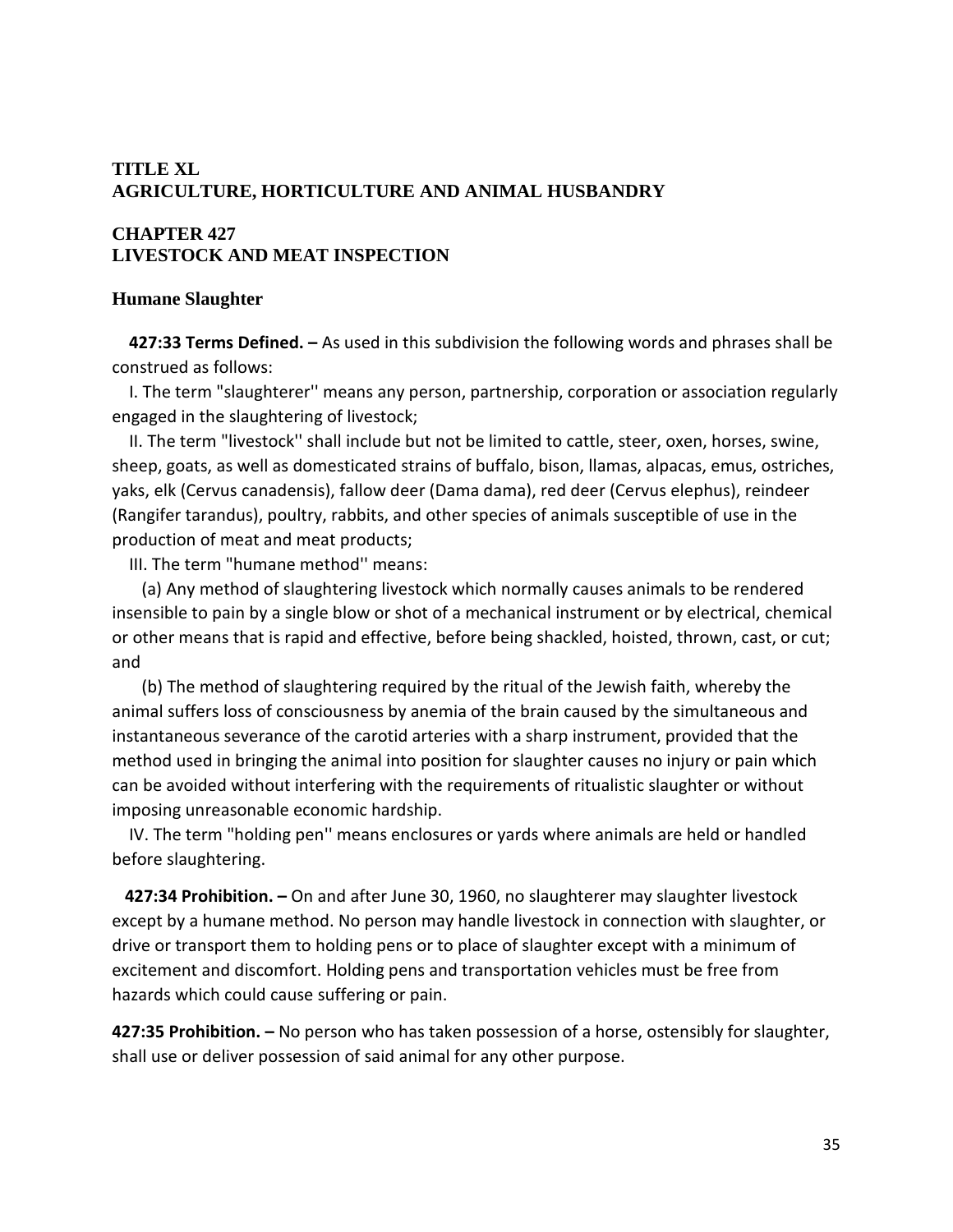**427:36 Penalty. –** Any slaughterer who violates this subdivision shall be guilty of a misdemeanor.

**427:37 Administration and Enforcement. –** The commissioner of agriculture, markets, and food may administer the provisions of this subdivision, adopt such rules, pursuant to RSA 541- A, as may be necessary to carry this subdivision into effect, and approve all methods of slaughter used under the terms of this subdivision. He or she may, by administrative order, allow any person a single temporary exemption from compliance with any provision of this subdivision for such period of time as he or she shall determine reasonable, not to exceed one year. The commissioner of agriculture, markets, and food shall cause to be prosecuted any slaughterer who fails to comply with the provisions of this subdivision. Any agent authorized by the commissioner, upon being designated, in writing, for that purpose by the sheriff of any county in this state, may, within such county, at any time inspect the premises and operations of any slaughterer and, if he or she deems it advisable, request an investigation and appropriate action by the commissioner of agriculture, markets, and food.

## **427:38 Definitions. –** As used in this subdivision:

I. "Commissioner'' shall mean the commissioner of agriculture, markets, and food.

 II. "Livestock dealer'' shall mean any person, partnership, unincorporated association, or corporation engaged in the business of buying, selling or transporting livestock, or operating a livestock auction or sales ring, including any person acting as an agent or buyer for any other person, partnership, unincorporated association or corporation.

 III. "Livestock'' shall include beef and dairy cattle, steer, oxen, goats, sheep, swine, horses, mules, or other equidae, as well as domesticated strains of buffalo, bison, llamas, alpacas, emus, ostriches, poultry, rabbits, yaks, elk (Cervus canadensis), fallow deer (Dama dama), red deer (Cervus elephus), and reindeer (Rangifer tarandus).

## **TITLE XL AGRICULTURE, HORTICULTURE AND ANIMAL HUSBANDRY**

## **CHAPTER 435 ANIMAL CARE, BREEDING AND FEED**

#### **Breeding Animals**

 **435:1 Certificate. –** Every person who offers for hire the service of a stallion for breeding purposes shall make a certificate stating the name, color, age, size and pedigree, so far as known, of the stallion, and the name and residence of the person by whom he was bred, and shall cause the certificate to be recorded by the commissioner of agriculture, markets, and food. He shall also post a copy of said certificate in a conspicuous location on the premises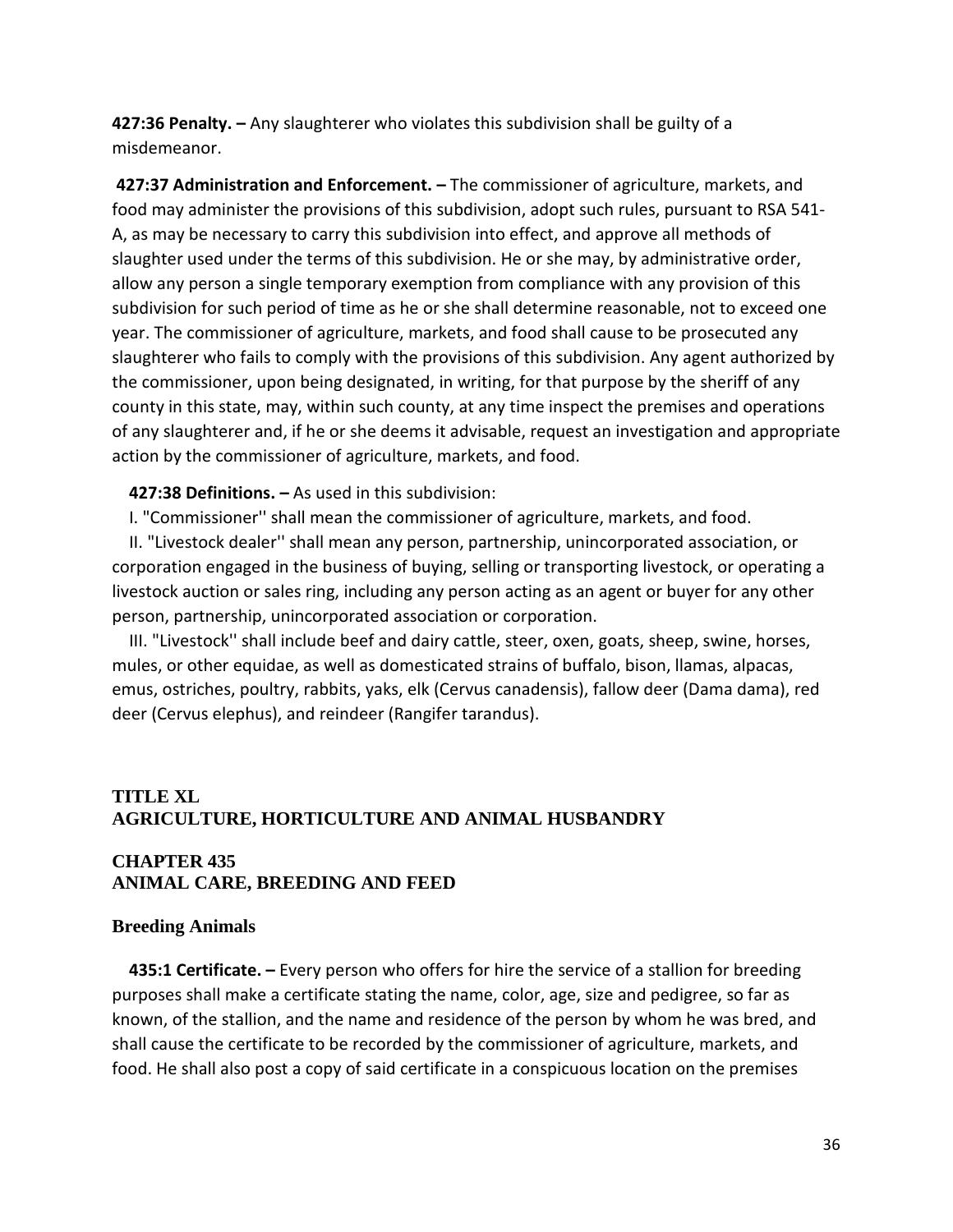where the stallion is housed and shall give a copy of it to the keeper of each mare served by the stallion for hire.

**435:2 Record. –** It shall be the duty of the commissioner to record all such certificates offered for record in a book to be kept in his office for that purpose, upon tender of lawful fees therefor.

**435:3 Neglect to Furnish. –** If any person who offers for hire the service of a stallion for breeding purposes neglects to make such certificate, or to have it recorded, he shall not be entitled to recover anything for the service of the stallion; neither shall he be entitled to recover for such service from a person to whom he has not given a copy of the certificate, unless he shows that the person had actual knowledge of the certificate at the time of the service.

**435:4 False Statement. –** If any person knowingly and willfully makes a false statement in such certificate, or inserts in posters or notices advertising the stallion, or gives to the keeper of a mare served by the stallion, a false certificate, he shall be fined \$100.

## **435:5 Colts Less Than 90 Days Old. –**

 I. It is unlawful for any person in this state to have in his possession an equine colt that is less than 90 days old that is not being nursed by its dam, unless the colt was born in this state, and its dam has died within this state before the colt became 90 days old.

 II. It is unlawful for any person in this state to sell an equine colt that is less than 90 days old that is not being nursed by its dam.

III. If convicted of a violation of this section a person shall be guilty of a misdemeanor.

## **Treatment of Horses**

 **435:11 Similar Animals. –** The term "horse'' as used in this subdivision shall include all members of the equine species.

 **435:12 Proper Care. –** No person shall overdrive, overwork or overload a horse in his or her care. No person shall buy, sell or exchange any horse that is unfit to be used for riding, driving, draft or reproduction purposes, unless it is for rehabilitation or slaughter. No person shall torture, beat, mutilate or abandon any horse, or aid in such abuse, or permit any horse in his or her care to be subject to abuse of any kind.

**435:13 Proper Feeding. –** All horses shall receive roughage in proportion to their size, age, temperament and amount of work they are required to perform. Grain may also be required when roughage alone will not meet their daily nutritional requirements. All horses shall be fed on a regular daily schedule, and all food shall be clean and free from excessive moisture. All horses shall have available a sufficient quantity of fresh water to maintain hydration.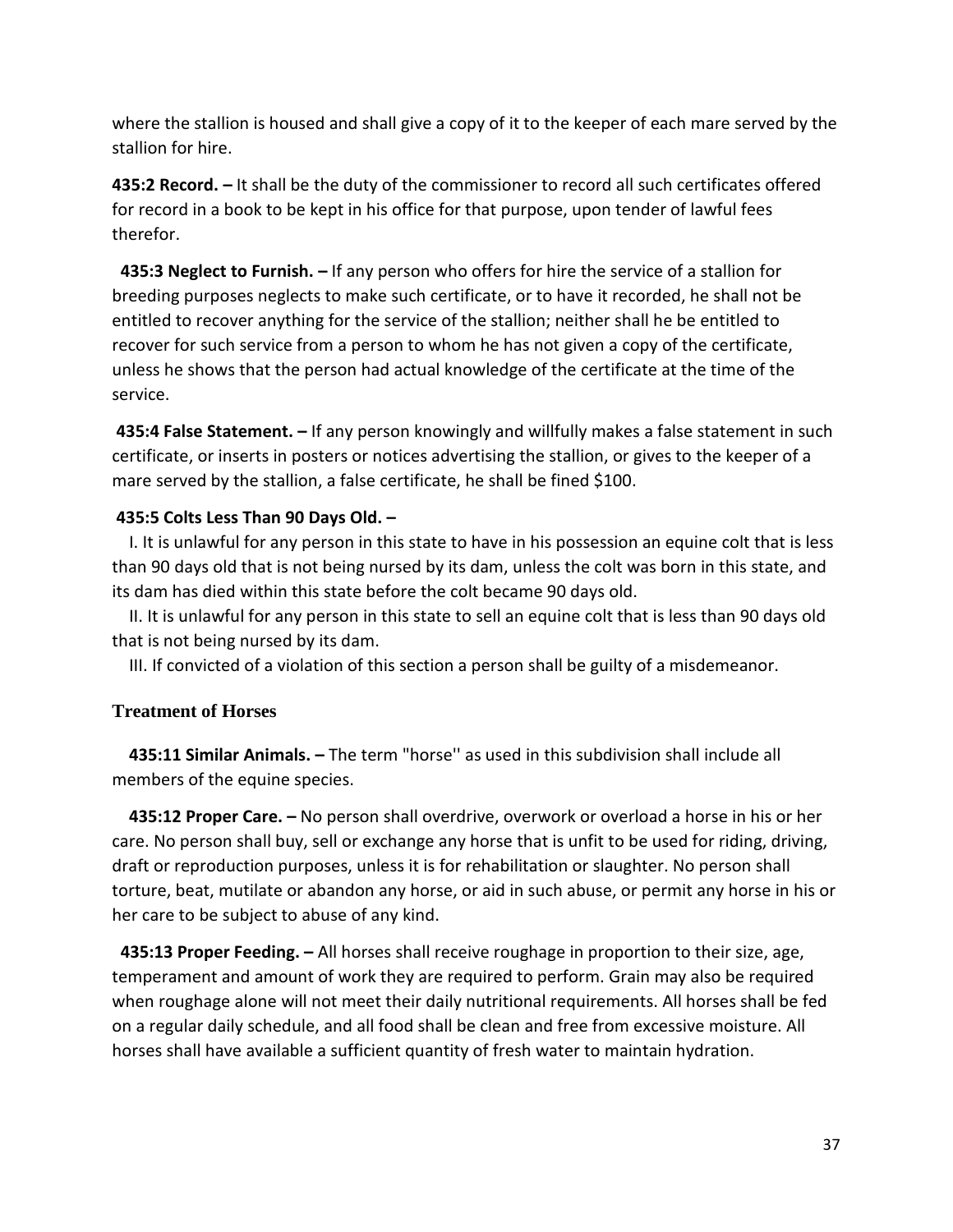### **435:14 Shelter Available. –** Horses shall be provided either:

 I. An adequately ventilated, dry barn with stalls of sufficient size so that the horse is able to lie down, and shall be provided adequate and suitable exercise in arenas, barn yards, paddocks or pastures; or

 II. A roofed shelter, with at least 3 sides from November 1 through April 15, shall be provided for horses kept in paddocks or pastures, and said horses shall not be kept tied but shall be able to move around freely.

## **435:15 Veterinarian Services and Probable Cause Determinations. –**

 I. A probable cause determination for seizing horses pursuant to a cruelty investigation shall be made only by the state veterinarian or a veterinarian licensed under the provisions of RSA 332-B. No seizing or taking of horses shall be made without a probable cause determination.

 II. Pursuant to RSA 644:8, V, a veterinarian licensed to practice in the state shall be held harmless from either criminal or civil liability for any decisions made for services rendered under the provisions of this subdivision.

 **435:15-a Rulemaking. –** The commissioner shall adopt rules, under RSA 541-A, relative to the care, shelter, and feeding of horses, and the enforcement of this subdivision.

**435:16 Penalty. –** Any owner failing to comply with the provisions of this subdivision shall be notified as to the proper care of horses. Upon a second offense, the horse shall be seized and not returned until restitution for the expenses involved in the seizure is made and proof of proper care is given. Upon a third or subsequent offense, the horse shall be permanently seized. Whoever violates the provisions of this subdivision shall be guilty of a violation.

## **Feeding Garbage to Swine**

## **435:32 Definitions. –** In this subdivision:

 I. "Garbage'' means waste consisting in whole or in part of animal waste, including any waste animal carcasses or offal from such carcasses or parts thereof, but excluding waste from ordinary household operations which is fed directly to swine on the same premises where such household is located.

 II. "Person'' means the state, any municipality, political subdivision, institution, public or private corporation, individual, partnership, or other entity.

III. "Commissioner'' means the commissioner of agriculture, markets, and food.

## **435:33 Permit. –**

 I. No person shall feed garbage to swine, without first securing a permit therefor from the commissioner or the state veterinarian. Such permits shall be renewed one year from the date issued.

 II. This subdivision shall not apply to any person who feeds only his own household garbage to swine which are raised for such person's own use, or slaughtered under permit issued by the commissioner or his agent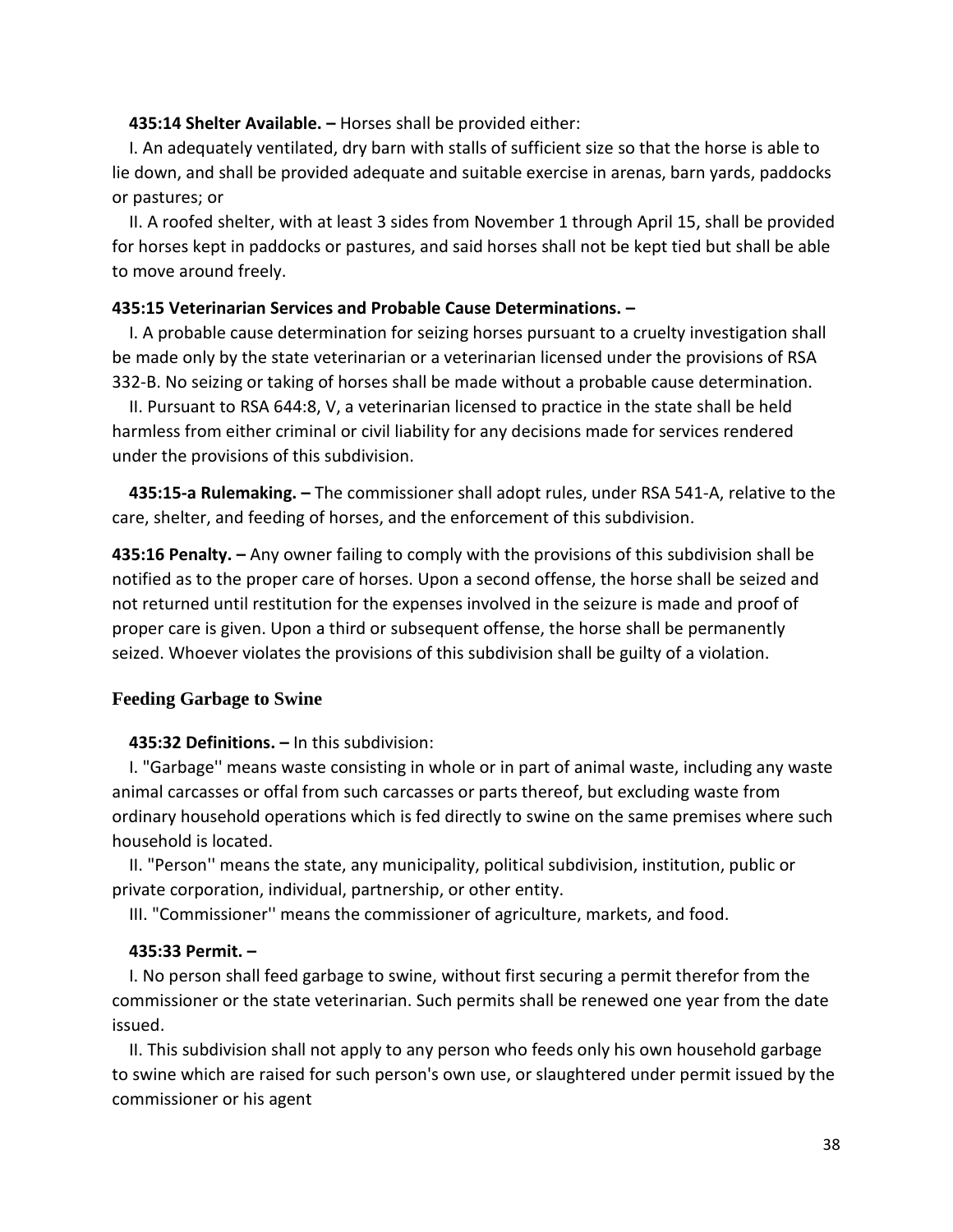**435:34 Application. –** Any person desiring to obtain a permit to feed garbage to swine shall make written application therefor to the commissioner or the state veterinarian in accordance with the requirements of said commissioner or state veterinarian. At the time of filing such application the applicant shall pay to the state department of agriculture, markets, and food a permit fee in the sum of \$10. All such fees shall be remitted to the state treasurer who shall place all moneys received to the credit of the state department of agriculture, markets, and food account for the purpose of carrying out the provisions of this subdivision.

**435:35 Revocation. –** Upon determination that any person having a permit issued under this subdivision, or who has applied for a permit under it, has violated or failed to comply with any of the provisions of this subdivision, or any of the rules adopted under it, the commissioner or the state veterinarian may revoke such permit or refuse to issue a permit to any applicant.

**435:36 Cooking or Other Treatment. –** All garbage, regardless of previous processing, shall, before being fed to swine, be thoroughly heated to at least 212 degrees Fahrenheit for at least 30 minutes, unless treated in some other manner which shall be approved in writing by the commissioner or the state veterinarian as being equally effective for the protection of public health.

 **435:36-a Quarantine Required. –** Any person who violates RSA 435:36 by feeding raw garbage to swine, except as provided in RSA 435:33, II, shall be required to have such swine quarantined and tested, at his own expense, for brucellosis, pseudorabies, hog cholera and African swine fever.

### **435:37 Inspection and Investigation; Maintenance of Records. –**

 I. Any authorized representative of the commissioner or the state veterinarian shall have the power to enter at reasonable times upon any private or public property for the purpose of inspecting and investigating conditions relating to the treating of garbage to be fed to swine as required by this subdivision.

 II. Any authorized representative of the commissioner or the state veterinarian may examine any records or memoranda pertaining to the feeding of garbage to swine. The commissioner or the state veterinarian may require maintenance of records relating to the operation of equipment for any procedure of treating garbage to be fed to swine. Copies of such records shall be submitted to the commissioner or the state veterinarian on request.

 **435:38 Cooperation with the Federal Government. –** Insofar as available funds will permit, the commissioner or the state veterinarian is authorized to cooperate with the United States Department of Agriculture, Bureau of Animal Industry as set forth in RSA 436:6 and may pay such indemnities as may be agreed upon, but in no case shall the indemnities paid by the state of New Hampshire exceed that paid by the United States Government, and in no case shall indemnity be paid by the state of New Hampshire for swine fed garbage that has not been treated as provided for in RSA 435:36.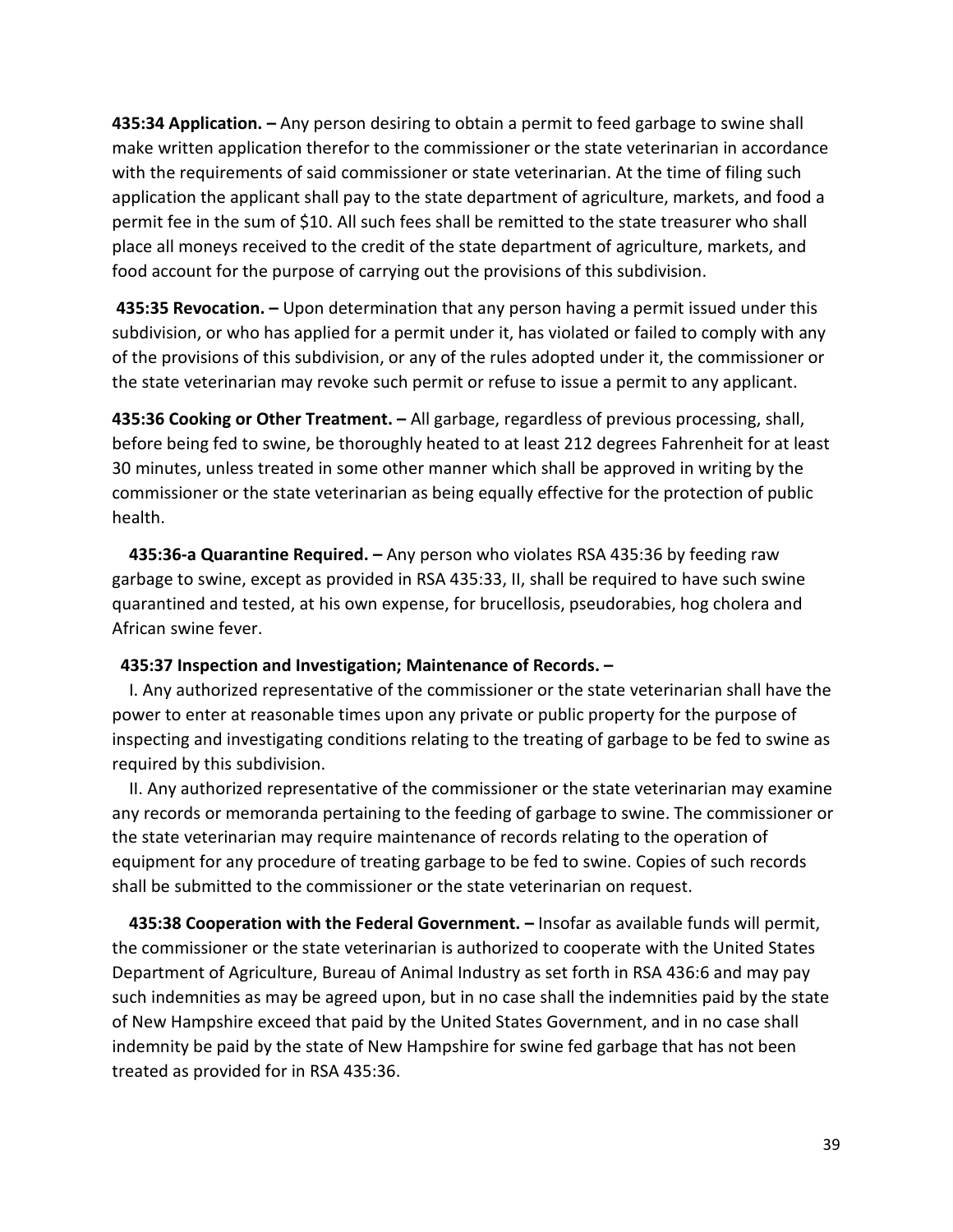**435:39 Enforcement; Rulemaking. –** The commissioner is hereby charged with administration and enforcement of the provisions of this subdivision, and is authorized to adopt and enforce all rules which he may deem necessary to carry out the purposes of this subdivision.

#### **435:40 Penalties. –**

 I. Any person who violates any of the provisions of or who fails to perform any duty imposed by this subdivision, or who violates any rules adopted under it shall be guilty of a misdemeanor. In addition, such person may be enjoined from continuing such offense. Each day upon which such offense occurs shall constitute a separate offense.

 II. In addition, any person who violates any of the provisions of this subdivision or any rule adopted under it may be subject to an administrative fine levied by the commissioner, not to exceed \$5,000 for each violation.

## **TITLE XL AGRICULTURE, HORTICULTURE AND ANIMAL HUSBANDRY**

## **CHAPTER 436 DISEASES OF DOMESTIC ANIMALS**

#### **436:1 Definitions. –**

 I. "Person,'' "owner'' or "importer'' means any person, corporation, association, partnership, company, firm or other aggregation of individuals.

 II. "Domestic animals'' means all animals, including poultry, that are kept or harbored as domesticated animals.

III. "Vaccines'' means all biological products that contain living organisms.

### **Division of Animal Industry**

 **436:2 Division of Animal Industry. –** There shall be a division of the department of agriculture, markets, and food known as the division of animal industry.

 **436:3 Record to be Kept. –** The commissioner shall keep a record of all permits issued and bovine animals imported, of all animals tested on behalf of the state, or at the request of the owner, with the date and place of the test and the name and residence of the owner; and a complete and accurate record of all work performed under this chapter.

 **436:4 Report. –** The commissioner shall, within its biennial report pursuant to RSA 20:7, submit a written report to the governor and council, stating in detail the work done during the preceding 2 years.

 **436:5 Assistance; Rules. –** The commissioner may, with such funds as may be available for the purpose, employ such clerical, veterinary and other assistance as he may deem necessary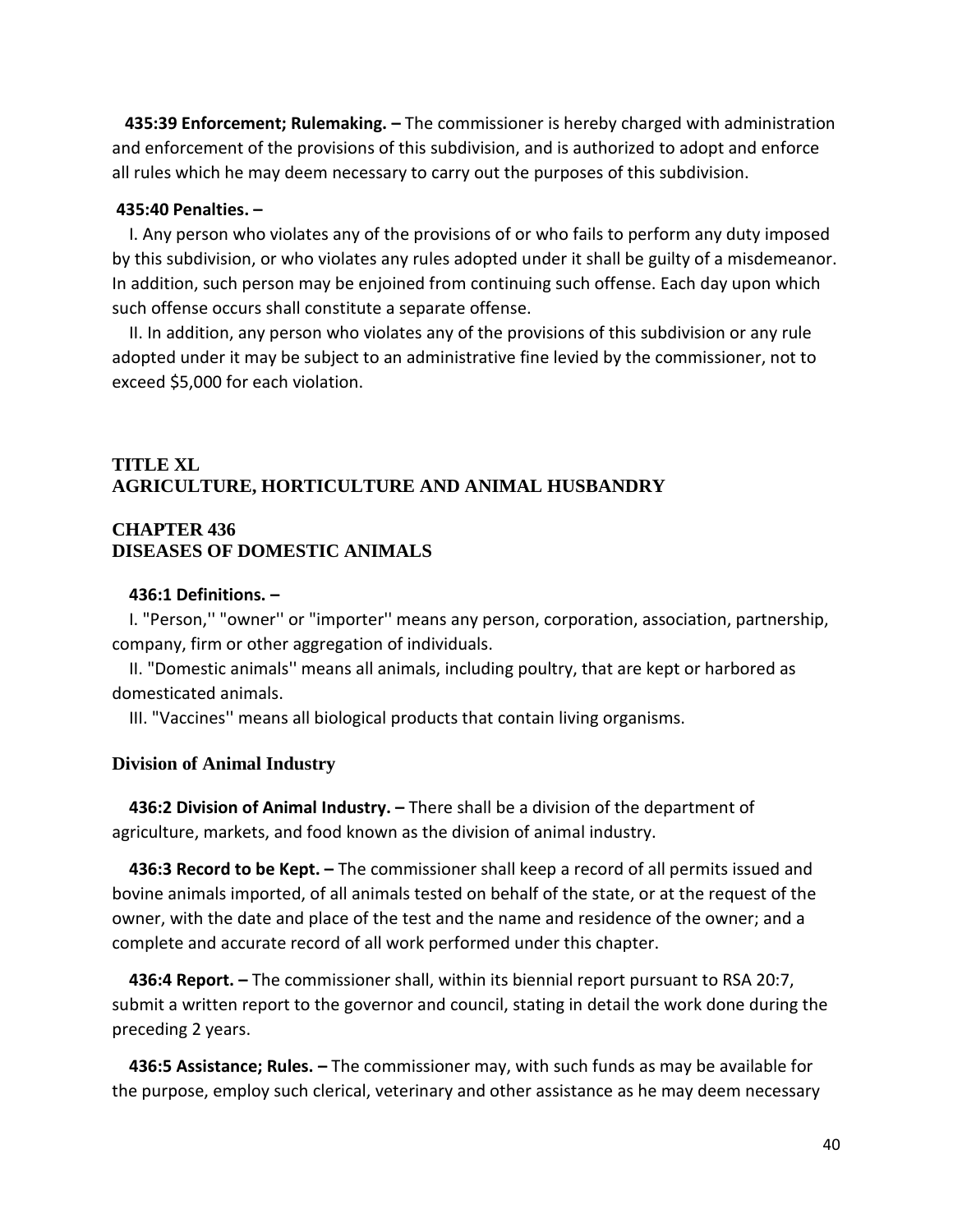for the proper performance of his duties and the fulfillment of the purpose of this chapter, and may adopt rules under RSA 541-A for the proper execution of its provisions.

 **436:6 Federal Cooperation. –** The commissioner is authorized to accept, on behalf of the state, the rules and regulations prepared by the Secretary of Agriculture under and in pursuance of section 3 of an act of Congress approved May 29, 1884, entitled "An act for the establishment of a bureau of animal industry to prevent the exportation of diseased cattle, and to provide means for the suppression and extirpation of pleuropneumonia and other contagious diseases among domestic animals,'' or of any other such act of Congress, and he may cooperate with the authorities of the United States government within this state in the carrying out of such rules and regulations and the enforcement of the provisions of any such act or acts so passed which are not in conflict with the statutes of this state.

 **436:6-a Records Disclosure. –** Information submitted by an individual or business for the purpose of participating in a state or national animal health or disease control system is exempt from disclosure. Disclosure to local, state, and federal officials is not public disclosure. This exemption does not affect the disclosure of information used in reportable animal health investigations under this chapter.

## **State Veterinarian**

 **436:7 Appointment. –** The commissioner of agriculture, markets, and food shall, with the approval of the governor and council, appoint a graduate of a veterinary college of recognized standing, who shall have had at least 5 years' experience in the practice of veterinary medicine, including large animal practice, and who shall be known as the state veterinarian and the director of the division of animal industry.

 **436:8 Powers. –** The state veterinarian, under the direction of the commissioner, shall have all of the powers of the commissioner and shall have general charge of the enforcement of this chapter. Complaints under RSA 644:8, 644:8-a, 644:8-aa and any other law pertaining to the abuse of domestic animals, as defined under RSA 436:1, shall initially be filed with the local law enforcement agency, animal control officer, state police, or sheriff which has jurisdiction over where the animal is located or kept. At the request of the local law enforcement agency, animal control officer, state police, or sheriff, the state veterinarian shall assist in a secondary capacity in enforcing the provisions of and investigating said complaints. In the event the commissioner becomes incapacitated or a vacancy occurs in the office, the state veterinarian shall perform all the duties of that office during any such incapacity or until any such vacancy is filled. The commissioner may direct the state veterinarian to act for him or her in an official capacity whenever he or she may be absent from his or her duties.

 **436:9 Salary and Expenses. –** He shall receive the annual salary prescribed by RSA 94:1-4, and shall be allowed his expenses when away from the office of the department on official business.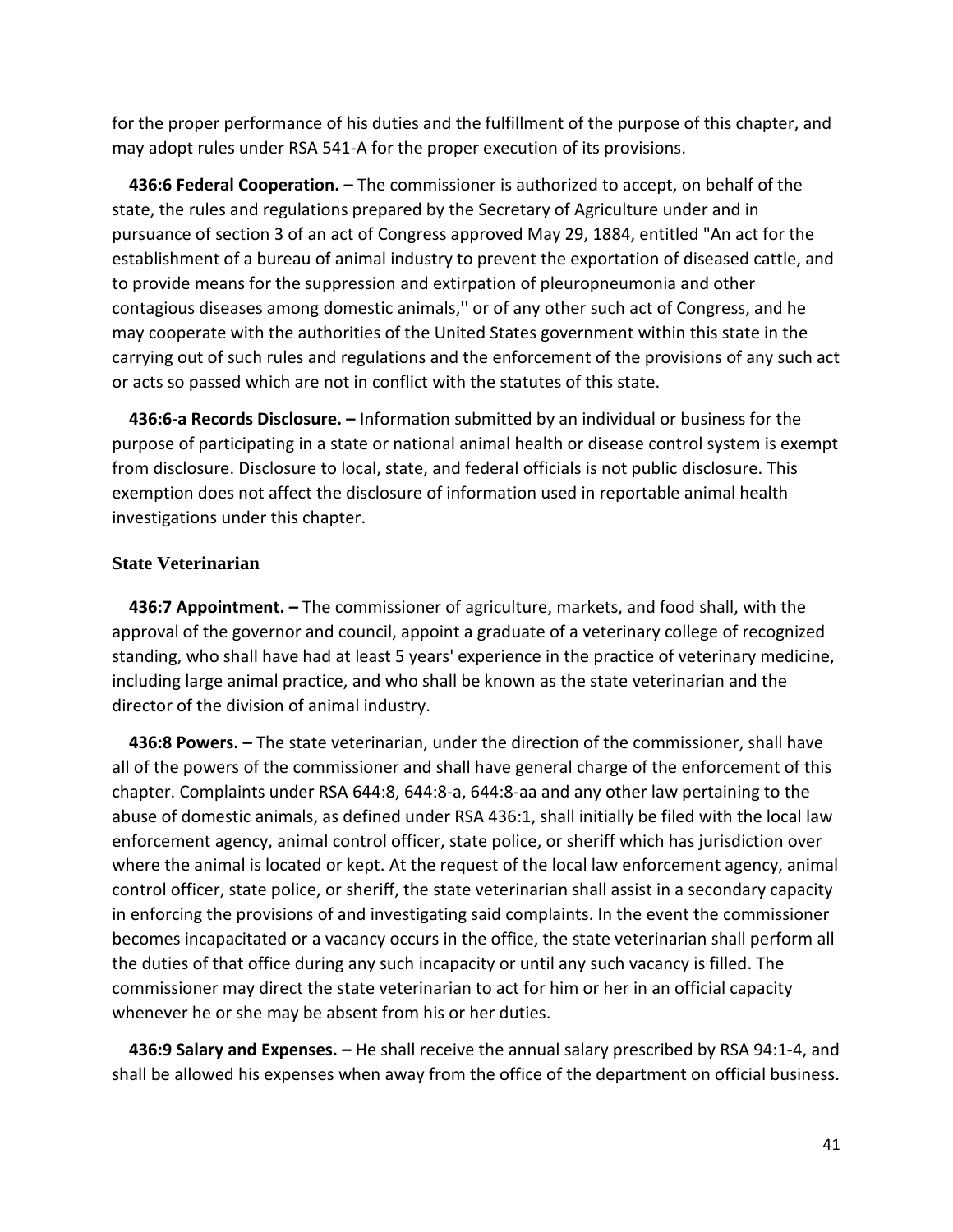## **Section 436:9-a**

 **436:9-a Appointment. –** The commissioner of agriculture, markets, and food shall appoint a graduate of a veterinary college of recognized standing, who shall have had at least 5 years' experience in the practice of veterinary medicine, including large animal practice, and who shall be known as the assistant state veterinarian.

## **Section 436:9-b**

 **436:9-b Powers. –** The assistant state veterinarian, under the direction of the commissioner and state veterinarian, shall assist the state veterinarian with the enforcement of this chapter and any other law over which the division has regulatory authority. The state veterinarian may direct the assistant state veterinarian to act for him or her in an official capacity whenever he or she may be absent from his or her duties.

## **Section 436:9-c**

 **436:9-c Salary and Expenses. –** The assistant state veterinarian shall receive the annual salary prescribed by RSA 94:1 through RSA 94:4, and shall be allowed his or her expenses when away from the office of the department on official business.

## **Importation of Bovines**

 **436:10 Regulated. –** No person shall bring, cause to be brought, ship, or cause to be shipped into this state any bovine without the written permission of the commissioner of agriculture, markets, and food, except those for immediate slaughter at establishments where state or federal inspection is maintained; and such animal shall be held in quarantine at its destination or other designated place until released by the commissioner.

 **436:11 Permits. –** Such permission shall be in the form of a written or printed permit and shall state the name and address of the importer, the number of such animals to be imported, the name of the place where such animals are to be held in quarantine for examination, and such other particulars as shall be deemed necessary.

 **436:12 Notice of Arrival. –** When animals brought into the state on such permit have reached their destination or other designated place, the importer or owner or his agent shall, within 48 hours, give notice thereof in writing to the commissioner.

 **436:13 Examination. –** The commissioner shall, within a reasonable time, in person or through some competent assistant, make or cause to be made a physical examination of all such imported animals, and may apply such tests as he may deem necessary to determine their health.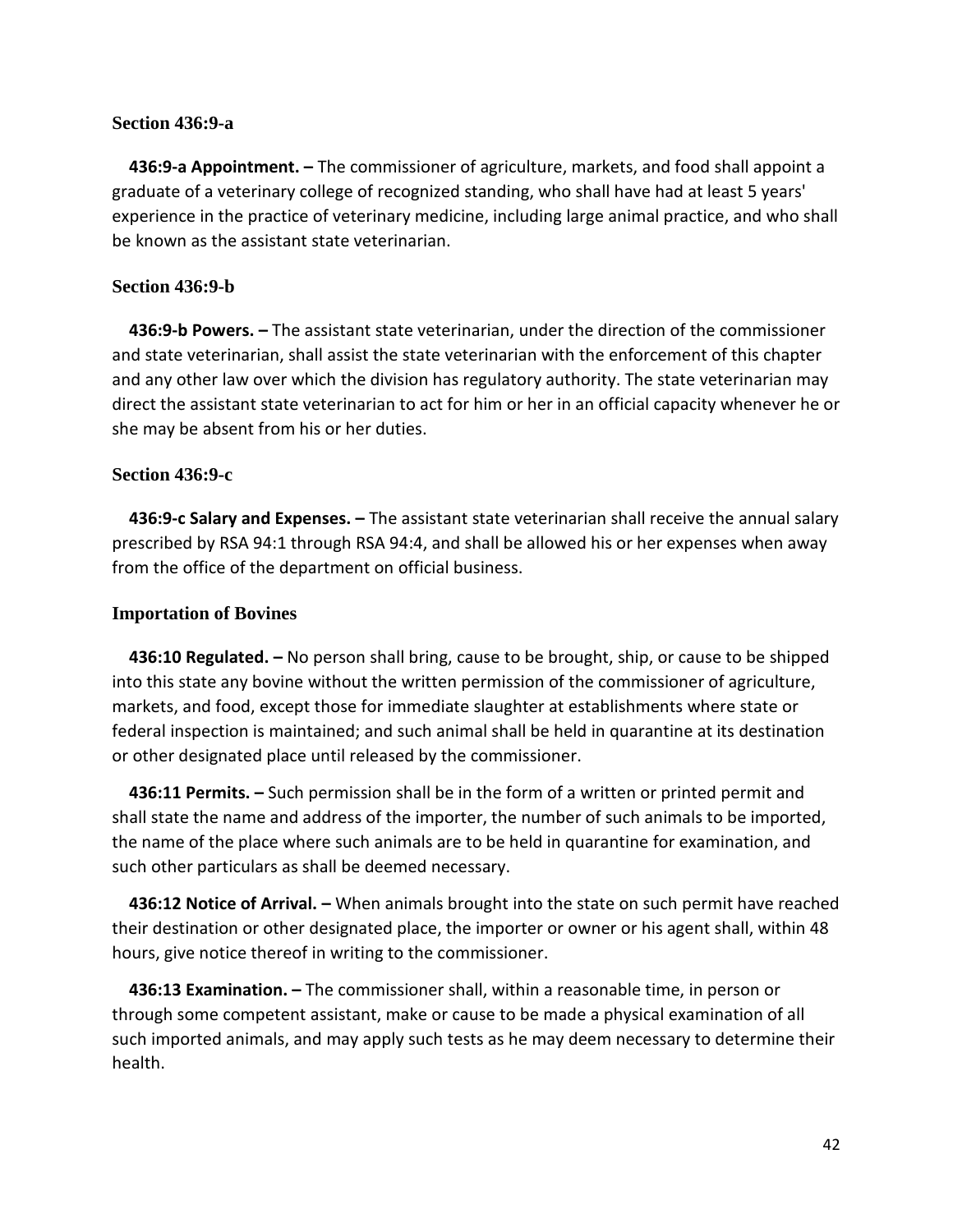**436:14 Calves. –** Calves under 6 months of age from tuberculin-tested herds, or from herds tested by any other approved method, and accompanied by a permit and certificate of health, may be detained in quarantine or held for tests. Such certificate of health shall be executed under oath by the party making the shipment, or his duly qualified agent.

 **436:15 Release from Quarantine. –** Such animals as shall be found to be free from tuberculosis or other contagious or infectious disease shall immediately be released from quarantine.

 **436:16 Diseased Animals. –** Such animals as shall be found to have any infectious or contagious disease shall immediately be slaughtered by and at the expense of the importer or owner or held in strict quarantine, if the disease is curable, under rules adopted by the commissioner; provided that registered purebred bovine animals, reacting to the tuberculin or other approved test, but showing no marked physical indications of tuberculosis, may be retained by the importer or owner in quarantine and be subject to the provision of RSA 436:62- 68.

 **436:17 Disposal of Carcasses. –** When slaughtered, the carcasses, under rules adopted by the commissioner, shall be burned or covered with lime and buried, or may be shipped to a fertilizer or rendering plant; provided that the meat of animals reacting to the tuberculin or other approved test, but showing no physical indications of tuberculosis or brucellosis, may be used or sold for food under rules adopted by the department of health and human services or in accordance with the rules and regulations of the Bureau of Animal Industry of the United States Department of Agriculture under the federal meat inspection law.

 **436:18 Witnessing Disposal. –** When such animals are killed on the premises of their importer or owner, the commissioner or his agent shall witness their burial or burning as aforesaid, unless their carcasses are shipped, used or sold as herein provided.

 **436:19 Hides. –** The importer or owner may retain the hides of such animals as are slaughtered, if slaughtered upon his premises, except from animals infected with glanders, anthrax, black leg or foot and mouth disease.

 **436:20 Proceeds of Carcasses. –** If the carcasses are used, sold or shipped to a fertilizer or rendering plant, the importer or owner shall be entitled to the net proceeds from the salvage.

## **Importation of Tested Bovines**

 **436:21 Without Quarantine. –** The commissioner may permit bovine animals to be brought into this state, without being confined in quarantine at their destination or other designated place, when they have been tested in the state of their origin within 3 months prior to being brought into this state by a veterinarian whose competency and reliability are certified to by the authority charged with the control of contagious or infectious diseases in the state where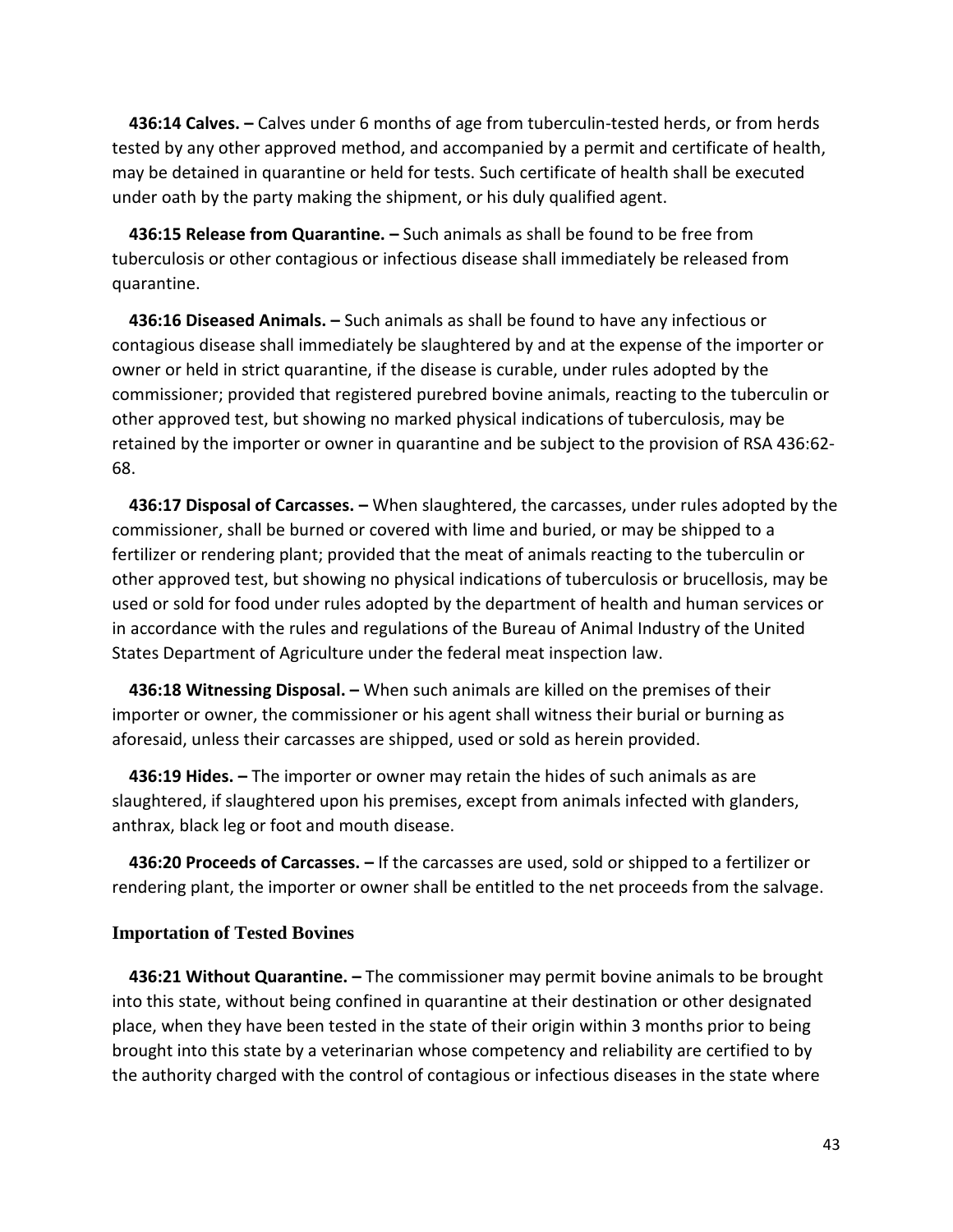said test or tests were made, or when they are accompanied by a certificate of health, showing satisfactory tests made by an inspector of the Bureau of Animal Industry of the United States.

 **436:22 Accredited Cattle. –** Cattle from an accredited herd, tested within 12 months prior to being brought into this state, may be allowed to enter without being held in quarantine and without being subjected to a test.

 **436:23 Retesting. –** When the commissioner has reason to believe that the test or tests were not made in a competent or reliable manner, he may require that such animals shall be confined in quarantine at destination or other designated place, and be subjected to a retest at the expiration of a period not to exceed 60 days. If, upon testing, they shall be found to be infected with any contagious or infectious disease they shall be subject to the provisions of RSA 436:10-20.

## **Importation of Other Domestic Animals**

 **436:24 Rulemaking. –** The commissioner shall adopt such rules as he may deem necessary relating to the importation into this state of horses, asses, mules, sheep, swine or other domestic animals, except as provided for by RSA 436:10. He may require that a physical examination or test be made of every such animal brought, driven or shipped into this state, may adopt quarantine rules for all such animals and may adopt whatever rules he deems necessary to prevent the introduction into this state of contagious or infectious diseases.

 **436:25 Diseased Animals. –** When such animals are found to have any contagious or infectious disease, they shall immediately be slaughtered by, and at the expense of, the importer or owner, or held in strict quarantine, if the disease is curable, under rules adopted by the commissioner; and when slaughtered the carcasses shall be subject to the provisions of RSA 436:17 relating to the disposition of the same; but in no case shall the importer or owner retain the hide of any animal infected with glanders or anthrax, nor shall the carcass of any animal infected with glanders or anthrax be shipped to a fertilizer or rendering plant.

 **436:26 Expense of Examination, etc. –** The importer or owner shall bear the expense of detention, examination, test and slaughter under this subdivision and RSA 436:10-20, but not the personal expenses of the commissioner or his agent.

## **Permits to Those on State Line or Shipping Interstate**

 **436:27 Permits To Drive Animals. –** Persons living near the state line who own or occupy land in an adjoining state, or persons living in an adjoining state who own or occupy land in this state near the state line, may secure from the commissioner a permit to drive cattle, horses, asses, mules or sheep back and forth to pasture and for other purposes, subject to such restrictions or regulation as he may deem necessary in any particular case.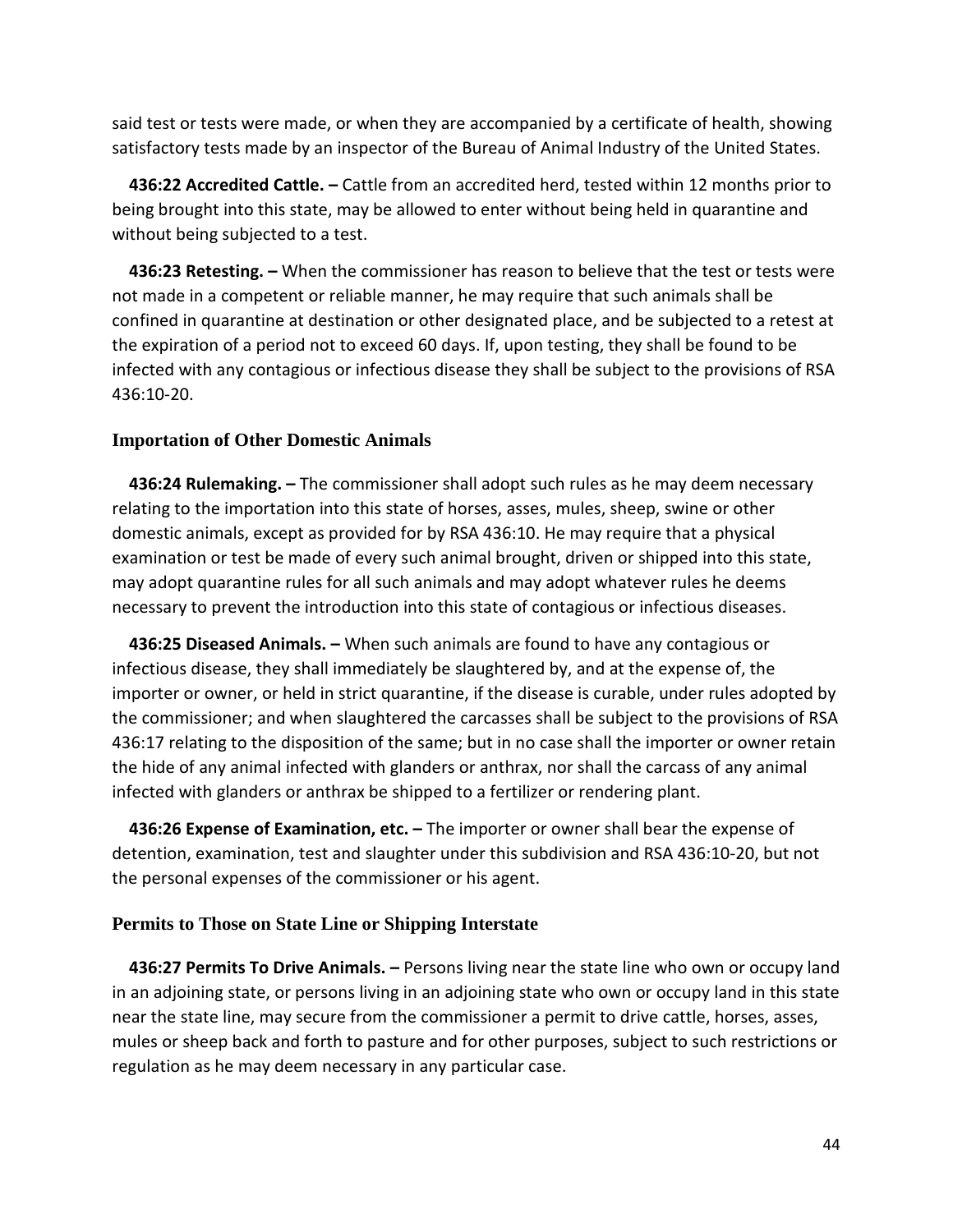### **436:28 Issuance of Health Certificates. –**

 I. The commissioner may prepare and issue health certificates for interstate shipment of livestock and poultry.

 II. The commissioner may adopt rules, pursuant to RSA 541-A, for the preparation and issuance of health certificates authorized by paragraph I.

#### **436:29 Penalty. –**

 I. Any person who drives, brings or ships domestic animals into this state, or is an accessory thereto, knowing or having reason to believe that any of them have a contagious or infectious disease or have been exposed to any such disease, or violates any of the provisions or rules relating to importation or quarantine, shall be guilty of a misdemeanor if a natural person, or guilty of a felony if any other person. The bringing, shipping or driving of each animal into this state in violation of the provisions of this section or in violation of the importation or quarantine rules shall constitute a separate offense.

 II. In addition, any person who violates any of the provisions of this subdivision or rules adopted under it may be subject to an administrative fine levied by the commissioner, not to exceed \$1,000 for each violation.

 **436:30 Interstate Transportation. –** The provisions of RSA 436:29 shall not apply to livestock being transported through the state in interstate commerce.

### **Investigations and Reports**

 **436:31 Investigations. –** The commissioner shall cause systematic investigation, insofar as available funds will permit, to be made as to the existence of pleuropneumonia, foot and mouth disease, glanders, hog cholera, anthrax, black leg, hemorrhagic septicemia, rabies, scrapie, fowl cholera, European fowl pest, or any other infectious or contagious disease among cattle, horses, asses, mules, sheep, swine and all other domestic animals, and the commissioner or the commissioner's duly authorized agent may enter any premises, including stockyards within any part of the state in or at which the commissioner has reason to believe that there exists or may exist any such disease and make search, investigation and inquiry in regard to the existence thereof.

 **436:32 Aid. –** The commissioner may call to his aid, if necessary, the police officer or constable of the city or town, or the sheriff of the county, in which such animals may be located and all such officers when so called upon by said commissioner or his duly authorized agent, shall assist in the enforcement of the provisions of this subdivision.

 **436:33 Notice to Commissioner. –** Whenever a local board of health or its executive officer, veterinarian, selectman or any person has notice of or suspects the existence of any of the diseases named in RSA 436:31, or other contagious or infectious diseases among domestic animals, such board of health or person shall immediately notify the commissioner in writing, stating the grounds for such belief or suspicion. Any owner suspecting the existence of any such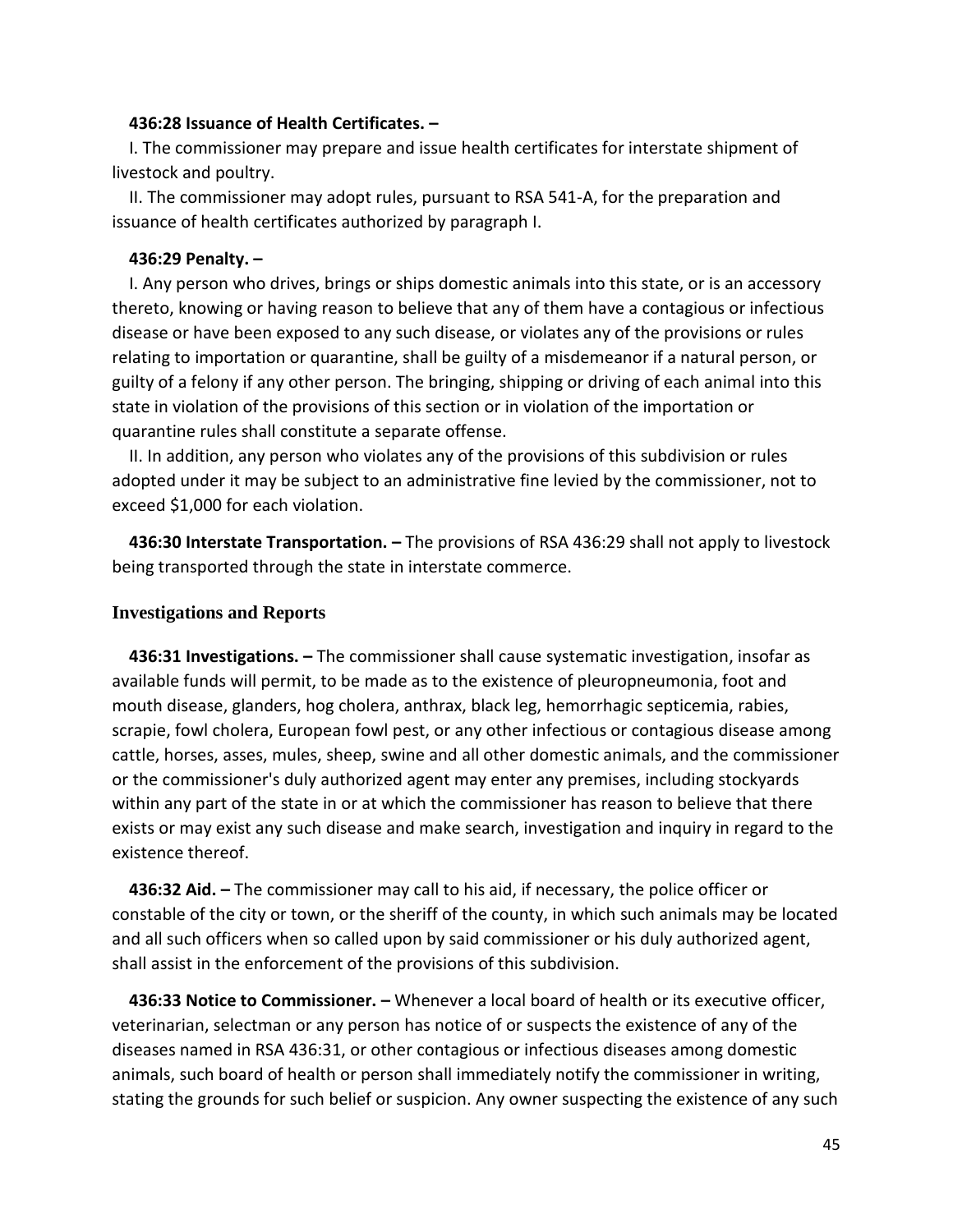disease among his domestic animals shall immediately notify the commissioner in writing of such fact.

# **Quarantine**

 **436:34 Quarantine of Animals. –** Whenever the commissioner, upon investigation or upon notification, has reason to believe that a domestic animal or captive wildlife is infected with a contagious or infectious disease the commissioner shall immediately cause it to be quarantined or isolated upon the premises of the owner or the person in whose possession it is found, or in such other place or enclosure as the commissioner may designate, and the removal of the animal from any premises where it may be ordered to be kept shall be forbidden.

 **436:35 Quarantine of Premises. –** The commissioner may quarantine the premises upon which there is a domestic animal or captive wildlife infected with any contagious or infectious disease, or that is suspected of being so infected, or that has been exposed to such disease, and may forbid the removal of any such animal or wildlife or any animals or wildlife susceptible to such disease by serving a written order upon the owner or person in possession of said premises or by posting a copy of such order at the premises' usual entrance. Such animal or wildlife or animals or wildlife shall be kept under quarantine for such periods of time as the commissioner may deem necessary to prevent the spread of the suspected disease to other animals off the quarantined premises. The commissioner may determine the length of quarantine based upon the recommendations of the United States Animal Health Association and the United States Department of Agriculture.

 **436:36 Quarantine of Locality. –** If any such disease becomes epidemic, the commissioner may issue a proclamation quarantining the locality and forbidding the removal from the locality of any animal so diseased or susceptible without his permission.

 **436:37 Destroying Notice of Quarantine. –** No person shall tear down, mutilate, deface or destroy any such notice or order issued by the commissioner when posted as provided herein, during the pendency of such notice or order.

## **436:38 Penalty for Violations. –**

I. Whoever violates a quarantine provision or rule shall be guilty of a misdemeanor.

 II. In addition, whoever violates a quarantine provision or rule relating to a quarantine may be subject to an administrative fine levied by the commissioner, not to exceed \$1,000 for each violation.

 **436:39 Examinations. –** Whenever animals have been quarantined as herein provided, the commissioner, within a reasonable time, shall cause a physical examination of such animals to be made. If, on such physical examination, he deems it necessary, he may apply the tuberculin or any other approved test. He shall not, when he suspects bovine tuberculosis, take any action based upon such physical examination except in advanced cases unless the tuberculin or other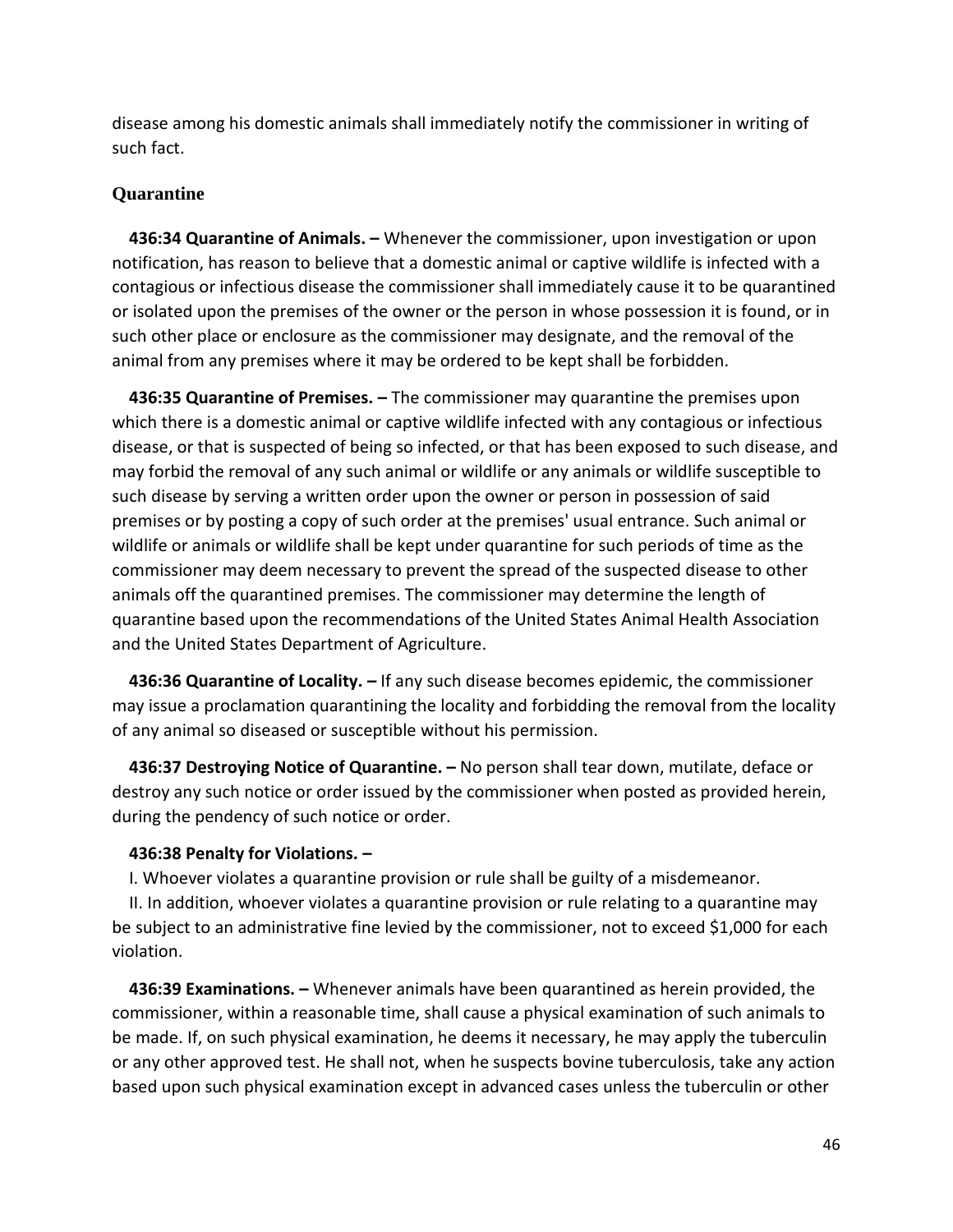approved test is applied and such test confirms the result of the physical examination. If any animal is found to have bovine tuberculosis, he may cause a test to be made of the entire herd in which such animal was found or of any animal which may have been exposed to said disease. If the disease suspected is one which science has demonstrated can be controlled in susceptible animals by the proper vaccination of said animals, the commissioner or his agent may order any and all susceptible animals vaccinated or treated as he may deem advisable.

## **Disposal of Diseased Animals**

 **436:40 Test; Slaughter. –** If the veterinarian authorized by the commissioner to examine or test an animal for the presence of an infectious or contagious disease certifies to the commissioner in writing that he has made an examination or test in accordance with the rules adopted by the commissioner, that in his judgment such animal is infected with a specific infectious or contagious disease, or that its destruction is necessary in order to prevent or suppress, or to aid in preventing or suppressing such disease such animal shall, except in cases herein otherwise provided, forthwith be slaughtered by and at the expense of the owner or the person in possession thereof, and the carcass shall be dealt with as provided for the disposal of carcasses of imported animals after slaughter.

 **436:41 Expense. –** The cost of examination or test in such cases and the expenses of the commissioner or his agents shall be borne by the state.

## **Tests on Application of Owner; Vaccination**

 **436:42 By Commissioner. –** The owner of cattle, horses, asses, mules, sheep or swine may apply to the commissioner for an examination of his animals for tuberculosis, brucellosis or glanders, subject to the provisions of this subdivision.

 **436:43 Application. –** The application shall be upon a blank form provided by the commissioner, and shall include an agreement on the part of the owner of such animals to improve faulty sanitary conditions, to disinfect his premises if diseased animals should be found, to follow directions of the commissioner designed to prevent reinfection of his herd or other animals, and to suppress the disease and prevent its spread.

 **436:44 Examination; Disposal. –** As soon as possible after receipt of an application, the commissioner or some competent veterinarian in his employ shall make a thorough physical examination of such animals, and may subject them to the tuberculin, mallein or other approved test, and if any of the animals react to the test so made, or upon physical examination are found to be infected with a contagious or infectious disease, they shall be condemned and slaughtered after appraisal, or held in strict quarantine as provided for by this chapter in the case of registered purebred tuberculous bovines. After slaughter, the carcasses shall be disposed of as provided under RSA 436:17.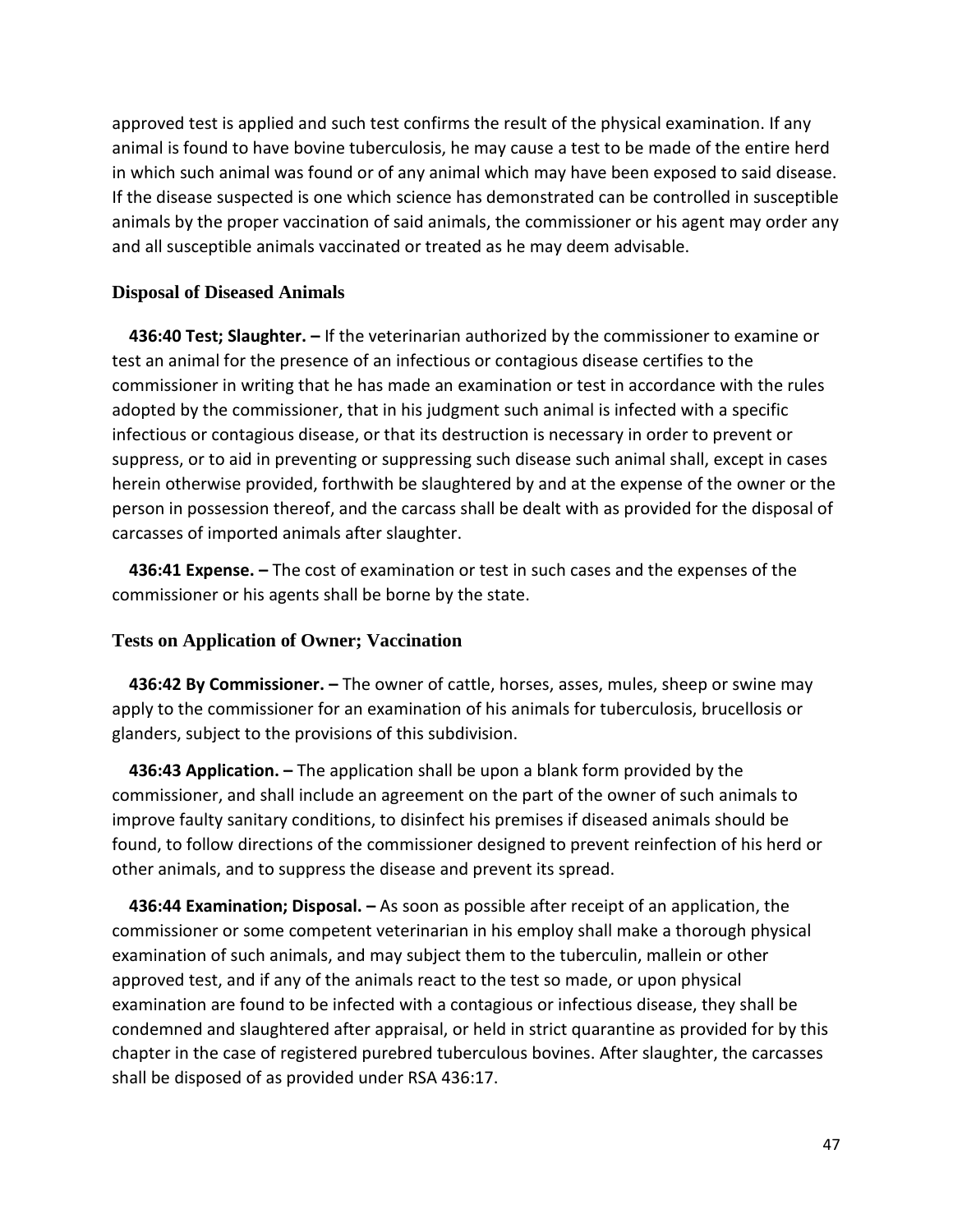**436:45 Expense; Indemnity. –** The cost of examination or test shall be borne by the state; but if the owner, after signing the above agreement, shall knowingly fail to carry out its terms, he shall forfeit any indemnity to which he would otherwise be entitled for any animals found to be infected.

 **436:46 Surveillance Tests. –** The commissioner shall make such tests for tuberculosis and brucellosis from time to time as he sees fit at the expense of the state. If any suspects shall show as the result of such tests he shall quarantine said animals or the herd premises or both; further, should any reactors to such tests be found, the entire premises shall be quarantined, reactors tagged, branded, appraised, slaughtered and paid for as provided by this subdivision. The reactor premises shall remain quarantined until reactors are legally removed, properly disinfected and a sufficient number of negative tests of remaining animals on said premises are determined by the commissioner to be sufficient proof that there is no longer any evidence of the disease present on the premises.

 **436:47 Vaccination Against Brucellosis. –** Upon application of any owner of bovine animals, the state may vaccinate said bovine animals against brucellosis (Bang's disease) with strain 19 or other approved vaccine. The age at which animals are to be vaccinated shall be determined by the state veterinarian, based upon the recommendations of the United States Animal Health Association and the United States Department of Agriculture. The cost of said vaccination, including the cost of the vaccine, may be borne by the state. The vaccination shall be done by a licensed accredited graduate veterinarian under the direction of the commissioner, and all animals vaccinated shall be properly and permanently identified.

 **436:48 Alternate Plan. –** The commissioner of agriculture, markets, and food may grant permission to adult-vaccinate under this alternate plan a herd seriously infected with brucellosis. If an owner is refused permission to adult-vaccinate his herd, he may appeal to the county approval board. A request to adult-vaccinate shall be made in writing to the commissioner of agriculture, markets, and food. The county approval board shall consist of 3 members in each county, 2 to be appointed by the commissioner of agriculture, markets, and food and these 2 to appoint a third member; all members to serve without pay or expenses at the pleasure of the commissioner and until their successor or successors shall be appointed. Whenever a person receives permission to adult-vaccinate under this section, it shall be granted under rules and regulations approved by the federal Bureau of Animal Industry and by the state department of agriculture, markets, and food. All calves raised in such herds shall be vaccinated according to such rules as are adopted for calfhood vaccination. All bovine animals in the herd shall be tested for brucellosis and reactors tagged, branded, appraised and slaughtered as provided for under this chapter before any animals shall be vaccinated. All nonreacting animals shall be permanently identified by ear tag number and tattoo mark. No animal shall be sold out of an adult-vaccinated herd for any purpose except by written permission from the New Hampshire department of agriculture, markets, and food, division of animal industry. No indemnity shall be paid on any animal vaccinated at an age older than 8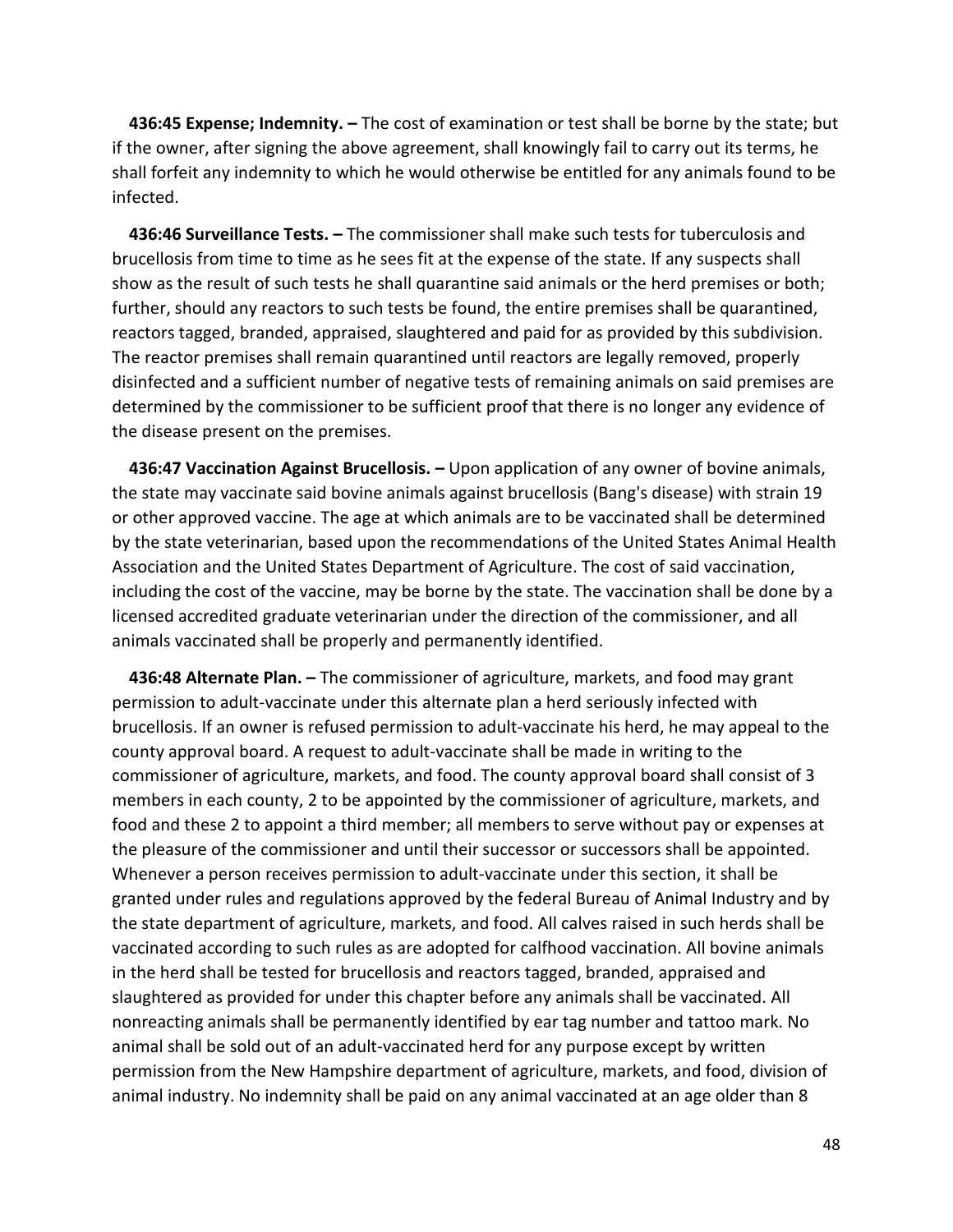months. Any owner maintaining a herd under the terms of this chapter agrees to forfeit any and all indemnity on animals condemned and slaughtered after adult vaccination has once been started in a herd, and until such time as the herd passes at least one clean test for brucellosis and adult vaccination has been discontinued. An owner of an adult-vaccinated herd shall discontinue all vaccination with strain 19 in his adult animals on or before 3 years from the date of the receipt of application for adult vaccination by the commissioner, but said herd owner may reapply for adult vaccination under this plan at any time thereafter. The commissioner of agriculture, markets, and food may order the discontinuance of adult vaccination in any herd when, in his opinion, it is evident that said adult-vaccinated animals become a menace to other healthy herds. Such adult-vaccinated herds shall be under strict quarantine at all times and shall be subject to test at such times as the commissioner may direct.

 **436:49 Pasteurization of Milk from Herds Adopting Alternate Plan. –** Notwithstanding any provisions of law to the contrary, milk from such herds that adopt this alternate plan, including milk from such reactors, may be sold to consumers, but only after being pasteurized.

## **Private Tests**

 **436:50 Report. –** All private tuberculin or other approved tests shall be reported to the commissioner by the person making the test within 5 days from the time said test is completed.

 **436:51 Contents. –** The report shall include, when the test is made by the subcutaneous method, a complete temperature record and such other information as the commissioner may require, and, when said test is made by either the intradermal or ophthalmic methods, a complete record of such reaction or reactions as appeared, and such other information as the commissioner may require.

 **436:52 Reactors. –** If such tests are made by a veterinarian approved by the commissioner to make the same and any reactors are found, they shall be subject to the provisions of RSA 436:42-49.

 **436:53 Penalty for Failure to Report. –** Whoever fails to report such tests shall be fined not more than \$100.

## **Examination of Carcasses**

 **436:54 Examination; Report. –** The carcass of every animal duly condemned for bovine tuberculosis and slaughtered under the provisions of this chapter shall be examined by a veterinarian or physician designated by the commissioner for the purpose of determining whether or not disease existed in such animal. Such postmortem examination shall be under rules adopted by the commissioner, and the report thereof shall show conditions found upon such examination duly verified by the person making such examination. Such report shall be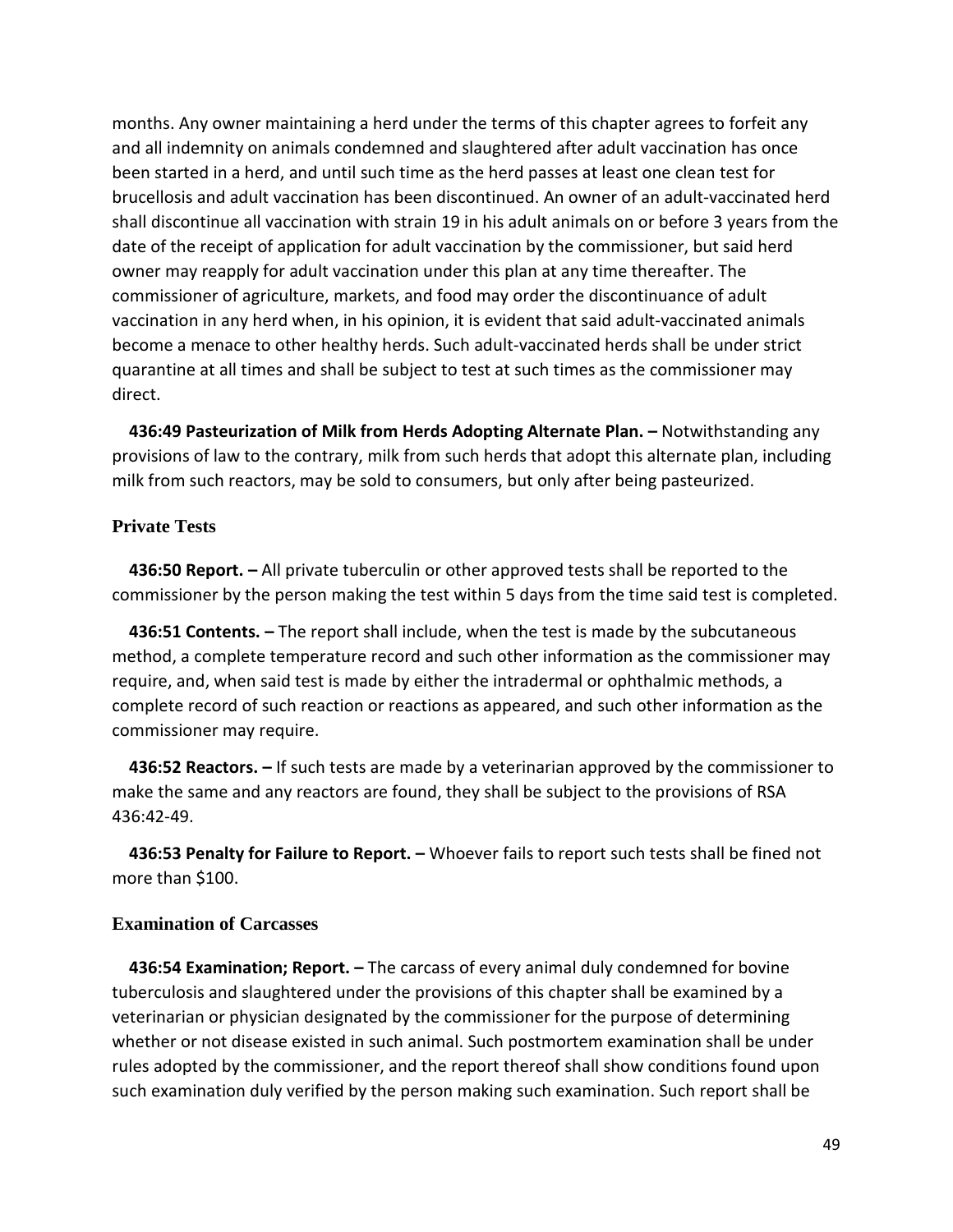filed with the commissioner, and a copy shall be sent or delivered to the owner or person in possession of the animal so examined.

## **Appraisal and Indemnity**

 **436:55 Appraisers. –** The value of all animals directed to be killed by order of the commissioner or his agent shall be first appraised by the owner and the commissioner or his agent. In the event of a disagreement as to the amount of the appraisal, they shall select a third disinterested person to act with them, the expense of said third appraiser being paid by said owner. The value so determined shall be final.

 **436:56 Valuation. –** In making such appraisals, the fact that the animals have been condemned for disease shall not be considered, and the animals shall be appraised for their true market value.

 **436:57 Importations. –** In no case shall compensation be allowed for any animals destroyed which may have contracted or been exposed to such disease in a foreign country, or on the high seas, or which have been brought or shipped into this state within 3 months previous to showing evidence of such disease, except animals that have been imported directly from tuberculosis or brucellosis free herds, and are accompanied by properly approved health charts certifying that fact; and the owner or person in possession thereof shall furnish satisfactory evidence as to the time during which such animals have been owned in the state.

 **436:58 Concealment. –** No compensation shall be allowed to any owner who in person or by his agent knowingly and willfully conceals the existence of such disease or the fact of exposure to it in animals of which the person making such concealment, by himself or his agent, is in whole or part owner, nor shall compensation be allowed for bovine animals condemned by the tuberculin or brucellosis test unless said test is authorized by the commissioner or his agent.

 **436:59 Certificates. –** In case the animal condemned is registered, the owner shall furnish to the commissioner a certificate of registration before the claim is paid.

 **436:60 Payments. –** The state shall pay the owner after he has filed such certificate or certificates as the commissioner may direct an amount not to exceed \$100 for a grade animal and \$200 for a purebred registered animal on all horses and bovine animals condemned and killed, provided that the amount received from salvage from the federal government and the state shall not exceed the appraised value thereof.

 **436:61 Limitation. –** If the total amount to be paid from all such sources should exceed the appraisal value, the indemnity to be paid by the state shall be only the difference between the amount received from such sources other than the state and said value.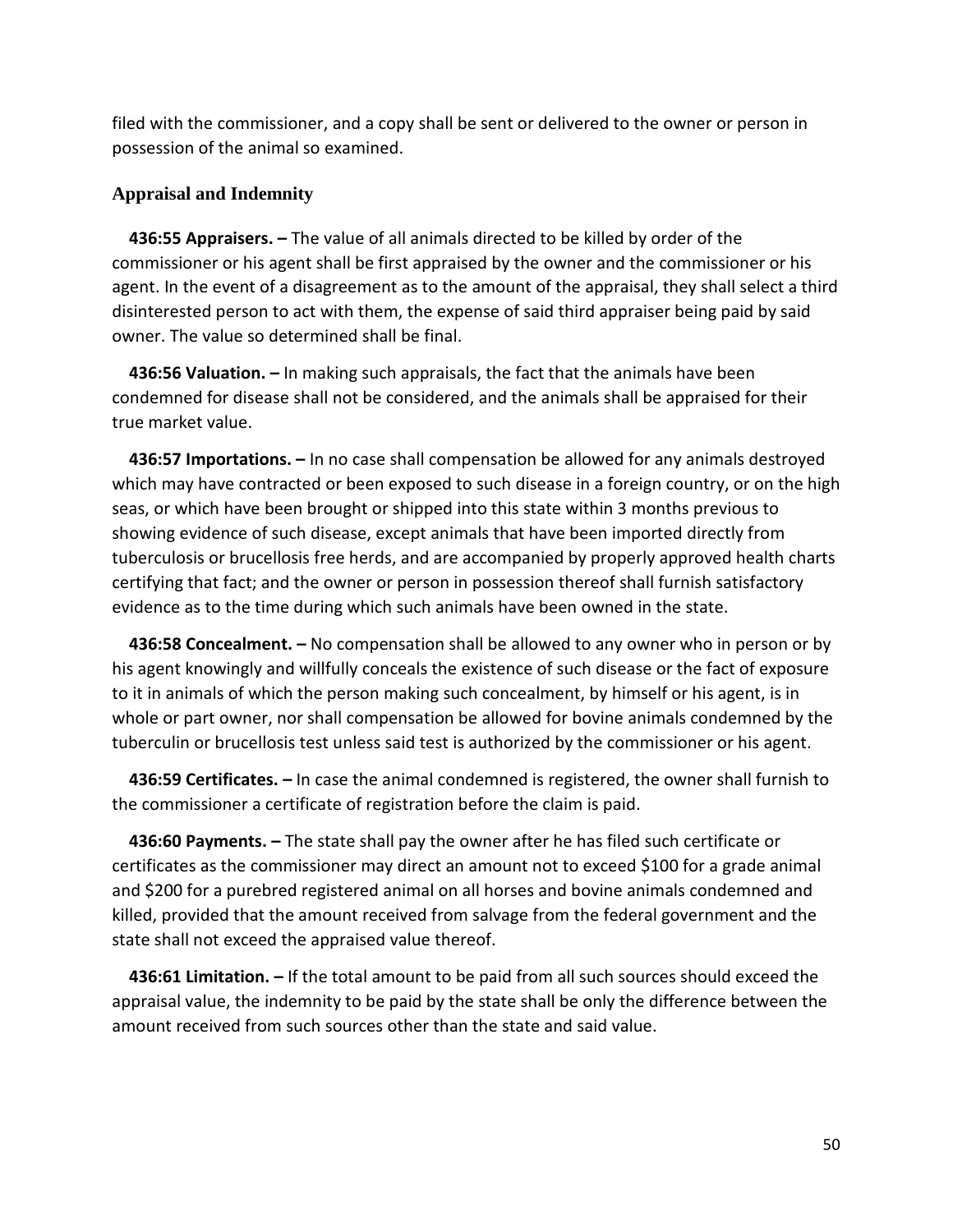## **Retention for Breeding Purposes**

 **436:62 Quarantine. –** Under rules adopted by the commissioner and approved by the department of health and human services, registered purebred bovines which have responded to the tuberculin or other approved test, but which show no marked indications of tuberculosis, may be retained by the owner in quarantine and be used for breeding purposes.

 **436:63 Killing. –** Such animals may be condemned and killed at any time by the commissioner when, in his judgment, conditions require such action.

 **436:64 No Compensation. –** In case such animals quarantined under the provisions of this subdivision are at any time condemned or killed after having been used for breeding purposes, the owner shall not receive compensation therefor from the state.

 **436:65 Milk of Retained Animals. –** The milk of such animals may, with the approval of the commissioner, be used after boiling or heating to a temperature of 212 degrees Fahrenheit or after proper pasteurization.

 **436:66 Offspring. –** The offspring of such animals shall be removed and kept apart immediately following birth, and shall be tested by tuberculin or other approved test, at a period not less than 6 months nor more than 9 months from birth.

 **436:67 Premises. –** The premises on which such animals are kept shall be at all times subject to inspection by the commissioner or his agent or by the department of health and human services.

 **436:68 Sale. –** If no marked physical indications of tuberculosis have developed, such animals may be sold for immediate slaughter in any slaughterhouse under rules adopted pursuant to RSA 541-A by the commissioner of the department of health and human services, or in accordance with rules and regulations of the Bureau of Animal Industry of the United States under the federal meat inspection laws.

## **Marks and Records for Tested Animals**

 **436:69 Sound Animals. –** Whenever a bovine is tested with the tuberculin or other approved test, under any of the provisions of this chapter, and passes the test satisfactorily to the commissioner or his agent, such animal, except purebred registered cattle, shall have a numbered tag placed in its ear, unless already so tagged.

 **436:70 Reactors. –** Any bovine in which tuberculosis or brucellosis is diagnosed by the commissioner or his agent on physical examination, or by means of the tuberculin or brucellosis test, which is not immediately slaughtered under the supervision of the commissioner or his agent, shall be marked by inserting in its left ear a metal tag upon which is stamped a number and the word "Reactor'', and by branding the letter T or the letter B, not less than 2 nor more than 3 inches high on the left jaw.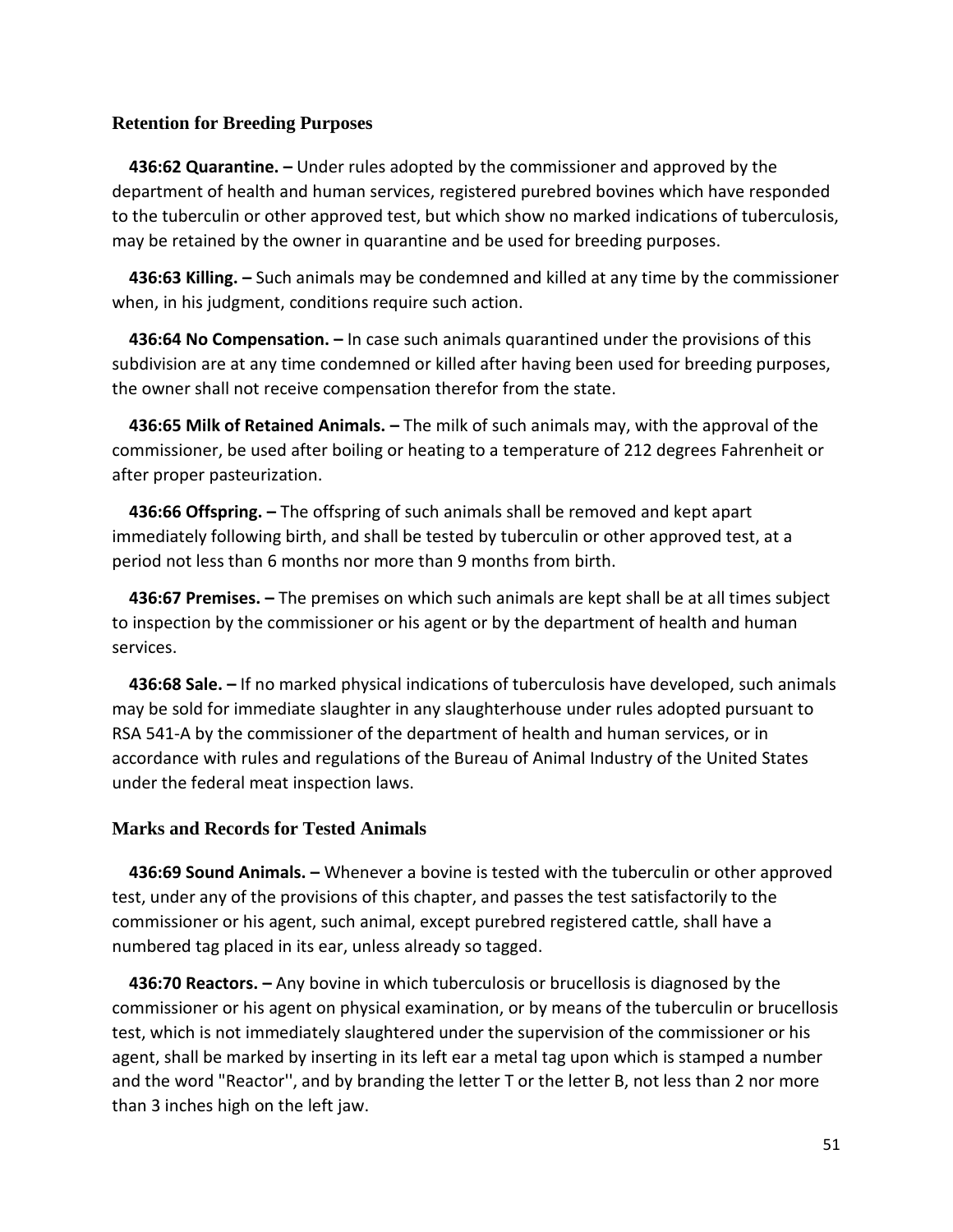**436:71 Tags. –** Tags for such purposes shall be furnished by the commissioner, at the expense of the state.

 **436:72 Records. –** The commissioner shall keep a complete record of all tags so issued. In the case of reacting bovines, he shall also keep a complete description of said animals.

### **436:73 Penalty. –**

 I. Whoever intentionally removes or defaces any tag so inserted, without the consent of the commissioner or his agent, or exhibits or displays any certificate that a specifically named herd has been found to be in a healthy condition and free from reactors, unless the certificate was issued by the commissioner, shall be guilty of a misdemeanor.

 II. In addition, any person who violates any of the provisions of this subdivision or rules adopted under it may be subject to an administrative fine levied by the commissioner, not to exceed \$1,000 for each violation.

### **Sale of Diseased Animals**

#### **436:74 Penalty. –**

 I. Any person who, knowing or having reason to believe that any horse is infected with glanders, or that any swine is infected with hog cholera, or that any domestic animal is infected with anthrax or black leg, hemorrhagic septicemia, contagious infectious abortion, or any other contagious or infectious disease, shall sell, offer for sale, trade or barter, or expose or allow it to be exposed upon any public highway or in any public place, without the written permission of the commissioner or his agent, shall be guilty of a misdemeanor.

 II. In addition, any person who violates any of the provisions of this subdivision or rules adopted under it may be subject to an administrative fine levied by the commissioner, not to exceed \$1,000 for each violation.

 **436:75 Contract of Sale. –** No animal showing physical evidence of tuberculosis or brucellosis, or in which such disease shall have been indicated as a result of the tuberculin or other approved test, shall be sold other than for immediate slaughter, said slaughtering to be ordered by and under the supervision of the commissioner or his agent, except under a written contract approved by the commissioner, signed by both parties, describing the animal and stating that it is believed to be tuberculous or infected with brucellosis. A contract of sale as provided by this section shall be executed in triplicate and one copy thereof delivered to the purchaser, one kept by the seller, and the other delivered to the commissioner.

 **436:76 Permit for Removal. –** No such animal shall be removed except for immediate slaughter from the premises where examined, except upon the written permission of the commissioner.

### **Report of Animals Killed**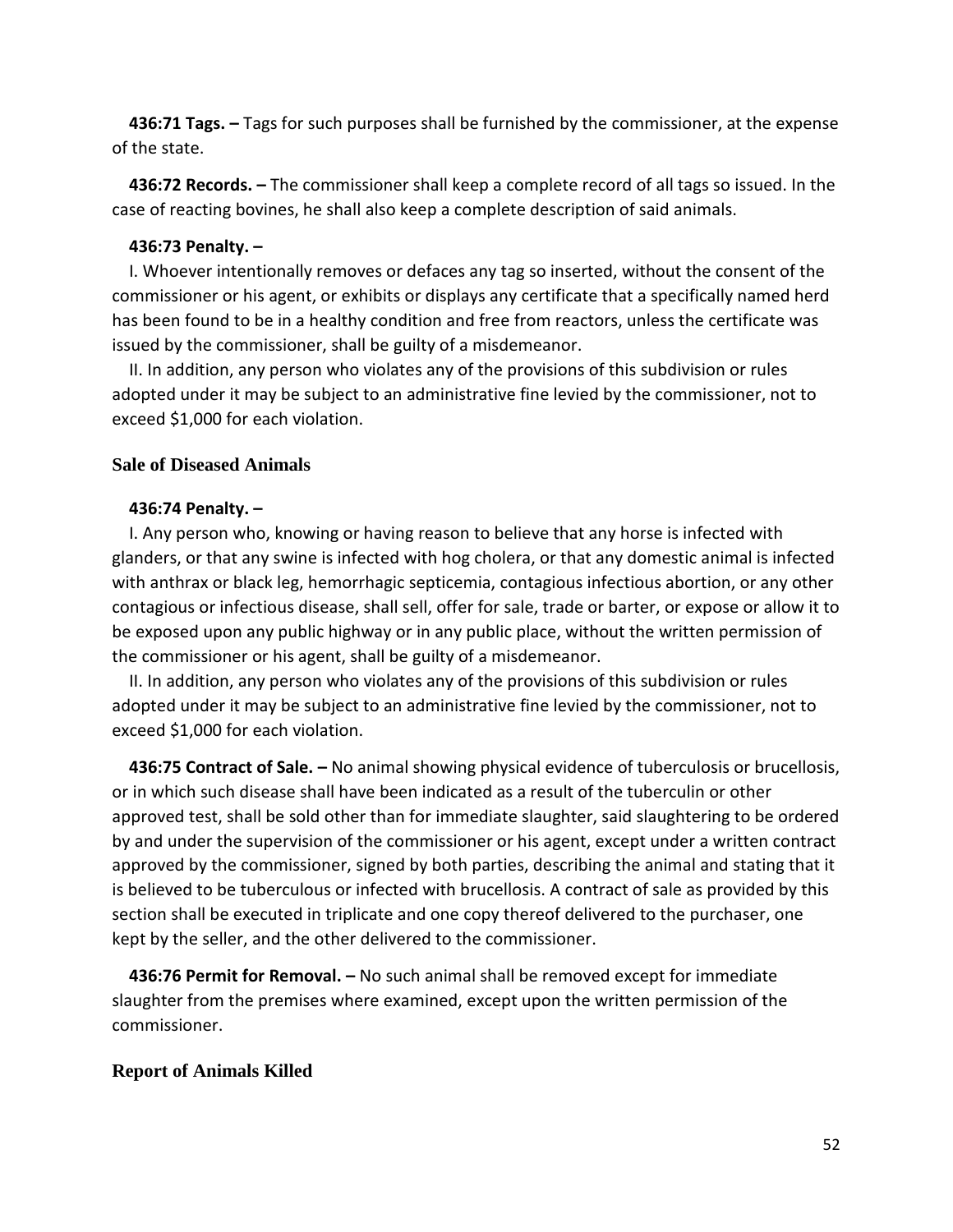**436:77 Making. –** Any person who kills a bovine, sheep or swine, or causes any such animal to be killed, knowing or having reason to believe at the time of said killing, or upon the inspection of the carcass thereof finding, or having reason to believe, that it is infected with a contagious or infectious disease, shall immediately notify the board of health of the city or town in which such animal was killed and the commissioner of the existence of such disease, of the place where the animal was found, of the name of the owner or person in possession thereof and of the disposal made of such carcass.

 **436:78 Exception. –** The provisions of RSA 436:77 shall not apply when said killing was done under the supervision of the commissioner or his agent, or an inspector of said board of health or an inspector of the United States Department of Agriculture.

 **436:79 Penalty. –** Any person who shall fail or neglect to send notifications as provided by RSA 436:77 shall be guilty of a misdemeanor.

## **Sale of Vaccines**

 **436:80 Label. –** Sale and use of biological products and diagnostic reagents produced for animal use which are sold, given away or used within this state shall bear a label stating the name and address of the person, firm or institution producing it and the date of preparation. Said label and certification of licensure by the United States Department of Agriculture shall be submitted to the commissioner for his approval prior to acceptance for distribution in New Hampshire.

 **436:81 Virulent Hog Cholera Virus Prohibited. –** No person may manufacture, transport, possess or use virulent hog cholera virus.

 **436:82 Exception. –** The provisions of this subdivision shall not apply to biological products and diagnostic reagents manufactured or issued by the United States Department of Agriculture.

### **Penalties**

 **436:83 Interference With Tests. –** Any person who intentionally interferes with or hinders the work of the commissioner or his agents; or who attempts to defeat the object of a test by a previous injection of tuberculin or any other drug, known as plugging; or who in any other way attempts to prevent an accurate and truthful determination of the condition of the animal tested; or who shall treat any animal with material or substance to prevent normal reaction, except for experimental purposes and with the consent of the commissioner, shall be guilty of a misdemeanor. Each such treatment shall constitute a separate offense.

 **436:84 General Penalty. –** Any person who violates a provision of this chapter, or a rule adopted by the commissioner in accordance therewith, for which a penalty is not otherwise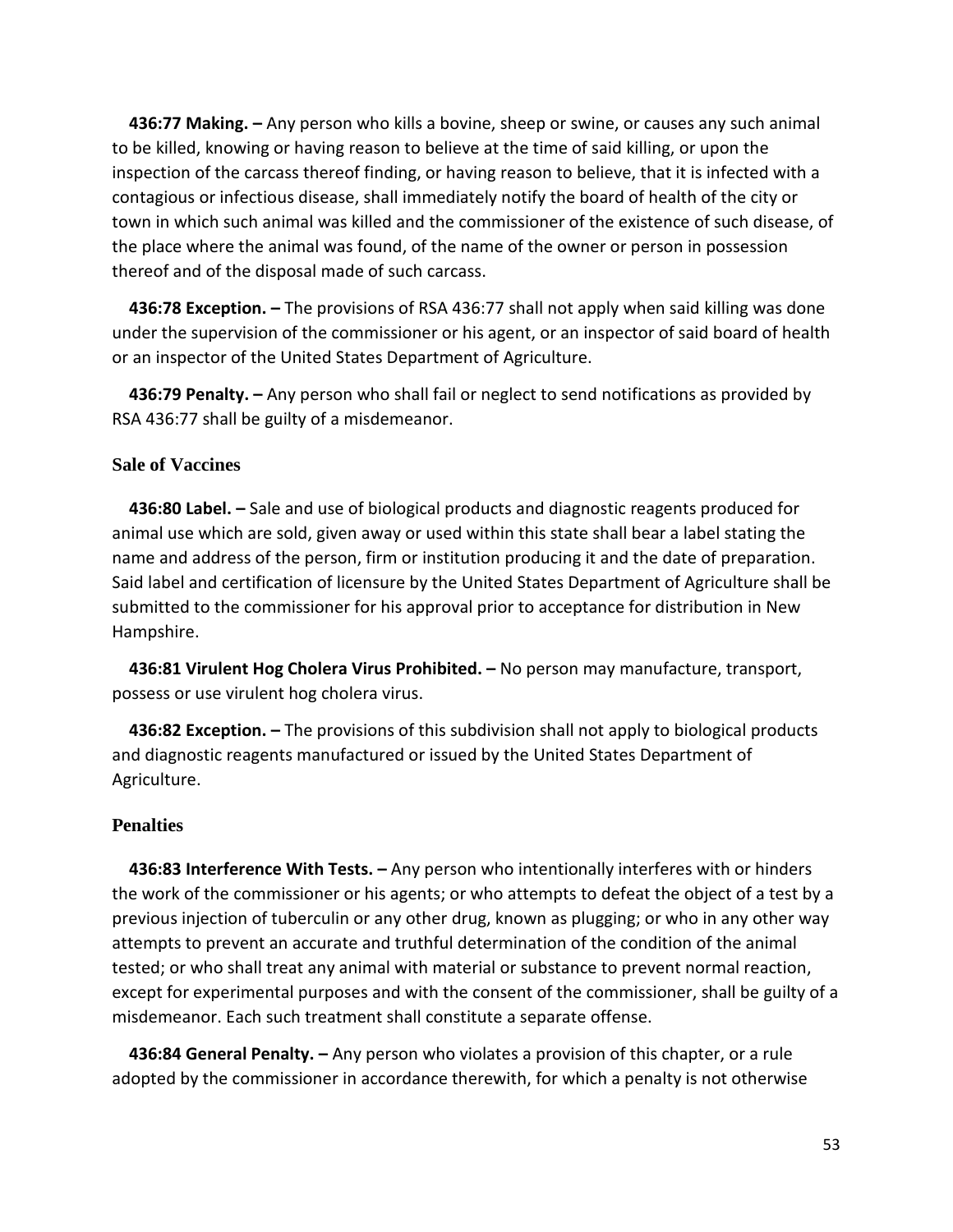provided, shall be guilty of a misdemeanor. In addition, such person may be subject to an administrative fine levied by the commissioner, not to exceed \$1,000 for each violation.

 **436:85 Veterinarians. –** Any veterinarian who violates any of the provisions relating to the sale and use of tuberculin, in addition to fines and penalties prescribed, shall be reported to the state board of veterinary medicine. The board, after hearing, may revoke the license of the veterinarian for a period not to exceed one year; provided that this section shall not limit the power otherwise conferred upon said board.

### **Livestock Events**

#### **436:86 Definitions; Doping and Stimulating Prohibited. –**

I. In this subdivision:

 (a) "Livestock event'' means pulling contests, trail rides, carriage events, horse shows, races, dressage exhibitions, private and organized sales, and other competitive events involving horses, cattle or oxen.

 (b) "Person'' means any person who is acting on behalf of the owner of such animals as his agent or representative or any person who has the animals under his control during such livestock events in this state.

 (c) "Owner'' means any person who has in his possession clear title to animals participating in any livestock event in this state.

 II. It is unlawful for any person to administer internally or externally a drug, stimulants, or appliances of a nature that could affect or alter the normal performance of an animal entered in a livestock event.

 III. A signed statement of ownership, including a complete description of each animal participating in a livestock event, shall be submitted to the event management prior to participation in any such livestock event in this state.

#### **436:87 Test Authorized. –**

 I. The commissioner of agriculture, markets, and food may take such tests of the saliva, urine, blood, or all 3, of any animal entered in a livestock event as he may deem necessary. If a drug is found in the chemical analysis of said saliva, urine, or blood it shall be prima facie evidence that a drug has been administered.

 II. Failure by an owner or person to submit an animal for testing or failure to provide adequate assistance for the commissioner's agent to obtain an official sample shall be subject to an administrative fine and the provisions of RSA 436:88-a, III.

 **436:88-a Penalty. –** Within 14 days from the date test results in which a drug is shown to be present are received by the commissioner of agriculture, markets, and food, the commissioner shall notify the fair association or management of the livestock event and the owner of the tested animals of such results.

I. Any person or owner who violates any of the provisions of this subdivision or who violates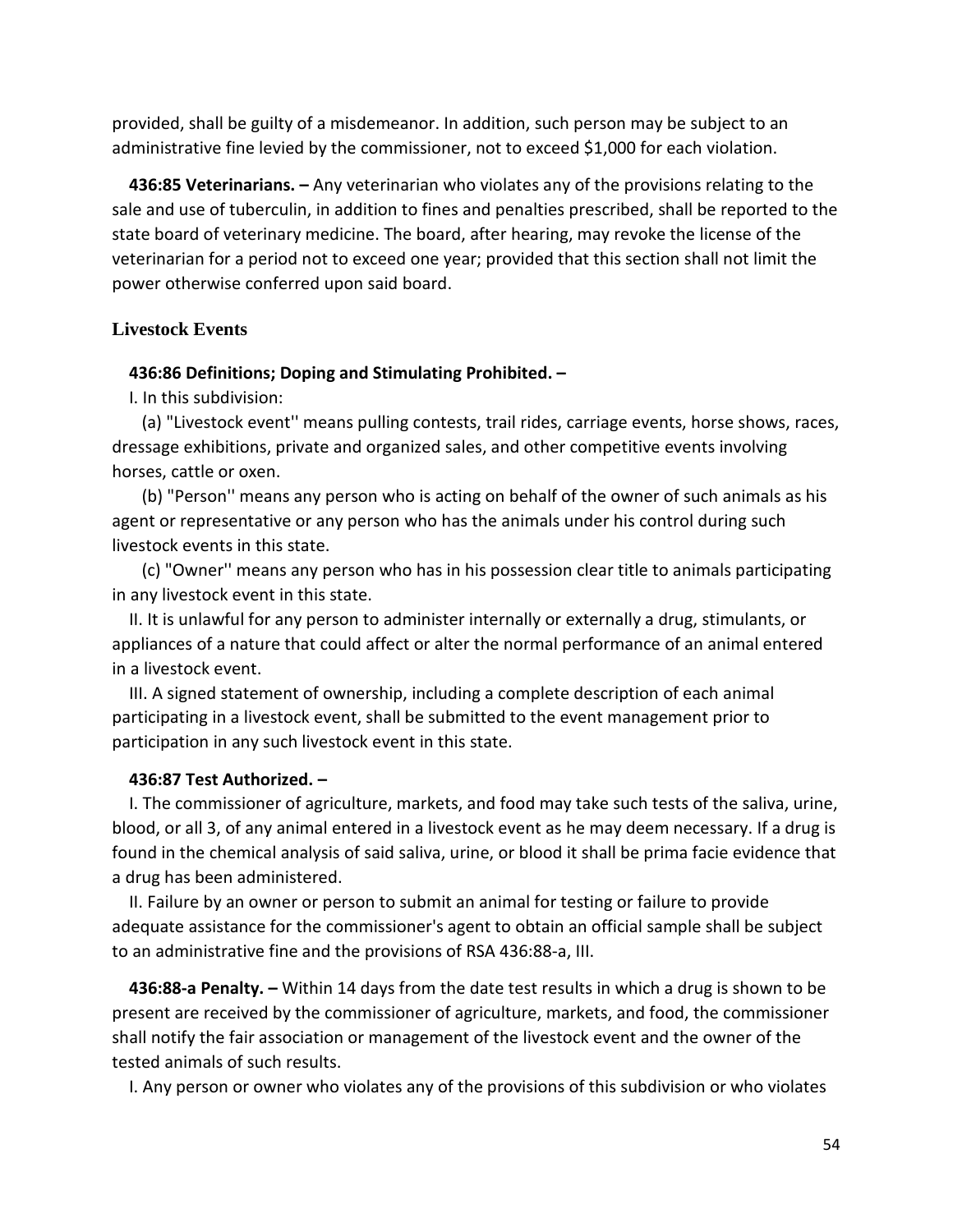any rules adopted under this subdivision, shall be guilty of a misdemeanor if a natural person or guilty of a felony if any other person.

 II. In addition, any person or owner who violates any of the provisions of this subdivision or rule adopted under it may be subject to an administrative fine levied by the commissioner, not to exceed \$1,000 for each violation.

 III. Any person or owner who is subject to paragraph I or II of this section shall forfeit any premiums or trophies offered at any livestock event. Such person or owner and the animals tested under RSA 436:87 shall be ineligible to compete in any future livestock event for a period not to exceed 2 years from the date of the administrative fine levied or any court conviction.

 IV. Any person fined or convicted of doping and stimulating animals entered into livestock events in any other state shall be ineligible to compete in any livestock event in this state for a period not to exceed 2 years from the date of such fine or court conviction.

 **436:90 Rulemaking. –** The commissioner of agriculture, markets, and food shall adopt rules under RSA 541-A, relative to:

I. The method of levying the administrative fines under RSA 436:88-a, II.

II. The drugs, stimulants, or appliances that are prohibited in a livestock event.

## **Veterinary Diagnostic Laboratory**

 **436:92 Veterinary Diagnostic Laboratory. –** There is hereby established, in the agriculture experiment station at the university of New Hampshire, a veterinary diagnostic laboratory for the diagnosis and early detection of infectious and contagious diseases of domestic animals which advanced medical knowledge has shown to be important to human or animal health. The laboratory shall conduct procedures in bacteriology, virology, parasitology, serology, and histological and clinical pathology and in such other subjects as the commissioner of agriculture, markets, and food shall direct. The laboratory shall be operated by the agricultural experiment station. Any funds made available for the operation of said laboratory shall be expended under the supervision of the commissioner of agriculture, markets, and food.

### **Equine Infectious Anemia**

### **436:93 Definitions. –** In this subdivision:

 I. "Accredited veterinarian'' means a veterinarian who is licensed pursuant to RSA 332-B and, in addition, is accredited by the United States Department of Agriculture and the department of agriculture, markets, and food of this state.

 II. "Asymptomatic positive reactor'' means any equine which reacts positively to an official test but which is apparently healthy, showing no symptoms of equine infectious anemia.

 II-a. "Commissioner'' means the commissioner of the department of agriculture, markets, and food.

 III. "Equine'' means any member of the equine family which includes horses, mules, asses and zebra.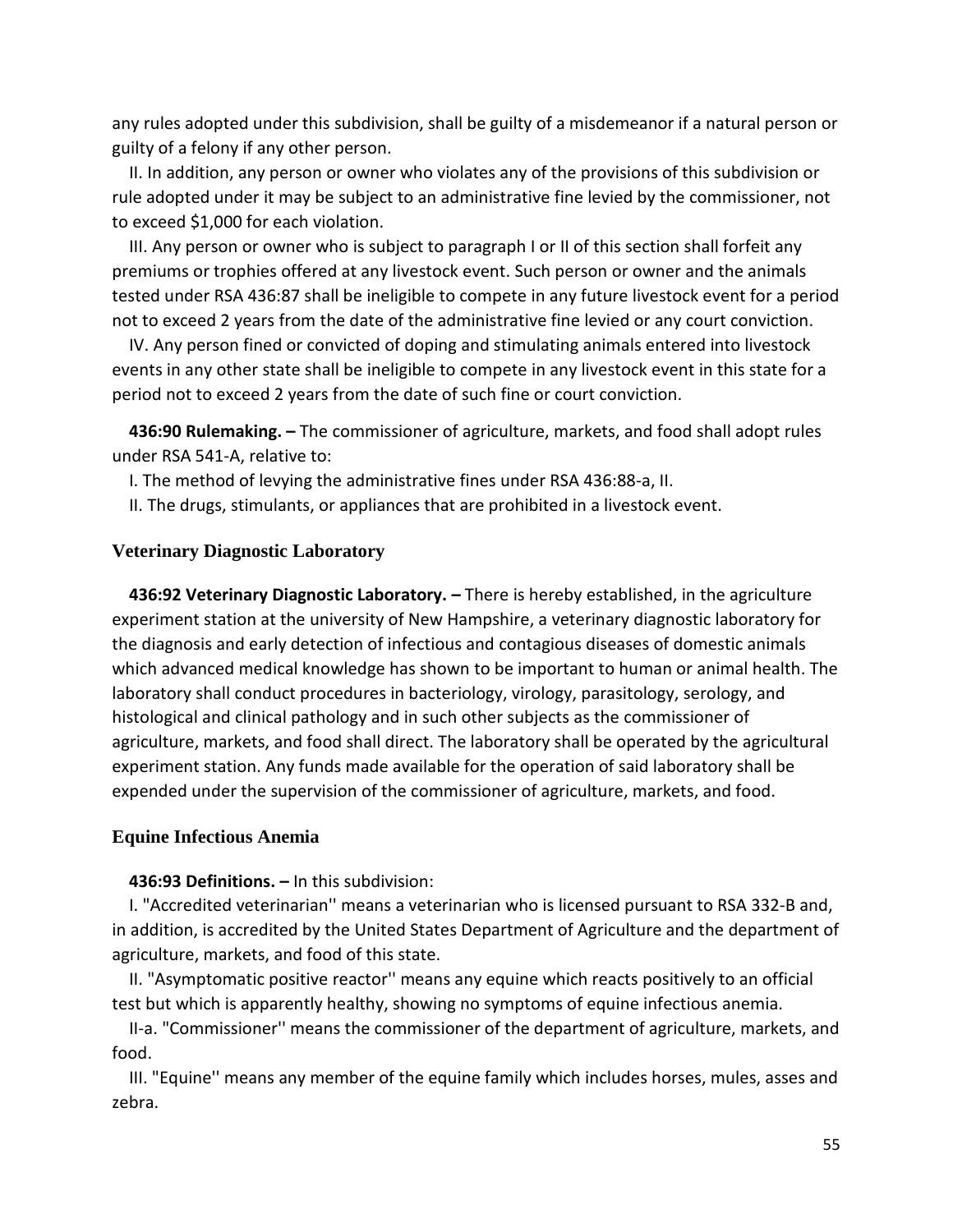IV. "Equine infectious anemia'', also known as swamp fever, means a disease of equines caused by a virus which is infectious and may be spread from horse to horse by blood-sucking insects, unsterile surgical instruments and community use of equipment that may produce cuts or abrasions. Both sexes may be affected at any age. Infected animals remain carriers for life, constituting a potential source of disease spread. The disease may be acute, chronic, or inapparent.

 V. "Official test'' means the agar gel immune diffusion blood test conducted in a laboratory approved by the United States Department of Agriculture, Animal and Plant Health Inspection Service and the state veterinarian.

 VI. "Reactor'' means an equine over one year of age whose blood serum reacts positively to an approved serological test for equine infectious anemia performed by an approved laboratory.

VII. "State veterinarian'' means the veterinarian appointed pursuant to this subdivision.

 **436:94 Requirement for a Second Test. –** Any equine in the state which reacts positively to an official test is hereby required to be tested a second time at the expense of the state; and, if the test reads positive a second time, the equine shall be so identified with a freeze marking 12A which shall be at least 2 inches high. Such marking shall be applied to the left shoulder or the left side of the neck of the reactor.

### **436:95 Equines Imported Into New Hampshire; Testing Requirements. –**

 I. All equines that are imported into the state shall be accompanied by an official interstate health certificate. Such certificate shall state that each equine has been officially tested and found to be negative to equine infectious anemia within a period not to exceed 6 months prior to the date of entry. The test and the certificate required under this section shall be performed, completed and signed, respectively, by an accredited veterinarian.

 II. Equines may be shipped into the state for research purposes or for immediate slaughter in an approved slaughter establishment after first obtaining a special permit from the state veterinarian.

 III. Each certificate under paragraph I shall be for one equine only and shall include the name and address of the owner, trainer or person responsible for the equine; in addition, it shall also include the name and registration number of the equine, if any, and sex, age, color and positive identifying marks or scars with a complete description of each.

 IV. If, in the opinion of the state veterinarian or his representative, the certificate does not properly or accurately describe the equine in question, he may cause the equine to be held and retested at the expense of the owner or to be returned to the state of origin after receiving prior approval from the proper regulatory officials of the state of origin.

 **436:96 Equine Reactors; Rulemaking. –** Any equine found positive after an official retest performed pursuant to RSA 436:94 shall be permanently quarantined on the premises where the test was performed and isolated from all other equines. The commissioner shall adopt rules under RSA 541-A relative to the quarantine, isolation, and disposal of reactors.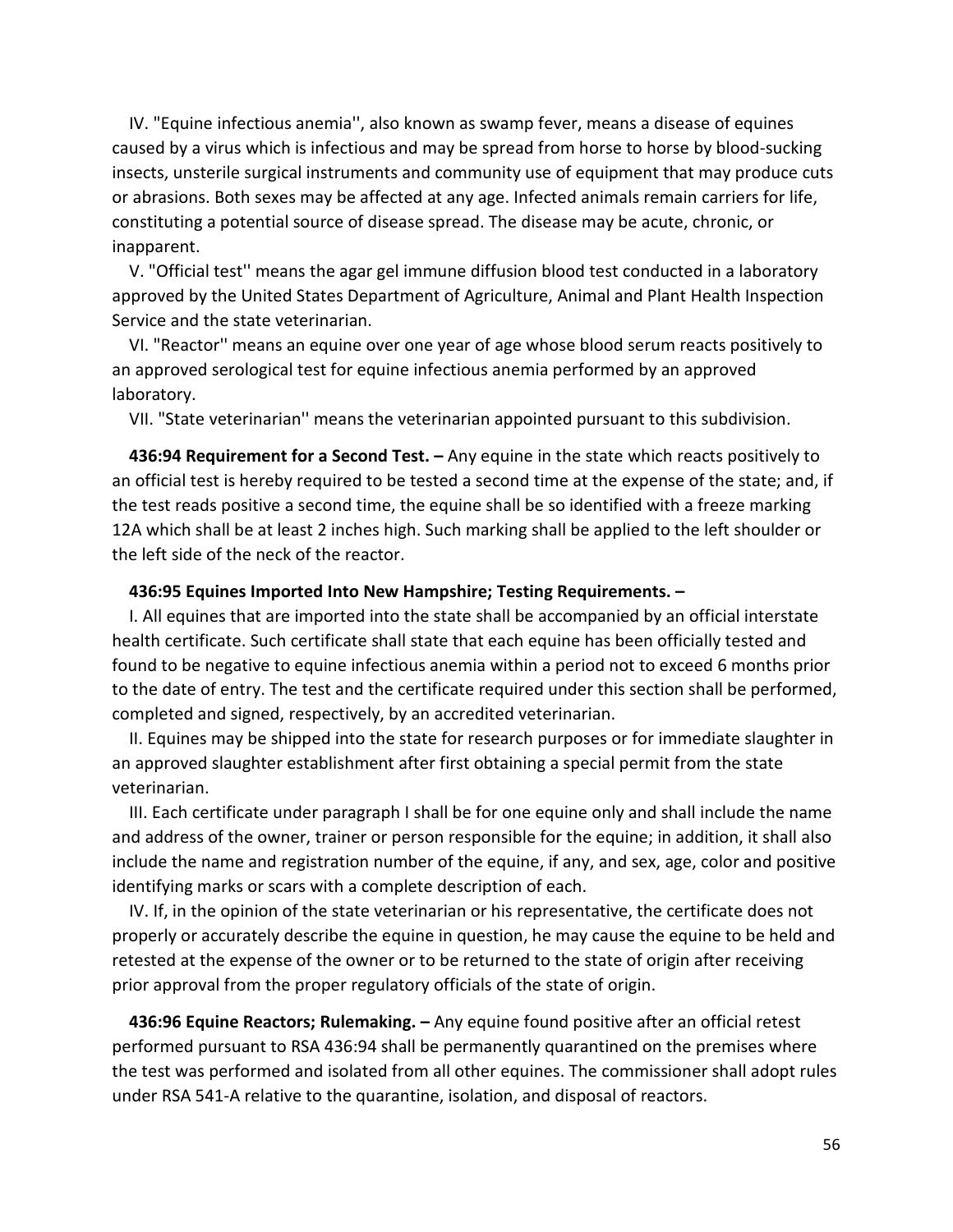### **436:98 Penalty. –**

I. Any person who violates this subdivision shall be guilty of a misdemeanor.

 II. In addition, any person or owner who violates any of the provisions of this subdivision or rule adopted under it may be subject to an administrative fine levied by the commissioner not to exceed \$1,000 for each violation.

### **Rabies Control**

## **436:99 Definitions. –** As used in this subdivision:

I. "Dog'' shall mean any canine animal, male or female, sexed or neutered.

I-a. "Cat'' shall mean any domestic feline animal, male or female, sexed or neutered.

 I-b. "Ferret'' shall mean any European domestic ferret (Mustela furo), male or female, sexed or neutered.

 II. "Vaccination against rabies'' shall mean the inoculation of a dog, cat, or ferret with a rabies vaccine licensed by the United States Department of Agriculture. Such vaccination shall be performed by a veterinarian duly licensed to practice veterinary medicine.

 III. "Own,'' unless otherwise specified, shall mean to keep, harbor, or have control, charge, or custody of a dog, cat, or ferret. This term shall not apply to dogs, cats, or ferrets owned by others which are temporarily maintained on the premises of a veterinarian or kennel operator.

 IV. "Owner'' shall mean any person keeping, harboring, or having charge or control of, or permitting any dog, cat, or ferret to habitually be or remain on, or be lodged or fed within such person's house, yard, or premises. This term shall not apply to veterinarians or kennel operators temporarily maintaining on their premises dogs, cats, or ferrets owned by others.

 V. "Stray'' shall mean any dog that has wandered beyond limits of confinement or is lost and does not possess any tags of identification.

 VI. "Transient dogs, cats, or ferrets'' shall mean any out-of-state dog, cat or ferret temporarily housed in the state for any purpose.

VII. "Commissioner'' shall mean the commissioner of agriculture, markets, and food.

 VIII. "Rabies control authority'' shall mean the town or city manager of the respective town or city and, in the absence thereof, the board of selectmen or mayor.

 IX. "Nonbite exposure'' means any scratch, abrasion, open wound, or mucous membrane contaminated with saliva or other potentially infectious material, such as brain tissue, from a cat, dog, ferret, or any other domestic or wild animal. Contact with blood, urine, or feces shall not constitute an exposure.

#### **436:100 Rabies Vaccination Required; Exemption. –**

 I. Except as provided in paragraph II, every dog, cat, and ferret 3 months of age and older shall be vaccinated against rabies. Young dogs, cats, and ferrets shall be vaccinated within 30 days after they have reached 3 months of age. Unvaccinated dogs, cats, and ferrets acquired or moved into the state shall be vaccinated within 30 days after purchase or arrival, unless under 3 months of age, as specified above. Every dog, cat, and ferret shall be revaccinated between 9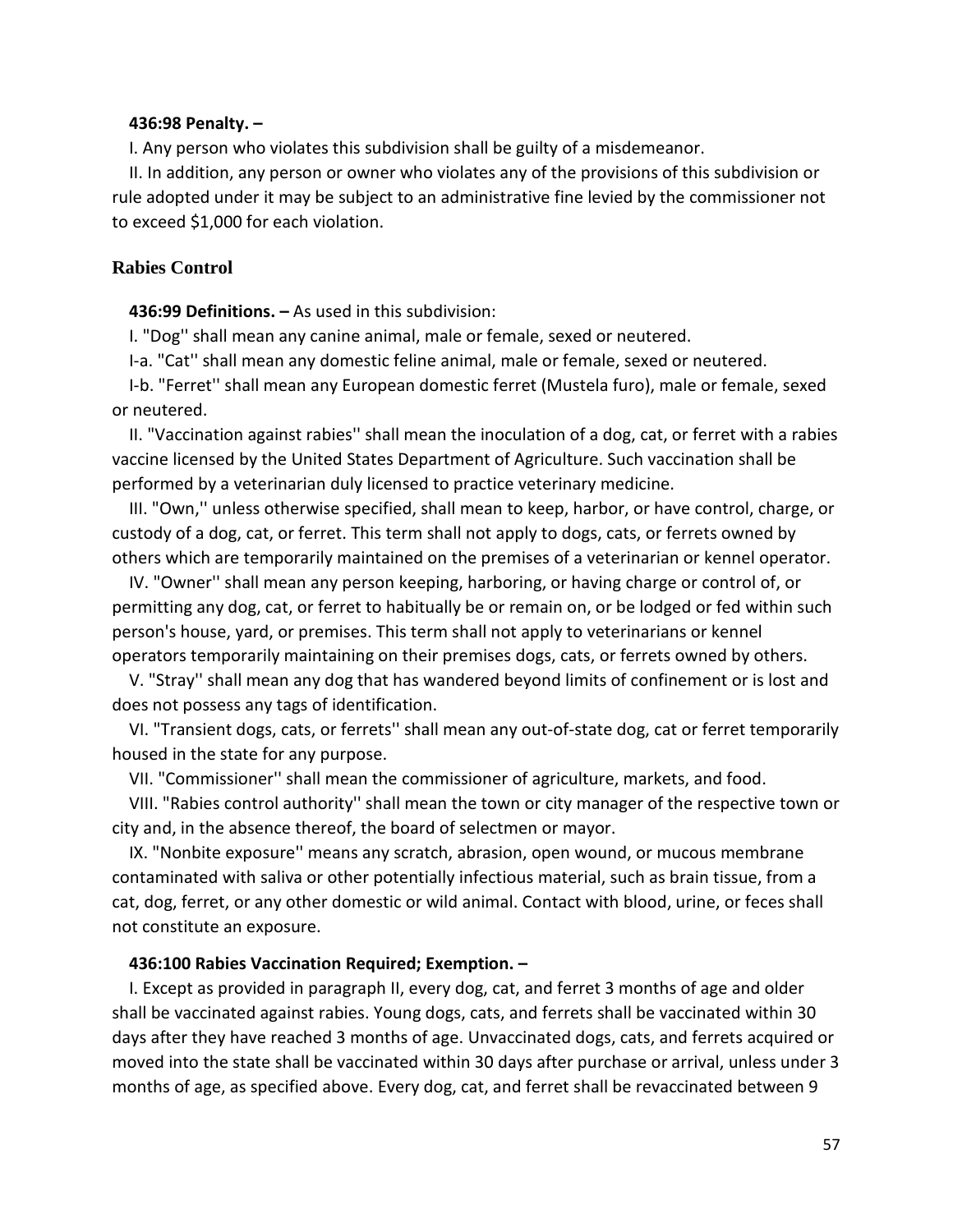and 12 months after the initial vaccination and subsequently receive booster vaccines as outlined in the most current National Association of State Public Health Veterinarians' Compendium of Animal Rabies Prevention and Control. In rabies infected areas, dogs, cats, and ferrets recently vaccinated shall be kept under control for at least 30 days before being allowed to run free.

 II. A rabies immunization exemption may be issued, where illness or a veterinary medical condition warrants, by the local rabies control authority upon the written recommendation of a veterinarian licensed under RSA 332-B. The recommendation shall also be signed by an American College of Veterinary Internal Medicine diplomate and the state veterinarian. The exempted animal shall be maintained in strict rabies isolation, under conditions that are at the discretion of the local rabies control authority, until such time as the medical condition has been resolved and the animal can be immunized against rabies. Exempted animals shall not be allowed outdoors without being on a leash and shall be under the direct physical control of an adult owner at all times. In addition, when the animal is outdoors, it shall be muzzled in a manner approved by the local rabies control authority. The exemption shall be valid for no more than one year from the date of the last signature on the written recommendation for exemption.

#### **436:101 Owner's Statement. –**

 I. Before vaccinating any dog, cat, or ferret for rabies, the veterinarian shall receive the following statement completed by the dog's, cat's, or ferret's owner in the veterinarian's presence on the same day: I,  $^{(owner's name)}$  , swear that to my knowledge this dog, cat, or ferret has not bitten anyone within 10 days. The veterinarian shall retain the statement in the veterinarian's files until the dog's, cat's, or ferret's next vaccination.

II. Any owner who submits a false statement shall be guilty of a misdemeanor.

 **436:102 Duties of Veterinarian. –** It shall be the duty of each veterinarian, at the time of vaccinating any dog, cat, or ferret, to complete a certificate of rabies vaccination in triplicate which includes the following information: owner's name and address, description of dog, cat, or ferret (breed, sex, markings, age, name), date of vaccination, rabies vaccination tag number, type of rabies vaccine administered, manufacturer's serial number of vaccine, and the expiration date of the vaccination. Distribution of copies of the certificate shall be: the original to the owner, one copy retained by the issuing veterinarian and, within 40 days of the vaccination, one copy to the town or city clerk where the dog, cat, or ferret is kept. The veterinarian and the owner shall retain their copies for the interval between vaccinations specified in RSA 436:100. A metal or durable plastic tag, serially numbered, shall be securely attached to the collar or harness of the dog. Whenever the dog is out-of-doors, off the owner's premises, and not under the control of the owner or handler while working the dog, the collar or harness with the vaccination tag shall be worn. For the purposes of this section, "working the dog'' means a dog doing a defined functional canine activity with its owner or handler such as hunting, field work, drafting, and guarding, working, or herding livestock, as defined in RSA 21:34-a, II(a)(4), or participating in any lawful competitive event, including, but not limited to,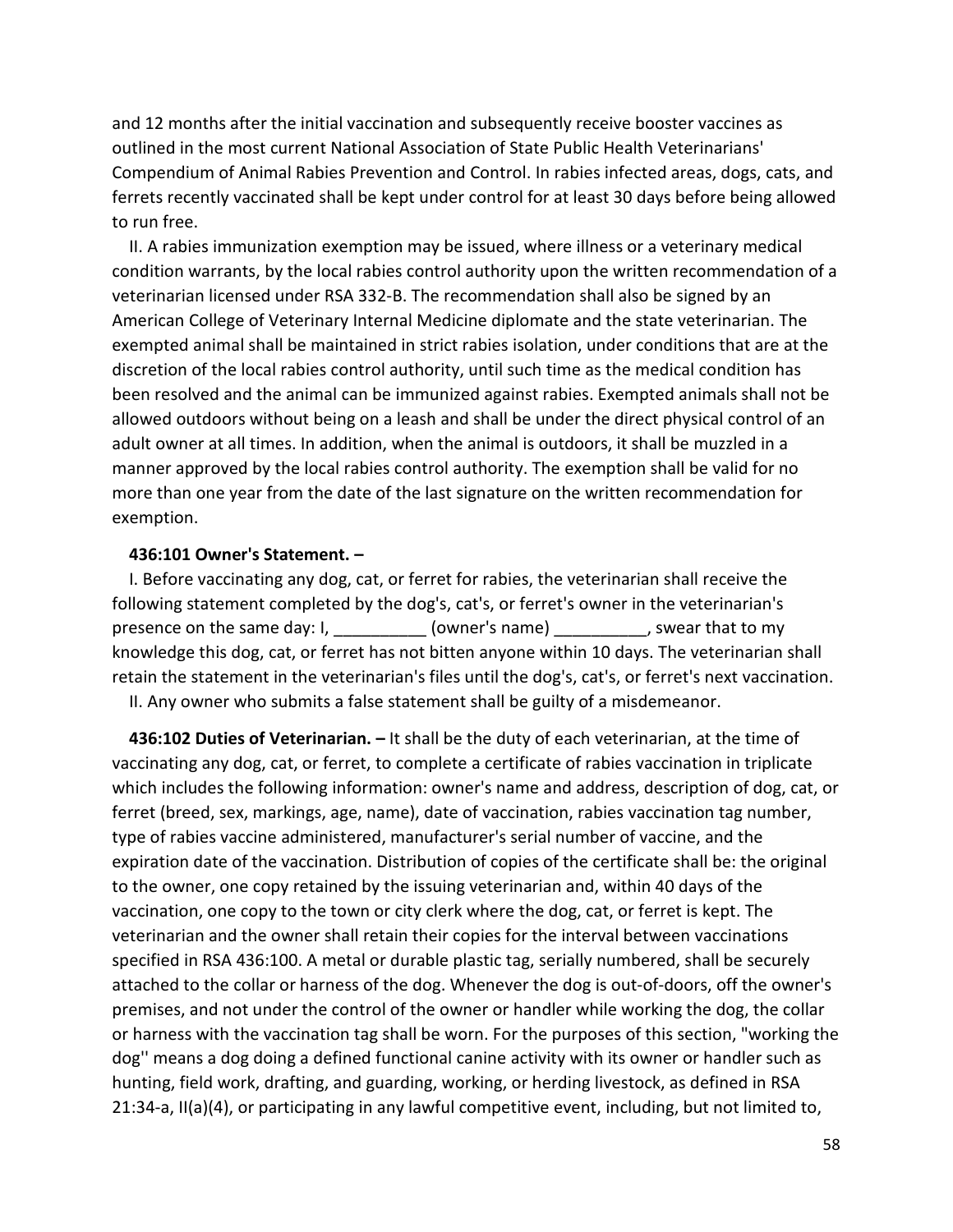conformation shows or obedience trials, field trials, agility events, hunts, sled races, or training activities pertinent to functional canine activities. Cats and ferrets shall not be required to wear the collar or harness with the tag.

 **436:103 Cost. –** The cost of rabies vaccination shall be paid by the owner of the dog, cat, or ferret.

 **436:104 Transient Dogs, Cats, or Ferrets. –** The provisions of this subdivision with respect to vaccination shall apply to any dog, cat, or ferret owned by a person temporarily remaining within the state of New Hampshire, any dog, cat, or ferret brought into the state for show purposes, racing or transient hunting dogs or dogs brought into the state for field trials; each dog, cat, or ferret shall be accompanied by individual rabies certificates and tags showing date of vaccination and type of vaccine used with expiration date.

#### **436:105 Impoundment of Dog Rabies Suspects. –**

 I. Any dog displaying symptoms which indicate a likelihood that such dog is afflicted with rabies which has bitten a person and caused a puncture of the skin or which has caused a nonbite exposure shall be immediately euthanized and the head sent for examination to the public health laboratory, department of health and human services. It shall be the responsibility of the owner for any expense for euthanizing the dog and for preparing the head for shipment to the public health laboratory. If the dog is a stray, the rabies control authority shall be responsible for the expense, and such expense shall be paid from fees collected under RSA 466:4 and 466:6.

 II. Any apparently healthy dog not vaccinated in accordance with RSA 436:100, or whose vaccination status is unknown which has bitten any person and caused a puncture of the skin or which has caused a nonbite exposure of such person, shall be seized and impounded under the supervision of the local authorities for a period of not less than 10 days. If, upon examination by a licensed veterinarian, the dog has no signs of rabies at the end of said impoundment, it may be released to the owner or, in the case of a stray, it shall be disposed of in accordance with applicable laws. Any illness in the dog during confinement or before release shall be evaluated by a licensed veterinarian. If signs suggestive of rabies develop, the dog shall be euthanized and the head sent for examination to the public health laboratory, department of health and human services. It shall be the responsibility of the owner for any expense for the examination and for the impoundment of the dog. The owner shall also be responsible for any expense for euthanizing the dog and for preparing the head for shipment to the public health laboratory. If the dog is a stray, the rabies control authority shall be responsible for the expense, and such expense shall be paid from fees collected under RSA 466:4 and 466:6.

 III. Except as provided in RSA 436:105-b, any healthy dog vaccinated in accordance with RSA 436:100, which has bitten any person and caused a puncture of the skin or caused a nonbite exposure, shall be confined by the owner or other responsible person as required by local authorities for a period of 10 days, at which time the dog shall be examined by a licensed veterinarian. If no signs of rabies are observed by the veterinarian, the dog may be released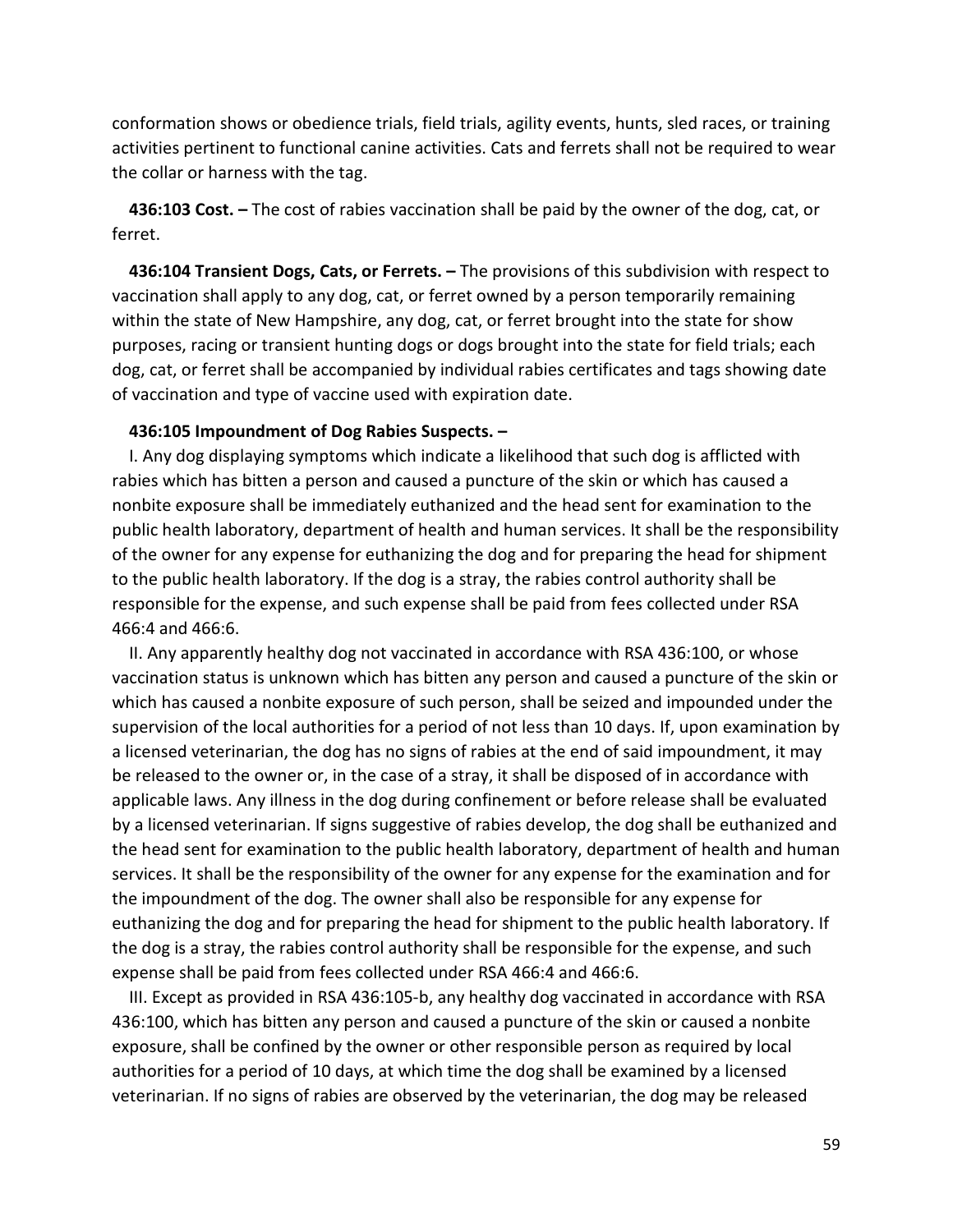from confinement. Any illness in the dog during confinement or before release shall be evaluated by a licensed veterinarian. If signs suggestive of rabies develop, the dog shall be euthanized and the head sent for examination to the public health laboratory, department of health and human services. It shall be the responsibility of the owner for any expense for the examination and for the impoundment of the dog. The owner shall also be responsible for any expense for euthanizing the dog and for preparing the head for shipment to the public health laboratory. If the dog is a stray, the rabies control authority shall be responsible for the expense incurred, and such expense shall be paid from fees collected under RSA 466:4 and RSA 466:6.

### **436:105-a Impoundment of Cat Rabies Suspects. –**

 I. Any cat displaying symptoms which indicate a likelihood that such cat is afflicted with rabies which has bitten a person and caused a puncture of the skin or which has caused a nonbite exposure shall be immediately euthanized and the head sent for examination to the public health laboratory, department of health and human services. It shall be the responsibility of the owner for any expense for euthanizing the cat and for preparing the head for shipment to the public health laboratory. If the owner of the cat is not known, the rabies control authority shall be responsible for the expense, and such expense shall be paid from fees collected under RSA 466:4 and 466:6.

 II. Any apparently healthy cat not vaccinated or whose vaccination status is unknown which has bitten any person and caused a puncture of the skin or which has caused a nonbite exposure of the person shall be seized and, if the owner consents, impounded under the supervision of the local authorities for a period of not less than 10 days. If, upon examination by a licensed veterinarian, the cat has no signs of rabies at the end of the impoundment, it may be released to the owner. Any illness in the cat during confinement or before release shall be evaluated by a licensed veterinarian. If signs suggestive of rabies develop, the cat shall be euthanized and the head sent for examination to the public health laboratory, department of health and human services. It shall be the responsibility of the owner for any expense for the examination and for the impoundment of the cat. If the owner of the cat is not known or if the owner does not consent to impoundment, the cat shall be euthanized upon seizure and the head sent for examination to the public health laboratory, department of health and human services. It shall be the responsibility of the owner for any expense for euthanizing the cat and for preparing the head for shipment to the public health laboratory. If the owner of the cat is not known, the rabies control authority shall be responsible for the expense and such expense shall be paid from fees collected under RSA 466:4 and 466:6.

 III. Any healthy cat vaccinated in accordance with RSA 436:100, which has bitten any person and caused a puncture of the skin or which has caused a nonbite exposure, shall be confined by the owner or other responsible person as required by the local authorities for a period of 10 days, at which time the cat shall be examined by a licensed veterinarian. If no signs of rabies are observed by the veterinarian, the cat may be released from confinement. Any illness in the cat during confinement or before release shall be evaluated by a licensed veterinarian. If signs suggestive of rabies develop, the cat shall be euthanized and the head sent for examination to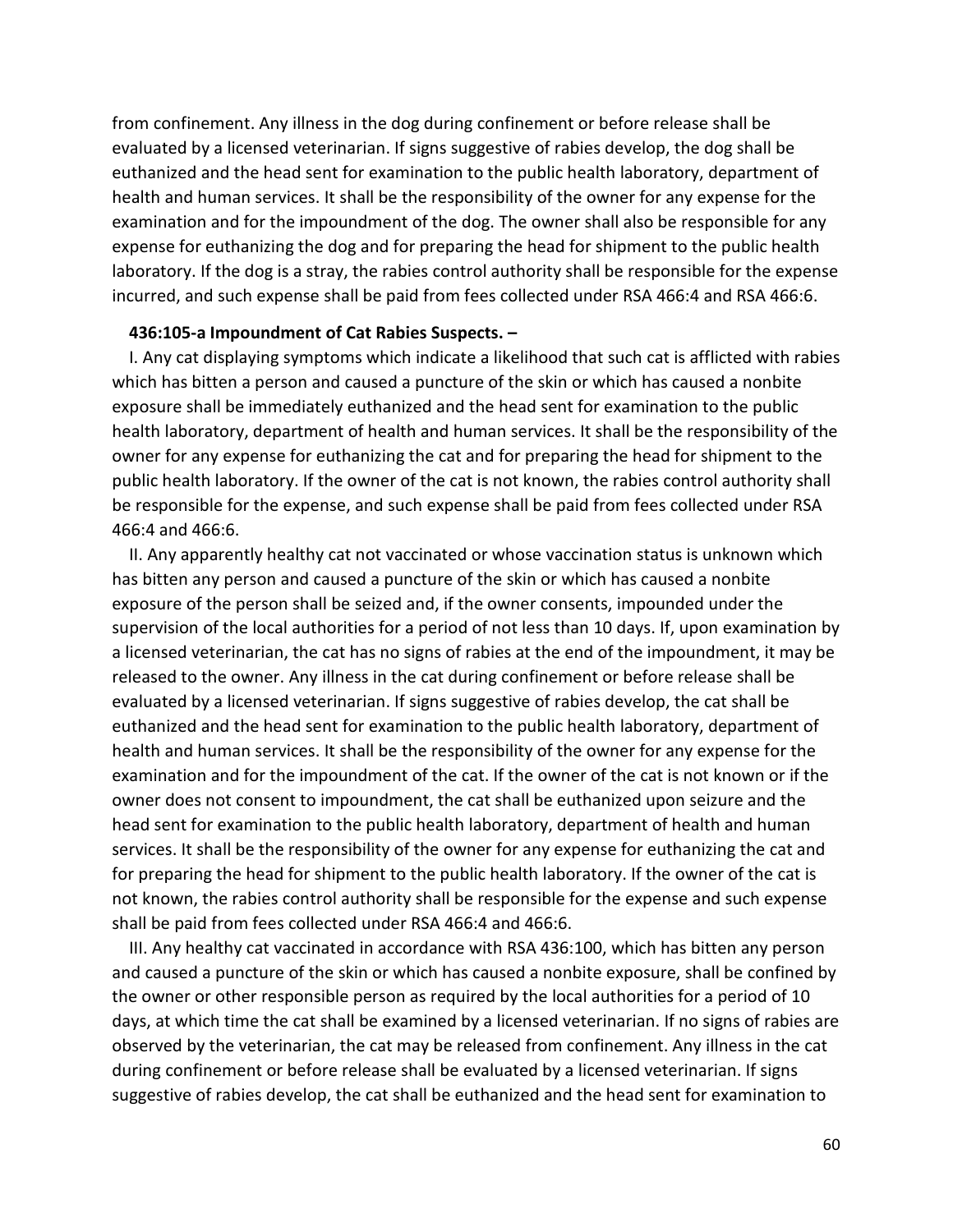the public health laboratory, department of health and human services. It shall be the responsibility of the owner for any expense for the examination and the impoundment of the cat, for euthanizing the cat and for preparing the head for shipment to the public health laboratory. If the owner of the cat does not consent to the confinement or if the owner of the cat is not known, the rabies control authority shall be responsible for the expense and such expense shall be paid from fees collected under RSA 466:4 and 466:6.

### **436:105-b Impoundment of Ferret Rabies Suspects. –**

 I. Any ferret displaying symptoms which indicate a likelihood that such ferret is afflicted with rabies which has bitten a person and caused a puncture of the skin or which has caused a nonbite exposure shall be immediately euthanized and the head sent for examination to the public health laboratory, department of health and human services. It shall be the responsibility of the owner for any expense for euthanizing the ferret and for preparing the head for shipment to the public health laboratory. If the owner of the ferret is not known, the state shall be responsible for the expense.

 II. Any apparently healthy ferret not vaccinated or whose vaccination status is unknown which has bitten any person and caused a puncture of the skin or which has caused a nonbite exposure of the person shall be seized and, if the owner consents, impounded under the supervision of the local authorities for a period of not less than 10 days. If, upon examination by a licensed veterinarian, the ferret has no signs of rabies at the end of the impoundment, it may be released to the owner. Any illness in the ferret during confinement or before release shall be evaluated by a licensed veterinarian. If signs suggestive of rabies develop, the ferret shall be euthanized and the head sent for examination to the public health laboratory, department of health and human services. It shall be the responsibility of the owner for any expense for the examination and for the impoundment of the ferret. If the owner of the ferret is not known or if the owner does not consent to impoundment, the ferret shall be euthanized upon seizure and the head sent for examination to the public health laboratory, department of health and human services. It shall be the responsibility of the owner for any expense for euthanizing the ferret and for preparing the head for shipment to the public health laboratory. If the owner of the ferret is not known, the state shall be responsible for the expense.

 III. Any healthy ferret vaccinated in accordance with RSA 436:100, which has bitten any person and caused a puncture of the skin or which has caused a nonbite exposure, shall be confined by the owner or other responsible person as required by the local authorities for a period of 10 days, at which time the ferret shall be examined by a licensed veterinarian. If no signs of rabies are observed by the veterinarian, the ferret may be released from confinement. Any illness in the ferret during confinement or before release shall be evaluated by a licensed veterinarian. If signs suggestive of rabies develop, the ferret shall be euthanized and the head sent for examination to the public health laboratory, department of health and human services. It shall be the responsibility of the owner for any expense for the examination and the impoundment of the ferret, for euthanizing the ferret and for preparing the head for shipment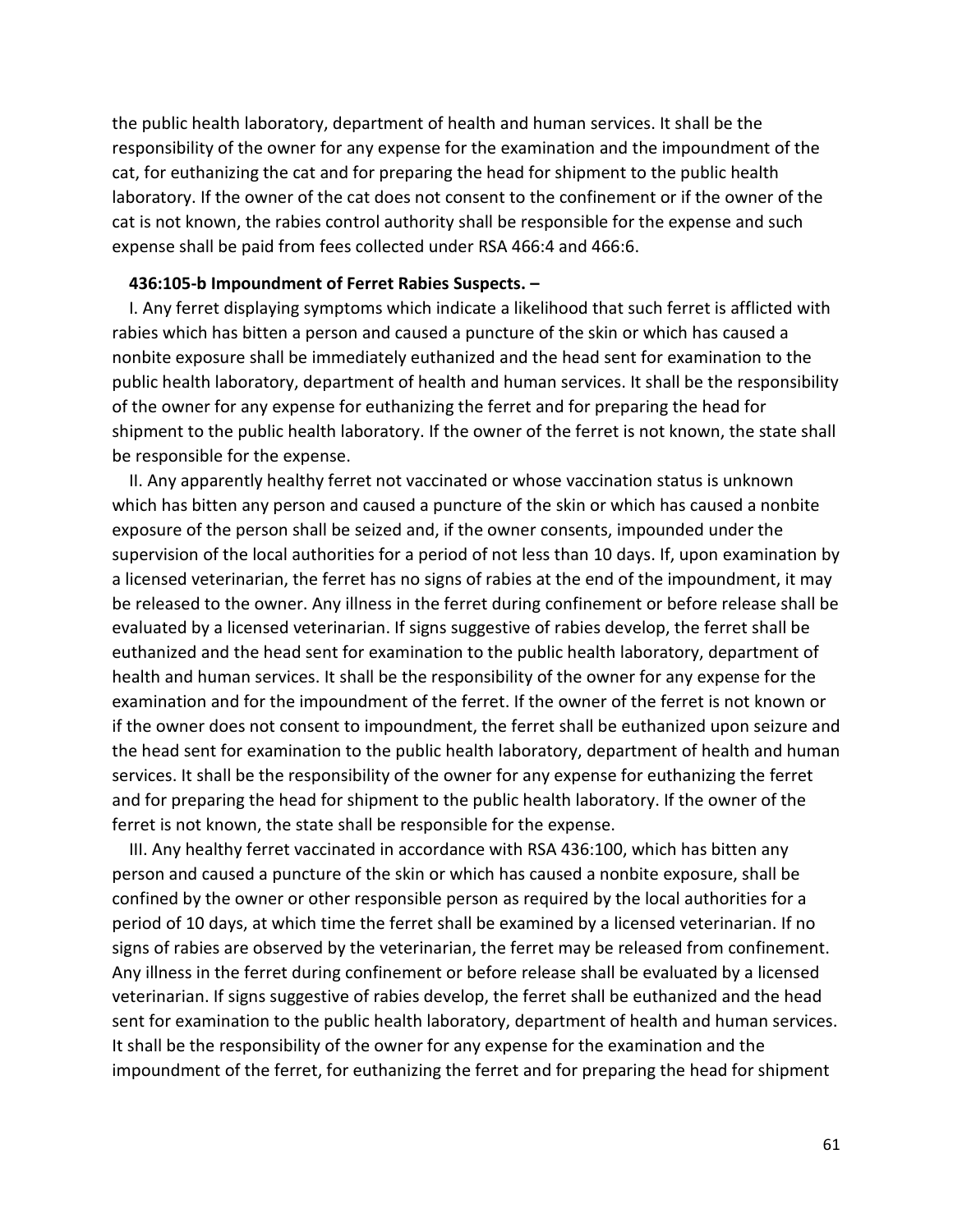to the public health laboratory. If the owner of the ferret does not consent to the confinement or if the owner of the ferret is not known, the state shall be responsible for the expense.

#### **436:105-c Police Dogs. –**

 I. Notwithstanding RSA 436:105, III and any other provision of law to the contrary, a police dog which has bitten a person may remain in service subject to the following:

 (a) The police dog shall have received its annual immunization for rabies in accordance with this chapter.

 (b) The handler of the police dog shall prepare an incident report and submit the report to the appropriate law enforcement agency which shall advise the appropriate local rabies control authority. The incident report shall be confidential. The handler shall be responsible for observing the dog for 10 days after the bite occurred and shall have the dog examined by a veterinarian at the end of the 10-day period. If signs suggestive of rabies develop during the 10 day period, the dog shall be examined by a veterinarian immediately. If the dog dies or is killed during the 10-day period, the head shall be sent for examination to the public health laboratory, department of health and human services.

 II. The police dog shall be limited to law enforcement duties during the 10-day period described in subparagraph I(b).

 III. For the purposes of this section "police dog'' means a dog employed by or on behalf of a law enforcement agency.

 **436:106 Handling of Dogs, Cats, and Ferrets Bitten by Rabid Animals. –** In the case of dogs, cats, and ferrets known to have been bitten by a rabid animal or to have had a nonbite exposure, the following provisions shall apply:

I. Unvaccinated Dogs, Cats, and Ferrets.

 (a) In the case of dogs, cats, and ferrets which are not vaccinated in accordance with RSA 436:100 and which have been bitten by a known rabid animal or have had a nonbite exposure, the dogs, cats, and ferrets which were bitten or exposed to rabies shall be immediately euthanized, unless the owner is unwilling as provided in subparagraph (b) of this paragraph. The owner shall be responsible for the expense of destroying and disposing of the dog, cat, or ferret. In the case of a stray dog or cat whose owner is not known, the rabies control authority shall be responsible for the expense, and such expense shall be paid from the fees collected under RSA 466:4 and 466:6. In the case of a ferret whose owner is not known, the state shall be responsible for the expense.

 (b) If the owner is unwilling to destroy the dog, cat, or ferret, strict isolation of the dog, cat, or ferret, in a kennel under veterinary supervision and in cooperation with the local authorities, for a minimum of 6 months shall be enforced. The dog, cat, or ferret shall be vaccinated against rabies 30 days prior to completion of the 6-month impoundment. Any illness in the dog, cat or ferret during confinement or before release shall be evaluated by a licensed veterinarian. If signs suggestive of rabies develop, the animal shall be euthanized and the head sent for examination to the public health laboratory, department of health and human services. The expense of vaccination shall be paid in advance by the owner, and the expense of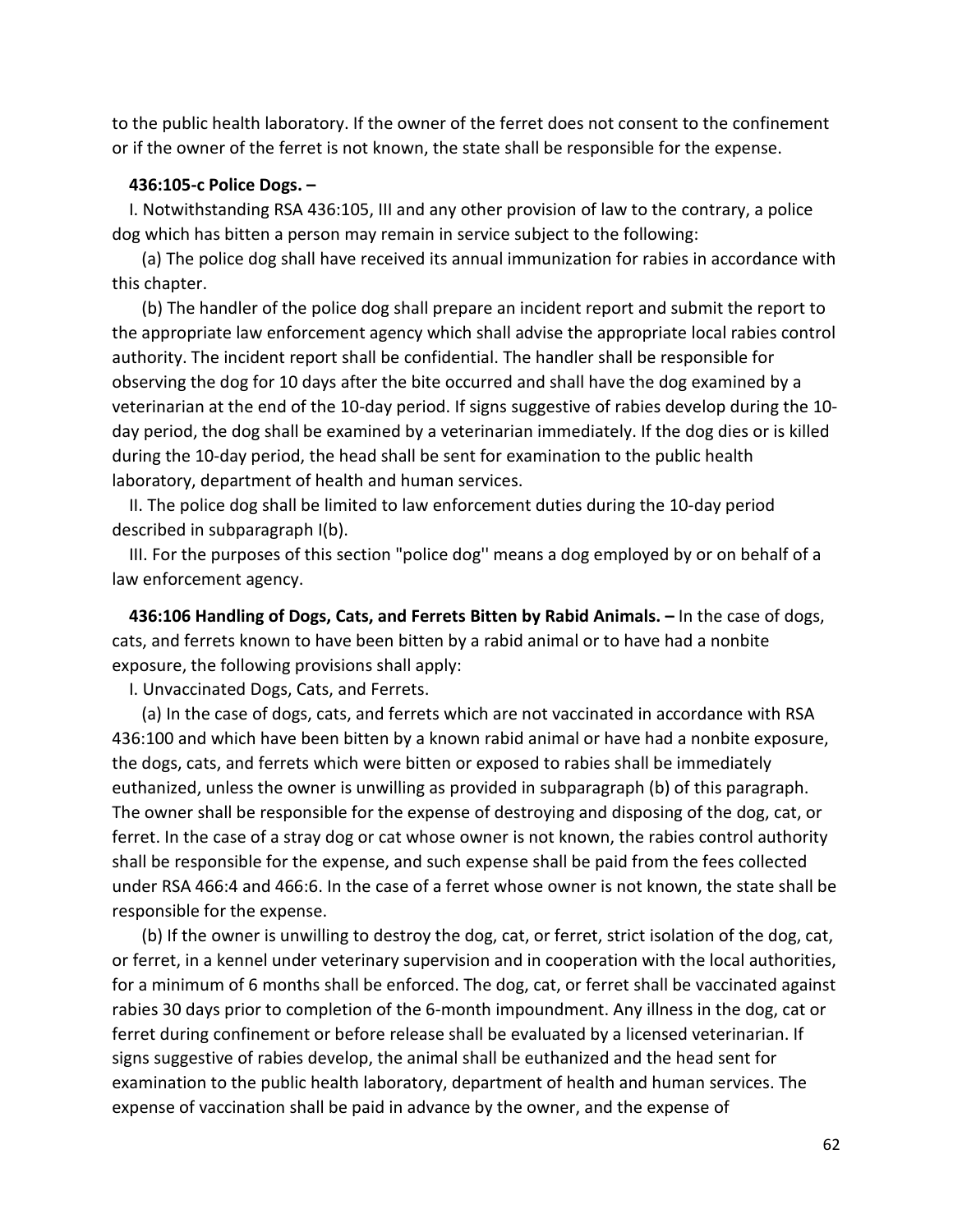impoundment shall be paid monthly in advance by the owner. In case of default in payment, the local authority may euthanize the dog, cat, or ferret after a 10-day grace period and the head shall be sent for examination to the public health laboratory, department of health and human services. The expense of euthanizing the dog, cat or ferret, for disposal of the remains, and for preparing and shipping the head, shall be the responsibility of the owner.

 II. Vaccinated Dogs, Cats, and Ferrets. If the dog, cat, or ferret is vaccinated in accordance with the provisions of RSA 436:100, the dog, cat, or ferret shall be handled as follows:

 (a) The dog, cat, or ferret shall be immediately revaccinated and confined for a period of 90 days following revaccination. Any illness in the dog, cat, or ferret during confinement or before release shall be evaluated by a licensed veterinarian. If signs suggestive of rabies develop, the animal shall be euthanized and the head sent for examination to the public health laboratory, department of health and human services. The owner of the dog, cat, or ferret shall be responsible for any expense incurred. The type of confinement shall be at the discretion of the local authority. At the completion of confinement, the dog, cat, or ferret shall be examined by a licensed veterinarian and released if found by said veterinarian to be free of any signs of rabies.

 (b) If the dog, cat, or ferret is not immediately revaccinated, the dog, cat or ferret shall be confined in strict isolation in a kennel for 6 months under the supervision of the local authority in cooperation with a licensed veterinarian. The dog, cat, or ferret shall be vaccinated against rabies 30 days prior to completion of the 6-month impoundment. The owner of the dog, cat, or ferret is responsible for all expenses incurred and shall pay each month in advance. If there is default in payment, the local authority may euthanize the dog, cat, or ferret after a 10-day grace period, and the head shall be sent for examination to the public health laboratory, department of health and human services. The expense of destroying the dog, cat or ferret, for disposal of the remains, and for preparing and shipping the head shall be the responsibility of the owner.

 (c) The dog, cat, or ferret shall be euthanized if the owner does not comply with the provisions of subparagraph (a) or (b) of this paragraph.

 III. (a) In the case of dogs, cats, and ferrets whose vaccination status is unknown and whose owner cannot be located, the provisions of RSA 436:106, I(a) shall apply.

 (b) The expense for dogs and cats shall be an expense of the rabies control authority, and such expense shall be paid from fees collected under RSA 466:4 and 466:6. The expense for ferrets shall be the responsibility of the state.

 **436:107 Impoundment of Dog Without Tag. –** The rabies control authority shall authorize a pound or pounds, or shall enter into a cooperative agreement with a licensed veterinarian, or licensed animal shelter, for the establishment and operation of a pound. Any dog found off the owner's premises and not wearing a valid vaccination tag shall be impounded. All impounded dogs shall be given proper care and maintenance. Each impounded dog shall be kept and maintained at the pound for a minimum of 7 days unless reclaimed earlier by the owner. Notice of impoundment of all dogs, including any significant marks of identification, shall be posted at the pound as public notification of impoundment. Any unvaccinated dog may be reclaimed by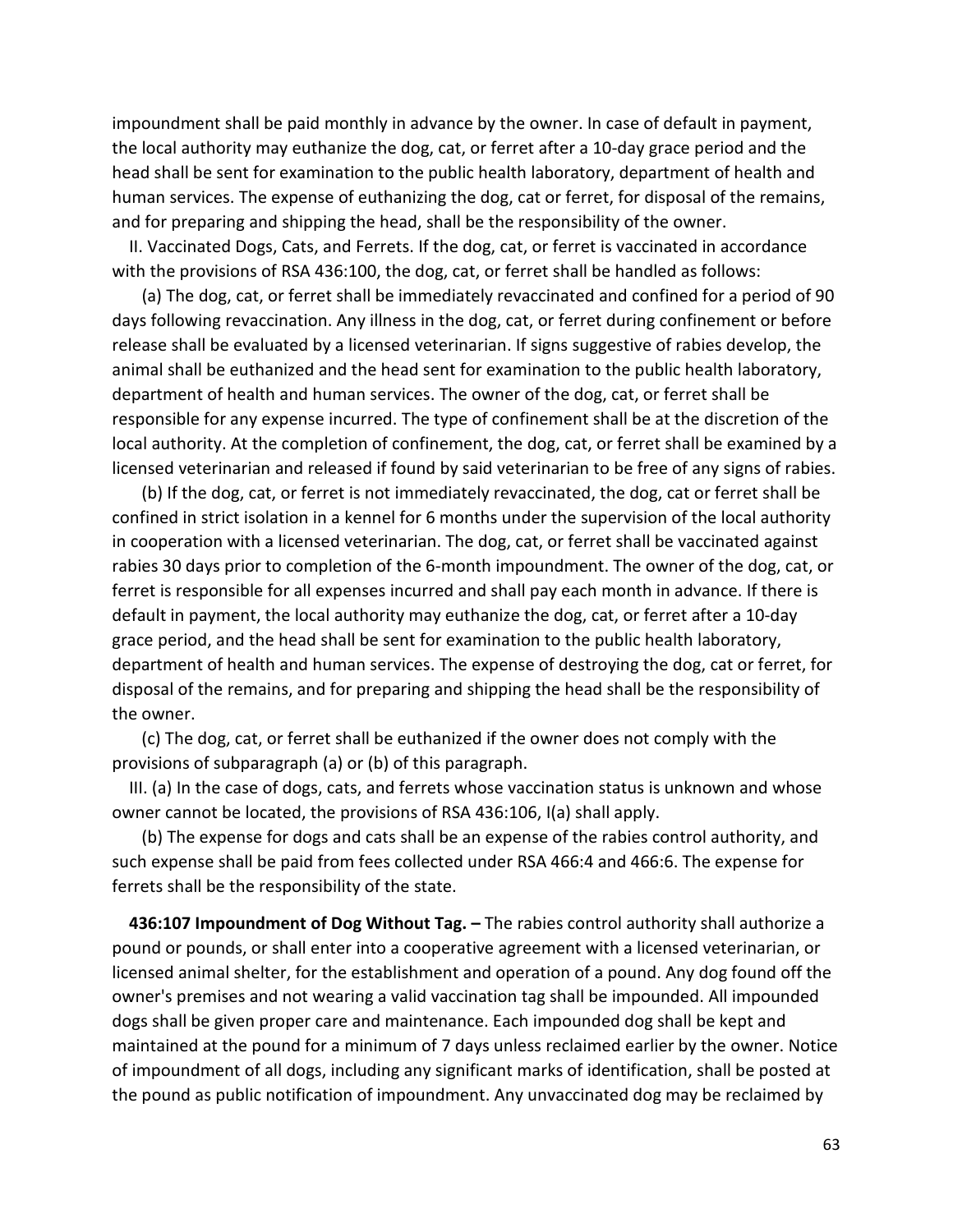its owner during the period of impoundment by payment of prescribed pound fees and complying with the rabies vaccination requirement of this subdivision within 72 hours of release. Any vaccinated dog impounded because of lack of a rabies vaccination tag may be reclaimed by its owner by furnishing proof of rabies vaccination and payment of all necessary and reasonable impoundment fees prior to release. If the dog is unclaimed at the end of 7 days, the rabies control authority may dispose of the dog in accordance with applicable laws or rules. If the dog is a stray, the town shall be responsible for the expense incurred. This section shall not apply to cats or ferrets.

 **436:108 Enforcement. –** The commissioner shall enforce the provisions of this subdivision for the control of rabies in dogs, cats, or ferrets, and shall adopt such rules, pursuant to RSA 541-A, as necessary to carry out the intent of this subdivision.

 **436:109 Penalty. –** Any person who violates the provisions of this subdivision or rule adopted under it shall be guilty of a violation.

## **Procedure for Equines Imported From Contagious Equine Metritis (CEM) Countries**

## **436:110 Definitions. –** In this subdivision:

 I. "Commissioner'' means the commissioner of the department of agriculture, markets, and food.

II. "CEM'' means contagious equine metritis.

III. "Department'' means the department of agriculture, markets, and food.

IV. "Equine'' means horses, including ponies.

## **436:111 Procedure Established. –**

 I. Any person who wishes to establish a quarantine facility for equines imported from CEM affected countries shall have the farm inspected and approved by the department of agriculture, markets, and food.

 II. A representative of the department shall, upon request, make an initial visit to the farm and offer suggestions for any changes required. After this visit, the owner or manager shall prepare a drawing of the farm and a detailed drawing of all buildings, paddocks, or pastures intended for use in quarantine. After these drawings are received, a final inspection shall be made for approval by the state veterinarian.

 **436:112 Fees; Special Fund Established. –** The commissioner shall establish fees for inspections required under this subdivision and for handling and testing equines. There is established in the office of the state treasurer the CEM fund to which all fees collected under this subdivision shall be credited. The fund shall be nonlapsing and continually appropriated to the department and the moneys in the fund shall only be expended for the administration of this subdivision.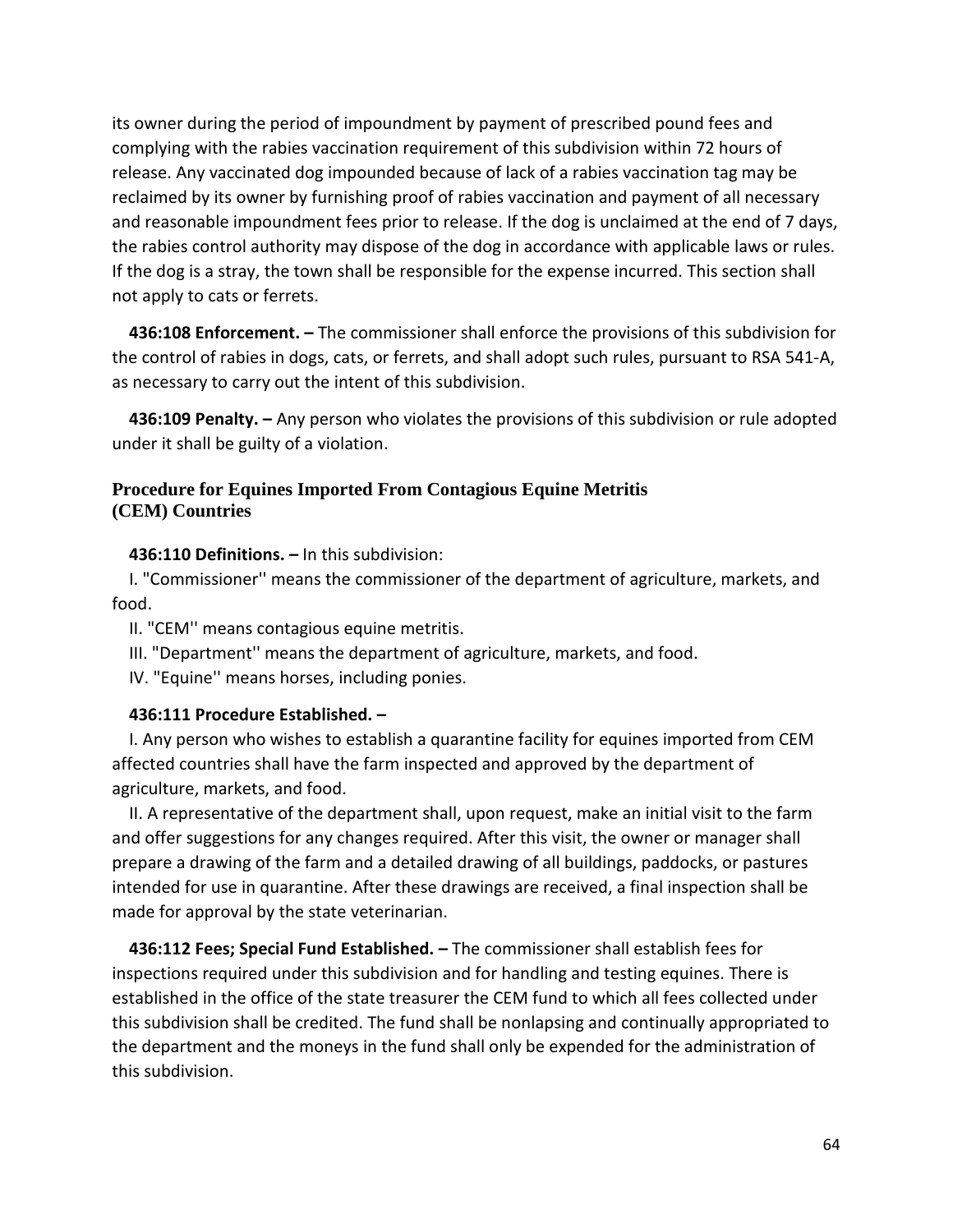**436:113 Rulemaking. –** The commissioner shall adopt rules, under RSA 541-A, relative to:

I. Quarantine procedures.

II. Fees authorized under this subdivision.

III. Laboratory testing.

IV. The application procedure to establish a quarantine facility.

V. Standards and criteria for an equine quarantine facility.

VI. The application procedure to receive equines that require quarantine.

## **436:114 Penalty. –**

 I. Any person who violates this subdivision or any rule adopted under this subdivision shall be guilty of a misdemeanor.

 II. In addition, any person who violates this subdivision or any rule adopted under it may be subject to an administrative fine levied by the commissioner not to exceed \$1,000 for each violation.

## **Testing of Domestic Animals**

## **436:115 Testing of Domestic Animals; Rulemaking. –**

 I. The commissioner of agriculture, markets, and food may test for disease any domestic animal, as defined by RSA 436:1, that cannot be tested by an accredited veterinarian. The commissioner shall establish fees for such testing which shall be sufficient to carry out any tests performed under this subdivision. The fee shall include, but not be limited to, the costs of mileage, hourly wage, and lodging.

II. The commissioner shall adopt rules, pursuant to RSA-541-A, relative to:

(a) A fee schedule for testing of domestic animals under paragraph I.

(b) Any other fees necessary to carry out the testing.

## **Voluntary Scrapie Flock Certification Program**

 **436:116 Program Goals; Applicable Federal Regulations. –** The voluntary scrapie flock certification program is a cooperative effort between APHIS (Animal and Plant Health Inspection Service, United States Department of Agriculture), participating state governments, and sheep and goat producing industries, established and maintained to reduce scrapie's occurrence and spread, identify flocks that have been free of evidence of scrapie over specified time periods, and contribute to the eventual eradication of scrapie. Applicable federal regulations regarding the program and its requirements are contained in 9 CFR parts 54 and 79. Compliance with requirements outlined by this subdivision does not excuse program participants from compliance with the complete program requirements provided by 9 CFR parts 54 and 79.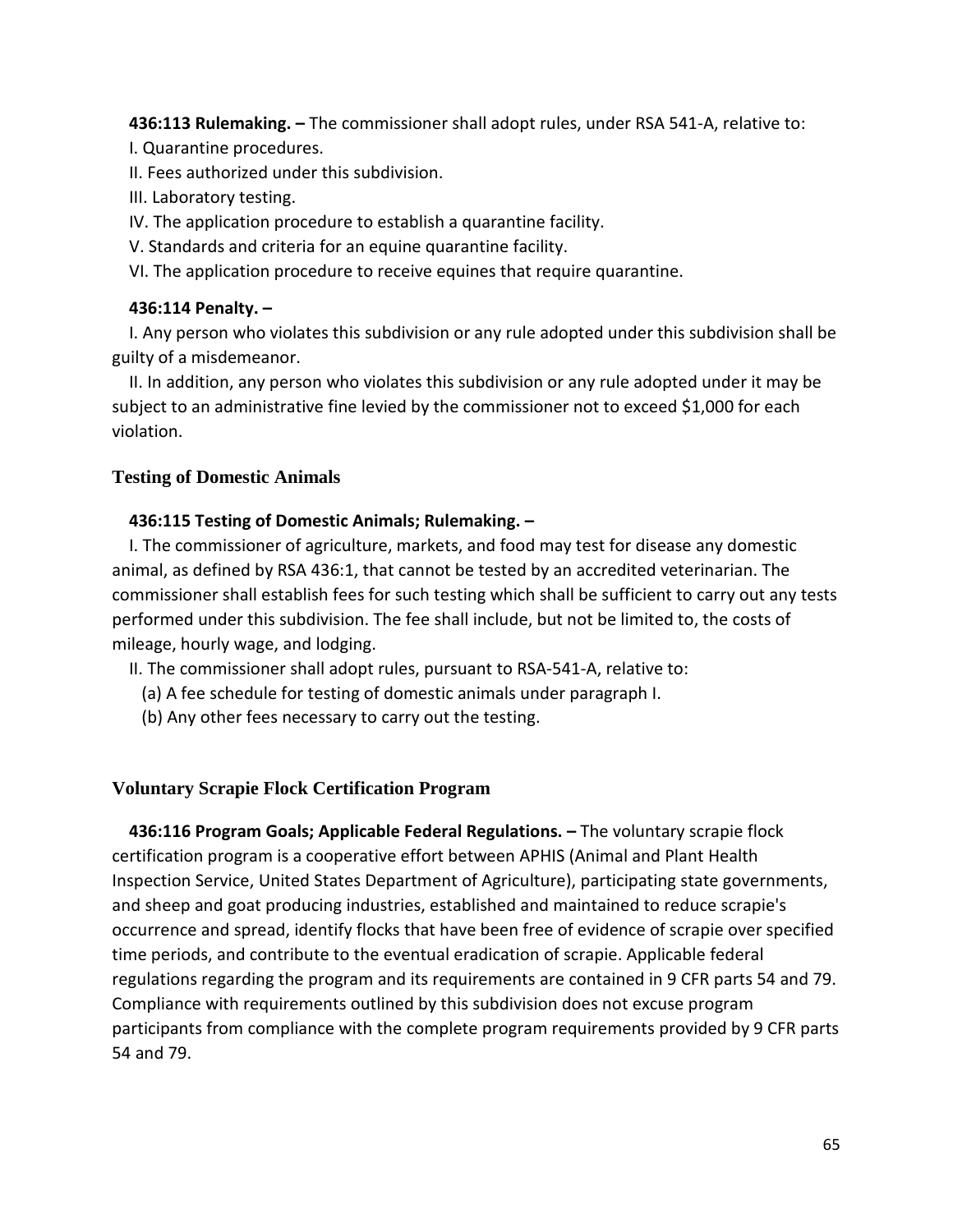### **436:117 Scrapie Certification Board; Membership; Meetings. –**

 I. There is hereby established the state scrapie certification board which shall administer the voluntary scrapie flock certification program, review program enrollment applications and status advancement, review situations that may result in a reduction of certification status or dismissal from the program, educate producers regarding scrapie, and review and define policies regarding the administration of the program within the state.

II. The board shall consist of 9 members, including:

(a) The Area Veterinarian-in-Charge (federal Veterinarian), or designee;

(b) The state veterinarian, or designee;

(c) One practicing accredited veterinarian;

(d) One member of the university of New Hampshire cooperative extension; and

(e) Five goat or sheep producers, with no more than 3 members from either industry.

 III. Members specified under subparagraphs II(c)-(e) shall be nominated by breed associations and registries, in consultation with the Area Veterinarian-in-Charge or AVIC designee, and approved by the state veterinarian.

 IV. The board shall choose one of its members who is an enrolled producer to serve as its chairperson, and may choose such other officers as it deems expedient. All board members shall be voting members. Five members shall constitute a quorum.

 V. Members specified under subparagraphs II(c)-(e) shall serve 3-year terms, except that the terms of no more than 3 such members may expire in any one calendar year. Original appointments for terms of less than 3 years may be made in order to comply with this limitation. Upon expiration of a member's term, the member shall serve until a successor is qualified and appointed. There shall be no limit to the number of terms such members may serve. Vacancies occurring prior to the expiration of a specific term shall be filled by appointment for the unexpired term. The Area Veterinarian-in-Charge Designee and the state veterinarian shall be ex officio members.

 VI. The board shall meet at least annually and quarterly if necessary, on or about the 15th of the month, and at such other times as it may deem necessary. Prior to any meeting of the board, there shall be published an agenda for the meeting. Minutes of each meeting shall be taken and logged as board records.

 VII. Complete board records shall be kept at the department of agriculture, markets, and food.

 VIII. An updated list of participating state flocks and their classification with regard to flock category shall be included in the records of the board.

IX. [Repealed.]

### **436:118 Application for Entry Into the Program. –**

 I. An applicant to the program shall submit a completed program application to the Area Veterinarian-in-Charge designee. Once the program application has been received, an authorized state veterinarian or the AVIC or AVIC designee shall inspect the flock for evidence of scrapie. The application shall be signed by a board subcommittee consisting of the state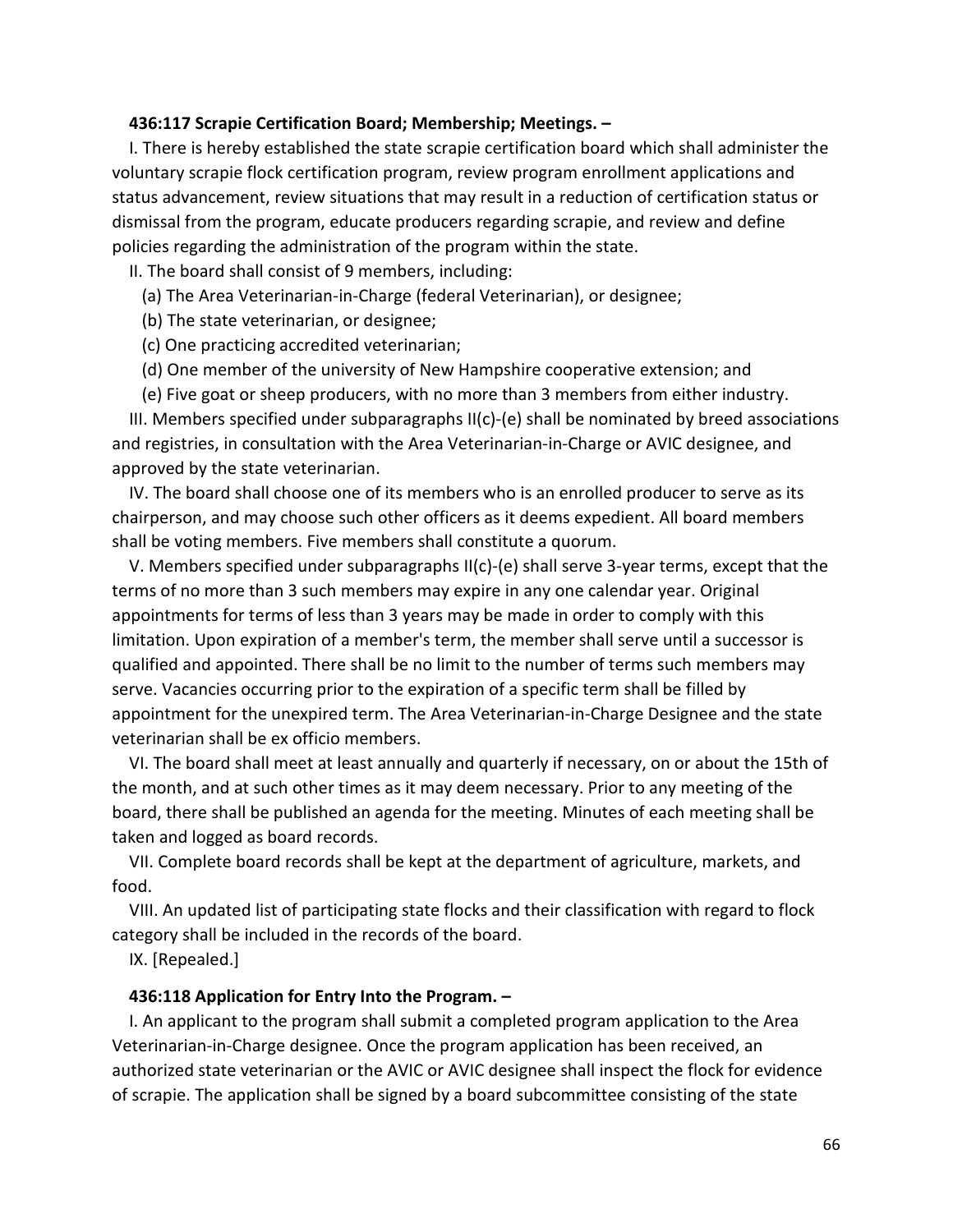veterinarian, AVIC designee, and board chairperson. The board members shall review the application package. The status date for initial flock enrollment shall be the date that the last signature is applied to the application for entry into the program. The complete application package shall include:

(a) A completed program application;

 (b) An inventory of animals in the flock submitted by the flock owner and verified and signed by a state veterinarian or AVIC or AVIC designee, including at least official identification numbers, breed, and sex information as specified by the certification category for which applied, as determined in rules adopted pursuant to RSA 436:5;

 (c) A written statement by an accredited veterinarian, if available, or a state veterinarian or AVIC or AVIC designee declaring that the flock is free of scrapie to the best of his or her knowledge; and

 (d) An inspection report by an authorized state veterinarian or AVIC or AVIC designee, including verification of the information provided on the application by the flock owner and verification of the official identification of each animal listed in the application.

 II. The state veterinarian or AVIC or AVIC designee shall provide each enrolling program participant and his or her accredited veterinarian with an educational scrapie review. Once approved to enter the program, a flock shall be issued an enrollment date. This date shall serve as the status date until the flock fails to meet any of the program standards.

### **436:119 Advancement in the Program. –**

 I. When a flock has obtained a status that has met all of the program standards, the flock owner may apply to advance the flock to certified status. The board shall review advancement applications for movement from enrolled status to certified status at the next regularly scheduled board meeting.

II. The advancement application package shall include:

(a) A completed program advancement application form.

(b) An inspection report prepared by a state veterinarian or AVIC or AVIC designee.

 (c) An inventory report submitted by the flock owner and verified and signed by a state veterinarian or AVIC or AVIC designee.

### **436:120 Maintenance of Status. –**

 I. A flock's status date shall be maintained if, during an annual inspection it meets the requirements of 9 C.F.R. parts 54 and 79 and the Scrapie Eradication Uniform Methods and Rules adopted by the Animal and Plant Health Inspection Service of the United States Department of Agriculture.

 II. If, during the year at the current status, a flock has not met the minimum requirements for the status currently held, the flock's status date shall convert to the date when the flock was brought back into program compliance.

 **436:121 Downgrading of Status. –** The board shall recommend downgrading a participating flock's status or removing it from the program if its owner or manager has not complied with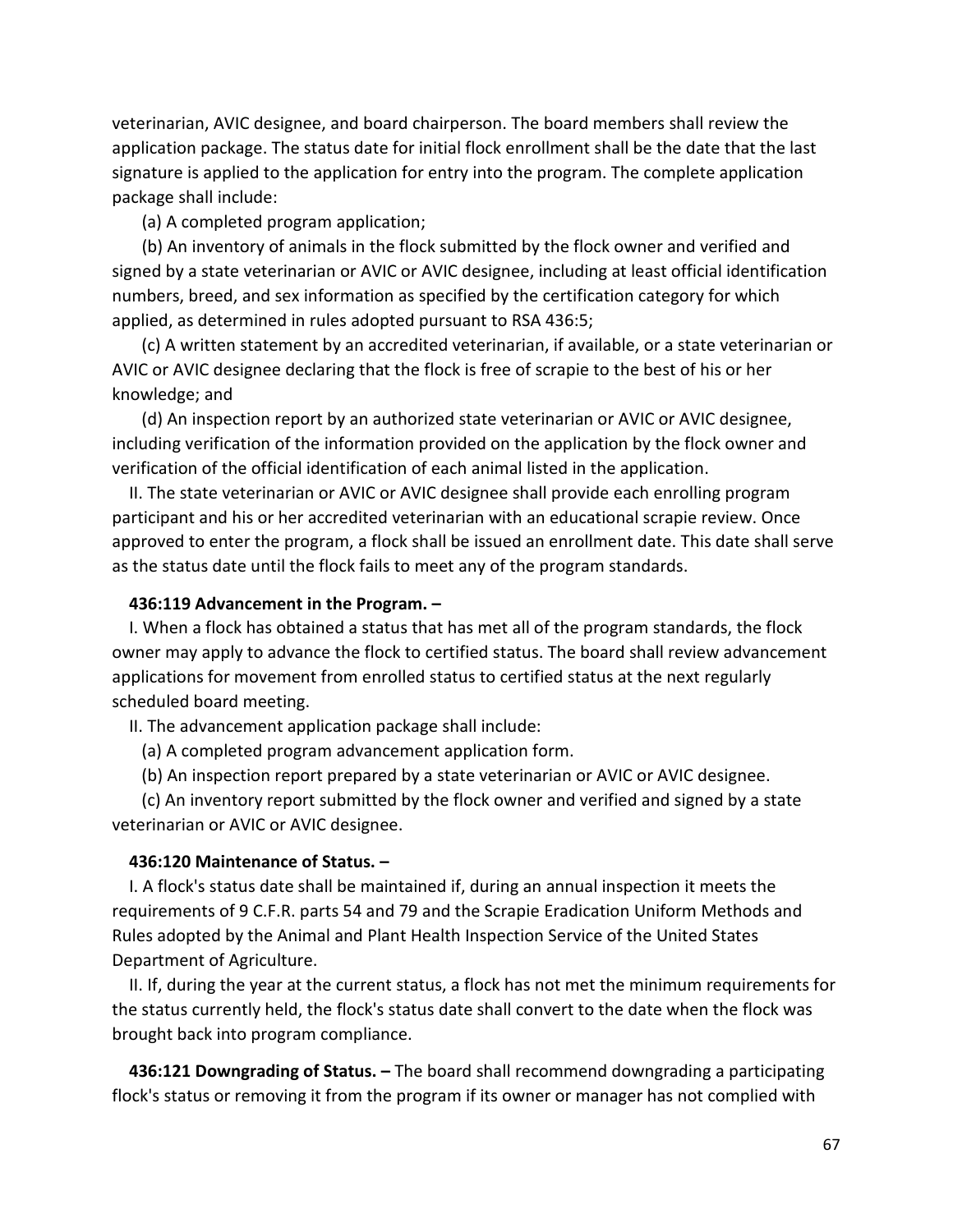the program standards, unless a compelling argument based upon sound scientific principles can be presented. A flock may reenter the program after fulfilling board-determined and program requirements.

 **436:122 Appeal. –** Owner-reported changes in flock status or status date due to flock additions or commingling shall be made as soon as possible following notification of the board or AVIC without review by the board unless the owner requests that the board perform a formal review at the time the acquisition or commingling is reported. The board shall give the owner of the flock an opportunity to present his or her views to the board before it makes its final recommendation regarding reduction or removal. The status of the flock, notification regarding a change in flock status, and any appeal of flock status shall be decided in accordance with 9 CFR parts 54 and 79.

## **436:123 Confidentiality. –**

 I. The provisions of paragraph II shall apply in any instance when a sheep or goat producer has entered the program and has voluntarily requested technical help from the board or is inspected by a state animal health official on behalf of the board as established under 9 CFR Parts 54 and 79, and is not at the time the subject of an active enforcement action.

 II. With the exception of the state and federal veterinarians, acting in their official capacity, state board members and agents of the board shall not make available to any other regulatory or enforcement agency not involved in the program, or to the public, information obtained in the course of such help or inspection unless:

(a) The person receiving such inspection agrees that such information may be released;

(b) The information reveals an imminent threat to human life of the environment;

(c) The information reveals evidence of a knowing criminal violation;

 (d) The information is presented in aggregate form with no identification of individual entities; or

 (e) The board first notifies any person requesting technical help of the provisions of this section.

# **TITLE XL AGRICULTURE, HORTICULTURE AND ANIMAL HUSBANDRY**

# **CHAPTER 437**

**SALE OF PETS AND DISPOSITION OF UNCLAIMED ANIMALS**

**Transfer of Animals and Birds**

**Section 437:1**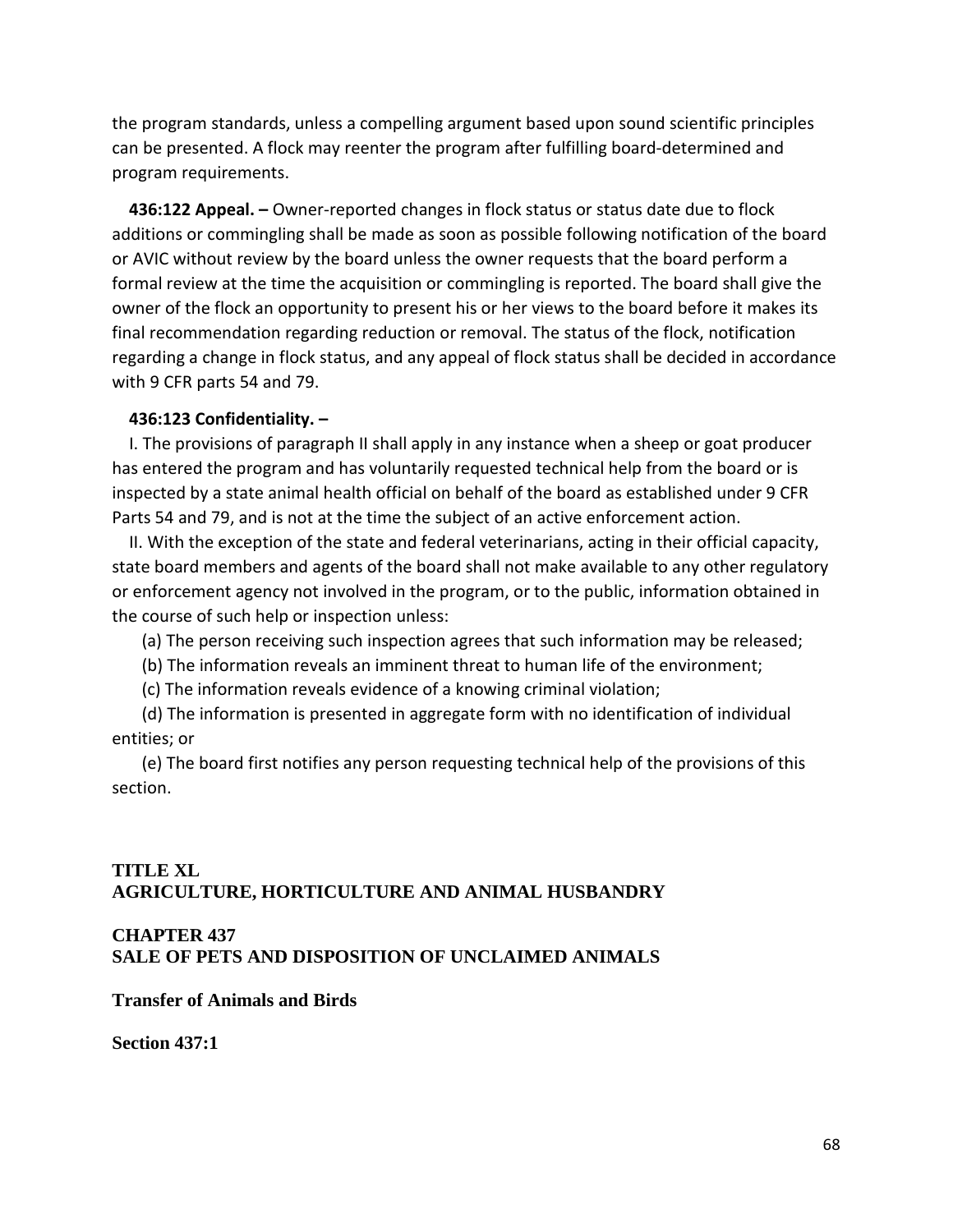**437:1 License Required. –** No person, firm, corporation or other entity shall engage in the business of transferring with or without a fee or donation required, to the public, live animals or birds customarily used as household pets unless the premises on which they are housed, harbored or displayed for such purposes are duly licensed and inspected by the department of agriculture, markets, and food of the state of New Hampshire. This section shall also apply to commercial kennels and to any person, firm, corporation, or other entity engaged in the business of, including activity as a broker, transferring live animals or birds customarily used as household pets for transfer to the public, with or without a fee required, and whether or not a physical facility is owned by the licensee in New Hampshire when transfer to the final owner occurs within New Hampshire. These provisions shall not effect the provisions of RSA 437:7.

## **437:2 Definitions. –** In this chapter:

 I. "Animal shelter facility'' means a facility, including the building and the immediate surrounding area, which is used to house or contain animals and which is owned, operated and maintained by a duly incorporated humane society, animal welfare society, society for the prevention of cruelty to animals or other nonprofit organization devoted to the welfare, protection and humane treatment of animals, and also a public pound for the housing of strays or a pound operated by any person, excluding veterinarians, who contracts with a municipality to serve that function.

 I-a. "Commercial kennel'' means any person, business, corporation, or other entity that transfers 10 or more litters or 50 or more puppies in any 12-month period.

II. "Department'' means the state department of agriculture, markets, and food.

 III. "Pet shop'' means any establishment licensed to keep, maintain, and transfer certain live animals, birds, and fish at retail to the public.

IV. [Repealed.]

 V. "Broker'' means any individual or entity acting as agent or intermediary in negotiating or transferring dogs, cats, or ferrets when transfer to the final owner occurs in New Hampshire.

 VI. "Transfer'' means transfer of ownership of live animals, birds, or fish from any person, firm, corporation, or other entity to a member of the public.

**437:3 Licenses. –** Licenses shall be valid each year from July 1 to the following June 30. Application for licenses shall be made annually in writing to the department accompanied by a fee of \$200. After January 1, the fee shall be \$100. Annual license renewal fee shall be \$200. A license shall be issued if after inspection the department finds that the premises and cages and facilities thereon meet the proper standards for health and sanitation and that their use will not result in inhumane treatment of said animals or birds, and proof is provided with the application that the zoning enforcement official of the municipality wherein such facility is to be maintained has certified that the facility conforms to the municipal zoning regulations. Such licenses shall be in the form prescribed by the department, shall be publicly displayed at the premises covered by them, and shall be adjacent to animal display cages. Each such license shall be subject to suspension or revocation at any time by the department, if in the judgment of the department the conditions under which it was issued are not being maintained. Upon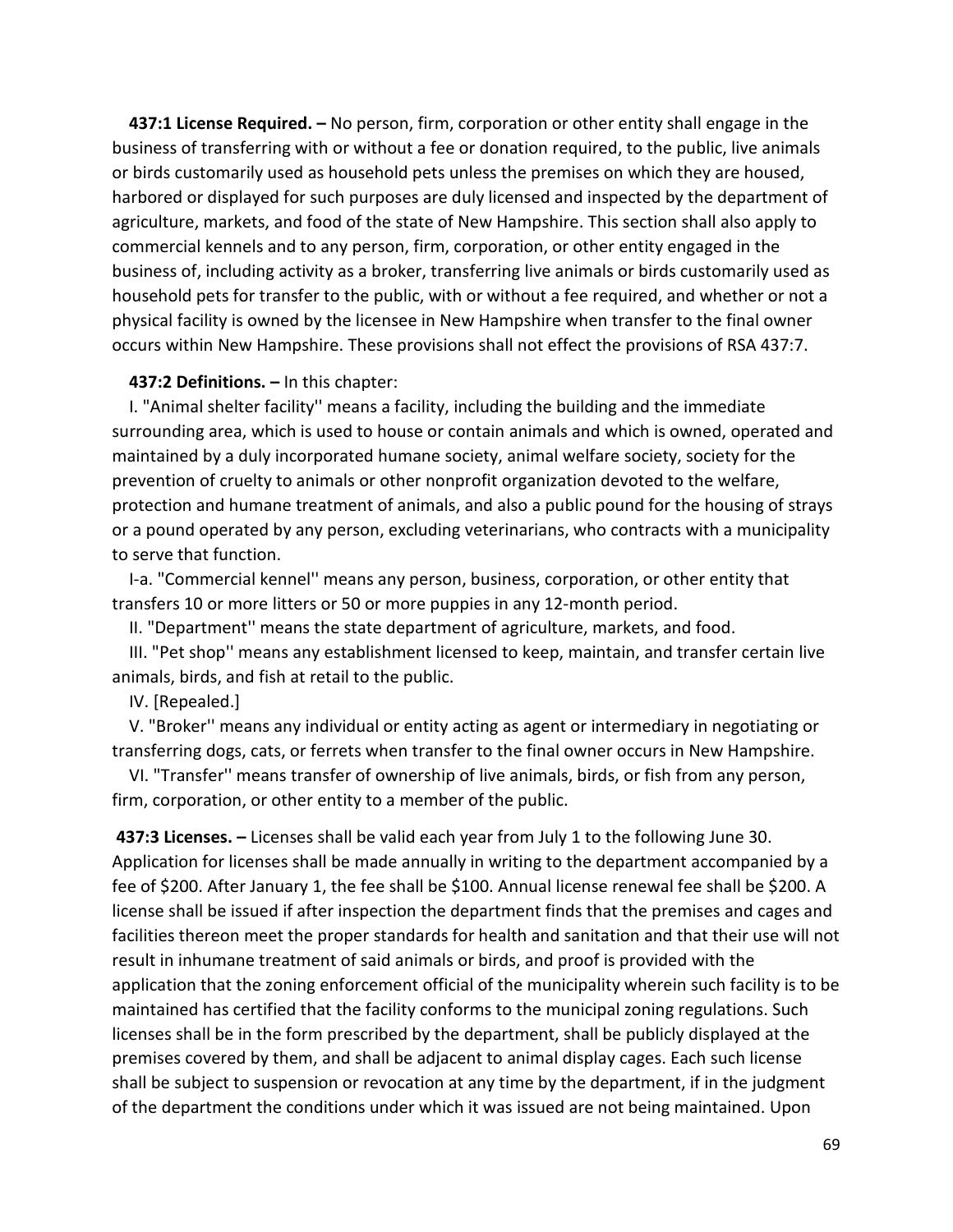receipt of a written complaint alleging violation of this subdivision, the department shall investigate said complaint within a reasonable time. All license fees shall be deposited in the state treasury.

**437:4 Prohibition. –** No licensee under this subdivision shall transfer to any member of the public other than to a qualified veterinarian or licensed animal shelter facility any maimed, sick, or diseased animal or bird other than as permitted under RSA 437:10, II nor shall any licensee treat inhumanely any animal or bird in his or her care or possession or under his or her control.

### **437:5 Rulemaking. –**

 I. The department may adopt rules, under RSA 541-A, relative to health and sanitation standards to effectuate the purposes of this subdivision.

 II. The rules shall also include health precautions in the case of birds and animals which are offered for transfer, displayed, kept, or placed in stores or shopping facilities where food or drink of any kind is sold, prepared or served.

 III. Medical treatment and use of controlled drugs on any animal or bird under the care or possession or under the control of any licensee other than a veterinarian may be administered only under the direction and supervision of a veterinarian for the purposes of this subdivision.

**437:6 Information to be Furnished. –** Any licensee hereunder shall furnish to the department such information relative to the selling, placing or giving away of animals or birds as provided herein or relative to the maintenance of the premises used for such purposes as may be required by the department.

 **437:7 Exception. –** The license provisions of this subdivision shall not apply to breeders of dogs licensed under the provisions of RSA 466:6; veterinarians; owners and operators of horse riding stables; and auctioneers, breeders or keepers of farm livestock.

**437:8 Inspections. –** Each licensee's facilities shall be inspected by a employee of the department or by a person appointed by the department at reasonable times determined by the department and no less frequently than once a year with the possibility of additional random inspections. Licensees without a physical facility in New Hampshire shall be exempt from facility inspection, though interstate health certificates or official health certificates for every imported dog, cat, or ferret handled by the licensee shall be submitted to the department for review within one month of the date of writing of the certificate.

### **437:9 Penalty. –**

I. Any person who violates any provision of this subdivision shall be guilty of a misdemeanor.

 II. In addition, any person or owner who violates any of the provisions of this subdivision or rule adopted under it may be subject to an administrative fine levied by the commissioner not to exceed \$1,000 for each violation.

 III. Once a license has been revoked under the provisions of RSA 437:3, the department may require that all animals and birds located on the premises for which such license was revoked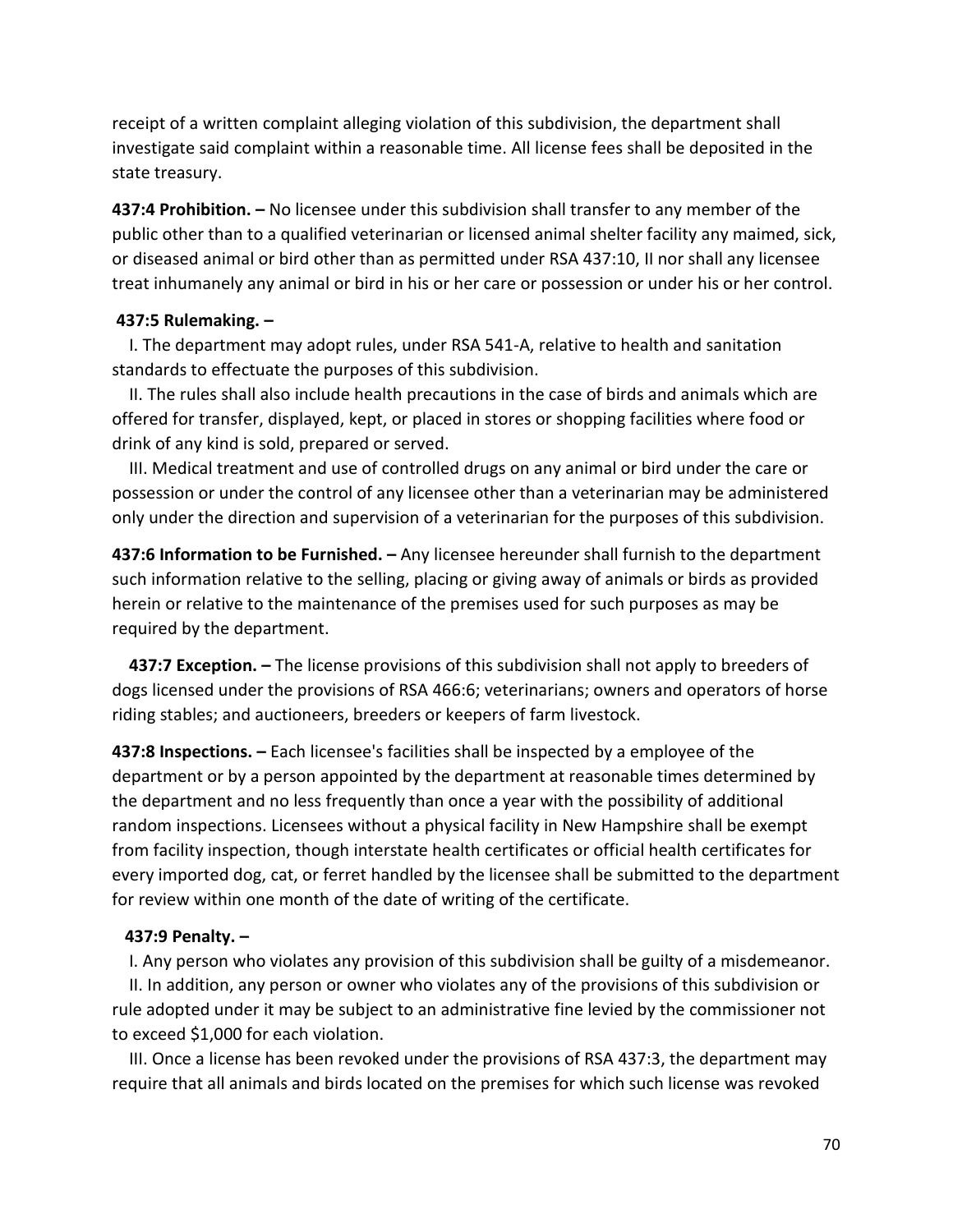shall be removed by the licensee from said premises within 3 working days after said revocation and be relocated to a safe and sanitary place approved by the department.

### **Importation and Sale**

### **Section 437:10**

## **437:10 Dogs, Cats, and Ferrets. –**

 I. No dog, cat, or ferret shall be offered for transfer by a licensee without first being protected against infectious diseases using a vaccine approved by the state veterinarian. No dog, cat, or ferret shall be offered for transfer by a licensee unless accompanied by an official health certificate issued by a licensed veterinarian. No transfer shall occur unless the transferred animal is accompanied by a health certificate issued within the prior 14 days. Said certificate shall be in triplicate, one copy of which shall be sent to the state veterinarian, one copy of which shall be for the licensee's records, and one copy of which shall be given to the transferee upon transfer as provided in paragraph II. If an official health certificate is produced, it shall be prima facie evidence of transfer.

 II. The original of the official health certificate accompanying the dog, cat, or ferret offered for transfer by a licensee shall be kept on the premises where dogs, cats, and ferrets are displayed, and made available for inspection upon request. The public will be informed of their right to inspect the health certificate for each dog, cat, or ferret by a sign prominently displayed in the area where the dogs, cats, or ferrets are displayed. Upon transfer of the dog, cat, or ferret, this health certificate shall be updated by the licensee if any other medication or treatment has been given by a licensed veterinarian or the licensee to the dog, cat, or ferret and shall be given to the transferee in addition to any other documents which are customarily delivered to the transferee. The transferee may accept a dog, cat, or ferret that has a noncontagious illness that has caused it to fail its examination by a licensed veterinarian for an official health certificate under paragraph I; the transferee shall sign a waiver that indicates the transferee has knowledge of the dog, cat, or ferret's noncontagious medical condition and then submit such waiver to the licensee who shall send a copy to the state veterinarian.

 III. Animal shelter facilities, as defined in RSA 437:2, I, are exempt from the requirements of this section relative to transferring dogs, cats, and ferrets except that:

 (a) All animal shelter facilities shall have on premises a microchip scanner and shall maintain a file of recognized pet retrieval agencies including but not limited to national tattoo or microchip registries.

 (b) Where an owner is not known, all animal shelter facilities shall inspect for tattoos, ear tags, or other permanent forms of positive identification and shall scan for a microchip upon admission of an unclaimed or abandoned animal as defined in RSA 437:18, IV and prior to transferring ownership of an unclaimed or abandoned animal.

 (c) All animal shelters shall comply with the provisions of RSA 437:10, V and RSA 437:13-a, IV.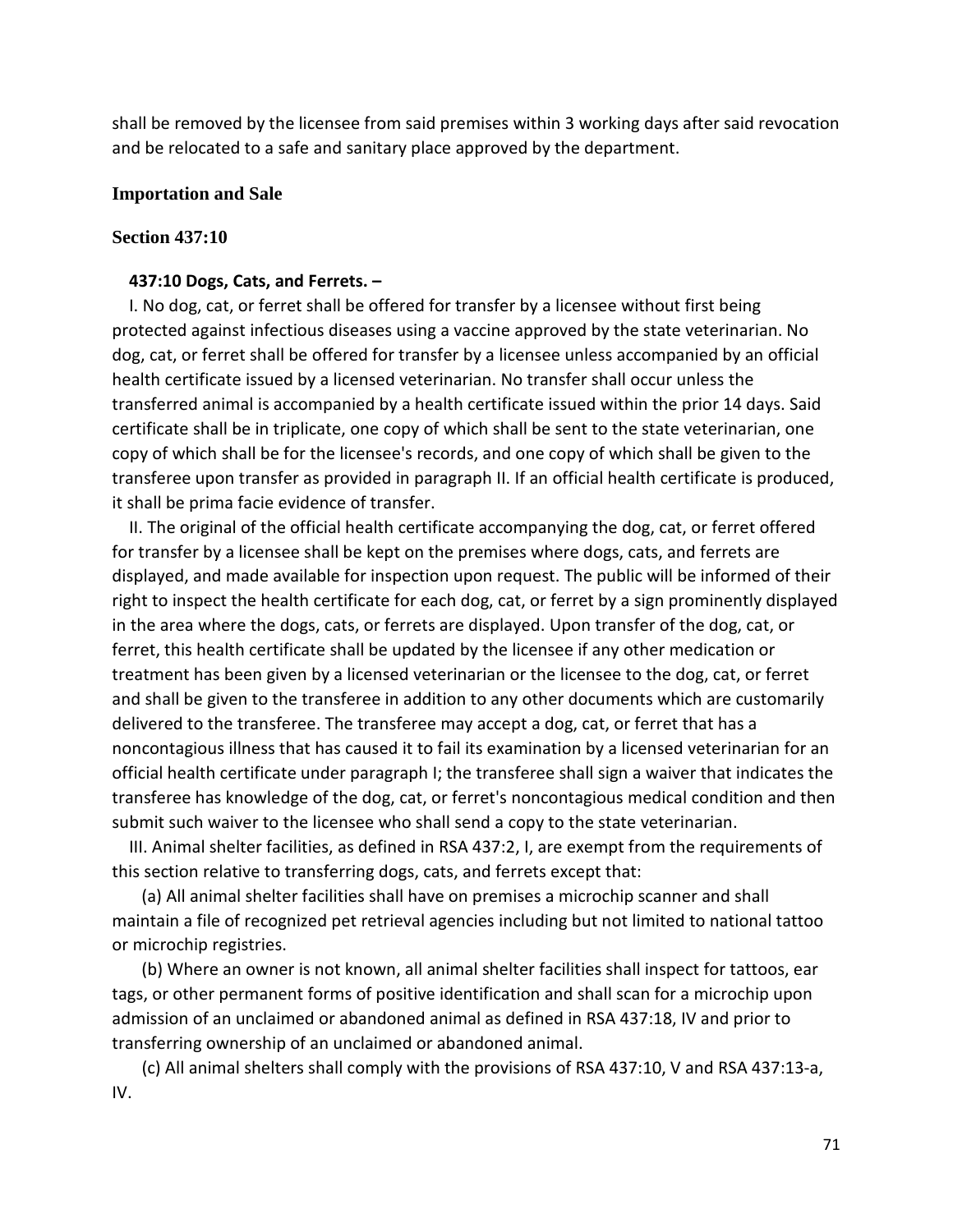IV. No person, firm, or corporation shall ship or bring into the state of New Hampshire, to offer for transfer in the state of New Hampshire, any cat, dog, or ferret less than 8 weeks of age. No licensee shall offer for transfer any cat, dog, or ferret less than 8 weeks of age.

 V. Once a dog, cat, or ferret intended for transfer has entered the state, it shall be held at least 48 hours at a facility licensed under RSA 437:1 or at a facility operated by a licensed veterinarian separated from other animals on the premises before being offered for transfer.

 **437:11 Importation and Transfer Violation. –** In addition to the penalty specified in RSA 437:9, any person, firm or corporation may have the license for a pet shop suspended or revoked by the commissioner of agriculture, markets, and food for violation of this subdivision.

 **437:13 Examination by Licensed Veterinarian. –** Within 14 days of transfer, the transferee of a dog, cat, or ferret from a licensee may have the dog, cat, or ferret examined by a licensed veterinarian selected by the transferee and, unless said examination indicates the dog, cat, or ferret to be free of disease, the transferee shall be entitled to substitution or, at the transferee's option, a full refund of the purchase price of the dog, cat, or ferret, if applicable, upon return of the dog, cat, or ferret to the licensee within 2 business days of said examination, accompanied by the veterinarian's certificate.

#### **437:13-a Health Certificate for Dogs, Cats, and Ferrets. –**

 I. No dog, cat or ferret shall be transferred by any person in the state or out of the state for a fee without first being inoculated against infectious diseases using a vaccine approved by the state veterinarian. No dog, cat, or ferret shall be transferred by any person in the state or out of the state for a fee unless accompanied by an official health certificate issued by a licensed veterinarian within 14 days. Said health certificate shall be in triplicate, of which one copy shall be sent to the state veterinarian in accordance with RSA 437:8, one copy shall be kept by the person transferring ownership of said dog, cat, or ferret for a period of at least 3 years, and one copy shall be given to the new owner.

 II. For purposes of this section, an official health certificate means a certificate signed by a licensed veterinarian on a form approved by the state veterinarian, containing the name and address of the person transferring ownership of the dog, cat, or ferret, the age, sex, breed, and description of the dog, cat, or ferret, a list of all types of vaccines or medication administered to the dog, cat, or ferret, and the certification of the veterinarian that the dog, cat, or ferret is free from visual evidence of any communicable diseases or internal or external parasites.

 III. No person shall transfer or cause to be transferred any dog, cat, or ferret less than 8 weeks of age.

 IV. All incorporated or chartered humane societies with operating shelters in the state of New Hampshire are exempt from the requirements of this section relative to transferring dogs, cats, or ferrets except that all dogs, cats, or ferrets transferred out of an animal shelter facility shall have a form of positive identification, including but not limited to a tattoo, collar, microchip, ear tag, or any other permanent form of identification approved by the commissioner of agriculture, markets, and food and dogs, cats, and ferrets shall be vaccinated against rabies in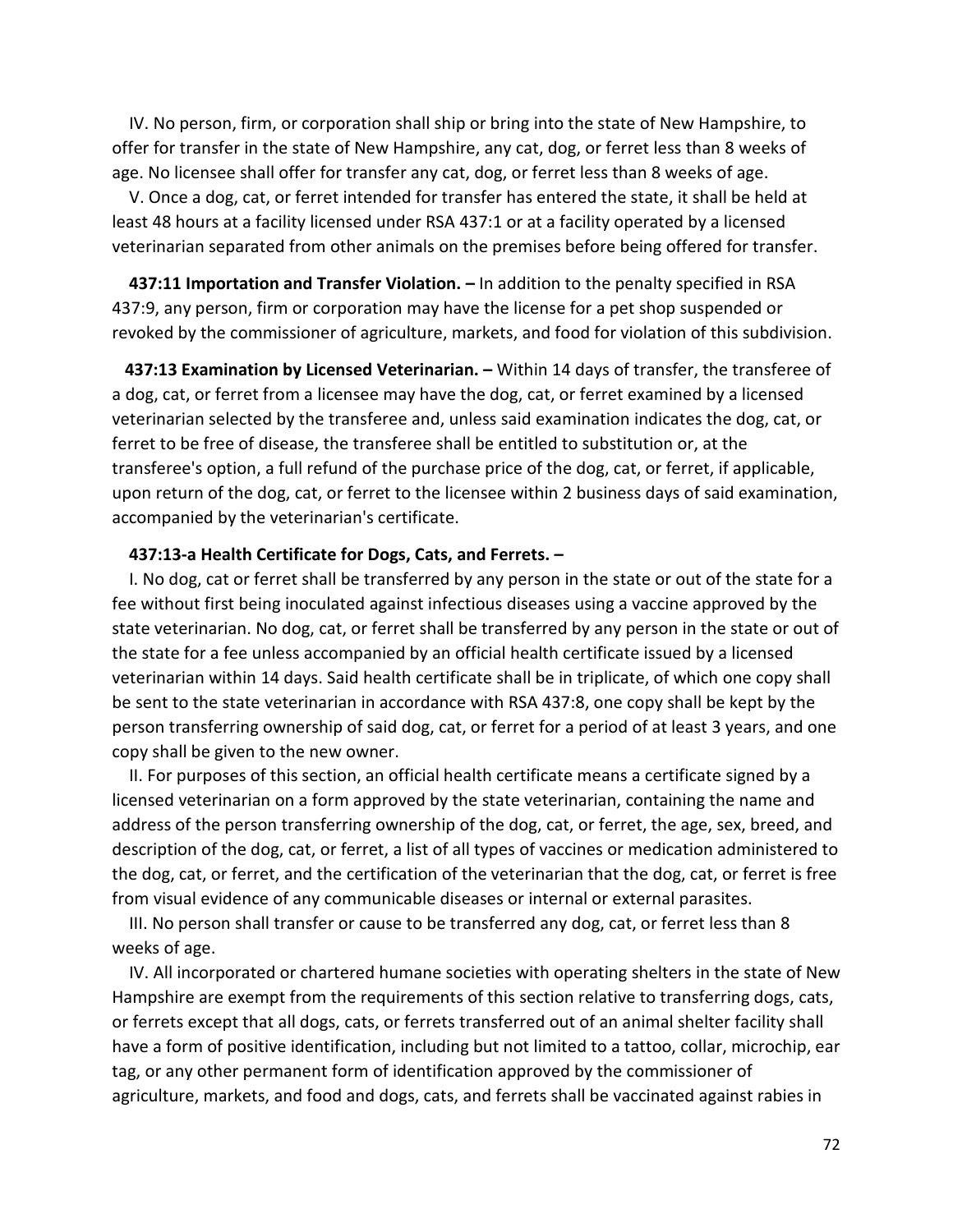accordance with RSA 436. All dogs, cats, or ferrets shall be accompanied by an official health certificate if the dog, cat, or ferret was imported into the state for transfer with or without a fee.

 V. The commissioner of the department of agriculture, markets, and food or designee is hereby authorized on the commissioner's own initiative or pursuant to complaints of other persons to investigate any complaints made pursuant to this section and to enforce the penalties of RSA 437:13-a, VI. The commissioner shall adopt rules under RSA 541-A relative to the procedures for such investigations.

VI. (a) Any person who violates this subdivision shall be guilty of a misdemeanor.

 (b) In addition, any person or owner who violates any of the provisions of this subdivision or rule adopted under it may be subject to an administrative fine levied by the commissioner not to exceed \$1,000 for each violation.

## **Sale, Gift, or Display of Certain Birds and Rabbits**

## **Section 437:14**

 **437:14 Artificial Coloring. –** No chick, duckling, gosling, or rabbit that has been dyed or otherwise colored artificially shall be sold or offered for sale; raffled; offered or given as a prize, premium, or advertising device; or displayed in any store, shop, carnival, or other public place.

 **437:15 Sale or Gift. –** Rabbits younger than 4 weeks of age shall not be sold or offered for sale; raffled; or offered or given as a prize, premium, or advertising device.

 **437:16 Conditions of Keeping and Display. –** Stores, shops, vendors, and others offering chicks, ducklings, goslings, or rabbits younger than 4 weeks of age for sale, raffle, or as a prize, premium, or advertising device, or displaying chicks, ducklings, goslings, or rabbits to the public, shall provide and operate brooders or other heating devices that may be necessary to maintain the chicks, ducklings, goslings, or rabbits in good health, and shall keep adequate food and water available to the birds or animals at all times.

**437:17 Penalty. –** Any person, firm, or corporation violating any of the provisions of this subdivision shall be guilty of a violation; provided that after any violation has been called to the attention of the violator by any law enforcement officer, each day on which such violation continues or is repeated shall constitute a separate offense.

# **TITLE XL AGRICULTURE, HORTICULTURE AND ANIMAL HUSBANDRY**

## **CHAPTER 437 SALE OF PETS AND DISPOSITION OF UNCLAIMED ANIMALS**

## **Unclaimed and Abandoned Animals**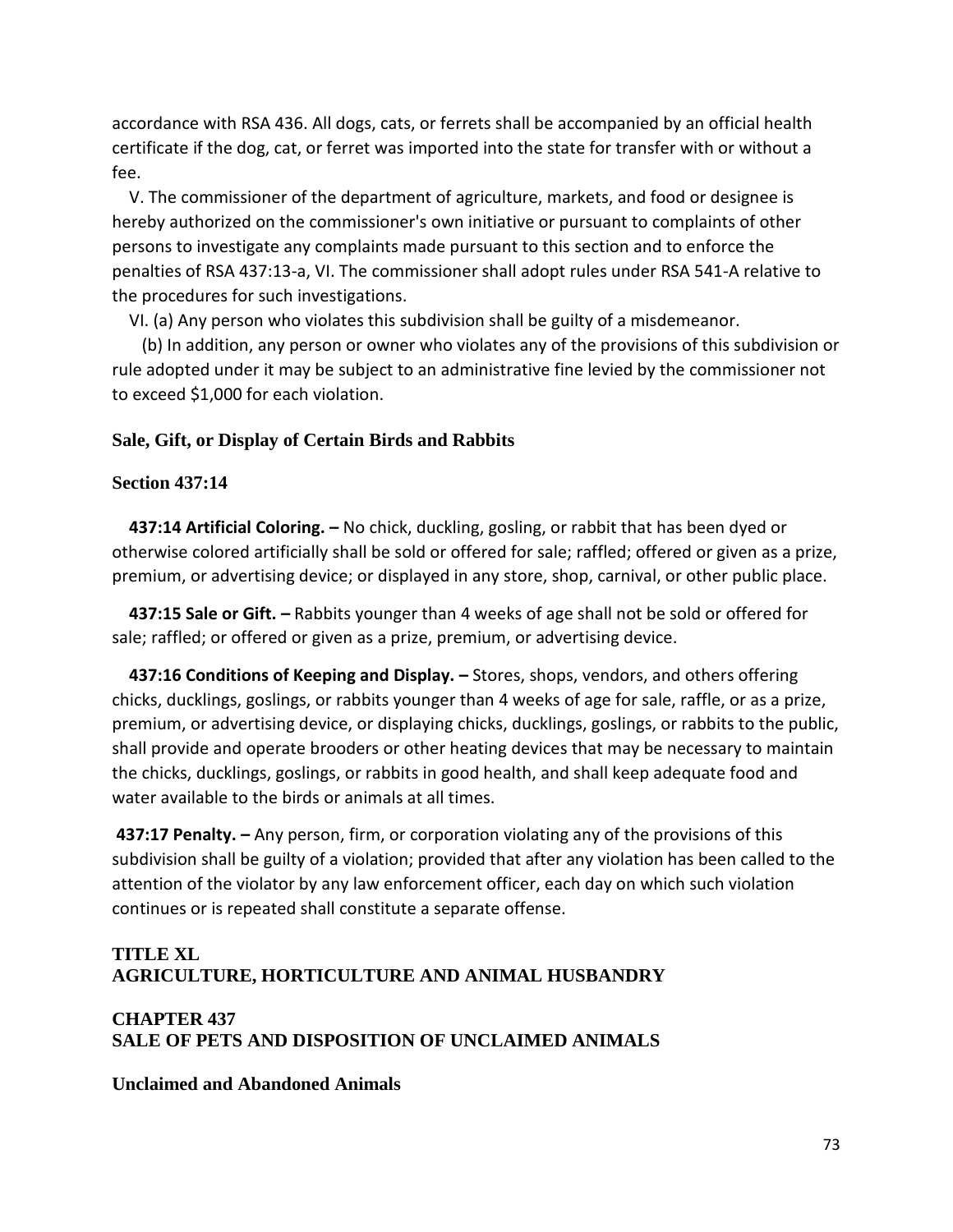### **Section 437:18**

**437:18 Definitions. –** As used in this subdivision, unless the context otherwise requires:

I. "Animal'' means a domestic animal, a household pet, or a wild animal in captivity.

 II. "Owner'' means the person having the right of possession of an animal, whether such right was acquired by gift, purchase, or other means.

 III. "Animal care center'' means any veterinary establishment, humane society, boarding kennel, or other center providing care and treatment for animals.

IV. "Abandoned animal'' means:

 (a) Any animal whose owner neglects or refuses to reclaim it within 7 days after the mailing of the notification provided for in RSA 437:19.

 (b) Any animal left in an animal care center by a person unknown or by an owner who, when leaving the animal, gives a false name or false address.

(c) Any ferret in the custody of the animal care center for at least 7 days.

 (d) Any cat in the custody of the animal care center for at least 7 days which has a form of positive identification including, but not limited to a tattoo, collar, microchip, eartag, or any other form of identification approved by the commissioner of agriculture, markets, and food pursuant to rules adopted under RSA 466:13-a.

 V. "Operator'' means the director, manager, veterinarian, or other person charged with the supervision of an animal care center.

**437:19 Notice to Owner; Reclaiming of Animals. –** The operator of an animal care center having custody of an animal, the owner of which has refused or neglected to reclaim the animal for a period of 7 days, or has refused or neglected to pay the just fees and charges due for boarding, grooming, surgical, medical or other care of the animal for a period of 7 days, shall notify the owner by certified mail of the intention of the operator to treat the animal as an abandoned animal within the meaning of this subdivision if the owner does not reclaim the animal or pay the charges and fees within 7 days after the mailing of the notification. Any cat not licensed in accordance with RSA 466:13-a and which is reclaimed from an animal care center shall be released to the owner only upon proof of a current, valid rabies vaccination or upon being vaccinated against rabies in accordance with RSA 436.

 **437:20 Disposition of Abandoned Animals. –** Ownership of an animal shall vest in the operator of the animal care center having custody thereof upon determination that the animal has been abandoned under the provisions of this subdivision, and the operator may dispose of such abandoned animal in any lawful manner as if he were its rightful owner.

**437:21 Duty of Operator. –** It shall be the duty of the operator of an animal care center, when taking custody of an animal, to advise its owner of the provisions of this subdivision.

#### **437:22 Experimentation and Vivisection Prohibited. –**

 I. It shall be unlawful for any agent acting on behalf of an animal shelter facility as defined in RSA 437:2, I, or an animal care center as defined in RSA 437:18, III, to give, release, sell, trade or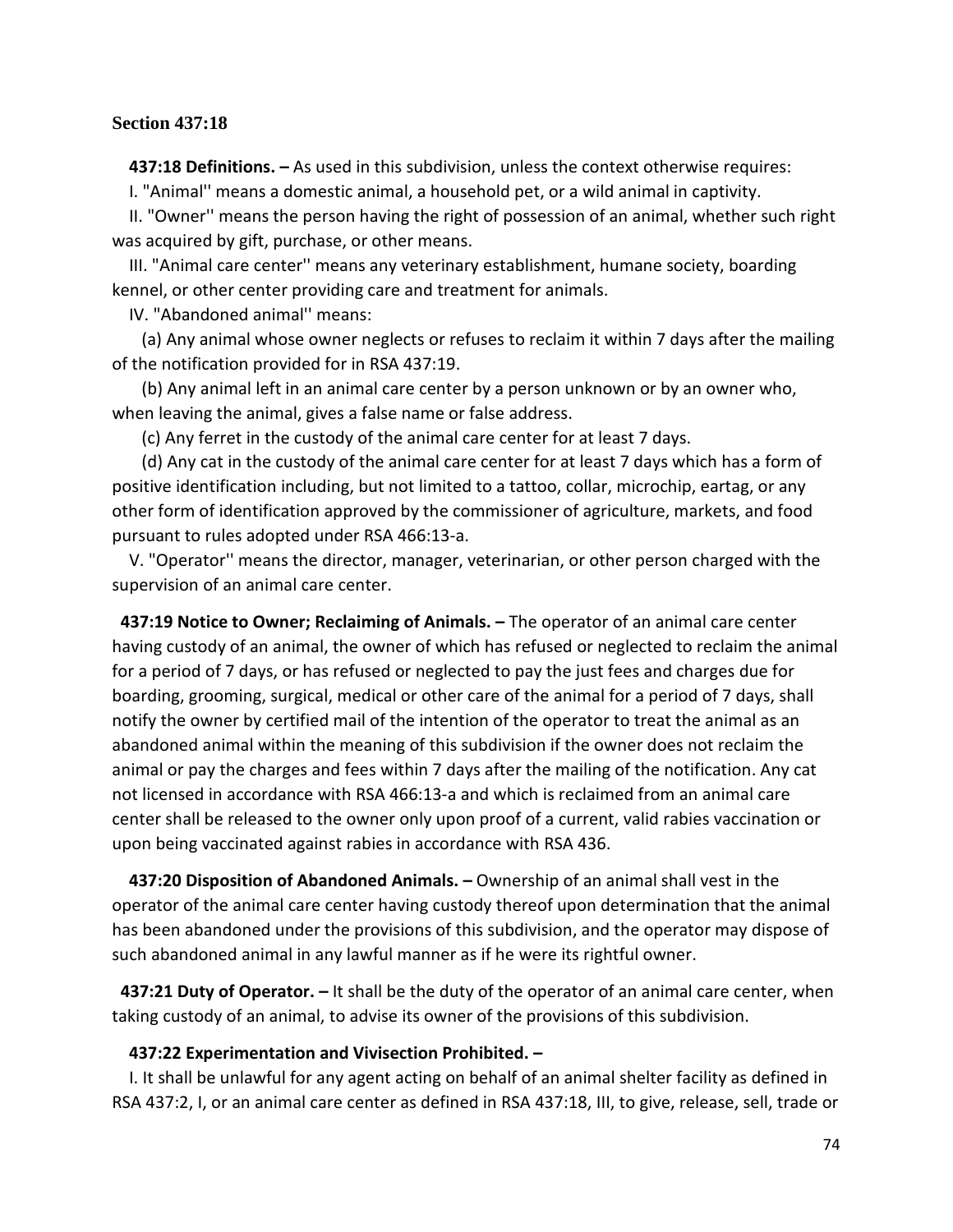transfer with or without a fee any live animal brought, caught, detained, obtained or procured by any means, to any association, corporation, individual, educational institution, laboratory, medical facility, or anyone else, for the purpose of experimentation or vivisection.

 II. All animals which are put to death by an animal control officer, humane retaining facility, animal care facility, or agents acting on behalf of such a facility shall be put to death humanely using a method approved by the commissioner of the New Hampshire department of agriculture, markets, and food.

 III. Any person who violates the provisions of paragraphs I or II shall be guilty of a misdemeanor.

### **ANIMAL POPULATION CONTROL**

**437-A:1 Definitions. –** In this chapter:

 I. "Commissioner'' means the commissioner of the department of agriculture, markets, and food.

II. "Department'' means the department of agriculture, markets, and food.

III. "Fund'' means the companion animal neutering fund established in RSA 437-A:4-a.

 **437-A:2 Program Established. –** The department shall establish and implement an animal population control program. The purpose of this program shall be to reduce the population of unwanted and stray dogs and cats by encouraging the owners of dogs and cats to have them permanently sexually sterilized, thereby reducing potential threats to public health and safety from mid-Atlantic rabies and other sources. The program shall not begin operation until June 1, 1994. The commissioner shall report relative to the progress of the program beginning on September 1, 1994, to the president of the senate, the speaker of the house and the governor within its biennial report pursuant to RSA 20:7.

#### **437-A:3 Eligibility of Owner of Dog or Cat to Participate. –**

 I. (a) A resident of the state who owns a dog or cat and who is eligible for one of the following programs shall also be eligible to participate in a reduced fee companion animal population control program if the owner signs a consent form certifying that the person is the owner of the dog or cat or is authorized by the owner to present the dog or cat for the procedure and such person pays a fee of \$25:

 (1) The Food Stamp Program authorized by Title XIII of the Food and Agriculture Act of 1977 (7 U.S.C. section 2011 et seq.) and RSA 161:2, XIII.

 (2) The Supplemental Security Income Program established pursuant to Title XVI of the Social Security Act (42 U.S.C. section 1381 et seq.).

 (3) The Temporary Assistance for Needy Families Act established pursuant to 42 U.S.C. section 601 et seq. and RSA 161-B.

- (4) The aid to the needy blind program established under RSA 161:2, V.
- (5) The medicaid program established under RSA 167.
- (6) The old age assistance program established under RSA 167.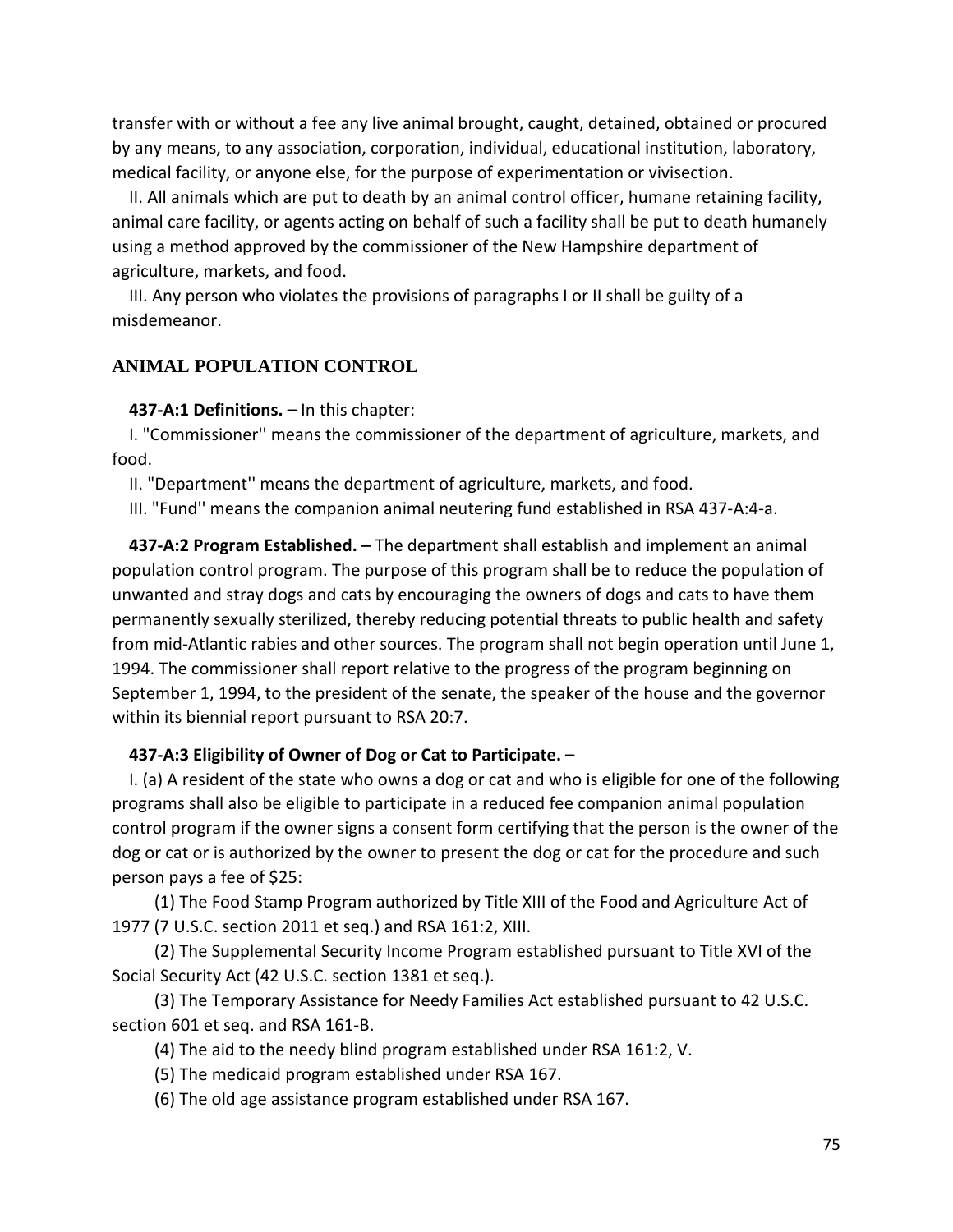(7) The aid to the permanently and totally disabled program established under RSA 167.

 (b) A resident of the state who owns a dog or cat and has a household income at or below 130 percent of the federal poverty guidelines shall also be eligible to participate in a reduced fee companion animal population control program if the owner signs a consent form certifying that the person is the owner of the dog or cat or is authorized by the owner to present the dog or cat for the procedure and such person pays a fee of \$25.

 II. Dogs and cats imported from out of state into New Hampshire animal shelters or adoption agencies shall not be eligible for this program.

### **437-A:4 Veterinarian Participation. –**

 I. Any veterinarian licensed in this state may participate in the program established under this chapter. A veterinarian shall file with the commissioner an application on which such veterinarian shall supply, in addition to any other information requested by the commissioner, a fee schedule listing the fees charged for animal sterilization, examination, and the presurgical immunizations specified in RSA 437-A:4, II(b) in the normal course of business. The animal sterilization fee may vary with the animal's weight, sex and species. The commissioner may, however, disqualify from participation in the program any veterinarian whose fees are deemed unreasonable. A fee shall be determined unreasonable if the fee is more than 20 percent greater than the average fee of all those who have applied to participate in the program for the following calendar year. Any application submitted after January 1 will be judged against the existing average for that calendar year.

 II. (a) The commissioner shall reimburse, to the extent funds are available, participating veterinarians for 80 percent of the fee, less payment paid by the owner to the veterinarian as provided in RSA 437-A:3, for each animal sterilization procedure administered. To receive this reimbursement, the veterinarian shall submit an animal sterilization certificate which shall be signed by the veterinarian and the owner of the animal.

 (b) For all animals sterilized under RSA 437-A:3, the commissioner shall also reimburse, to the extent funds are available, any licensed veterinarian of this state participating in such program for an examination fee and the presurgical immunization of dogs and cats against rabies. Reimbursement for the full cost of the presurgical immunization shall be made by the commissioner to the participating veterinarian upon the written certification, signed by the veterinarian and the owner of the animal, that the immunization has been administered. There shall be no additional charges to the owners of animals sterilized under RSA 437-A:3 for examination fees or the presurgical immunization.

### **437-A:4-a Fund Established; Solicitation and Acceptance of Funds. –**

 I. There is hereby established the companion animal neutering fund. Any funds received by the commissioner under this chapter, RSA 466:4, I(c), and RSA 466:6, III shall be deposited in the fund and shall be used by the commissioner exclusively for implementation including veterinarian reimbursement, promotion, and other costs associated with the program. Moneys in the fund shall be continually appropriated to the commissioner. Interest earnings credited to the assets of the fund shall become part of the fund. Any balance remaining in the fund at the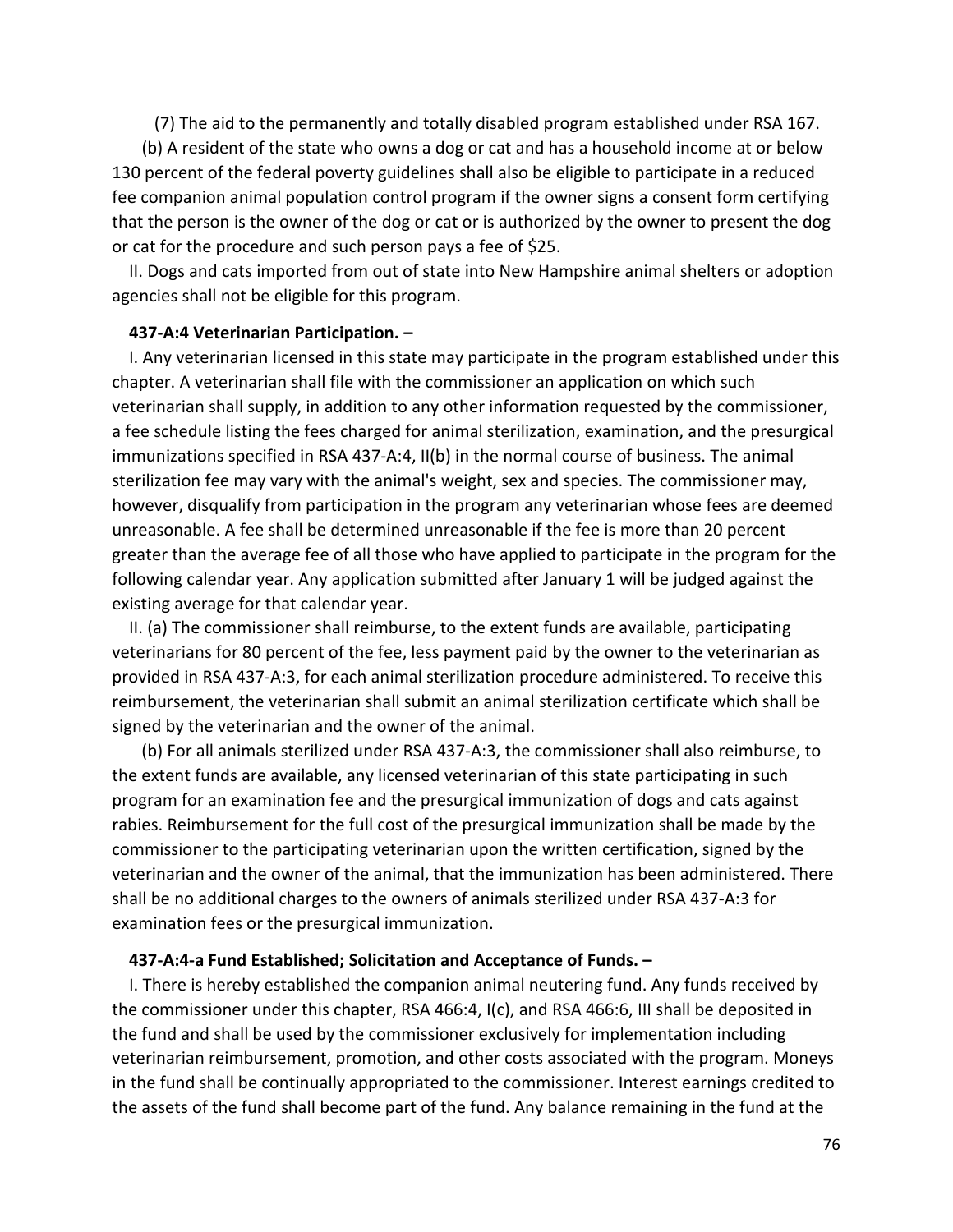end of the fiscal year shall be carried forward to the fund for the next fiscal year.

 II. The commissioner may solicit and accept funds from any public or private source to be used to carry out the provisions of this chapter. All such funds shall be deposited into the fund established under paragraph I.

 **437-A:5 Rulemaking. –** The commissioner shall adopt rules pursuant to RSA 541-A relative to:

I. Format and content of all forms required under this chapter.

II. Proof of eligibility under RSA 437-A:3, I.

II-a. Administration of the fund established under RSA 437-A:4-a.

III. [Repealed.]

 **437-A:6 Enforcement; Administrative Fine. –** Any person who knowingly falsifies proof of eligibility for, or participation in, any program under this chapter, who furnishes any licensed veterinarian with inaccurate information concerning the ownership of an animal submitted for a sterilization procedure, who furnishes the commissioner with false information concerning an animal sterilization fee schedule or an animal sterilization certificate submitted pursuant to this chapter or who violates any provision of this chapter or rule adopted under this chapter may be subject to an administrative fine levied by the commissioner not to exceed \$1,000 for each violation.

## **TITLE XLV ANIMALS**

## **CHAPTER 466 DOGS AND CATS**

## **Licensing of Dogs**

 **466:1 Procuring License; Tag. –** Every owner or keeper of a dog 4 months old or over shall annually, cause it to be registered, numbered, described, and licensed for one year in the office of the clerk of the city or town in which the dog is kept, and shall cause it to wear around its neck a collar to which shall be attached a metal tag with the following information thereon: the name of the city or town, year of issue of license and its registered number. The tag and license shall be furnished by the clerk at the expense of the city or town. Regardless of when the license is obtained, the license shall be effective from May 1 of each year to April 30 of the subsequent year.

## **466:1-a Vaccination Required. –**

 I. Before a license is issued under the provisions of this subdivision, the owner or keeper of a dog shall furnish to the clerk verification from a licensed veterinarian that the dog has been vaccinated against rabies in accordance with the provisions of RSA 436. Persons applying for a group license under RSA 466:6 shall also furnish to the clerk verification from a licensed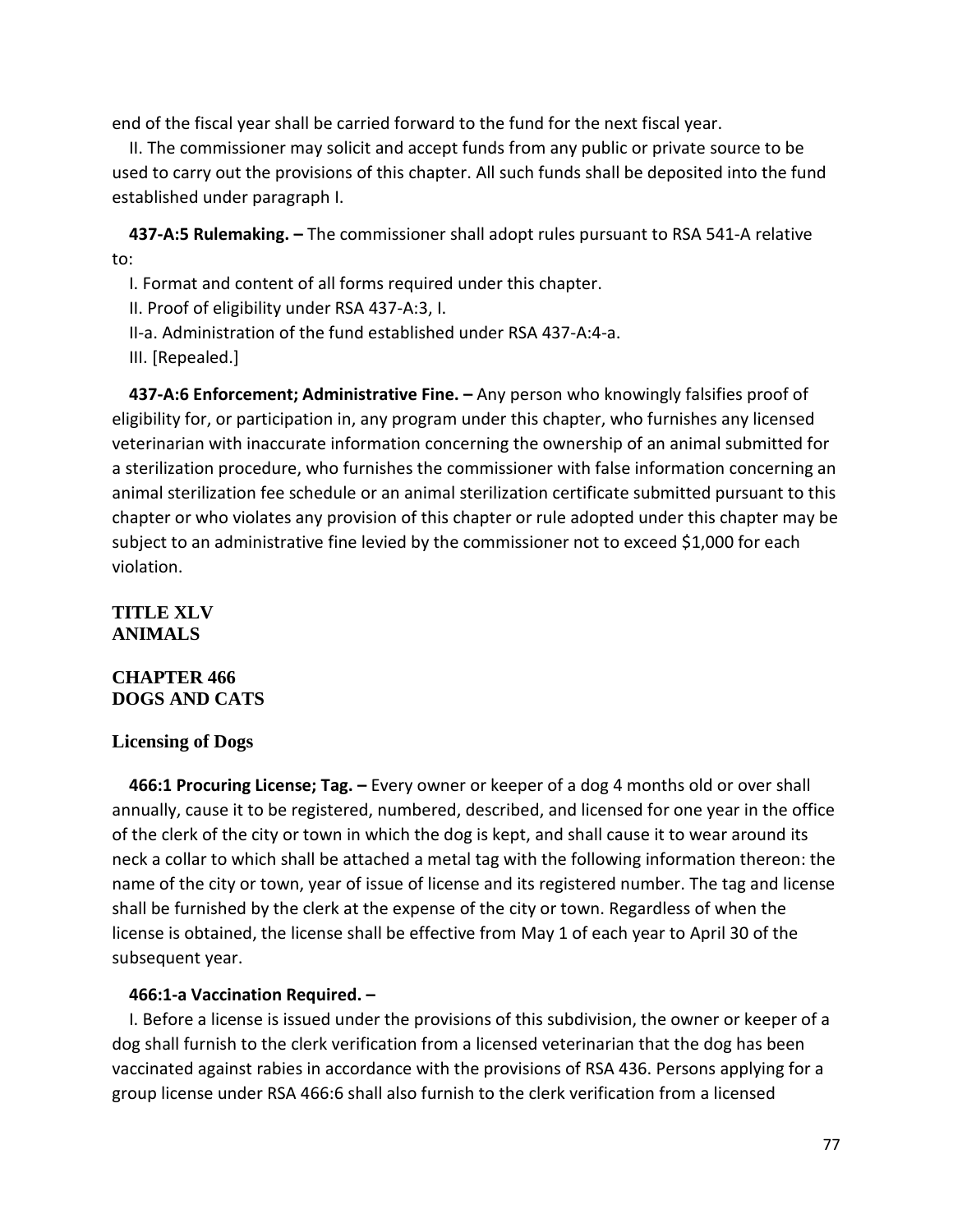veterinarian that the dogs have been vaccinated against rabies in accordance with RSA 436.

 II. Notwithstanding paragraph I, if a valid rabies certificate is on file with the clerk in accordance with RSA 436:102, the owner shall not be required to produce such verification at time of licensure.

 **466:1-b Rabies Certificate. –** Upon receipt of a copy of a rabies certificate from a veterinarian pursuant to RSA 436:102, the clerk of the town or city shall send written notice to the owner or keeper of any unlicensed dog relative to the licensing requirements provided for in RSA 466:1. If the owner or keeper of the unlicensed dog fails to license the dog in a timely manner, the town or city clerk shall notify the local law enforcement officer of a violation of RSA 466:1.

 **466:1-c Authorization to Issue Licenses; Local Law Enforcement Officers. –** The town or city clerk may authorize a local law enforcement officer to issue licenses and collect license fees pursuant to RSA 466:4. For the purposes of this section, a local law enforcement officer means the local police department of the city or town, the dog officer in a city or town, or a humane society which performs animal control functions as may be designated by the local governing body. The town or city clerk shall determine the criteria for the receipt of funds and recordkeeping.

#### **466:1-d Lists of Licensed Dog Owners. –**

 I. Except as provided in paragraphs II and III and RSA 466:11 and RSA 466:14, no dog registration records, information, or lists shall be sold, rented, transferred, or otherwise made available in whole or in part, in any form or format, directly or indirectly, to another person.

 II. Dog registration records, information, or lists may be made available pursuant to a court order or in response to a request from the state, a political subdivision of the state, the federal government, or a law enforcement agency solely for use in official business. The request shall be on a case-by-case basis. Any information, record, or list received pursuant to this paragraph shall not be further transferred or otherwise made available to any other person or listed entity not authorized under this paragraph, except as provided in RSA 466:13.

 III. Without otherwise compromising the confidentiality of the files, nothing in this section shall prohibit a body or agency from releasing information relative to health or safety from investigative files on a limited basis to persons whose health or safety may be affected, or to a person or agency attempting to provide for the welfare of an animal.

 **466:2 Part of Year. –** An owner of a dog may at any time have it licensed until the ensuing May 1; and a person becoming the owner or keeper of a dog not duly licensed after May 1 shall cause it to be registered, numbered, described and licensed as provided in RSA 466:1.

 **466:3 Transfer. –** A license duly recorded shall be valid in any part of the state, and may be transferred with the dog licensed. The clerk of the town or city may charge \$1.50 to cover the cost of the tag for the new license.

#### **466:4 Fees. –**

I. (a) The fee for every license for a year or portion of a year shall be: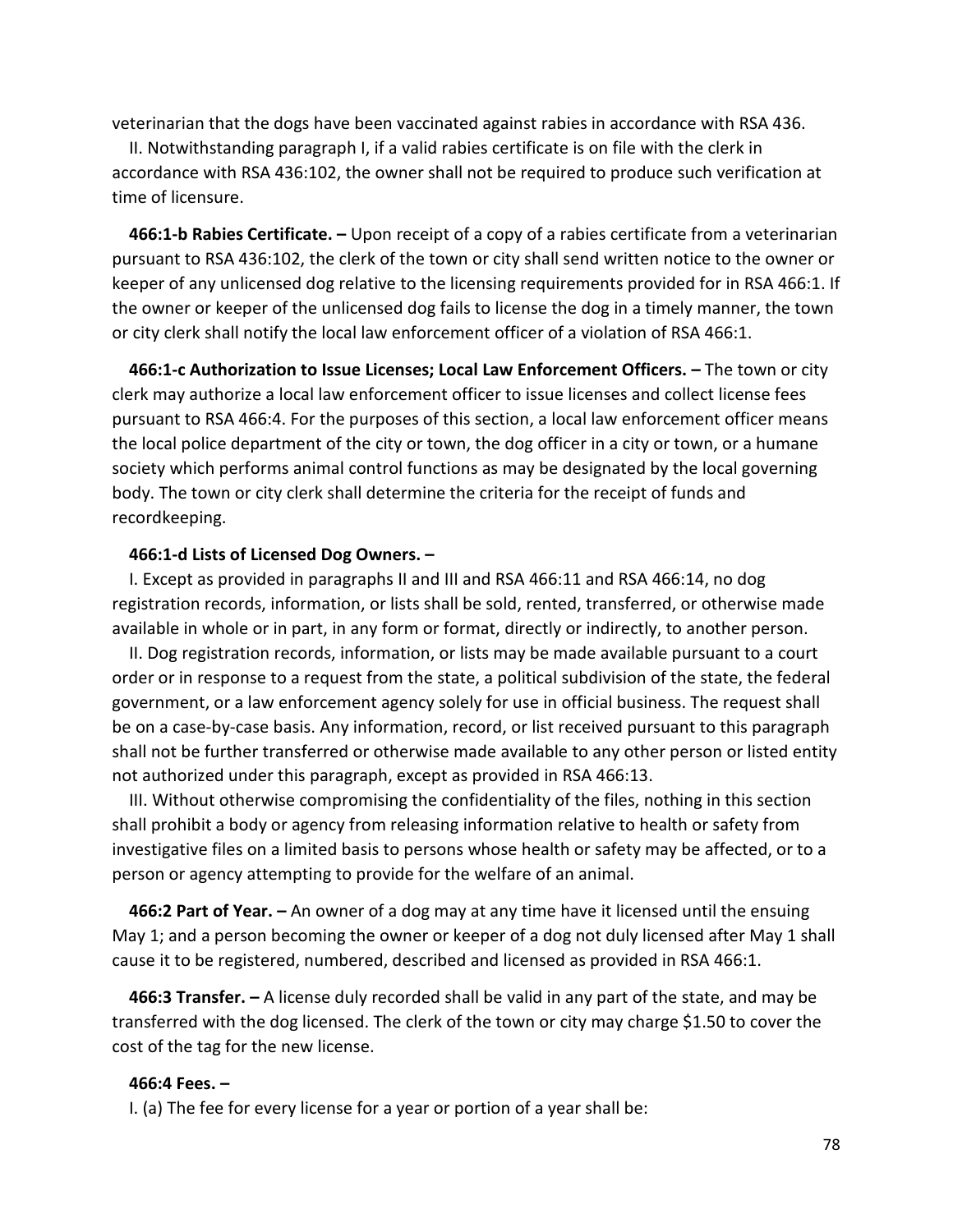(1) \$4.50 for dogs at least 4 months old but less than 7 months old which are not spayed or neutered and \$4.50 for a neutered male or spayed female dog 7 months old or older; provided, however, that the owner or keeper of such spayed female dog or neutered male dog shall comply with the provisions of RSA 466:1-a to the satisfaction of the clerk of the town or city in which such dog is owned or kept; or

(2) \$7 for any unneutered male or unspayed female dog 7 months old or older.

(b) In addition to the sum required in subparagraphs  $I(a)(1)$  and (2), each year the owner of each dog shall pay the clerk of the city or town where the dog is registered a companion animal population control fee of \$2.

 (c) The clerk shall remit all companion animal population control fees collected to the state treasurer along with the fees sent in accordance with RSA 466:9, provided that such companion animal population control fees shall be deposited into the companion animal neutering fund, established in RSA 437-A:4-a.

 II. Notwithstanding paragraph I, the fee for every license for a year or a portion of a year shall be \$2 for a dog of either sex if the owner is 65 years of age or older. Such owner shall not be required to pay the companion animal population control fee, under RSA 466:4, I(b), for licensing of one dog; provided, however, that, if such owner wishes to license more than one dog, the fee for any additional license shall be as provided in paragraph I.

 III. Fees for dogs licensed in a commercial kennel shall be based on the numbers of dogs licensed, as in RSA 466:6 for group licenses. For purposes of this paragraph, "commercial kennel'' means the establishment or domicile of any person who sells dogs at wholesale or retail; and, if retail, who sells or transfers 10 or more litters per year, or sells or transfers 50 or more puppies per year; or who derives 40 percent or more of gross annual income from the sale or transfer of dogs. The owner or keeper of any dog licensed under this paragraph shall not be assessed a companion animal population control fee.

 **466:5 Disposal of Fees. –** All moneys arising from the licensing of dogs and cats, if the municipality licenses cats, remaining in the treasury of any town or city at the end of the town or city fiscal year, which is not due to holders of orders given for loss of or damages to domestic animals by dogs, or which has not been paid to the department of agriculture, markets, and food under RSA 466:9 or the state treasurer under RSA 466:4, I(c) shall be for the use of the town or city.

#### **466:6 Group Licenses. –**

 I. The owner or keeper of 5 or more dogs shall annually by April 30 pay the required fee and obtain a license authorizing the owner or keeper to keep the dogs upon the premises described in the license, or off the premises while under such owner's or keeper's control. Such owner or keeper shall not be required to obtain a "commercial kennel'' license under RSA 466:4, III unless such person has a commercial kennel as defined under RSA 466:4, III.

 II. No town clerk shall refuse to issue a group license to an owner or keeper who has complied with the requirements of this subdivision.

III. The fee shall be \$20 for the group license, \$2 of which shall be remitted to the town clerk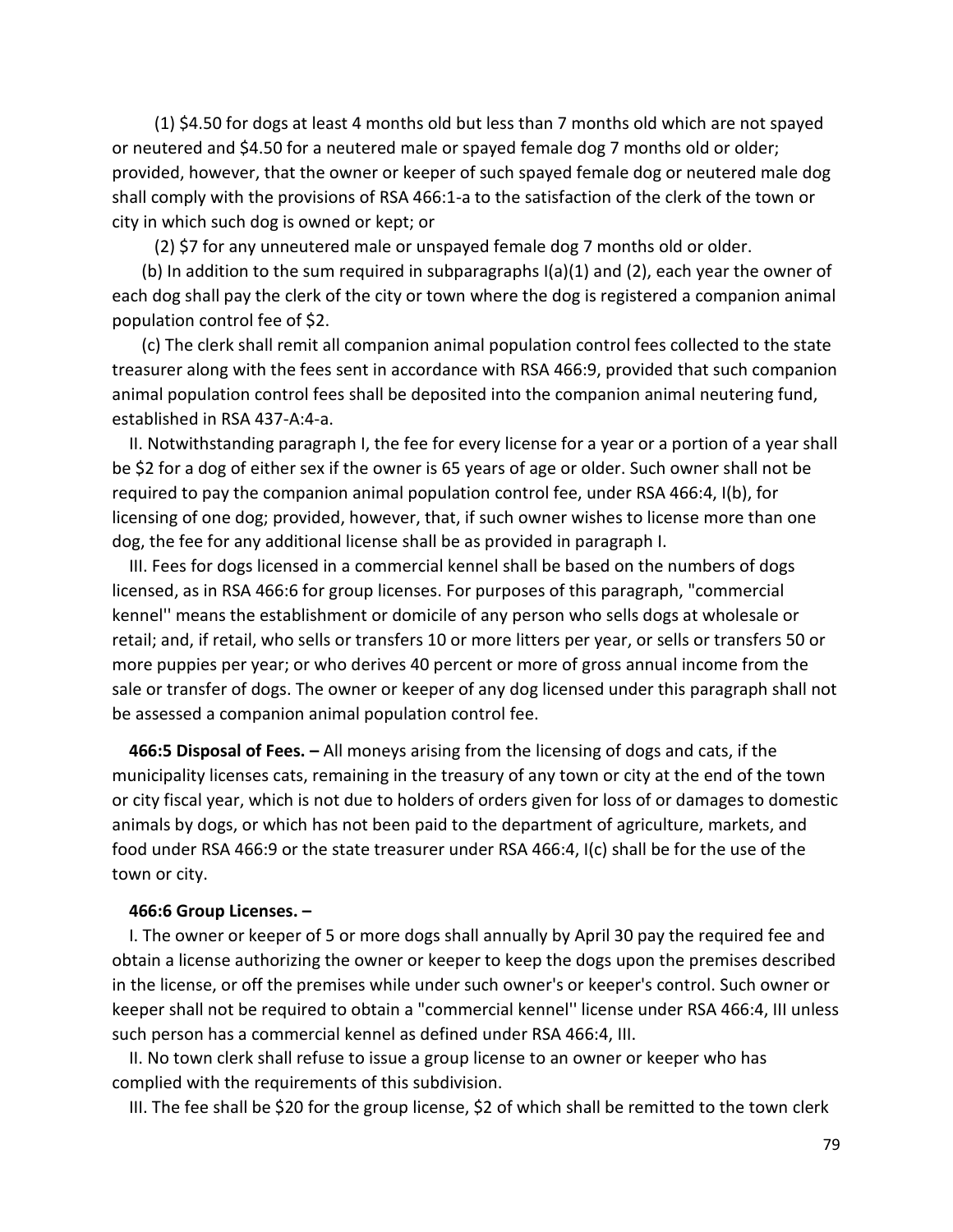for deposit into the companion animal neutering fund, established in RSA 437-A:4-a, as the companion animal population control fee, and \$18 shall be retained by the town or municipality.

IV. No fee shall be required for dogs which are under the age of 3 months.

 V. Upon request, an owner or keeper shall receive numbered license tags for each dog included under the owner's or keeper's group license.

 **466:7 Additional Charge Where Payment of License Fee is Delayed. –** In addition to the license fees provided in RSA 466:4, there shall be a charge of \$1 for each month or any part thereof that the fees remain unpaid if said fees are not paid before June 1 in any year.

#### **466:8 Exemption From Fees for Registration and Licensing. –**

 I. No fee shall be required for the registration and licensing of a dog which has served with the armed forces of the United States and has received an honorable discharge therefrom.

 II. No fee shall be required for the registration and licensing of a service animal dog as defined in RSA 167-D:1, IV. When registering and applying for a license for a dog that is a service animal, the owner or trainer shall present an identification card issued by a recognized dog training agency. If a dog has been trained by its owner and does not have an identification card issued by a recognized dog training agency or school, in order to register and license a dog that is a service animal, the dog shall meet the minimum training standards for public access as set by the International Association of Assistance Dog Partners as determined by a service animal trainer, as defined in RSA 167-D:1, V, and the owner shall present a letter from a health care professional stating that the individual requires the use of a service animal to perform tasks directly related to his or her disability.

 III. The owner of a dog that is a service animal may elect for the registration and licensing of such dog to be permanent and not subject to annual renewal so long as such dog has met the requirements of this section.

 IV. For the purpose of this section, the town clerk of each town or municipality shall determine the process by which permanently registered dogs that are service animals will be tracked for town purposes and ensure that town service animal owners are not required to participate, in any way, with an annual renewal of such dog's registration or licensing. In cases of change of town of residency, the service animal owner shall re-register the dog at no cost. If the owner has elected to obtain a tag through the governor's commission on disability as set forth in paragraph V, the owner shall let the governor's commission on disability know of any change in town of residency.

 V. Certificates and tags stamped "G C D--Permanent Registration'' with a registration number shall be issued by the governor's commission on disability to those who wish to affix such a tag on their service animal's collar after registering the dog under paragraph II. Tags and certificates may be obtained directly from the governor's commission on disability which will verify with the town clerk that such dog has met the requirements under paragraph II and is duly registered and licensed by the town of residency. Tags issued by the governor's commission on disability shall not be used to verify the legitimacy or authenticity of a service animal for any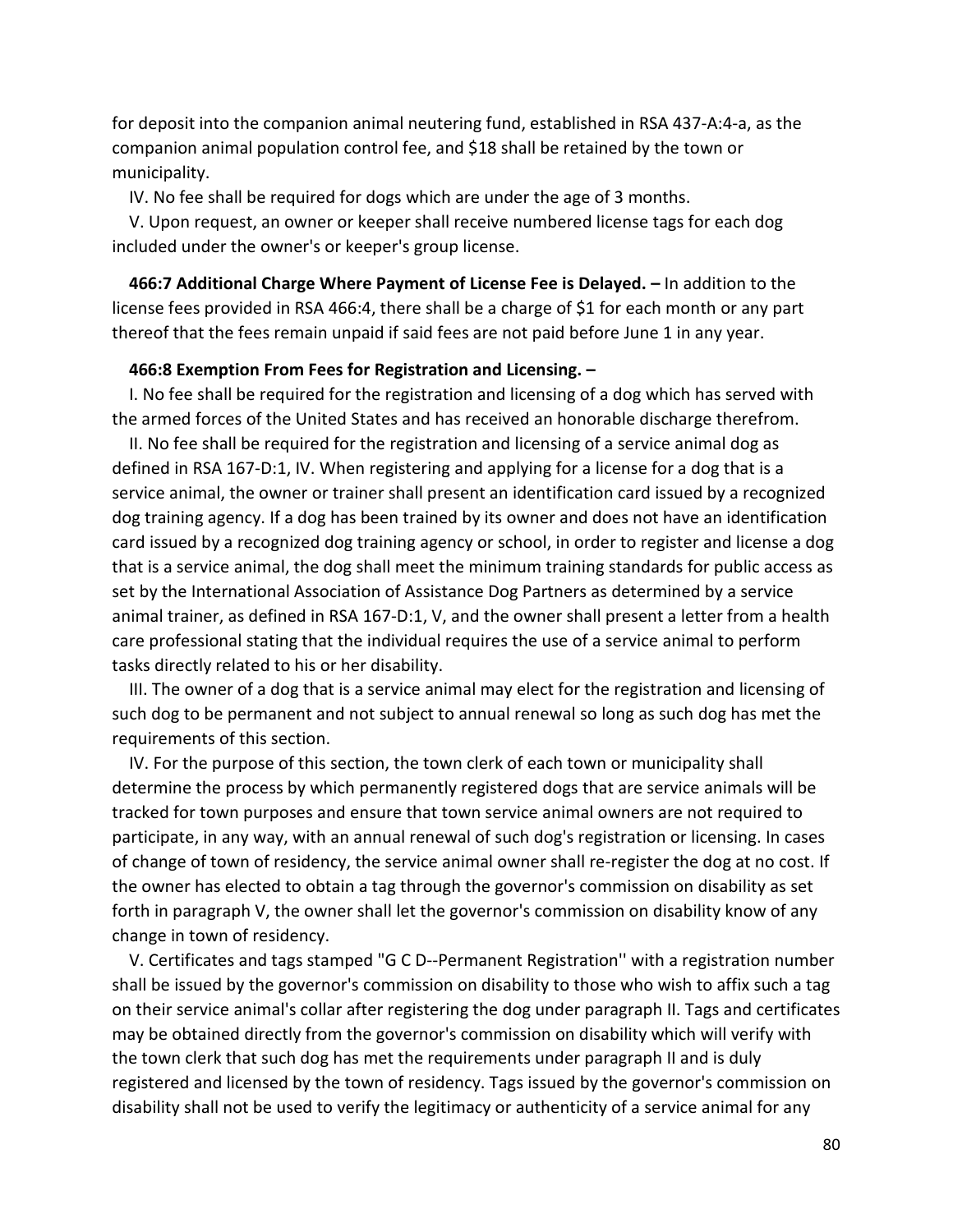#### purpose.

 VI. Upon the death or retirement of a service animal, the owner or person in possession of the service animal tag shall immediately return the tag to the governor's commission on disability.

 VII. The tag identifying a service animal shall be used only by an eligible service animal, as defined in RSA 167-D:1, IV.

 VIII. The owners and trainers of dogs that are service animals shall comply with all state and local ordinances regarding rabies certification under RSA 436:102 and RSA 466:1-a.

#### **466:9 Payment of Fees. –**

 I. Clerks of the towns and cities shall issue dog licenses, receive the money for the licenses, and pay the same into the treasuries of their respective towns and cities on or before June 1 each year, retaining to their own use \$1 for each license and submitting \$.50 for each license to the department of agriculture, markets, and food for the purpose specified in paragraph II. The clerks shall return to their respective town or city treasurer a sworn statement of the amount of moneys thus received and paid over by them.

 II. The \$.50 received by the department of agriculture, markets, and food for each license issued pursuant to paragraph I shall be credited to a special nonlapsing fund to be used exclusively for the operation of the veterinary diagnostic laboratory established under RSA 436:92, and are hereby continually appropriated for such purpose to be expended under the supervision of the commissioner of agriculture, markets, and food.

### **466:11 Records. –**

 I. Clerks of towns and cities shall keep a record of all licenses issued by them, with the names of the keepers or owners of dogs licensed, and the names, registered numbers and descriptions of all such dogs. Clerks of towns and cities shall furnish yearly to the local governing body a list of those owners who have failed to renew their license for use in preparing the warrant of unlicensed dogs.

 II. With the owner's consent, a veterinarian may report the euthanizing or death during treatment of a licensed dog to the town or city clerk in order to have the record reflect that the dog was euthanized or died. A veterinarian providing such a report may also provide the town or city clerk with the mailing and street addresses of the owner of the dog. Written reports, if any, shall be destroyed after receipt by the town or city clerk, and any resulting record reflecting the dog's death shall not specify the manner or cause of death.

 **466:12 Account. –** Each city and town treasurer shall keep an accurate and separate account of all moneys received and expended by such treasurer under the provisions of this chapter relating to dogs and cats.

 **466:13 Forfeiture. –** Whoever is the owner or keeper of a dog and who fails to license or renew the dog license pursuant to RSA 466:1 shall forfeit \$25 to the town or city clerk of the municipality in which the dog is kept. If the forfeiture is not made to the town or city clerk within 15 calendar days of the notice of forfeiture, the case may be disposed of in a district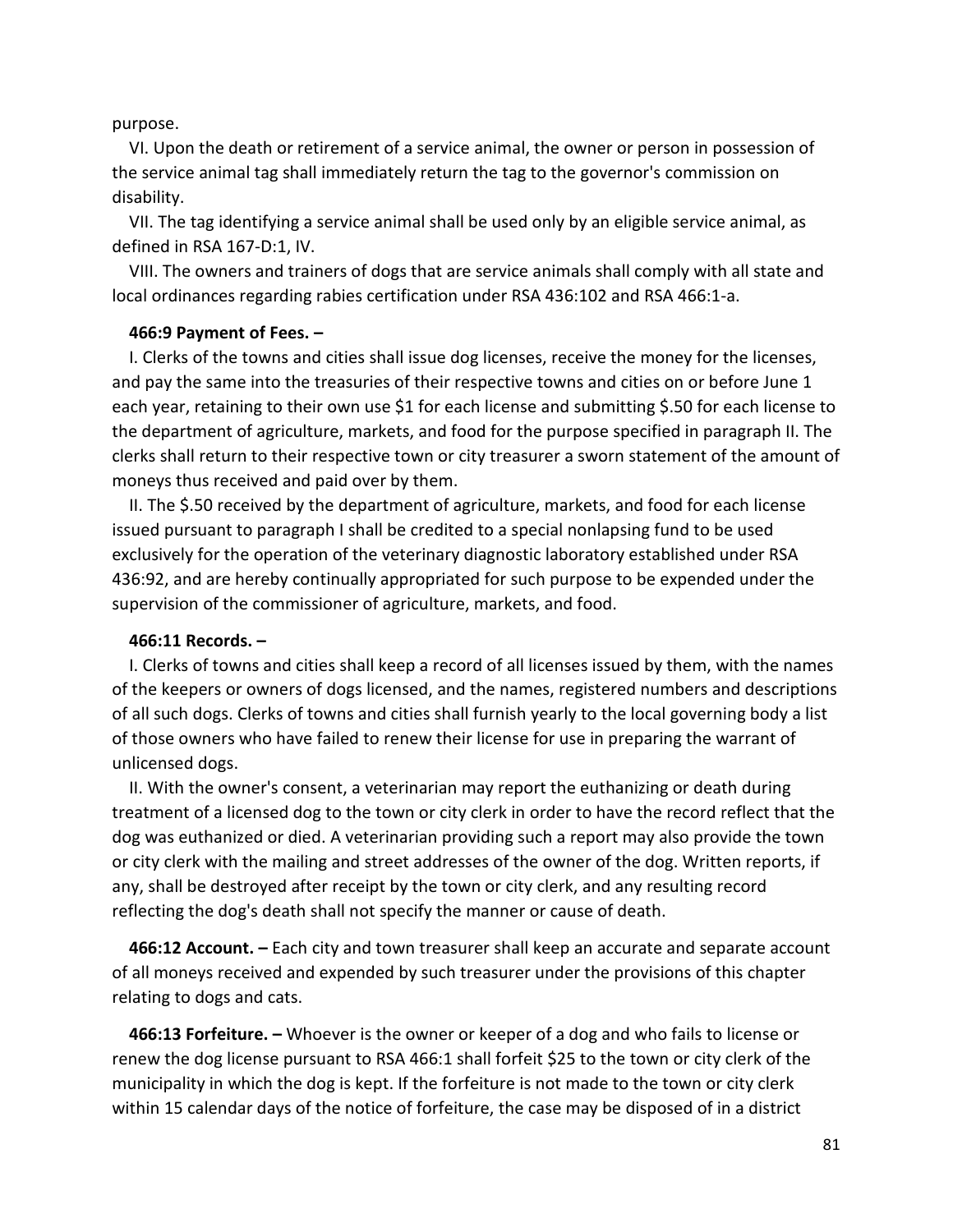court as a violation with a fine not to exceed \$50, notwithstanding the provisions of RSA 651:2, IV. A forfeiture shall not relieve the owner or keeper of the requirement of proper licensing of the dog as required by RSA 466:1. This section shall also apply to cats, if the municipality licenses cats. Any forfeitures collected under this section may be retained by the city or town for the administration and enforcement of this chapter.

## **Licensing of Cats**

### **Section 466:13-a**

 **466:13-a Licensing of Cats. –** The governing body of a municipality may vote to license cats in a similar manner as it licenses dogs. If a municipality elects to license cats, the same penalties shall apply for unlicensed cats as for unlicensed dogs, and the provisions of RSA 466:8 of the preceding subdivision shall not apply to cats. If a municipality elects to license cats, it shall also develop a procedure similar to the procedure in RSA 466:4, III and 466:6 for group licensure. If a municipality elects to license cats, it shall require cats to have a form of identification, including, but not limited to a tattoo, collar, surgically implanted microchip or ear tag, or any other form approved by the commissioner of agriculture, markets, and food. The commissioner of agriculture, markets, and food shall adopt rules, under RSA 541-A, relative to the forms of identification.

## **Unlicensed Dogs**

### **Section 466:14**

 **466:14 Warrants; Proceedings. –** The town or city clerk shall annually, between June 1 and June 20, present to the local governing body a list of those owners of dogs that have failed to license or not renewed their dog licenses pursuant to RSA 466:1. The local governing body shall, within 20 days from June 20, issue a warrant to a local official authorized to issue a civil forfeiture for each unlicensed dog. The warrant may also authorize a local law enforcement officer to seize any unlicensed dog. The civil forfeiture may be sent by certified mail, or delivered in hand, or left at the abode of the dog owner. The cost of service shall not exceed \$7 and may be recovered by the city or town in addition to the amount of the civil forfeiture. If the unlicensed dog is seized, it shall be held in a town or city holding facility for a period of 7 days, after which time full title to the dog shall pass to the facility, unless the owner of the dog has, before the expiration of the period, caused the dog to be licensed. The owner shall pay the facility a necessary and reasonable sum per day, as agreed upon by the governing body of the town or city and the facility, for each day the dog has been kept and maintained by the facility, plus any necessary veterinary fees incurred by the facility for the benefit of the dog. Before a local law enforcement officer seizes any unlicensed dog, a written warning shall be given to the dog owner.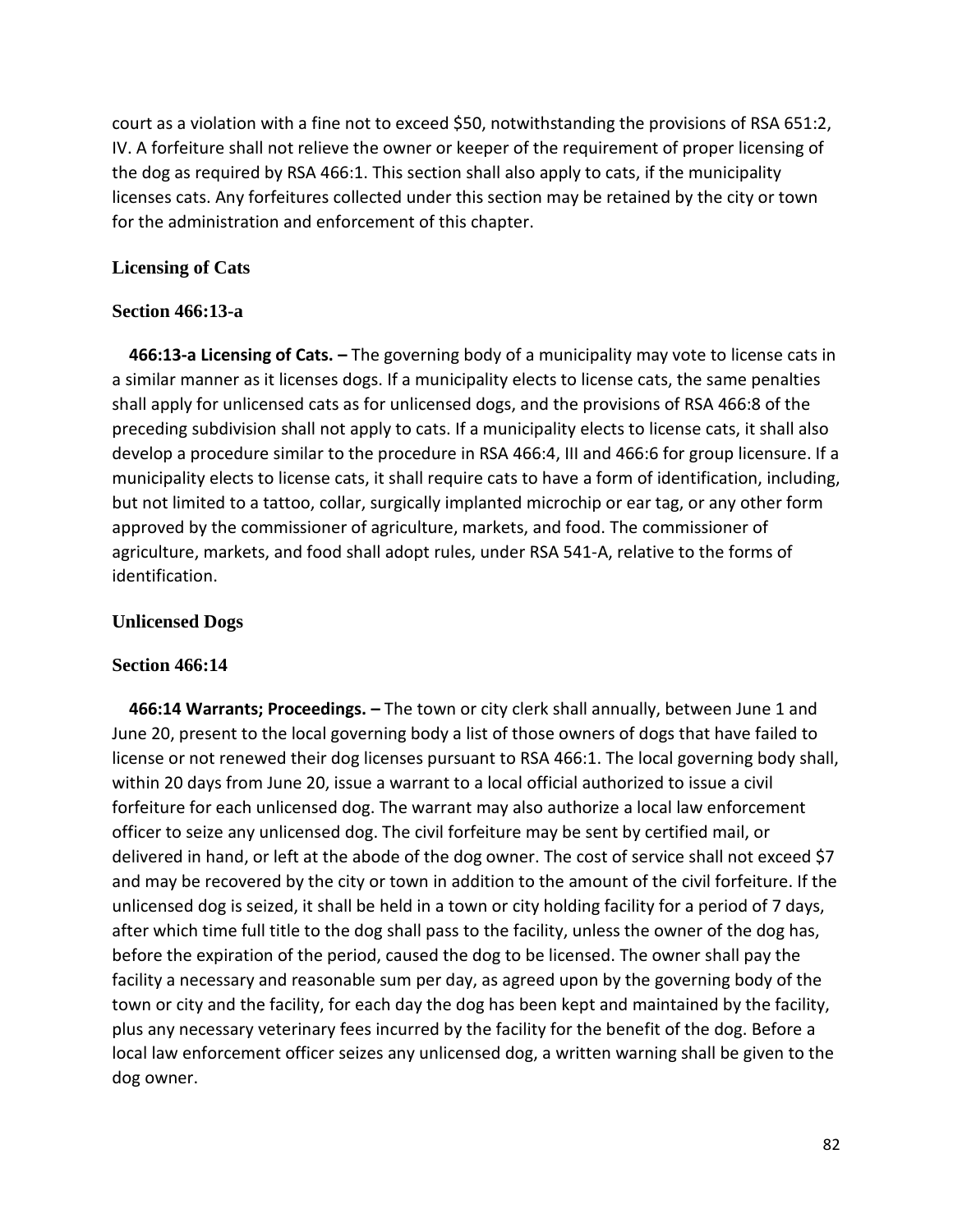### **Section 466:15**

 **466:15 Fees. –** Such officers, other than those employed under regular pay, shall receive such compensation for services performed under RSA 466:14 as may be determined by the mayor of the city or the selectmen of the town in which such dogs are seized and held.

### **Section 466:16**

 **466:16 Returns. –** Each local law enforcement officer to whom the warrant named in RSA 466:14 is issued shall return the warrant, on or before August 31, to the local governing body issuing it and, shall state in the return the number of owners who received and paid the civil forfeiture, the number of dogs in the city or town which have been seized and held under the provisions of RSA 466:14, and the number of owners who have received summons to a district or municipal court for failure to pay the civil forfeiture pursuant to RSA 466:13 or to license the dog pursuant to RSA 466:1.

### **Section 466:18-a**

 **466:18-a Title to Unlicensed Dogs in Humane Societies. –** Whenever an incorporated society for the prevention of cruelty to animals shall keep and maintain for 7 consecutive days an unlicensed dog whose owner is unknown, full title to the unlicensed dog shall pass to the society at the end of the 7-day period, unless the owner of the dog shall, before the expiration of the period, cause the dog to be licensed and shall pay the society a necessary and reasonable fee per day for each day the dog has been kept and maintained by the society, plus any necessary veterinary fees incurred by the society for the benefit of the dog.

### **Remedies and Penalties for Injuries Done by Dogs**

 **466:19 Liability of Owner or Keeper. –** Any person to whom or to whose property, including sheep, lambs, fowl, or other domestic creatures, damage may be occasioned by a dog not owned or kept by such person shall be entitled to recover damages from the person who owns, keeps, or possesses the dog, unless the damage was occasioned to a person who was engaged in the commission of a trespass or other tort. A parent or guardian shall be liable under this section if the owner or keeper of the dog is a minor.

 **466:28 Killing Dogs Legalized. –** Any person may kill a dog that suddenly assaults the person while such person is peaceably walking or riding without the enclosure of its owner or keeper; and any person may kill a dog that is found out of the enclosure or immediate care of its owner or keeper worrying, wounding, or killing sheep, lambs, fowl, or other domestic animals.

### **Muzzling and Restraining Dogs**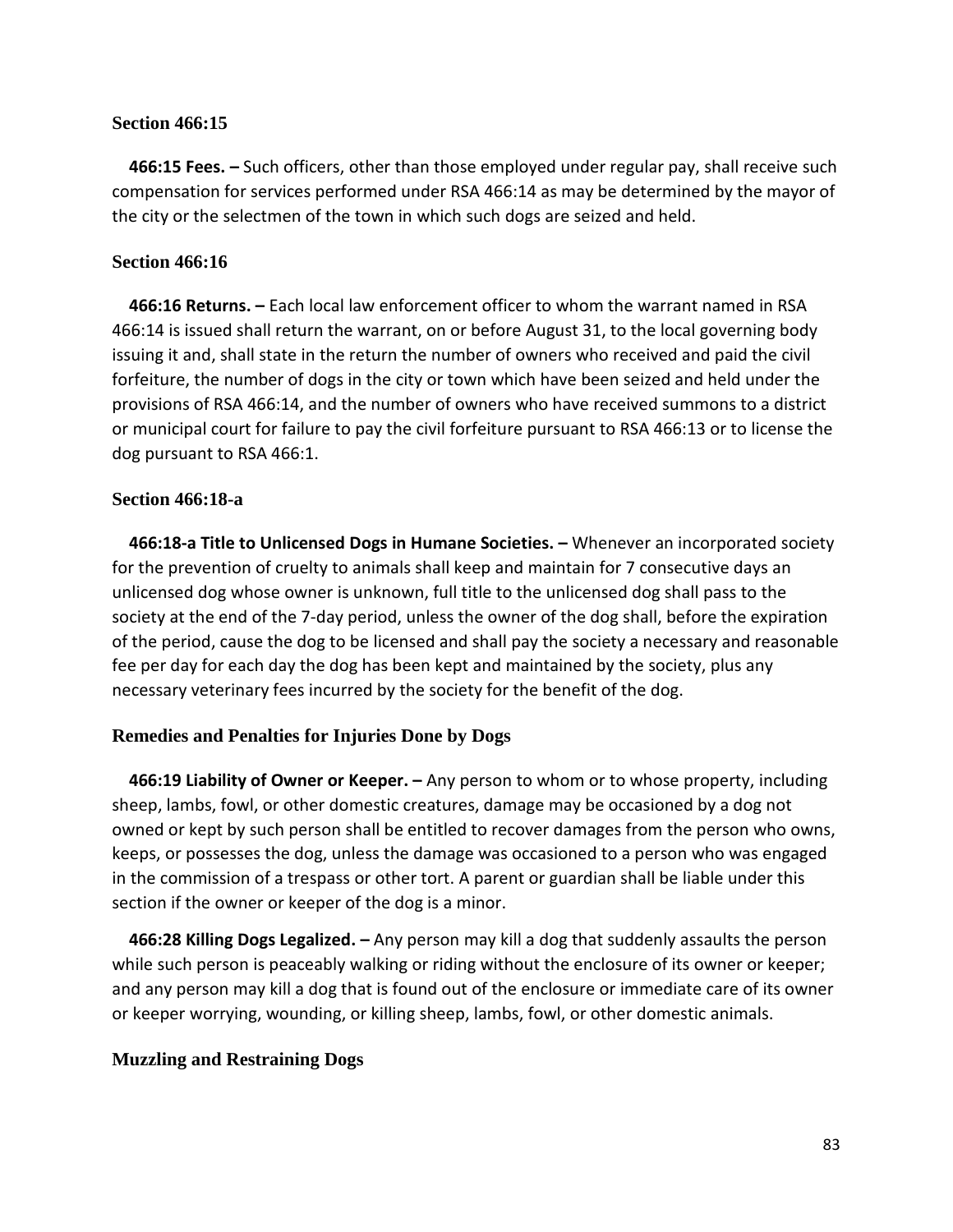#### **466:29 Order; Rabies Epidemic. –**

 I. In the case of a rabies epidemic, the mayor and aldermen of a city or the selectmen of a town may order that all dogs within the limits of the city or town shall be muzzled or restrained from running at large during the time prescribed by such order. After passing the order, the governing body of such city or town shall post a certified copy of the order in 2 or more public places in the city or town, or, if a daily newspaper is published in the city or town, publish a copy at least once in the newspaper.

 II. The mayor or aldermen or selectmen may issue their warrant to one or more of the police officers of such city or town who shall, after 24 hours from the publication of the notice required under paragraph I, impound all dogs found running at large contrary to such order. The dog owner shall be notified, if the owner's identity is known. Any dog impounded in accordance with this section who has been conclusively found to be rabid shall be destroyed in the most humane manner possible. After 7 consecutive days of impoundment, title of a dog shall pass to the facility holding the dog, unless the owner has claimed such dog. The owner of the dog shall be responsible for all costs associated with the impoundment of the dog under this section.

 **466:30 Special Notice. –** The mayor and aldermen or selectmen may cause special service of any order issued under RSA 466:29 to be made upon any person, requiring that a dog owned or kept by the person shall be muzzled or restrained from running at large, by causing a certified copy of the order to be delivered to such person. If the person refuses or neglects to comply within 12 hours, the person shall be fined not more than \$25.

#### **466:30-a Dog Control Law. –**

 I. Notwithstanding any other provisions of this chapter, it shall be unlawful for any dog to run at large, except when accompanied by the owner or custodian, and when used for hunting, for guarding, working, or herding livestock, as defined in RSA 21:34-a, II(a)(4), for supervised competition and exhibition, or for training for such. For the purpose of this section, "accompanied'' means that the owner or custodian must be able to see or hear, or both, or have reasonable knowledge of where the dog is hunting, where training is being conducted, where trials are being held, or where the dog is guarding, working, or herding livestock. Nothing herein provided shall mean that the dog must be within sight at all times.

 II. In this section, "at large'' means off the premises of the owner or keeper and not under the control of any person by means of personal presence and attention as will reasonably control the conduct of such dog, unless accompanied by the owner or custodian.

 III. Any authorized person may seize, impound or restrain any dog in violation of this section and deliver said dog to a person or shelter authorized to board dogs. Such dogs shall be handled as strays or abandoned dogs pursuant to applicable laws.

 IV. In addition to impounding a dog found at large or in violation of this section, any local law enforcement officer may issue, in the name of the owner or keeper of such dog, a notice of violation for a nuisance dog pursuant to RSA 466:31, II(a).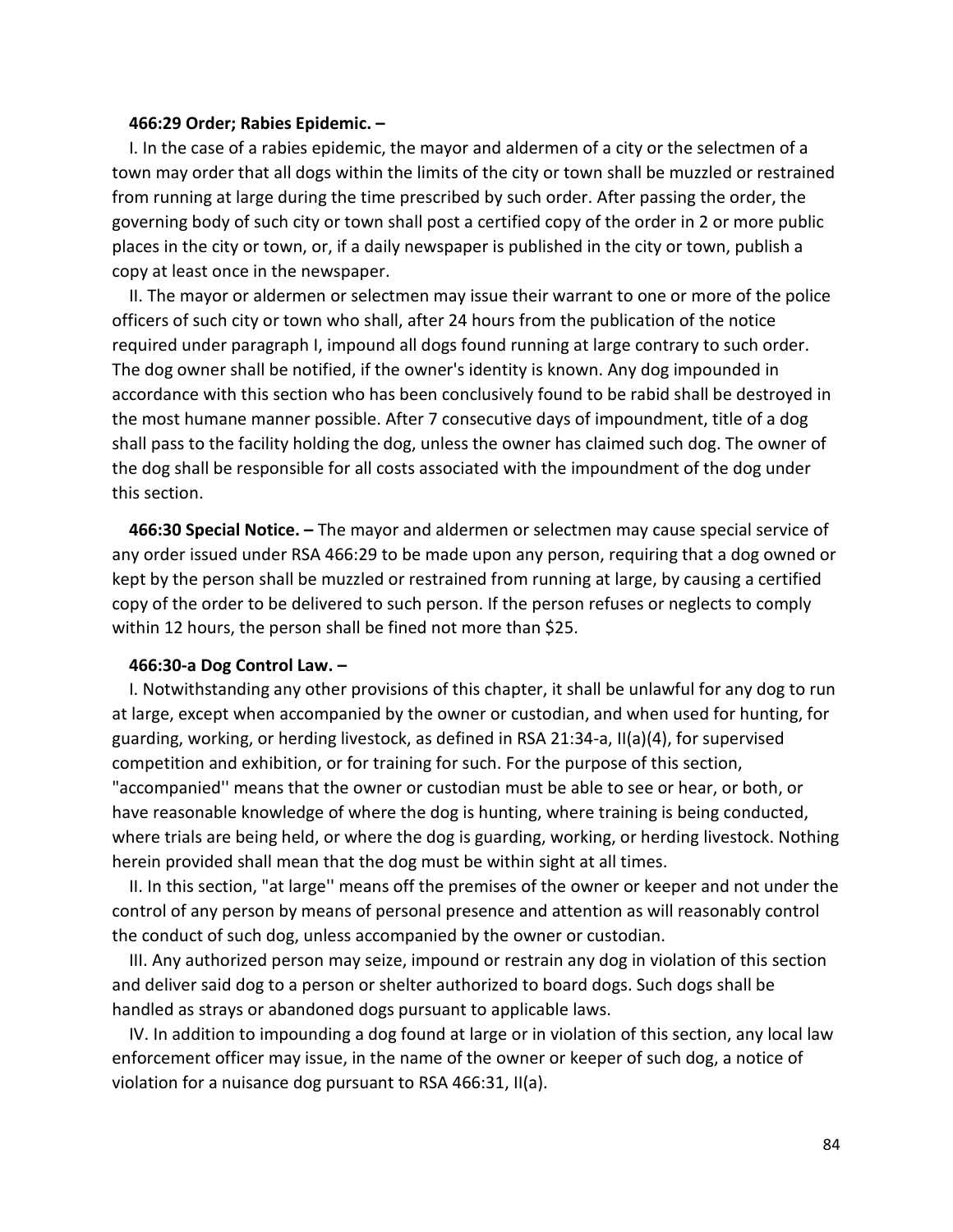V. The provisions of this section shall not be effective in any city or town unless adopted by a city or town pursuant to RSA 466:30-b.

#### **466:30-b Referendum. –**

 I. (a) Any city or town desiring to adopt the provisions of RSA 466:30-a may do so by approving as described in paragraph II or III the following question: "Shall we adopt the provisions of RSA 466:30-a which make it unlawful for any dog to run at large, except when accompanied by the owner or custodian, and when used for hunting, herding, supervised competition and exhibition or training for such?''

 (b) The ballot containing the question shall include 2 squares next to the question allowing the voter to vote "Yes'' or "No.'' If no cross is made in either of the squares, the ballot shall not be counted on the question.

 (c) If a majority of those voting on the question vote "Yes,'' RSA 466:30-a shall apply within the city or town.

 II. (a) In a town, the question shall be included in the annual meeting warrant upon a vote of the selectmen or upon application of voters according to the provisions of RSA 39:3 for annual meetings.

 (b) The selectmen shall hold a public hearing on the question at least 15 days but not more than 30 days before the annual meeting. Notice of the hearing shall be posted in 2 public places in the town and published in a newspaper of general circulation in the town at least 7 days in advance.

 (c) Voting shall be by official ballot if that system has been adopted by the town. In other towns, voting shall be by a special ballot prepared by the clerk.

 III. In a city, the question shall be placed on the official ballot for any regular municipal election upon a vote of the city council or upon submission to the city council of a petition signed by 5 percent of the registered voters.

 IV. Any town or city which has adopted RSA 466:30-a may rescind its adoption by majority vote of those voting on the question submitted to the voters in the same manner as provided for adoption under paragraph II or III. The question on rescission shall read: "Shall we rescind our adoption of RSA 466:30-a concerning dog control so that it will no longer be unlawful for a dog to run at large in this town (or city)?''

 V. A town or city which either does not adopt, or rescinds its adoption of, RSA 466:30-a, may adopt other ordinances pertaining to dogs running at large under RSA 31:39 or RSA 47:17, XI.

#### **Section 466:31**

#### **466:31 Dogs a Menace, a Nuisance or Vicious. –**

I. [Repealed.]

 II. Under this section, a dog is considered to be a nuisance, a menace, or vicious to persons or to property under any or all but not limited to the following conditions:

(a) If a dog is "at large,'' which means it is off the premises of the owner or keeper and not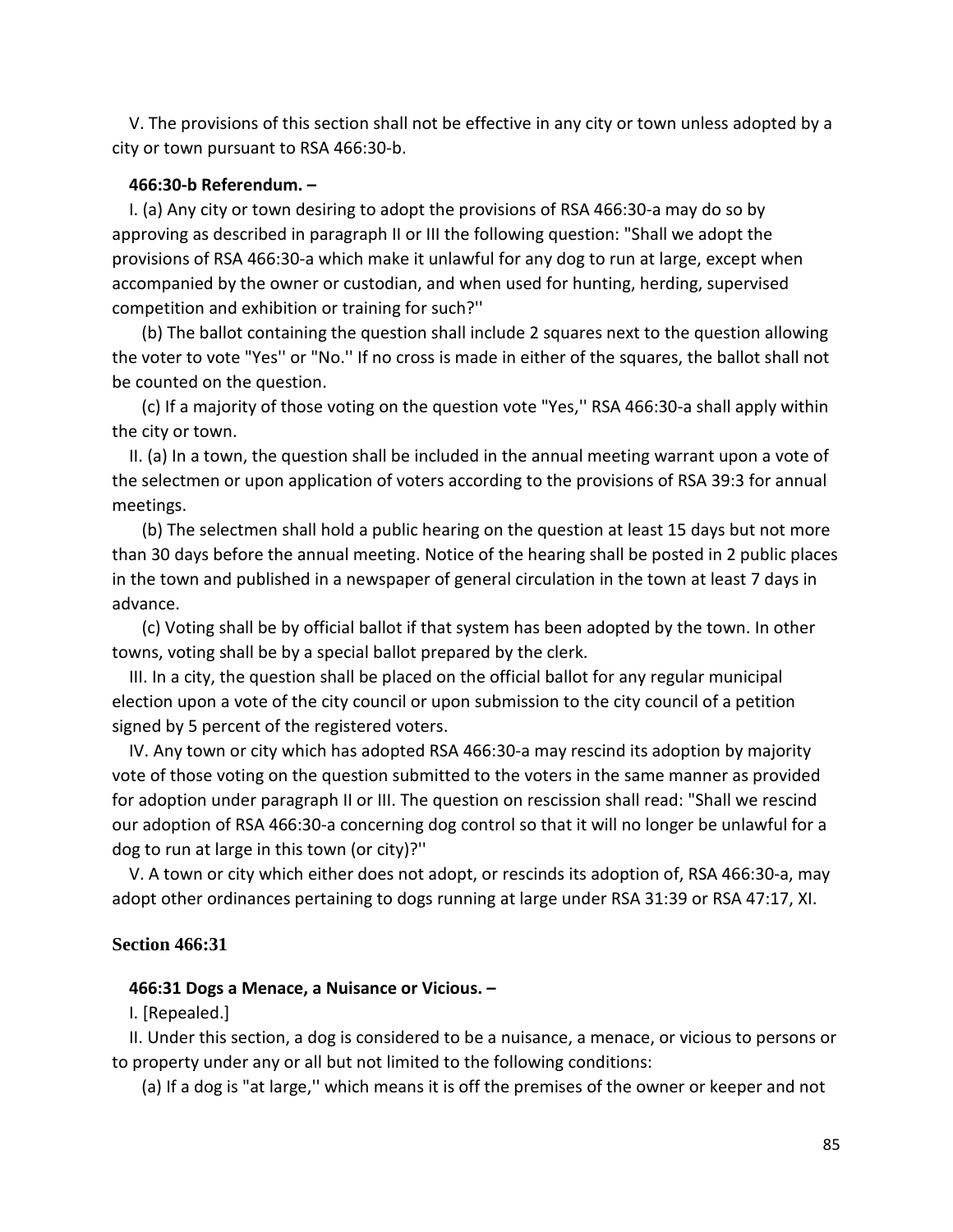under the control of any person by means of personal presence and attention as will reasonably control the conduct of such dog, unless accompanied by the owner or custodian. This subparagraph shall not include a dog which is being used for hunting, supervised competition, exhibition, or training for such activities if accompanied by the owner or custodian, or a dog which is guarding, working, or herding livestock, as defined in RSA 21: 34-a, II(a)(4), meaning that the owner or custodian must be able to see or hear the dog, or have reasonable knowledge of where the dog is hunting or herding, or where training is being conducted or where trials are being held, provided that such dog does not have to be within sight at all time;

 (b) If it barks for sustained periods of more than 1/2 hour, or during the night hours so as to disturb the peace and quiet of a neighborhood or area, not including a dog which is guarding, working, or herding livestock, as defined in RSA 21:34-a, II(a)(4);

 (c) If it digs, scratches, or excretes, or causes waste or garbage to be scattered on property other than its owner's;

 (d) If any female dog in season (heat) is permitted to run at large or be off the premises of the owner or keeper during this period except when being exercised on a leash by a responsible adult. At all other times such dog shall be confined within a building or enclosure in such manner that she will not come in contact (except for intentional breeding purposes) with a male dog. A female dog in heat shall not be used for hunting;

 (e) If it growls, snaps at, runs after, or chases any person or persons not on the premises of the owner or keeper;

 (f) If it runs after, or chases bicycles, motor vehicles, motorcycles, or other vehicles being driven, pulled or pushed on the streets, highways, or public ways;

 (g) If, whether alone or in a pack with other dogs, it bites, attacks, or preys on game animals, domestic animals, fowl or human beings.

 II-a. If the skin of a person has been punctured by a dog and the incident was reported, including the identity of the dog and its owner, to the animal officer, if any, or to the town clerk, such officer or clerk shall, within 24 hours, notify the injured person, or, in the case of a minor, the minor's parent or guardian, whether, according to town records, the dog has been appropriately immunized against rabies.

 III. (a) Any person who fails, by appropriate action including but not limited to restraining an animal from running at large, or otherwise effectively abating a nuisance found such under the provisions of this section, or who fails to comply with any other provisions of this section after being so ordered, shall have the person's dog taken into custody by the police of the city, constable of the town, or other person authorized by the town and such disposition made of the dog as the court may order.

 (b) Notwithstanding RSA 466:31-a, if a law enforcement officer does not witness the nuisance behavior, the name of the complainant shall be released as public information before any fine under RSA 466:31-a shall be levied.

#### **466:31-a Penalties. –**

I. Any person who violates any provision of RSA 466:31 shall be guilty of a violation; provided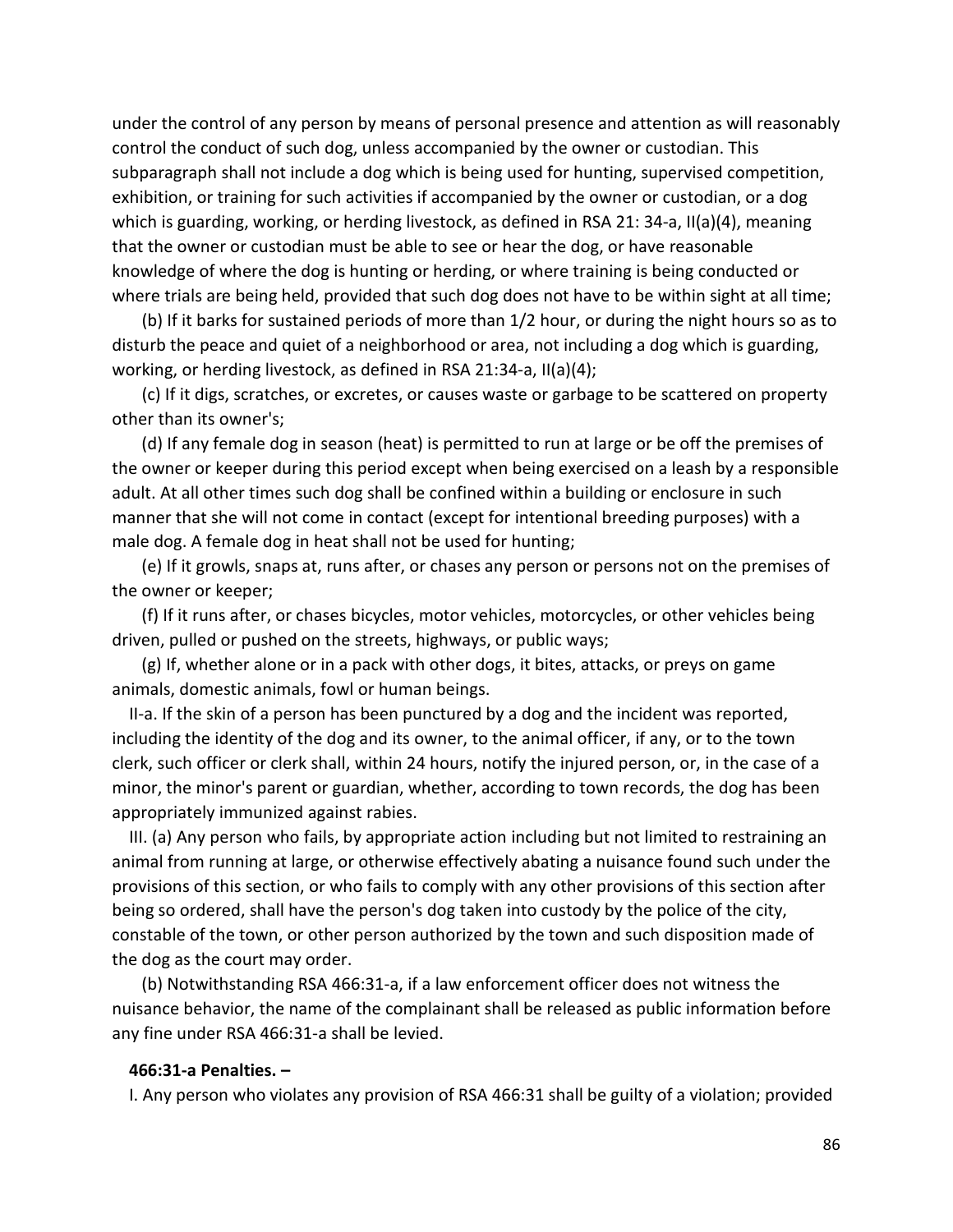that if such person chooses to pay the civil forfeiture specified in paragraph II, the person shall be deemed to have waived the right to have the case heard in district or municipal court and shall not be prosecuted or found guilty of a violation of RSA 466:31. Any person who does not pay the civil forfeiture specified in paragraph II shall have the case disposed of in district or municipal court.

 II. Any person who violates any of the provisions of RSA 466:31 shall be liable for a civil forfeiture, which shall be paid to the clerk of the town or city wherein such dog is owned or kept within 96 hours of the date and time notice is given by any law enforcement officer or other person authorized by the town to the owner or keeper of a dog in violation of RSA 466:31. If the forfeiture is paid, said payment shall be in full satisfaction of the assessed penalty. The forfeiture shall be in the amount as specified for the following violations:

 (a) \$25 for the first nuisance offense under RSA 466:31, II(a), (b), (c) or (d); \$100 for the second or subsequent nuisance offense committed within 12 months of the first nuisance offense under RSA 466:31, II(a), (b), (c) or (d).

 (b) \$50 for the first menace offense under RSA 466:31, II(e) or (f); \$200 for the second or subsequent menace offense committed within 12 months of the first menace offense under RSA 466:31, II(e) or (f).

(c) \$100 for the first vicious offense under RSA 466:31, II(g).

 (d) \$400 for the second or subsequent vicious offense committed within 12 months of the first vicious offense under RSA 466:31, II(g).

 III. Any person who pays a civil forfeiture specified in paragraph II 2 times in any 12-month period according to the records of the town or city clerk, may not pay a civil forfeiture for subsequent violations of RSA 466:31 in that 12-month period, but shall have those cases disposed of in district or municipal court. In the case of a vicious dog, as described by RSA 466:31, II(g), where its behavior presents a threat to public safety, immediate district court or municipal court proceedings may be initiated in lieu of the civil forfeiture.

 **466:32 Officers' Fees. –** Police officers or constables shall be compensated for service under RSA 466:31 as provided in RSA 466:15.

### **Damages to Game**

 **466:33 Dogs at Large. –** It shall be unlawful for the owner or custodian of any dog to permit such dog to run at large in territory inhabited by game birds or quadrupeds, or on lands where livestock is pastured, at any time of the year; provided that hares and rabbits may be hunted with dogs during the open season under the owner's control and supervision. Any organized club may hold a club licensed or sanctioned field trial on game which is otherwise protected. Said club shall secure permission from the owner of the land on which said trial is to be held, and shall notify the executive director of the fish and game department at least 2 weeks in advance of the date and place of the trial. Whoever violates the provisions of this section shall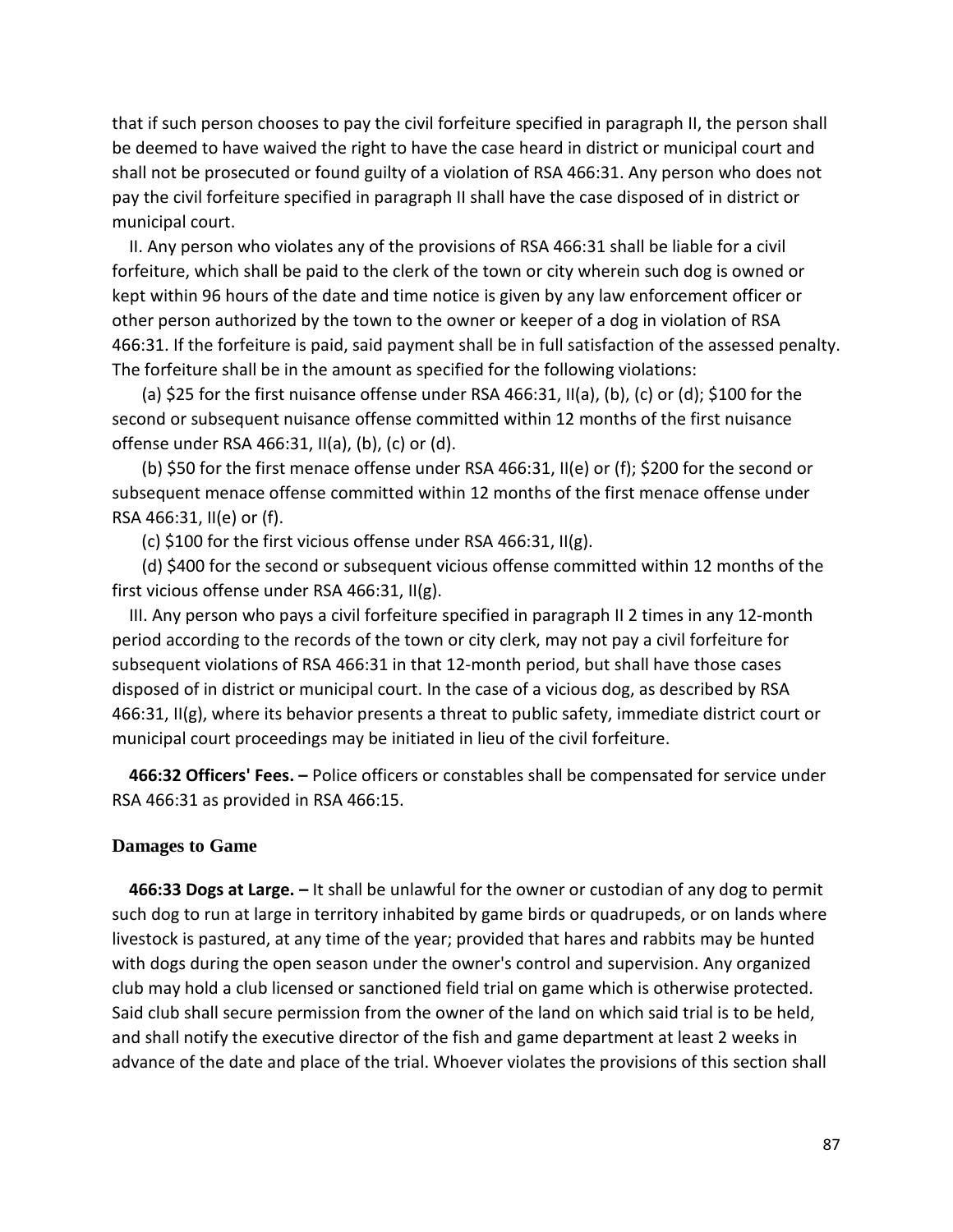be guilty of a violation. Dogs which are guarding, working, or herding livestock, as defined in RSA 21:34-a, II(a)(4), shall be exempt from this section.

 **466:34 Pursuing Game, Etc. –** Any owner of a dog to whom notice has been given that such dog, when at large, has been discovered pursuing or harassing moose, caribou, deer or sheep, or injuring any domestic creature, shall be guilty of a violation for each subsequent occasion on which said dog shall be so discovered.

 **466:35 Maiming Game. –** If any dog, at any time, shall maim, injure or destroy any wild animal protected by law, the owner thereof shall be fined the same amount which the statutes impose upon persons for killing the same animal contrary to law.

 **466:36 Killing Dogs. –** Any conservation officer, state police officer, dog constable, or any New Hampshire certified police officer may kill any dog found in the act of maiming or in close pursuit of deer, moose, caribou, sheep, cattle, swine, poultry, or any domestic animal. No civil action for recovery of damages shall lie against any conservation officer, state police officer, dog constable, or any New Hampshire certified police officer while acting under authority granted herein. The owner or owners of any dog or dogs caught in the act of maiming or in close pursuit of deer, moose, caribou, sheep, cattle, swine, poultry, or any domestic animal shall be guilty of a violation and notwithstanding the provisions of Title LXII may be fined up to \$500.

### **Penalties, etc.**

 **466:37 Official Neglect. –** Any city or town officer who refuses or willfully neglects to perform the duties imposed upon such officer by this chapter relating to dogs shall be guilty of a violation, the fine to be paid to the city or town.

 **466:38 How Recoverable. –** All fines and penalties provided in this chapter relating to dogs may be recovered on complaint before a district court or municipal court in the town or county where the offense is committed.

 **466:39 City or Town Bylaws. –** The local governing body may make such additional bylaws and regulations concerning the licensing and restraining of dogs as it deems reasonable, and may affix penalties not exceeding \$50 for a breach thereof. Such bylaws and regulations shall relate only to dogs owned or kept in such city or town, and the annual fee required for a license shall in no case be more than \$1 in addition to the sum hereby required.

### **Miscellaneous**

 **466:40 Mutilation Prohibited. –** Any person who shall crop or cut or cause to be cropped or cut off the whole or any part of the ear of a dog, unless such person is a veterinarian duly registered under the provisions of RSA 332-B and unless such operation is performed while the dog is under an anesthetic, shall be fined not more than \$250.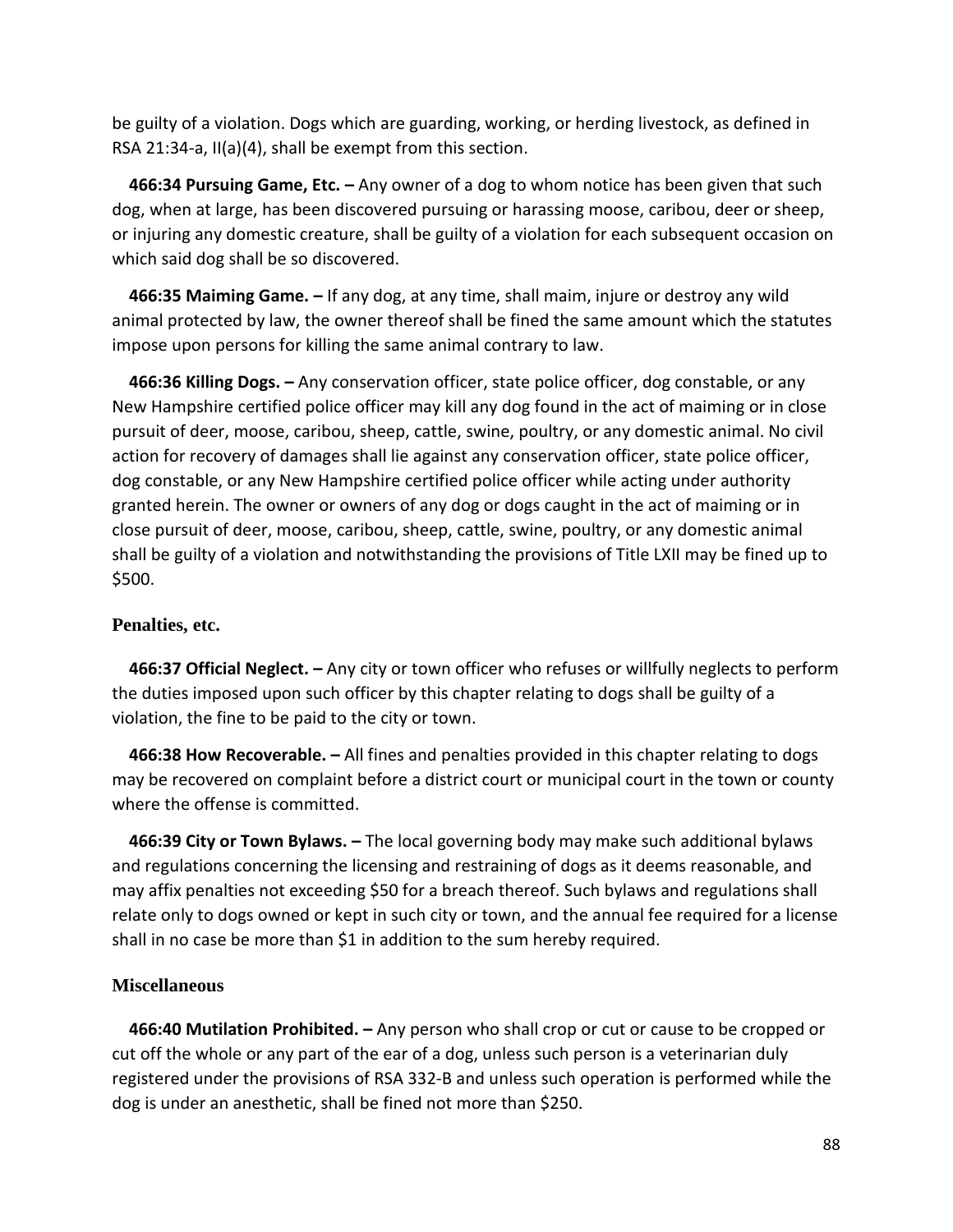**466:40-a Possession of Cropped Dog. –** The possession of a dog with an ear cropped or cut off and with a resulting wound unhealed, confined upon the premises of or in charge or custody of any person, shall be prima facie evidence of a violation of the provisions of RSA 466:40 by the person in control of such premises or the person having charge or custody, unless such person shall have in the person's possession a certificate of cropping signed by a veterinarian duly registered under the provisions of RSA 332-B certifying that the veterinarian performed the operation in accordance with the provisions of RSA 466:40, giving the date of the operation, the name of the owner of the dog and a description of the dog.

 **466:42-a Stealing Dogs, etc. –** Whoever wrongfully removes the collar from or steals a dog licensed and collared as aforesaid shall be guilty of a misdemeanor. Whoever distributes or exposes a poisonous substance with intent that the same shall be eaten by any dog shall be guilty of a misdemeanor and shall be liable to the dog's owner for its value.

 **466:42-b Civil Recovery. –** Whoever wrongfully kills or maims, entices or carries away a licensed dog shall be liable to its owner for its value in a civil proceeding.

### **466:44 Restaurants and Food Stores. –**

 I. Except as provided in paragraph II, no person shall bring any animal into any restaurant or any store that sells food; and no person shall allow any animal to enter in any store that sells food, except for service animals as provided in RSA 167-D. Whoever violates the provisions of this paragraph shall be guilty of a violation.

 II. A restaurant owner may allow his or her properly disciplined companion dog inside his or her place of business. Such dogs shall not be allowed in food preparation or production areas. A restaurant owner allowing his or her companion dog shall prominently display a sign at all public entrances advising patrons that his or her companion dog is allowed on the premises and that such dog shall be removed from any portion of the premises where members of the public are present in the event a patron with a service animal is present.

 **466:45 Responsibility of Cities and Towns. –** Every city and town shall inform every restaurant and every store that sells food in such city or town of the provisions of RSA 466:44.

### **Guard Dogs in Commercial Establishments**

### **466:46 Definitions. –** In this subdivision:

 I. "Commercial establishment'' means any business operated by a person, firm, partnership, corporation or other legal entity which sells, rents, leases or otherwise transacts a retail or wholesale business with the general public.

 II. "Custodian of guard dog'' means any person, firm, partnership, or corporation which owns, leases or maintains a guard dog on the property of a commercial establishment to protect the establishment from unauthorized intrusion.

 III. "Guard dog'' means any breed of dog of either sex which is utilized to attack or repel unauthorized intruders whether on command or by instinct.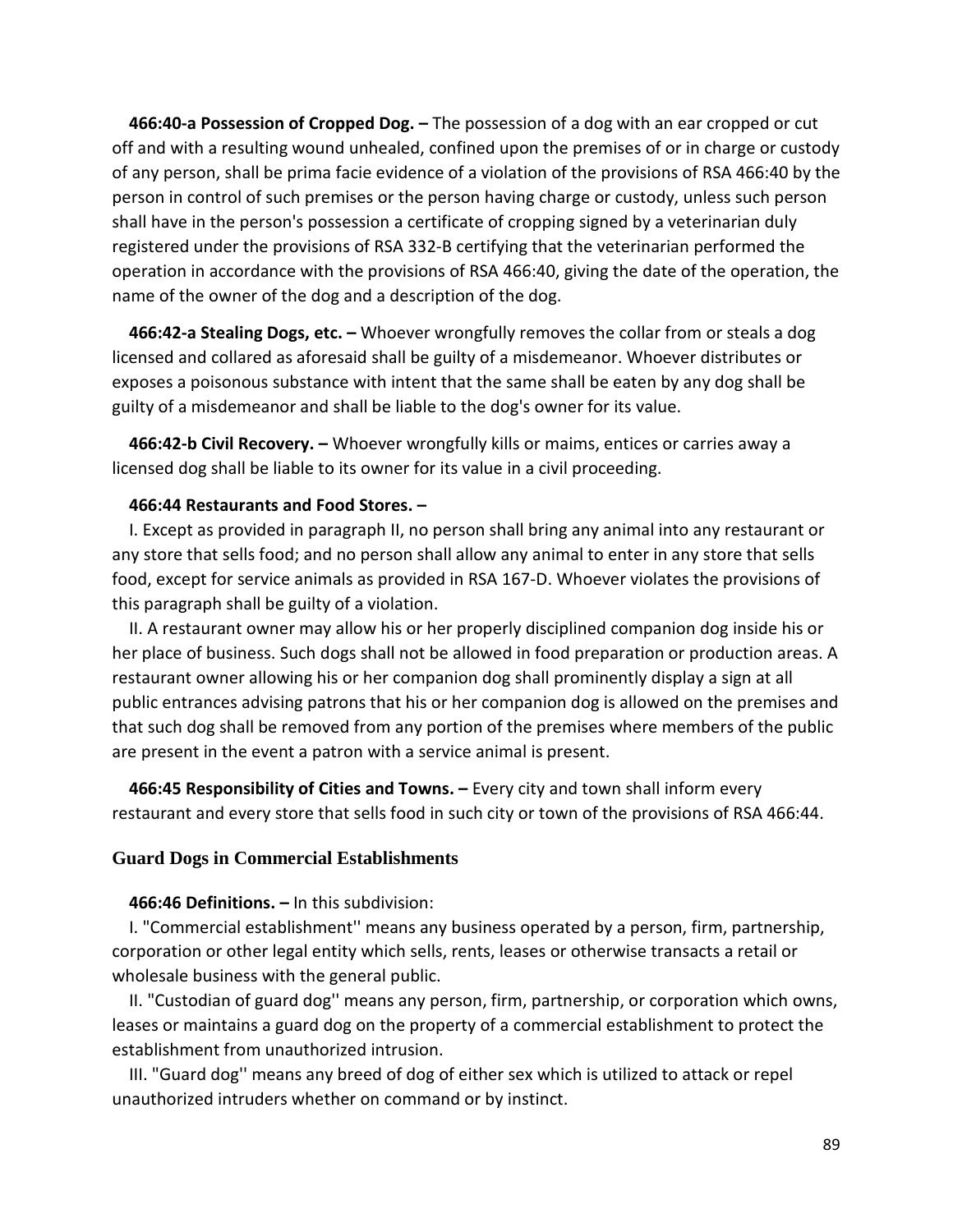IV. "Local law enforcement authority'' means the local police department of the city or town or the dog officer in a city or town, as may be designated by the city council or board of selectmen.

**466:47 License. –** A guard dog shall be licensed pursuant to RSA 466:4.

 **466:48 Registration. –** In addition to the dog license required by RSA 466:4, no guard dog shall be used in any city or town without prior approval of the local law enforcement authority and appropriate registration with that authority.

 **466:49 Registration Fee. –** The annual registration fee for a guard dog shall be \$10, paid to the local law enforcement authority for deposit in the general fund of the city or town. Each registration shall expire one year from the date of issue.

 **466:50 Registration Requirements. –** Prior to approval of the registration of any guard dog, the custodian shall provide to the local law enforcement authority satisfactory proof of the following:

 I. That the premises to be guarded by the guard dog has sufficient restraining devices, such as fences or walls, to prevent access by the public during the periods that the guard dog is used to protect the premises from unauthorized entry or the escape by the guard dog from the enclosed premises.

 II. That the guard dog shall be treated and maintained in a humane manner whether or not the dog is on guard duty.

 III. That the custodian has liability insurance for each dog of not less than \$100,000 to protect the general public, in the event the guard dog eludes confinement and attacks and injures a person on public or private property.

IV. That the guard dog has been properly licensed pursuant to RSA 466:4.

 V. That the premises to be guarded by a guard dog shall be properly posted to warn the general public with sufficient number of signs as may be required by the local law enforcement authority.

 **466:51 Inspections. –** The local law enforcement authority shall inspect the premises of each custodian of a registered guard dog during normal business hours. If conditions on said premises do not meet the requirements of RSA 466:50, the local law enforcement authority shall direct removal of the dog until the defect is corrected.

 **466:52 Hearing. –** If the custodian of a registered guard dog has had the dog's registration voided pursuant to RSA 466:51, the custodian may request in writing a hearing before the city council or board of selectmen, as appropriate, and said hearing shall be conducted within 30 days of receipt of the request for the hearing. The decision of either the city council or board of selectmen shall be final; provided, however, the custodian may appeal to the appropriate superior court within 30 days for a trial de novo.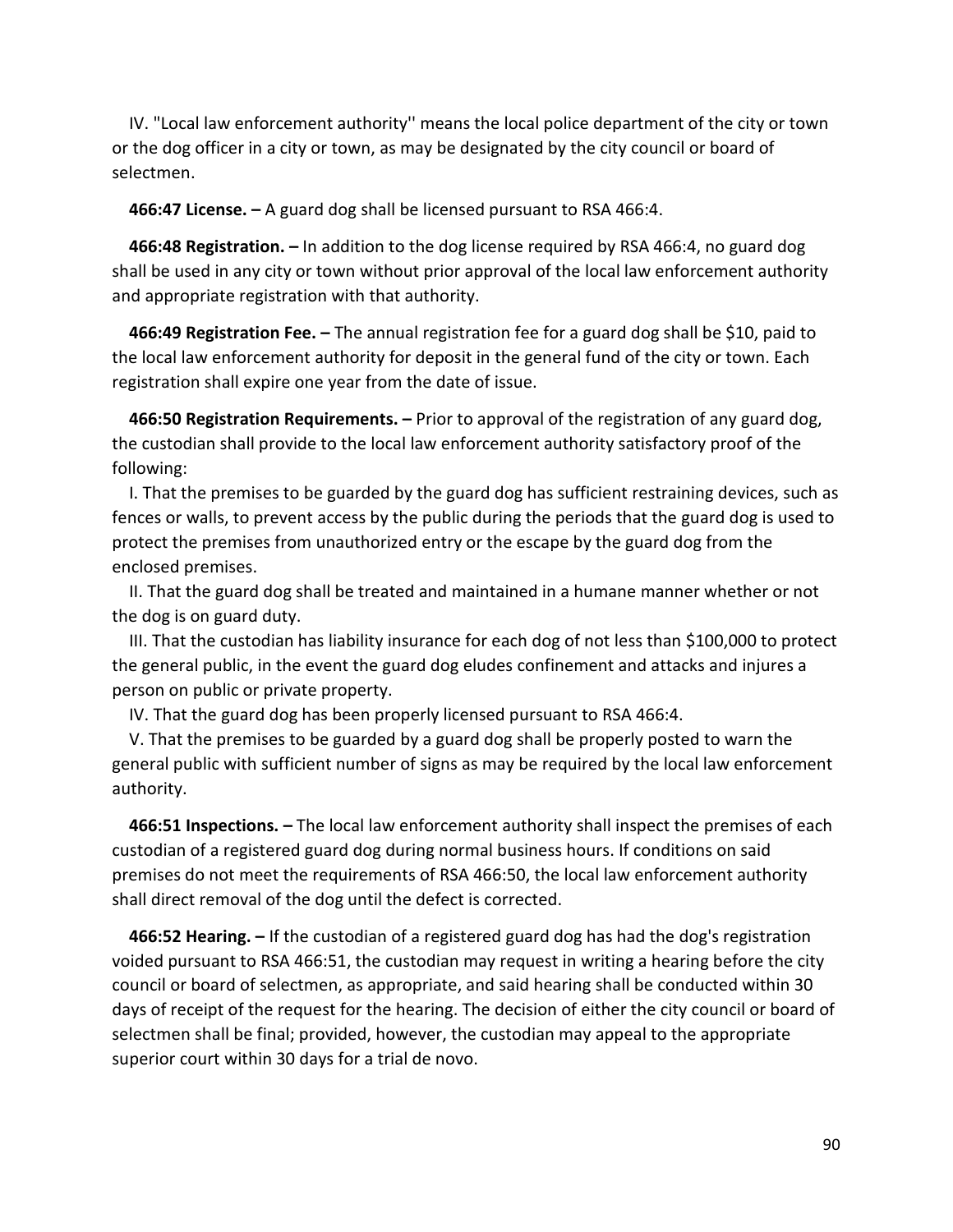#### **466:53 Notification to Local Agencies. –**

 I. The local law enforcement authority shall notify the local fire department and other agencies which may need emergency access to the guarded premises, as may be appropriate, that a guard dog has been duly registered and is authorized to be in a specifically designated commercial establishment.

 II. The custodian shall provide the local law enforcement authority with the name or names of persons to be contacted in the event of an emergency, who are able to control the guard dog and permit unimpeded access to the commercial establishment to handle the emergency as may be necessary.

 **466:54 Penalty. –** Any person, firm, partnership or corporation who violates any provision of this subdivision shall be guilty of a violation for the first offense and guilty of a misdemeanor for subsequent offenses.

### **CHAPTER 466-A WOLF HYBRIDS**

#### **466-A:1 Definitions. –** In this chapter:

I. [Repealed.]

 II. "Canine'' means a member of a species of mammal consisting of dogs, wolves, jackals, foxes, and coyotes.

III. "Hybrid'' means an offspring of 2 animals of different species or genera.

 IV. "Owner'' means any person keeping, harboring, or having charge or control of a hybrid, or permitting any hybrid to habitually be or remain on, or be lodged or fed within such person's house, yard, or premises. This term shall not apply to veterinarians or kennel operators temporarily maintaining on their premises hybrids owned by other persons.

 V. "Person'' means any individual, partnership, company, association, trust, corporation, governmental unit or agency, or any other legal entity.

VI. "Wolf'' means any canine classified as Canis lupis or Canis rufus.

 VII. "Wolf hybrid'' means any canine which has had a wolf ancestor within the previous 4 generations. This definition shall include a wolf or wolf hybrid as either a sire or dam, grandsire or dam, great-grandsire or dam or great-great grandsire or dam. An animal shall also be considered a wolf hybrid if it has been represented by its owner or former owner as having wolf ancestry.

 **466-A:2 General Applicability. –** The provisions of RSA 466, RSA 436:99-109 and RSA 644:8, shall apply to wolf hybrids, except as modified by the provisions of this chapter.

#### **466-A:3 Prohibitions. –**

 I. No person shall sell or resell, offer for sale or resale, or release or cause to be released a wolf hybrid in the state of New Hampshire.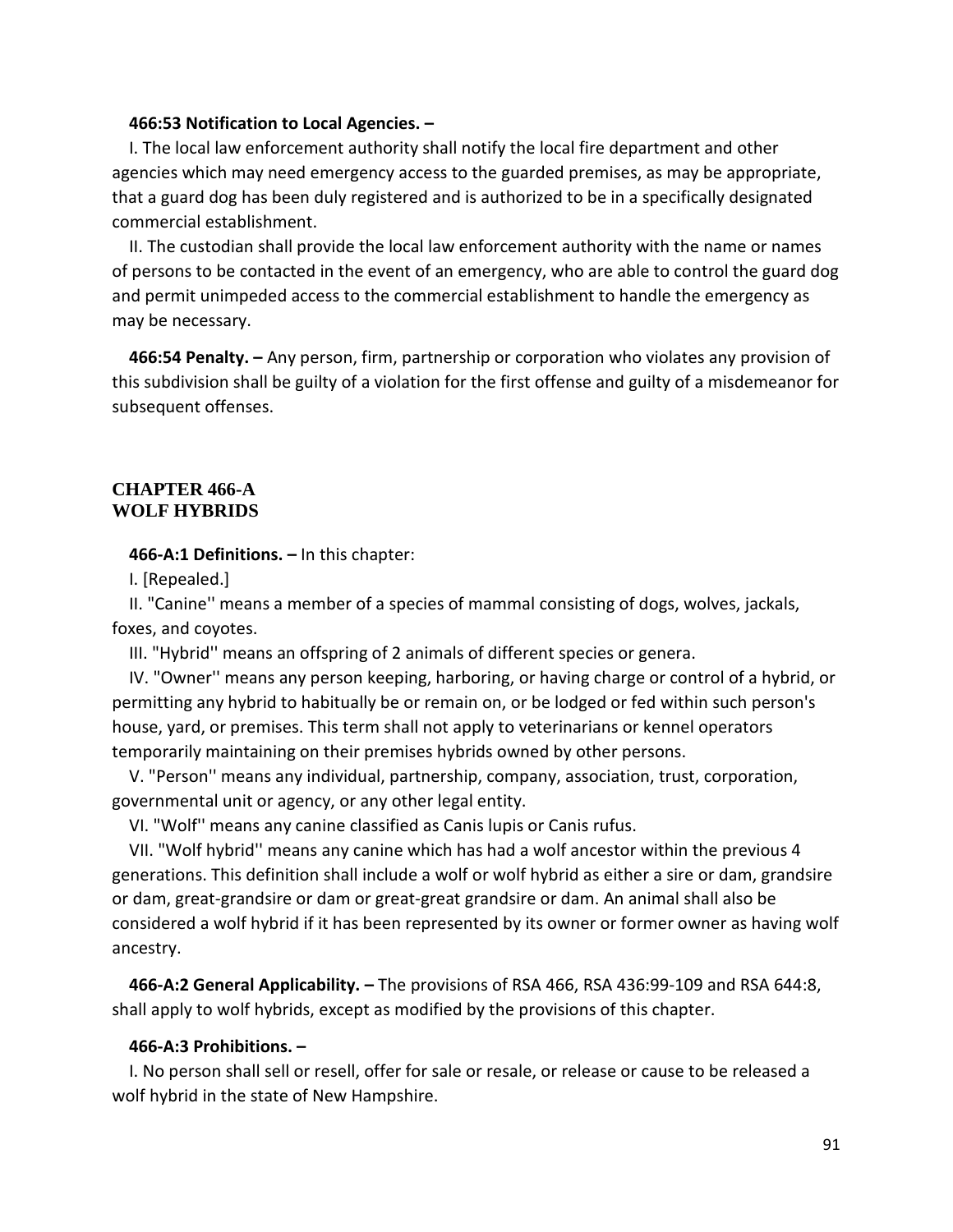II. (a) A person may import a wolf hybrid provided the wolf hybrid is spayed or neutered and has proper documentation of the spaying or neutering.

 (b) A person may bring a wolf hybrid into the state temporarily for competitive events. III. Any person possessing a wolf hybrid shall keep accurate licensing and vaccination records, as required by RSA 466-A:2 and neutering records, as provided in RSA 466-A:3, II, which shall be available for inspection by an animal control officer or law enforcement officer.

 **466-A:4 Vaccination. –** The owner of a wolf hybrid shall be required by the veterinarian administering the rabies vaccination, as required by RSA 436:100, to sign an affidavit in the presence of a veterinarian indicating awareness that the use of the canine-approved vaccine on wolf hybrids is experimental and acknowledging that neither the veterinarian administering the vaccine nor the manufacturer of the vaccine shall be liable in the event the wolf hybrid contracts rabies. The commissioner of the department of agriculture, markets, and food shall determine the form and content of this affidavit by rules adopted pursuant to RSA 541-A. If the commissioner of agriculture, markets, and food makes a determination that the rabies vaccine is proven to be effective when administered to wolf hybrids, then the signing of this affidavit shall no longer be required.

 **466-A:5 Confinement. –** Each wolf hybrid shall be under the physical control of the owner or confined in an enclosure or structure sufficient to prohibit escape. Adequate facilities and shelter, clean of waste and debris and free of infestation, shall be provided for keeping such animal.

 **466-A:5-a Rulemaking Authority. –** The commissioner of agriculture, markets, and food shall adopt rules, under RSA 541-A, relative to standards for confinement and control under RSA 466-A:5.

### **466-A:6 Penalty; Administrative Fines. –**

 I. Any person in violation of this chapter or any rule adopted under this chapter shall be guilty of a class A misdemeanor.

 II. Any person who violates any provision of this chapter, or any rule or order of the commissioner of agriculture, markets, and food, shall be subject to the imposition of an administrative fine levied by the commissioner, not to exceed \$1,000 for each violation.

### **CHAPTER 467 RUNNING AT LARGE**

 **467:1 Bull. –** An owner or keeper of a bull more than 6 months old, who willfully or negligently permits such bull to run at large, out of the enclosure of such owner or keeper, shall be guilty of a violation, and any fine collected hereunder shall inure to the use of the town in which the offense was committed, and shall also be liable to a party injured for the damage done by such bull while running at large.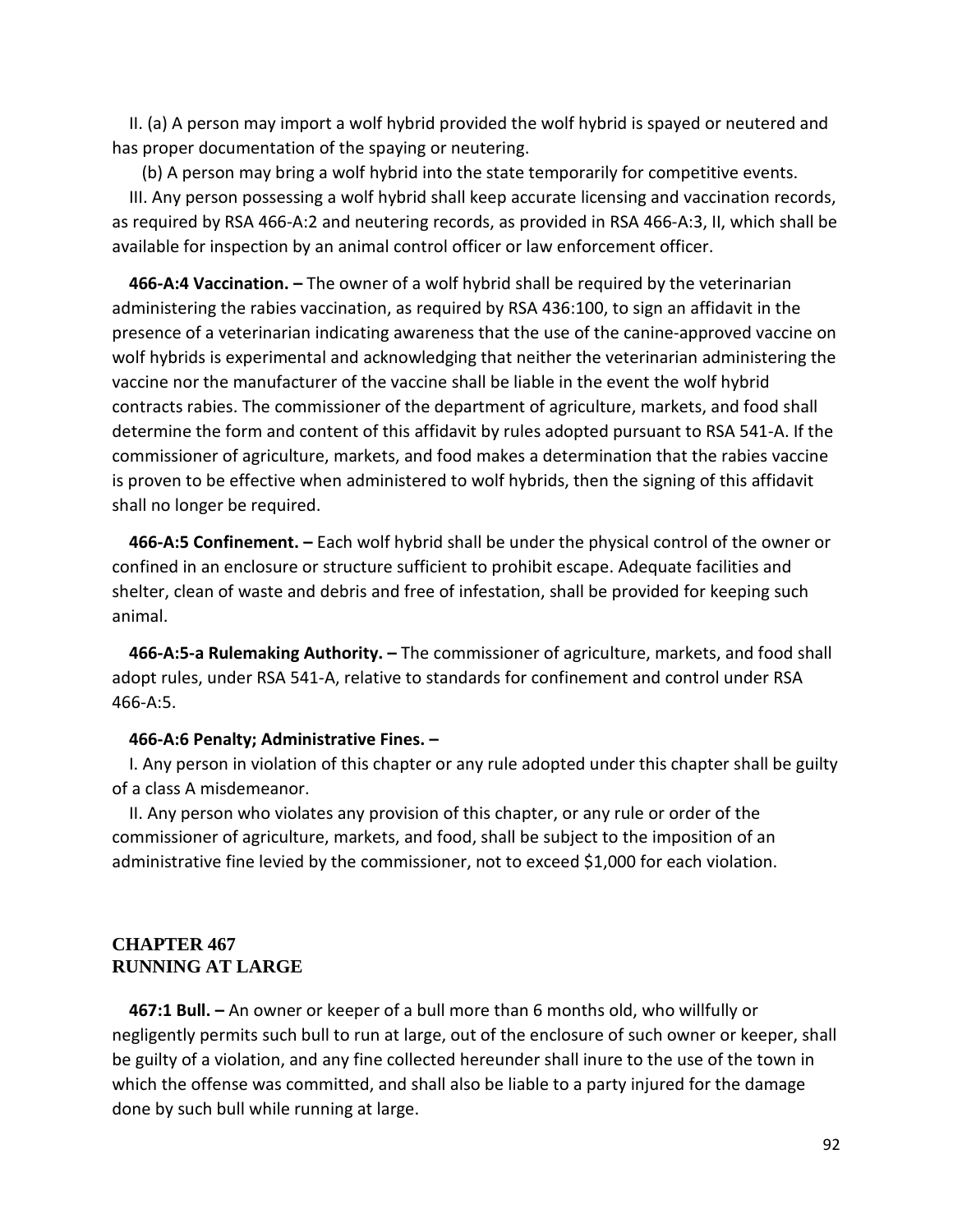**467:1-a Stallions. –** Any owner or keeper of a stallion more than 12 months old, who willfully or negligently permits such stallion to run at large, out of the enclosure of such owner or keeper, shall be guilty of a violation. The fine imposed shall be for the use of the town in which the offense was committed, and the guilty party shall also be liable to the party injured and for damage done by such stallion running at large.

 **467:2 Ram. –** If any person shall willfully or negligently suffer any ram belonging to him, or in his care, to go at large out of his enclosure between August 1 and December 1 in any year he shall be guilty of a violation for each offense.

 **467:3 Wild Boar. –** Any person or corporation owning or possessing wild boar in this state shall at all times keep such wild boar in a safe and suitable enclosure so that they may not run at large or damage the person or property of others.

 **467:4 Abatement. –** Any person or corporation owning or having introduced wild boar into this state who shall have suffered, permitted, or otherwise failed to prevent the escape of such wild boar shall abate, at his or its own expense, the public nuisance resulting therefrom on or before April 1, 1950, by employing all reasonable means to capture or exterminate such wild boar and their progeny. Persons suffering damage to their lands, property or person after April 1, 1950, caused by wild boar at large as specified in this section, and which are not captured or exterminated as herein provided within the specified time limit, may recover such damage in an action of trespass against the said owner, or person or corporation having introduced the same into this state.

 **467:5 Liability. –** Any person or corporation owning or possessing wild boar in this state who shall violate the provisions of RSA 467:3 shall be liable in an action of trespass for all damage done by said wild boar to the lands, properties or persons of others.

 **467:6 Nature of Remedy. –** The remedies created and duties imposed by RSA 467:4 and 467:5 shall be deemed cumulative and are not intended to modify or supersede any remedy available or duty imposed at common law.

### **CHAPTER 468 ANIMAL BRANDS AND MARKS**

 **468:1 Marks; Record. –** Any person may mark in the ear or brand his sheep as he may think proper, and may cause a description of such mark or brand to be recorded by the town clerk of the town in which he resides or in which his sheep may be kept. The town clerk shall be entitled to receive \$.06 for recording the same.

**468:2 Altering Brand, etc. –** If any other person shall willfully alter, cut out or deface the mark or brand of any such sheep, or if any person, under pretense of marking the same, shall cut off the ear or ears of any sheep, he shall be guilty of a violation.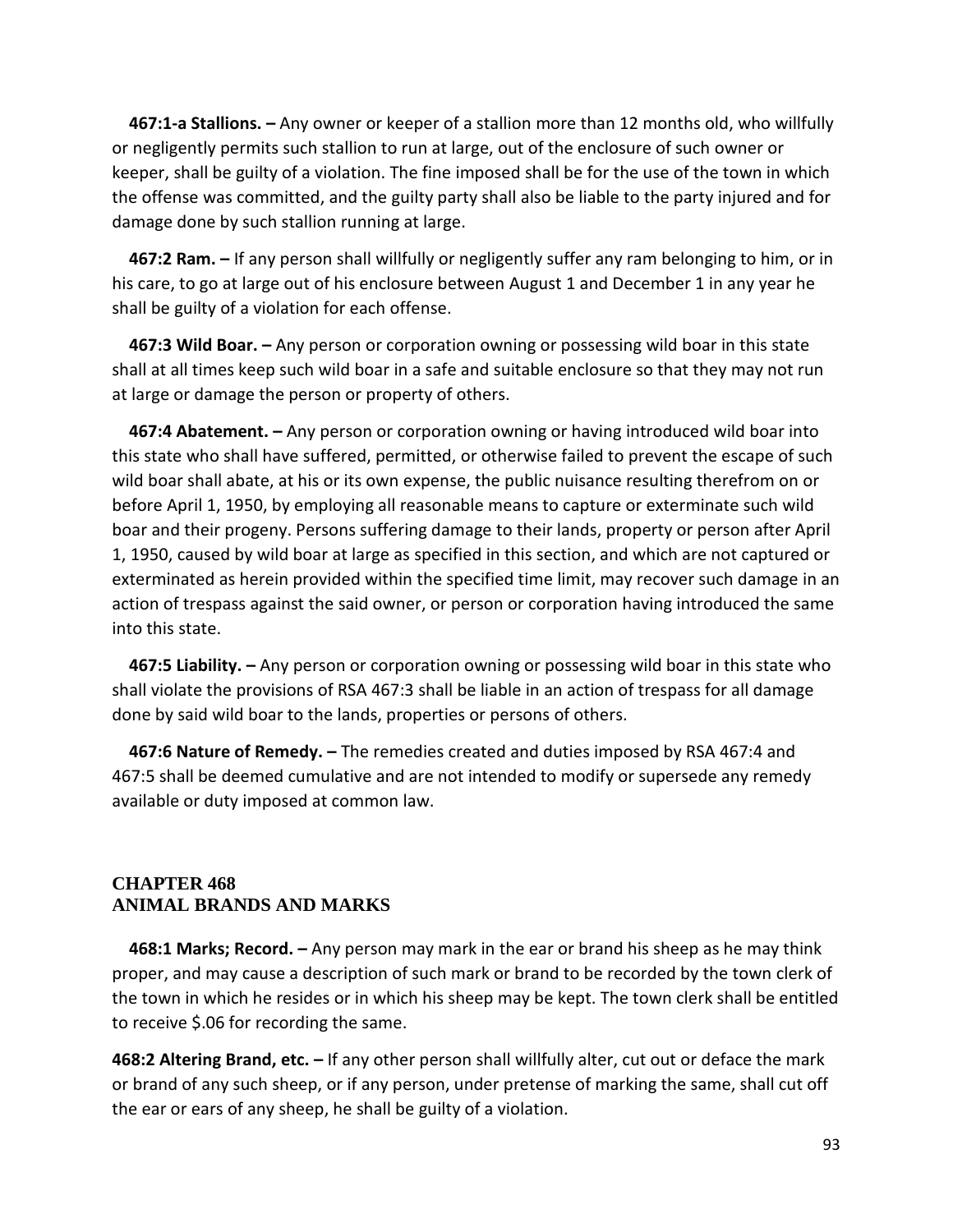## **TITLE LII ACTIONS, PROCESS, AND SERVICE OF PROCESS**

## **CHAPTER 508 LIMITATION OF ACTIONS**

### **508:19 Liability; Equine Activities. –**

I. In this section:

 (a) "Engages in an equine activity'' means rides or drives an equine; or assists in medical treatment of an equine; or is a passenger upon an equine; or is a passenger in a vehicle drawn by an equine; or trains, whether mounted or unmounted, an equine; or who is involved in event management. The term "engages in an equine activity'' does not include being a spectator at an equine activity, except in cases where the spectator is in an unauthorized area and in immediate proximity to the equine activity.

(b) "Equine'' means a horse, pony, mule, donkey, or hinny.

(c) "Equine activity'' means:

 (1) Equine shows, fairs, competitions, performances, or parades that involve any or all breeds of equines and any of the equine disciplines, including, but not limited to, dressage, hunter and jumper horse shows, grand prix jumping, 3-day events, combined training, rodeos, driving, pulling, cutting, polo, steeple chasing, hunting, english and western performance riding, endurance riding, games, and eventing.

(2) Equine training or teaching activities.

(3) Boarding equines.

 (4) Riding, inspecting, or evaluating an equine belonging to another, whether or not the owner has received some monetary consideration or other thing of value for the use of the equine or is permitting a prospective purchaser of the equine to ride, inspect, or evaluate the equine.

 (5) Rides, trips, hunts, field trials, or other equine activities of any type, however informal or impromptu, that are sponsored by an equine activity sponsor.

(6) Placing or replacing shoes on an equine.

 (d) "Equine activity sponsor'' means an individual, group, club, partnership, or corporation, whether or not the sponsor is operating for profit or not for profit, which sponsors, organizes, or provides for, equine activities, including, but not limited to, pony clubs, 4-H clubs, field trial clubs, hunt clubs, riding clubs, school and college sponsored classes, programs and activities, therapeutic riding programs, stables, clubhouses, pony ride strings, fairs, and arenas at which the activity is held.

(e) "Equine professional'' means a person engaged for compensation:

 (1) In instructing a participant or renting to a participant an equine for the purpose of riding, driving, or being a passenger upon the equine.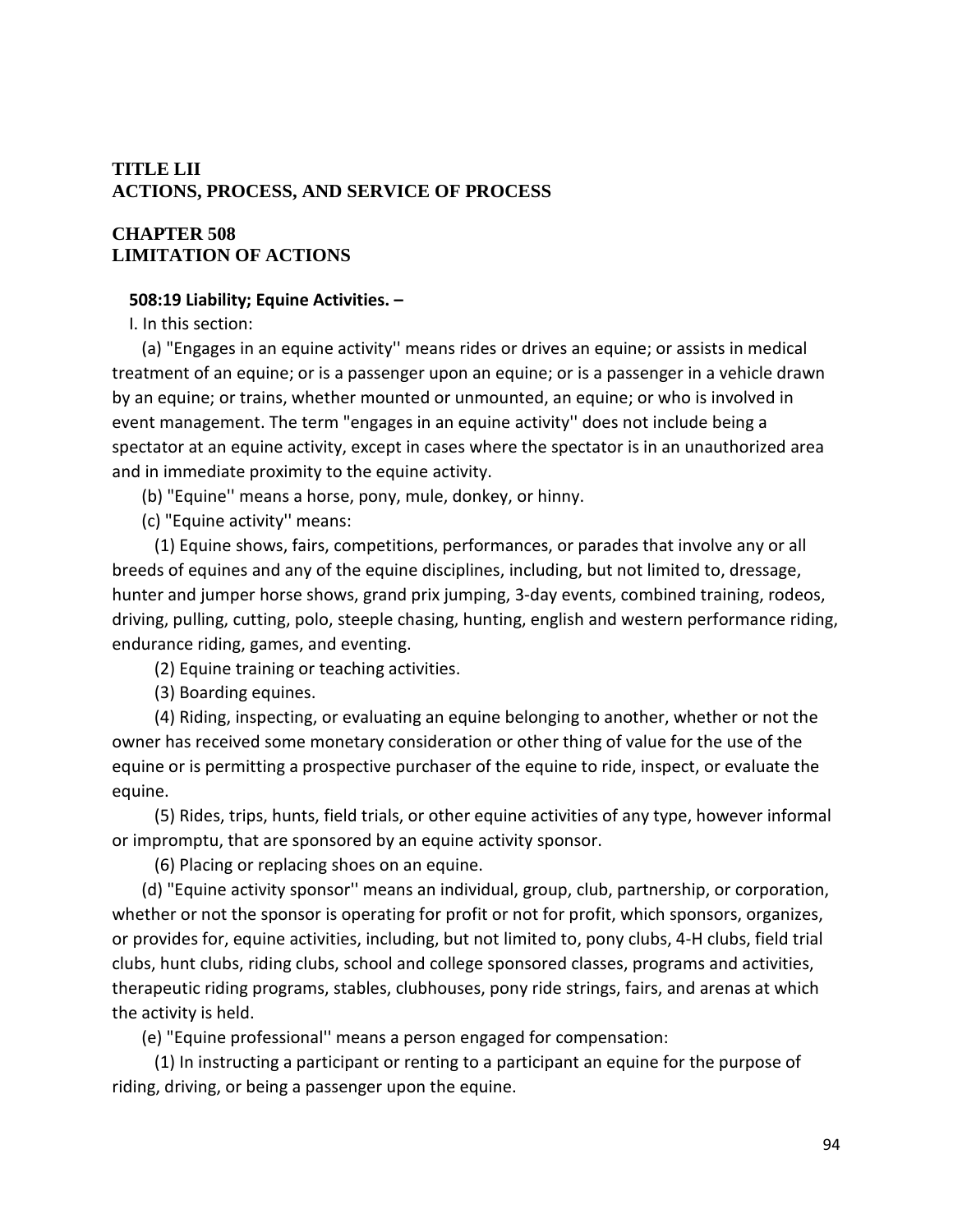(2) In renting equipment or tack to a participant.

(3) In providing daily care of horses boarded at an equine facility.

(4) In training an equine.

 (f) "Inherent risks of equine activities'' means those dangers and conditions which are an integral part of equine activities, including, but not limited to:

 (1) The propensity of an equine to behave in ways that may result in injury, harm, or death to persons on or around them.

 (2) The unpredictability of an equine's reaction to such things as sounds, sudden movements, and unfamiliar objects, persons, or other animals.

 (3) Certain hazards such as surface and subsurface conditions not obvious to the equine participant or not known and reasonably not known by the equine professional or sponsor.

 (4) Collisions with other equines or objects that can be reasonably foreseen as a result of normal equine activities.

 (5) The potential of a participant to act in a negligent manner that may contribute to injury of the participant or others, such as failing to maintain control over the animal or not acting within the participant's ability; except where said negligence can be reasonably foreseen and the equine professional or sponsor has failed to take any corrective measures.

 (g) "Participant'' means any person, whether amateur or professional, who engages in an equine activity, whether or not a fee is paid to participate in the equine activity.

 II. Except as provided in paragraph III of this section, an equine activity sponsor, an equine professional, or any other person engaged in an equine activity, shall not be liable for an injury or the death of a participant resulting from the inherent risks of equine activities and, except as provided in paragraph III of this section, no participant's representative shall make any claim against, maintain an action against, or recover from any other person for injury, loss, damage, or death of a participant resulting from any of the inherent risks of equine activities. Each participant in an equine activity expressly assumes the risk of and legal responsibility for any injury, loss or damage to person or property which results from participation in an equine activity. Each participant shall have the sole responsibility for knowing the range of his or her ability to manage, care for, and control a particular equine or perform a particular equine activity, and it shall be the duty of each participant to act within the limits of the participant's own ability, to maintain reasonable control of the particular equine at all times while participating in an equine activity, to heed all posted warnings, and to refrain from acting in a manner which may cause or contribute to the injury of any person.

 III. Nothing in paragraph II of this section shall prevent or limit the liability of an equine activity sponsor, an equine professional, or any other person engaged in an equine activity, if the equine activity sponsor, equine professional, or person:

 (a) Provided the equipment or tack, and knew or should have known that the equipment or tack was faulty, and such equipment or tack was faulty to the extent that it did cause the injury.

 (b) Provided the equine and failed to make reasonable and prudent efforts to determine the ability of the participant to engage safely in the equine activity.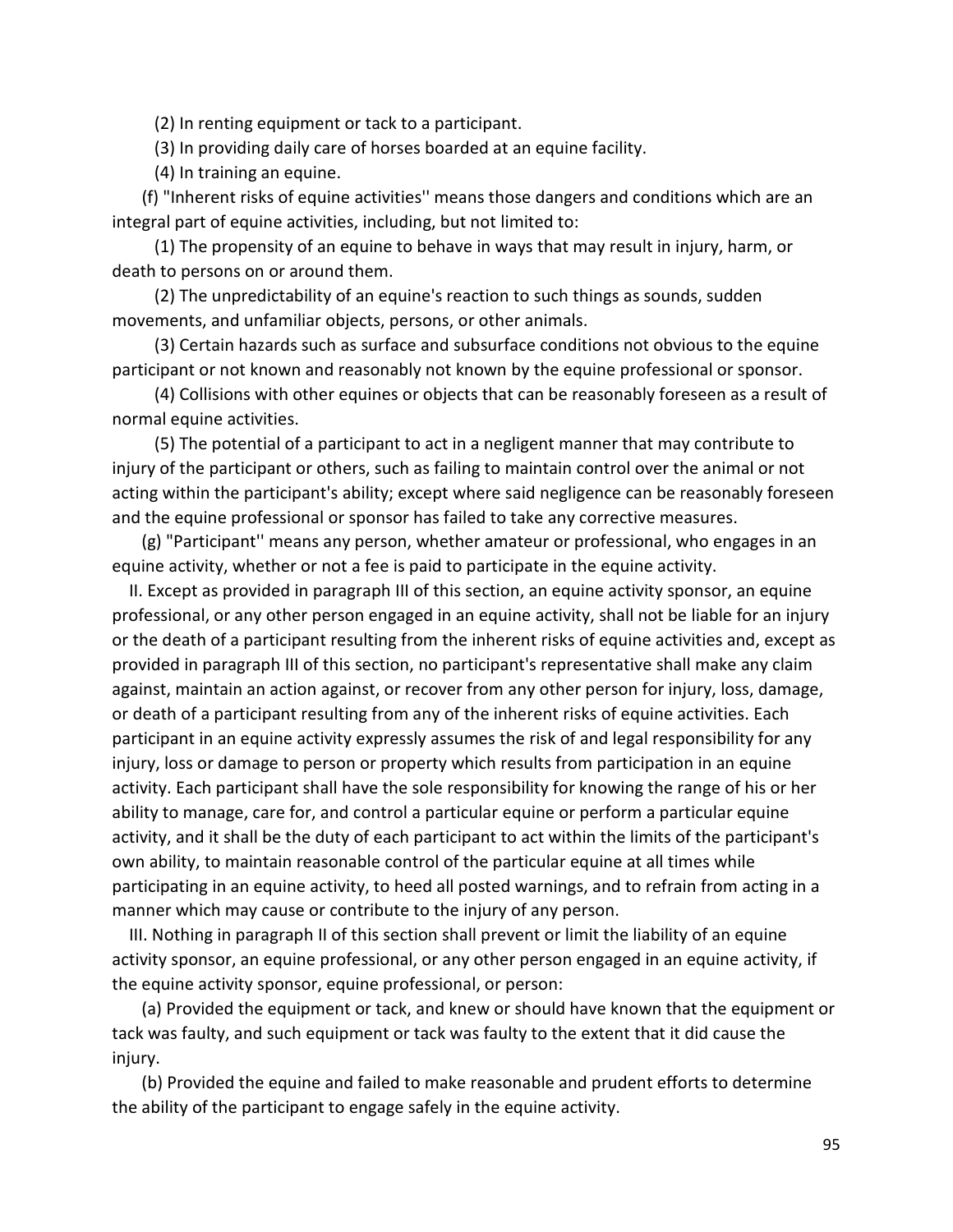(c) Owns, leases, rents, or otherwise is in lawful possession and control of the land or facilities upon which the participant sustained injuries because of a dangerous latent condition which was known to the equine activity sponsor, equine professional, or person and for which warning signs have not been conspicuously posted.

 (d) Commits an act or omission that constitutes willful or wanton disregard for the safety of the participant, and that act or omission caused the injury.

(e) Intentionally injures the participant.

### **TITLE LXII CRIMINAL CODE**

## **CHAPTER 634 DESTRUCTION OF PROPERTY**

### **Section 634:3**

#### **634:3 Unauthorized Use of Propelled Vehicle or Animal. –**

 I. A person is guilty of a misdemeanor if, knowing that he does not have the consent of the owner, he takes, operates, exercises control over, or otherwise uses a propelled vehicle or animal. A person who engages in any such conduct without the consent of the owner is presumed to know that he does not have such consent.

II. As used in this section, "propelled vehicle'' has the same meaning as in RSA 637:9, III.

### **CHAPTER 635 UNAUTHORIZED ENTRIES**

#### **Section 635:3**

 **635:3 Trespassing Stock. –** If any person having the charge or custody of any sheep, goats, cattle, horses, or swine shall knowingly, recklessly, or negligently suffer or permit the same to enter upon, pass over, or remain upon any improved or enclosed land of another without written permission of the owner, occupant, or his agent, and thereby injures his crops, or property, he shall be guilty of a violation.

 **635:4 Prescribed Manner of Posting. –** A person may post his land to prohibit criminal trespass and physical activities by posting signs of durable material with any words describing the physical activity prohibited, such as "No Hunting or Trespassing'', printed with block letters no less than 2 inches in height, and with the name and address of the owner or lessee of such land. Such signs shall be posted not more than 100 yards apart on all sides and shall also be posted at gates, bars and commonly used entrances. This section shall not prevent any owner from adding to the language required by this section.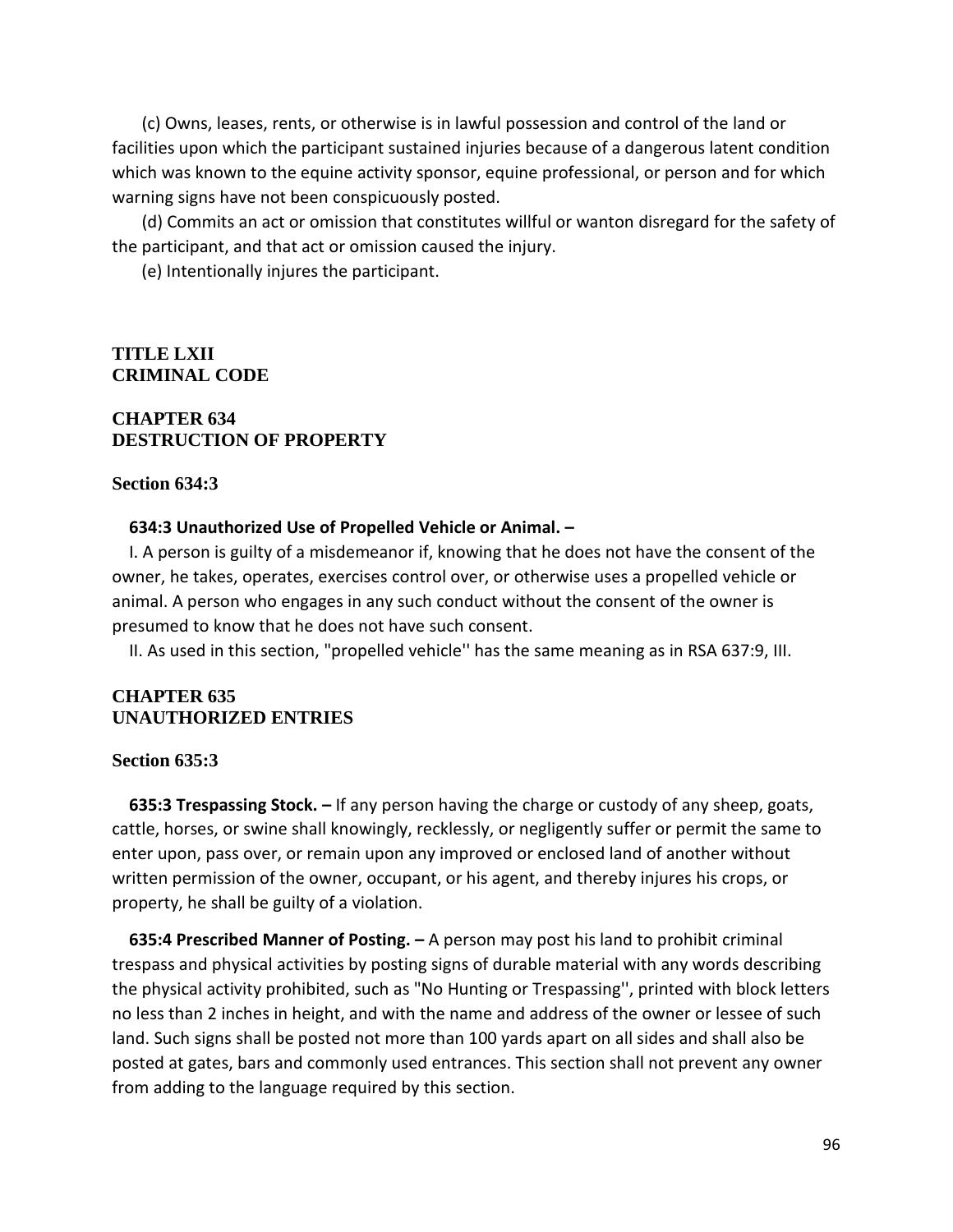**635:5 Penalty. –** Any person who is found removing, defacing or destroying any sign, poster or property of another shall be guilty of a class B misdemeanor.

## **CHAPTER 637 THEFT**

## **Section 637:9**

## **637:9 Unauthorized Use of Propelled Vehicle or Rented Property. –**

I. A person is guilty of theft if:

 (a) Having custody of a propelled vehicle pursuant to an agreement between himself or another and the owner thereof whereby the actor or another is to perform for compensation a specific service for the owner involving the maintenance, repair or use of such vehicle, he intentionally uses or operates the same, without the consent of the owner, for his own purposes in a manner constituting a gross deviation from the agreed purpose; or

 (b) Having custody of a propelled vehicle pursuant to a rental or lease agreement with the owner thereof whereby such vehicle is to be returned to the owner at a specified time and place, he abandons the vehicle or willfully refuses or neglects to redeliver it to the owner in such manner as he may have agreed; or

 (c) Having custody of any property pursuant to a rental or lease agreement whereby such property is to be returned in a specified manner, intentionally fails to comply with the terms of the agreement concerning return so as to render such failure a gross deviation from the agreement.

II. [Repealed.]

 III. As used in this section, "propelled vehicle'' means any automobile, airplane, motorcycle, motorboat or any other motor-propelled vehicle or vessel, or any boat or vessel propelled by sail, oar or paddle.

## **CHAPTER 638 FRAUD**

### **Forgery and Fraudulent Practices Generally**

### **Section 638:8**

## **638:8 Sports Bribery. –**

I. A person is guilty of sports bribery if:

 (a) With a purpose to influence any participant or prospective participant not to give his best efforts in a publicly exhibited contest, he confers or offers or agrees to confer any benefit upon or threatens any injury to such participant or prospective participant; or

 (b) With a purpose to influence an official in a publicly exhibited contest to perform his duties improperly, he confers or offers or agrees to confer any benefit upon or threatens any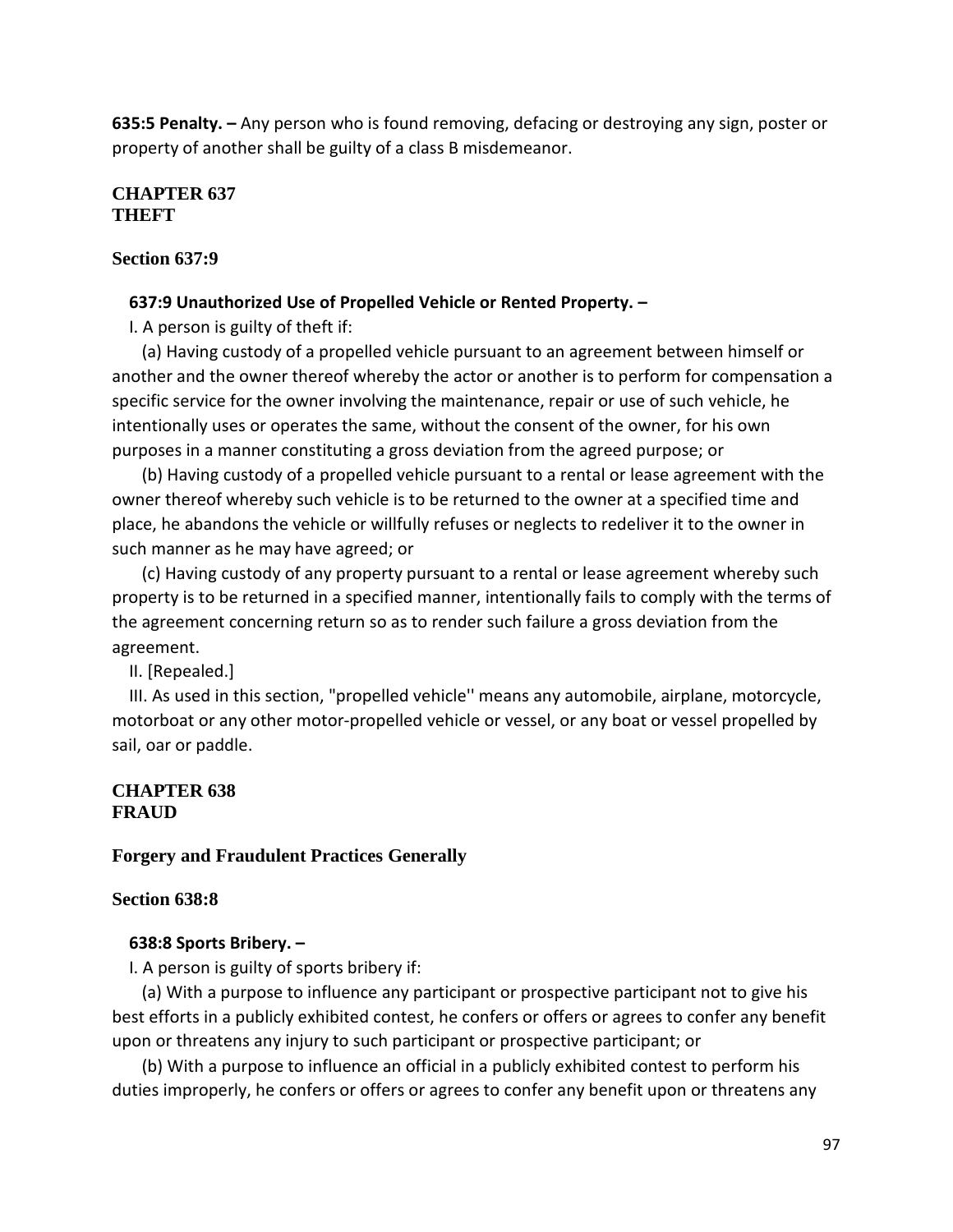injury to such official; or

 (c) With a purpose to influence the outcome of a publicly exhibited contest, he tampers with any person, animal or thing contrary to the rules and usages purporting to govern such a contest; or

 (d) He knowingly solicits, accepts or agrees to accept any benefit, the giving of which would be criminal under subparagraph I(a) or (b).

II. (a) Sports bribery is:

 (1) A class A felony if the benefit referred to in subparagraphs I(a), (b) or (d), or the value of the benefit gained or to be gained from influencing the outcome of a contest as referred to in subparagraph I(c), exceeds \$1,500 or if the injury threatened in subparagraphs I(a) or (b) is a serious bodily injury;

(2) A class B felony in all other cases.

(b) The value shall be determined according to the provisions of RSA 637:2, V.

### **Section 644:8**

### **644:8 Cruelty to Animals. –**

 I. In this section, "cruelty'' shall include, but not be limited to, acts or omissions injurious or detrimental to the health, safety or welfare of any animal, including the abandoning of any animal without proper provision for its care, sustenance, protection or shelter.

 II. In this section, "animal'' means a domestic animal, a household pet or a wild animal in captivity.

 II-a. In this section, "shelter'' or "necessary shelter'' for dogs shall mean any natural or artificial area which provides protection from the direct sunlight and adequate air circulation when that sunlight is likely to cause heat exhaustion of a dog tied or caged outside. Shelter from the weather shall allow the dog to remain clean and dry. Shelter shall be structurally sound and have an area within to afford the dog the ability to stand up, turn around and lie down, and be of proportionate size as to allow the natural body heat of the dog to be retained.

 III. A person is guilty of a misdemeanor for a first offense, and of a class B felony for a second or subsequent offense, who:

 (a) Without lawful authority negligently deprives or causes to be deprived any animal in his possession or custody necessary care, sustenance or shelter;

 (b) Negligently beats, cruelly whips, tortures, mutilates or in any other manner mistreats or causes to be mistreated any animal;

 (c) Negligently overdrives, overworks, drives when overloaded, or otherwise abuses or misuses any animal intended for or used for labor;

 (d) Negligently transports any animal in his possession or custody in a manner injurious to the health, safety or physical well-being of such animal;

 (e) Negligently abandons any animal previously in his possession or custody by causing such animal to be left without supervision or adequate provision for its care, sustenance or shelter; or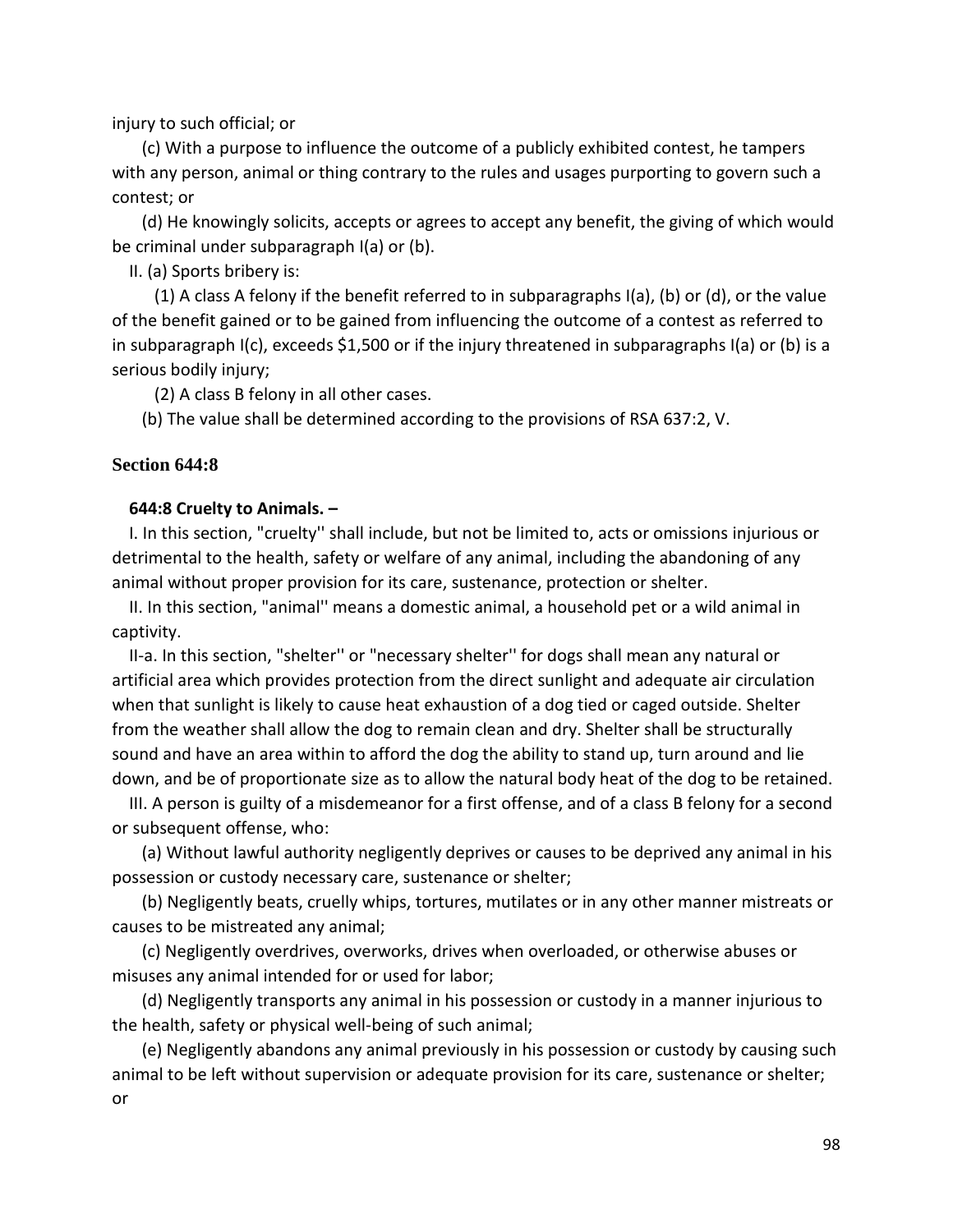(f) Otherwise negligently permits or causes any animal in his possession or custody to be subjected to cruelty, inhumane treatment or unnecessary suffering of any kind.

 III-a. A person is guilty of a class B felony who purposely beats, cruelly whips, tortures, or mutilates any animal or causes any animal to be beaten, cruelly whipped, tortured, or mutilated.

 IV. (a) In addition to being guilty of crimes as provided in paragraphs III and III-a, any person charged with cruelty to animals may have his or her animal confiscated by the arresting officer and, upon said person's conviction of cruelty to animals, the court may dispose of said animal in any manner it decides. Courts shall give cases in which animals have been confiscated by an arresting officer priority on the court calendar. The costs, if any, incurred in boarding and treating the animal, pending disposition of the case, and in disposing of the animal, upon a conviction of said person for cruelty to animals, shall be borne by the person so convicted. In addition, the court may prohibit any person convicted of animal cruelty from having future ownership or custody of other animals for any period of time the court deems reasonable or impose any other reasonable restrictions on the person's future ownership or custody of animals as necessary for the protection of the animals.

 (b) If a person convicted of cruelty to animals appeals the conviction and any confiscated animal remains in the custody of the arresting officer or the officer's designee pending disposition of the appeal, in order for the appellant to maintain a future interest in the animal, the trial court may require the appellant to post a bond or other security in an amount not exceeding \$2,000 for each animal in custody for costs expected to be incurred for the board and care of the animal during the appeal. If the conviction is affirmed on appeal, the costs incurred for the board and care of the animal shall be paid to the custodian from the posted security and the balance, if any, returned to the person who posted it.

 IV-a. (a) Except as provided in subparagraphs (b) and (c) any appropriate law enforcement officer, animal control officer, or officer of a duly licensed humane society may take into temporary protective custody any animal when there is probable cause to believe that it has been or is being abused or neglected in violation of paragraphs III or III-a when there is a clear and imminent danger to the animal's health or life and there is not sufficient time to obtain a court order. Such officer shall leave a written notice indicating the type and number of animals taken into protective custody, the name of the officer, the time and date taken, the reason it was taken, the procedure to have the animal returned and any other relevant information. Such notice shall be left at the location where the animal was taken into custody. The officer shall provide for proper care and housing of any animal taken into protective custody under this paragraph. If, after 7 days, the animal has not been returned or claimed, the officer shall petition the municipal or district court seeking either permanent custody or a one-week extension of custody or shall file charges under this section. If a week's extension is granted by the court and after a period of 14 days the animal remains unclaimed, the title and custody of the animal shall rest with the officer on behalf of the officer's department or society. The department or society may dispose of the animal in any lawful and humane manner as if it were the rightful owner. If after 14 days the officer or the officer's department determines that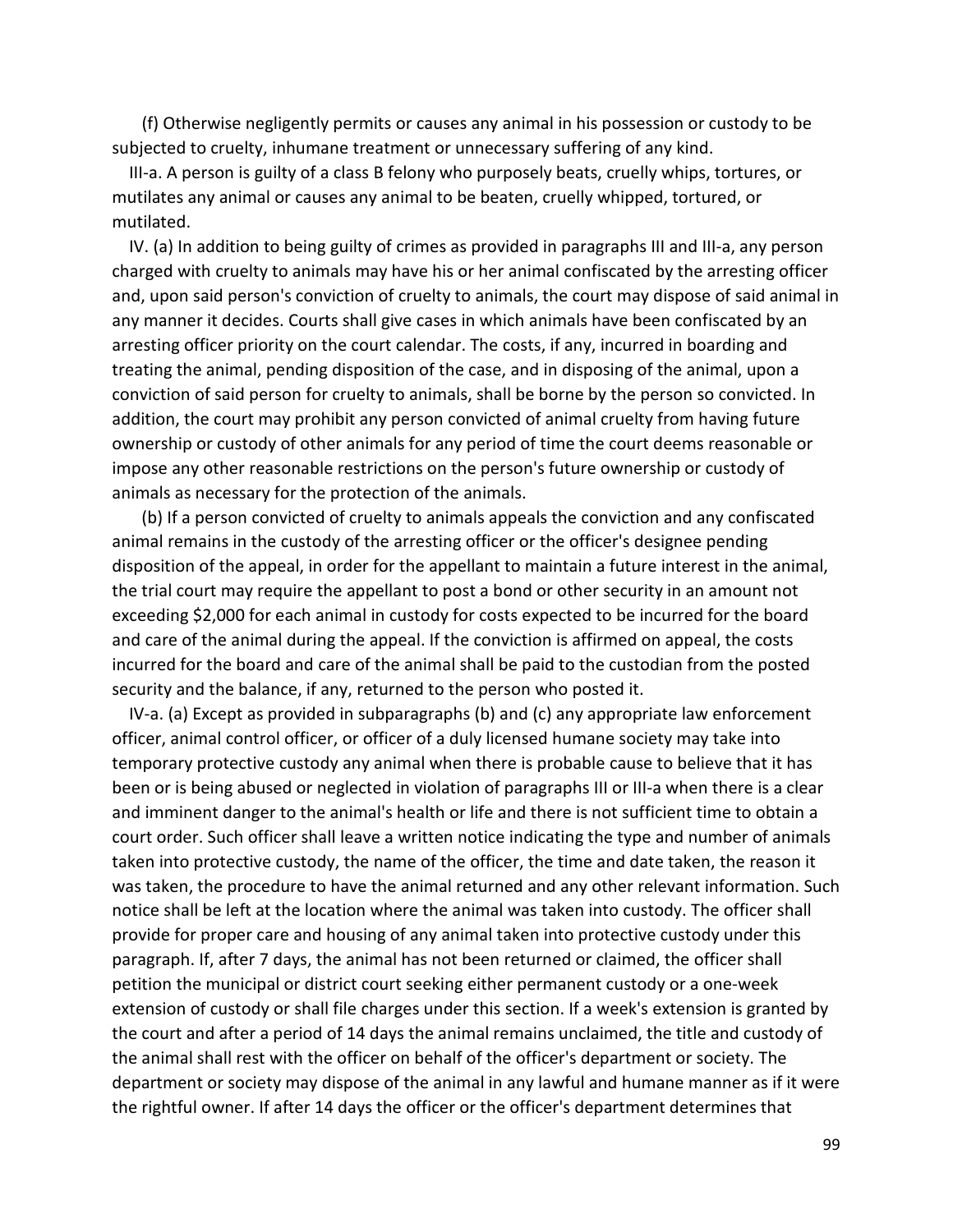charges should be filed under this section, the officer shall petition the court.

 (b) For purposes of subparagraph (a) the investigating officer for livestock, as defined in RSA 427:38, III, shall be accompanied by a veterinarian licensed under RSA 332-B or the state veterinarian who shall set the probable cause criteria for taking the animal or animals.

 (c)(1) For purposes of subparagraph (a), for facilities licensed to conduct live running or harness horseracing or live dog racing pursuant to RSA 284, the appropriate law enforcement officer, animal control officer, or officer of a duly licensed humane society shall:

 (A) Notify the director of the pari-mutuel commission of the circumstances arising under subparagraph (a);

 (B) Enter the grounds of the facility with the director of the pari-mutuel commission or such person designated by the director of the pari-mutuel commission;

 (C) Take such horses or dogs into temporary protective custody as determined by the director of the pari-mutuel commission or such person designated by the director of the parimutuel commission; and

 (D) Comply with subparagraph (a) after taking a horse or dog from a facility licensed pursuant to RSA 284 into temporary protective custody.

 (2) This paragraph shall not preempt existing or enforcement authority of the pari-mutuel commission, pursuant to RSA 284 or rules and regulations adopted pursuant to such authority.

 V. A veterinarian licensed to practice in the state shall be held harmless from either criminal or civil liability for any decisions made for services rendered under the provisions of this section or RSA 435:11-16. Such a veterinarian is, therefore, under this paragraph, protected from a lawsuit for his part in an investigation of cruelty to animals.

### **644:8-a Exhibitions of Fighting Animals. –**

 I. No person shall keep, breed, or train any bird, dog, or other animal, with the intent that it or its offspring shall be engaged or used in an exhibition of fighting, or shall establish or promote an exhibition of the fighting thereof. Whoever violates the provisions of this paragraph shall be guilty of a class B felony.

 II. Any person present at any place or building when preparations are being made for an exhibition of such fighting with intent to be present at such exhibition, or present at, aiding in or contributing to, such an exhibition, shall be guilty of a class B felony.

 III. All animals so kept, bred, or trained by a person charged with violating the provisions of paragraph I may be seized by the arresting officer, pursuant to RSA 595-A:6 and RSA 644:8. Upon said person's conviction, said animals may, at the discretion of the court, be destroyed in a humane manner by a licensed veterinarian. The costs, if any, incurred in boarding the animals, pending disposition of the case, and in disposing of the animals, upon a conviction of said person for violating paragraph I, shall be borne by the person so convicted.

 IV. Upon conviction of a violation of this section, all animals used or to be used in training, fighting, or baiting, and all equipment, paraphernalia, and money involved in a violation of this section may be forfeited to the state at the discretion of the court, pursuant to RSA 595-A:6. Proceeds of any such forfeiture shall be used to reimburse local government and state agencies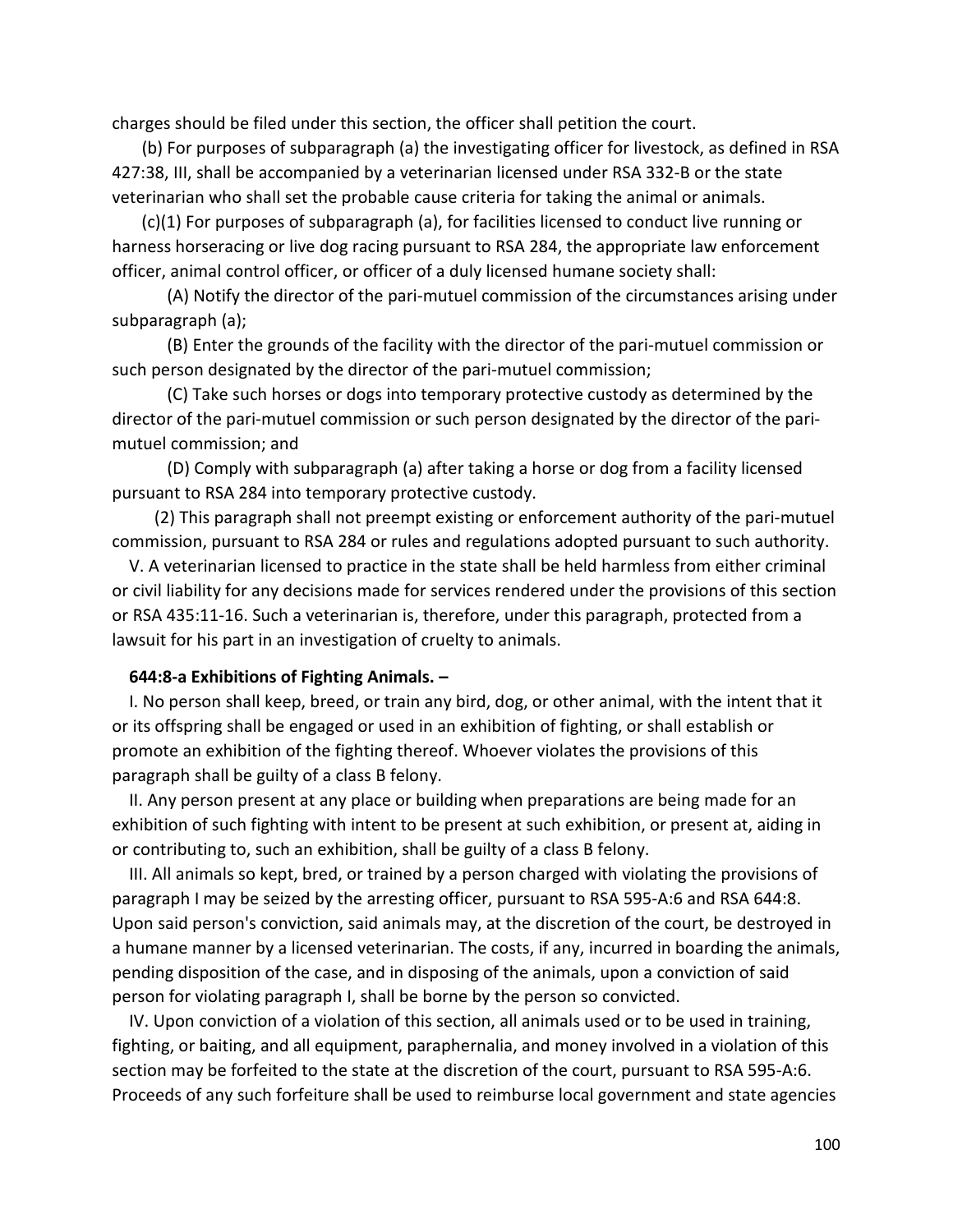for the costs of prosecution of animal fighting cases. Proceeds which are not needed for such reimbursement shall be deposited in the companion animal neutering fund, established in RSA 437-A:4-a.

 V. In addition to other penalties prescribed by law, the court may issue an order prohibiting a person who is convicted of a violation of this section from owning or possessing any animals within the species that is the subject of the conviction, or any animals kept for the purpose of training, fighting, or baiting, for a period of time determined by the court.

### **644:8-aa Animals in Motor Vehicle. –**

 I. It shall be cruelty to confine an animal in a motor vehicle or other enclosed space in which the temperature is either so high or so low as to cause serious harm to the animal. "Animal'' means a domestic animal, household pet, or wild animal held in captivity.

 II. Any person in violation of this section shall be guilty of a misdemeanor as set forth in RSA 644:8.

 III. Any law enforcement officer or agent of a licensed humane organization may take action necessary to rescue a confined animal endangered by extreme temperatures, and to remove the threat of further serious harm.

 IV. No officer or agent taking action under paragraph III shall be liable for damage reasonably necessary to rescue the confined animal.

 **644:8-b Docking Tail of Horse. –** If any person shall cut the bone of the tail of a horse for the purpose of docking the tail, or shall cause or knowingly permit the same to be done upon the premises of which he is in control, or shall assist in or be present at such cutting, he shall be guilty of a misdemeanor. Written permission from the state veterinarian shall be obtained by a licensed veterinarian to perform surgical operations pursuant to this section. The state veterinarian shall promulgate rules relative to granting authorization for such operation.

#### **644:8-c Animal Use in Science Classes and Science Fairs. –**

I. In this section:

(a) "Animal'' means any member of the kingdom of Animalia.

 (b) "Vertebrate animal'' means any animal belonging to the subphylum Vertebrata of the phylum Chordata, and specifically includes all mammals, fishes, birds, reptiles and amphibians.

 II. Live vertebrate animals shall not be used in experiments or observational studies, with the following exceptions:

 (a) Observational studies may be made of the normal living patterns of wild animals, in the free living state or in zoological parks, gardens, or aquaria.

 (b) Observational studies may be made of the living patterns of vertebrate animals in the classroom.

 (c) Observational studies on bird egg embryos are permitted. However, if normal bird embryos are to be allowed to hatch, satisfactory humane consideration shall be made for disposal of the baby birds.

(d) Vertebrate animal cells such as red blood cells or other tissue cells, plasma or serum, or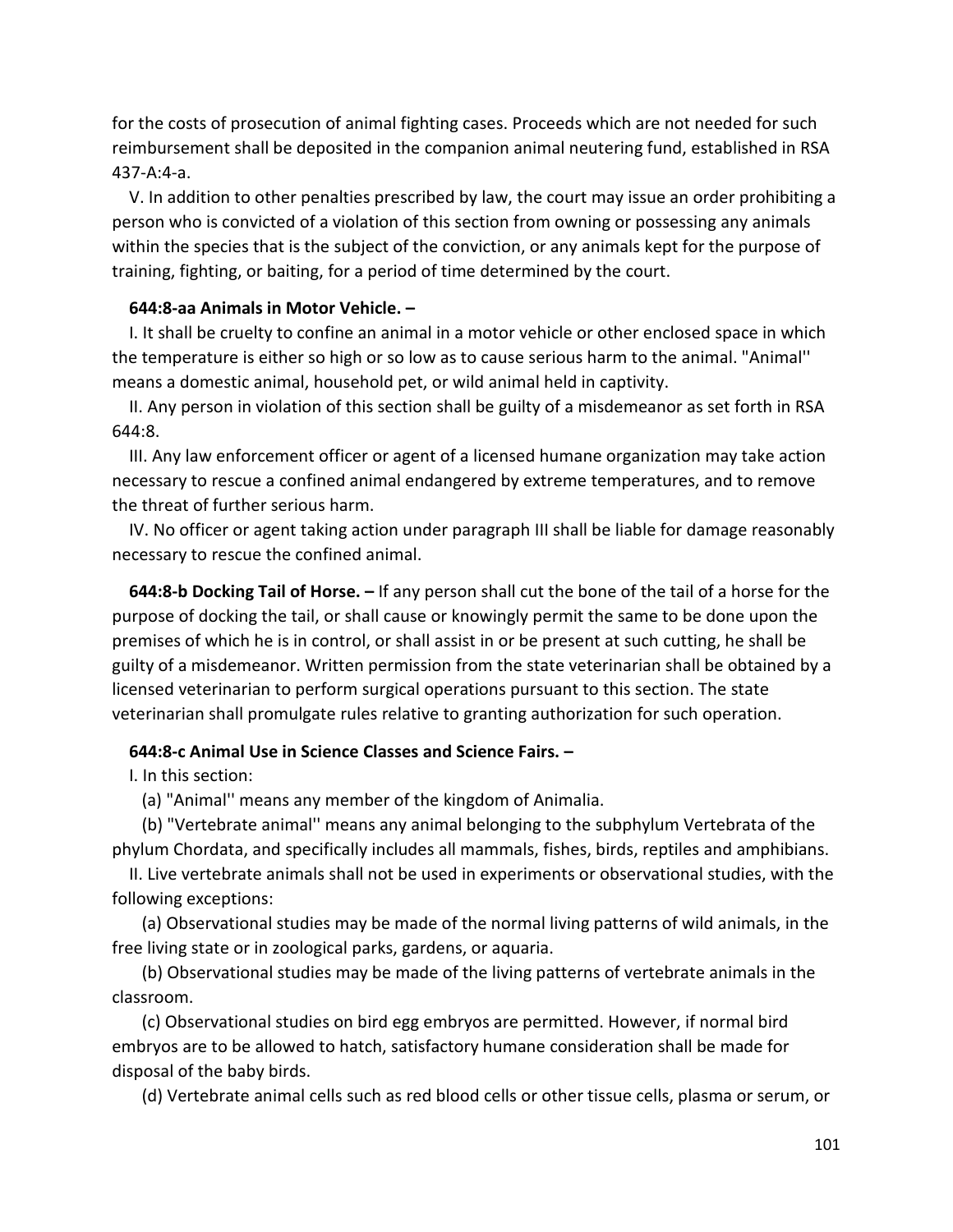anatomical specimens, such as organs, tissues, or skeletons, may be used in experiments or observational studies.

 III. No school principal, administrator or teacher shall allow any live vertebrate animal to be used in any elementary or secondary school, or in any activity associated with such school, such as science fairs, as part of a scientific experiment or procedure in which the health of the animal is interfered with, or in which pain, suffering, or distress is caused. Such experiments and procedures include, but are not limited to, surgery, anesthetization, and the inducement by any means of painful, lethal, or pathological conditions through techniques that include, but are not limited to:

(a) Administration of drugs;

 (b) Exposure to pathogens, ionizing radiation, carcinogens, or to toxic or hazardous substances;

(c) Deprivation; or

(d) Electric shock or other distressing stimuli.

 IV. All experiments on live vertebrate animals which are not prohibited by this section shall be carried out under the supervision of a competent science teacher who shall be responsible for ensuring that the student has the necessary comprehension for the study to be undertaken.

 V. No person shall, in the presence of a pupil in any elementary or secondary school, perform any of the procedures or experiments described in paragraph III or exhibit any vertebrate animal that has been used in such manner. Dissection of any dead animal, or portions thereof, shall be confined to the presence of students engaged in the study to be promoted by the dissections.

 VI. Science fair projects originating in other states that do not conform with the provisions of this section shall not be exhibited within the state.

 VII. Any live animal kept in any elementary or secondary school shall be housed and cared for in a humane and safe manner and shall be the personal responsibility of the teacher or other adult supervisor of the project or study.

 VIII. Ordinary agricultural procedures taught in animal husbandry courses shall not be prohibited by this section.

IX. Any person who violates this section is guilty of a misdemeanor.

## **644:8-d Maiming or Causing the Death of or Willful Interference With Police Dogs or Horses. –**

 I. Whoever willfully tortures, beats, kicks, strikes, mutilates, injures, disables, or otherwise mistreats, or whoever willfully causes the death of a dog or horse owned or employed by or on behalf of a law enforcement agency and whoever knows that such dog or horse is owned or employed by or on behalf of a law enforcement agency shall be guilty of a class B felony.

 II. Whoever willfully interferes or attempts to interfere with the lawful performance of a dog or horse owned or employed by or on behalf of a law enforcement agency and whoever knows that such dog or horse is owned or employed by or on behalf of a law enforcement agency shall be guilty of a misdemeanor.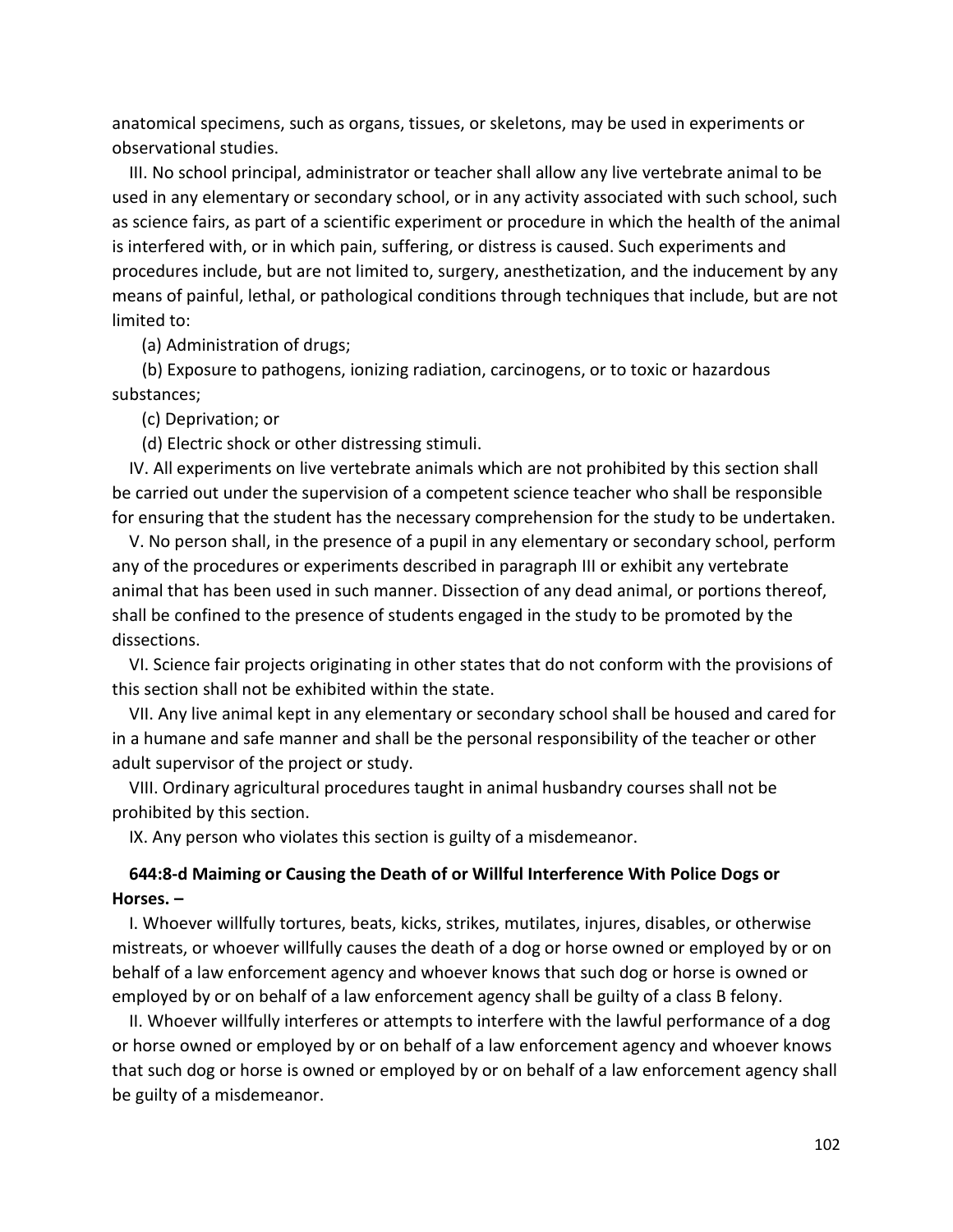## **644:8-e Willful Interference With Organizations or Projects Involving Animals or With Animal Facilities. –**

 I. Whoever willfully causes bodily injury or willfully interferes with any property, including animals or records, used by any organization or project involving animals, or with any animal facility shall be guilty of a class A misdemeanor.

 II. Whoever in the course of a violation of paragraph I causes serious bodily injury to another individual or economic loss in excess of \$10,000 shall be guilty of a class B felony, and may be subject to an order of restitution pursuant to RSA 651:63.

III. For the purposes of this section:

(a) "An organization or project involving animals'' means:

 (1) A commercial or academic enterprise that uses animals for food or fiber production, agriculture, research, education, or testing.

 (2) Any lawful competitive animal event, including but not limited to conformation shows or obedience trials, field trials, agility events, hunts, sled races, or training activities.

(3) Any fair or similar event intended to advance the agricultural arts and sciences.

 (b) "Animal facilities'' means any vehicle, building, structure, research facility, or premises where an animal is kept, handled, housed, exhibited, bred or offered for sale.

(c) "Economic loss'' means "economic loss'' as defined in RSA 651:62, III.

 IV. Nothing in this section shall be construed to restrict any constitutional, statutory, regulatory or common law right.

### **644:8-f Transporting Dogs in Pickup Trucks. –**

 I. No person driving a pickup truck shall transport any dog in the back of the vehicle on a public way, unless the space is enclosed or has side and tail racks to a height of at least 46 inches extending vertically from the floor, the dog is cross tethered to the vehicle, the dog is protected by a secured container or cage, or the dog is otherwise protected, in a manner which will prevent the dog from being thrown or from falling or jumping from the vehicle.

II. Notwithstanding paragraph I, this section shall not apply to the following:

 (a) A dog being used by a farmer or farm employee while actually engaged in farming activities requiring the services of a dog; or

 (b) A hunting dog being used at a hunting site or between hunting sites by a licensed hunter who is in possession of all applicable licenses and permits for the species being pursued during the legal season for such activity.

III. Any person who violates this section shall be guilty of a violation.

#### **644:8-g Bestiality. –**

I. A person commits bestiality by knowingly committing any of the following acts:

 (a) Engaging in sexual contact or sexual penetration with an animal for the purpose of sexual arousal or gratification.

 (b) Offering or accepting the offer of an animal for consideration with the intent that it be subject to sexual contact or sexual penetration by a human.

(c) Photographing or filming or distributing such photographs or films, for the purpose of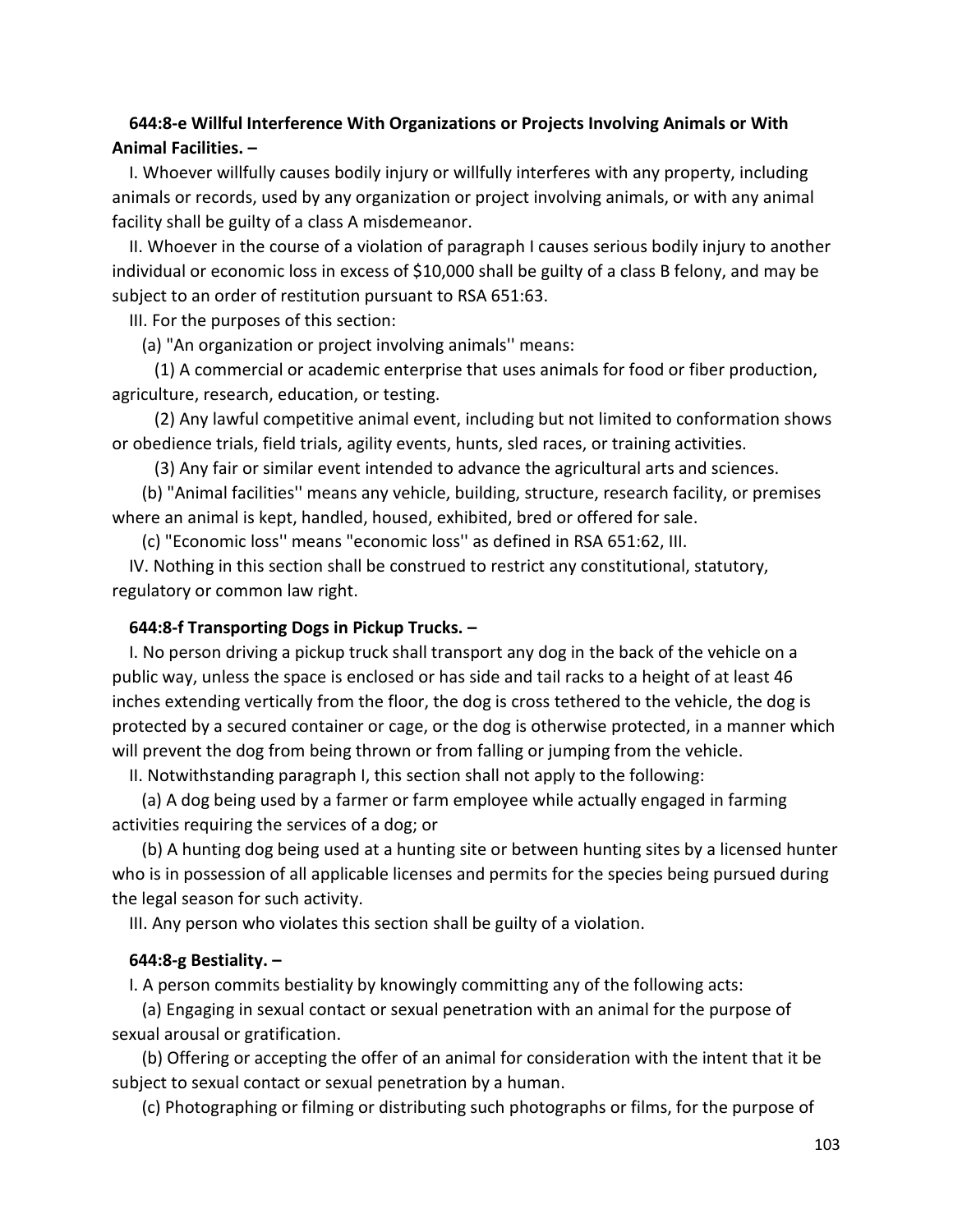sexual arousal or gratification, of a person engaged in sexual contact or sexual penetration with an animal.

 II. Any person convicted of a violation of this section shall be guilty of a class A misdemeanor for a first offense and a class B felony for a second or subsequent offense.

 III. In addition to any other penalty imposed for a violation of this section, the court shall order that the convicted person:

 (a) Submit to a psychological assessment and participate in appropriate counseling at the convicted person's own expense.

 (b) Reimburse an animal shelter for any reasonable costs incurred for the care and maintenance of any animal that was taken to the animal shelter as a result of conduct proscribed by this section.

 (c) Shall not own, harbor, exercise control over, or reside in the same household with any animal for a period of time deemed reasonable by the court.

IV. This section shall not apply to:

(a) Accepted veterinary medical practices.

(b) Insemination of animals for the purpose of procreation.

(c) Accepted animal husbandry practices that provide care for animals.

V. In this section:

(a) "Animal'' means a nonhuman mammal, bird, reptile, or amphibian, either dead or alive.

 (b) "Sexual contact'' means any act between a person or an animal involving direct physical contact between the genitals or anus of one and the mouth, anus, or other part of the body of the other, or direct physical contact between the genitals of one and the genitals of the other, where such contact can be reasonably construed for the purpose of the person's sexual arousal or gratification.

 (c) "Sexual penetration'' means any intrusion, however, slight, of any part of the person's or animal's body into the body of the other, or any object manipulated by the person into the body of the animal, where such penetration can be reasonably construed for the purpose of sexual arousal or gratification.

 **644:16 Exposing Poisons. –** If any person shall in any way or place purposely expose an active poison or deadly substance for the destruction of any animal, or for any other purpose except the destruction of rats or other vermin in his own building or upon his crops, he shall be guilty of a violation.